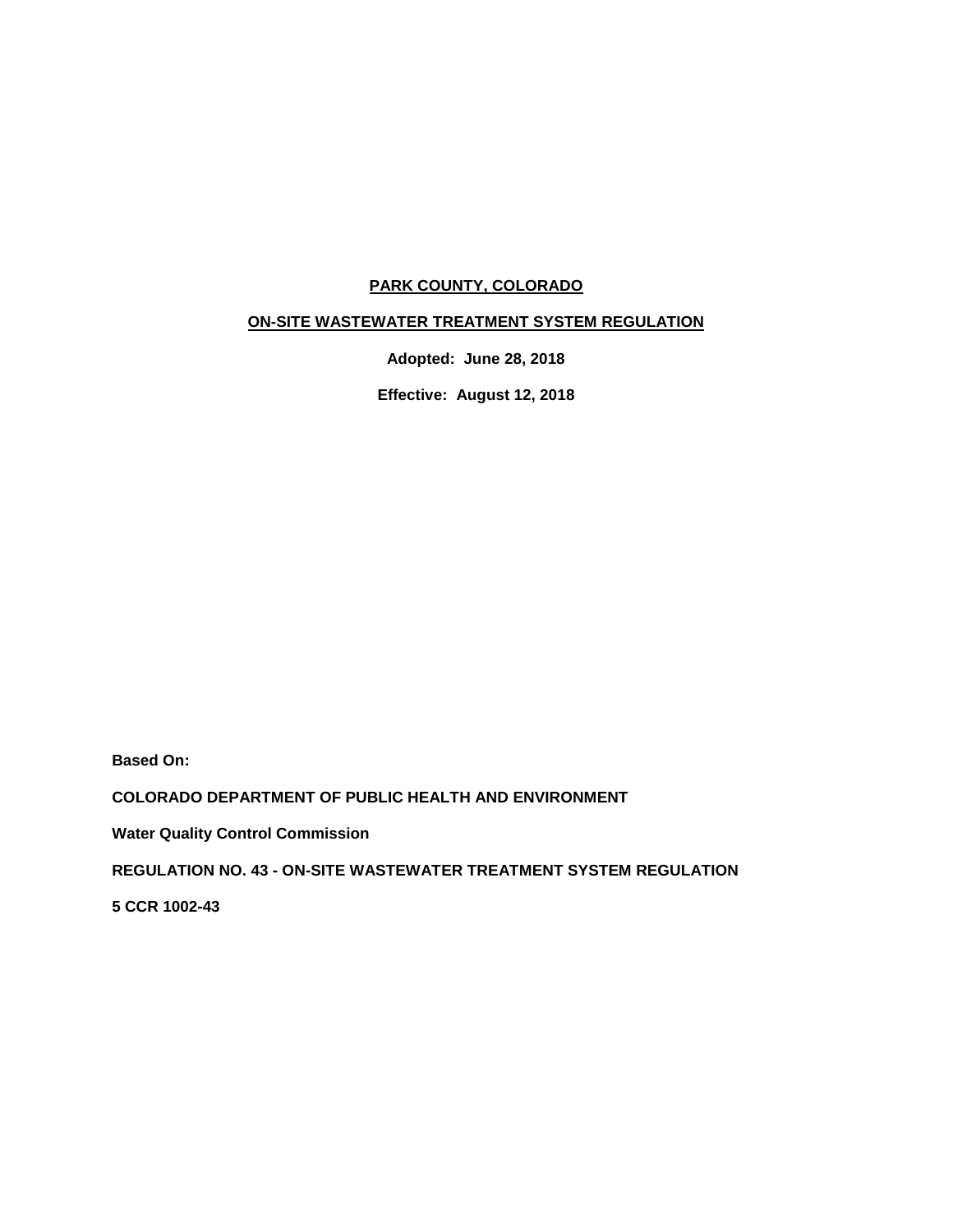# **Table of Contents**

| 43.1  |                                                                                    |
|-------|------------------------------------------------------------------------------------|
| 43.2  |                                                                                    |
| 43.3  |                                                                                    |
| 43.4  |                                                                                    |
| 43.5  |                                                                                    |
| 43.6  |                                                                                    |
| 43.7  | Minimum Distances Between Components of an On-site Wastewater Treatment System and |
| 43.8  |                                                                                    |
| 43.9  |                                                                                    |
| 43.10 |                                                                                    |
| 43.11 |                                                                                    |
| 43.12 |                                                                                    |
| 43.13 |                                                                                    |
| 43.14 |                                                                                    |
| 43.15 |                                                                                    |
| 43.16 |                                                                                    |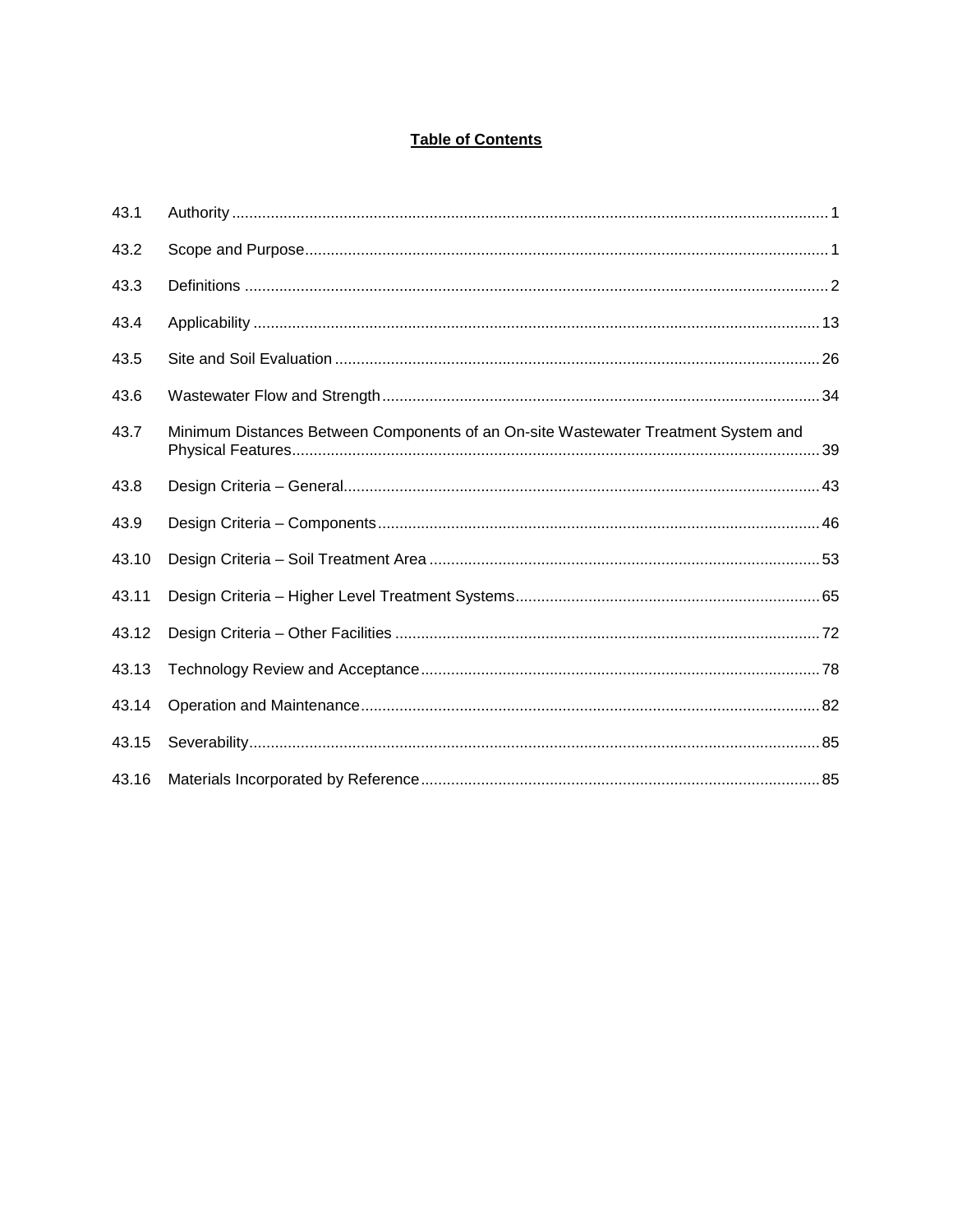# **DEPARTMENT OF PUBLIC HEALTH AND ENVIRONMENT**

#### **Water Quality Control Commission**

## **REGULATION NO. 43 - ON-SITE WASTEWATER TREATMENT SYSTEM REGULATION**

<span id="page-2-0"></span>\_\_\_\_\_\_\_\_\_\_\_\_\_\_\_\_\_\_\_\_\_\_\_\_\_\_\_\_\_\_\_\_\_\_\_\_\_\_\_\_\_\_\_\_\_\_\_\_\_\_\_\_\_\_\_\_\_\_\_\_\_\_\_\_\_\_\_\_\_\_\_\_\_

#### **5 CCR 1002-43**

#### **43.1 Authority**

This regulation is promulgated pursuant to the On-site Wastewater Treatment System Act, 25-10-101, et seq. C.R.S.

#### <span id="page-2-1"></span>**43.2 Scope and Purpose**

- A. Declaration
	- 1. In order to preserve the environment and protect the public health and water quality; to eliminate and control causes of disease, infection, and aerosol contamination; and to reduce and control the pollution of the air, land and water, it is declared to be in the public interest to establish minimum standards and regulations for On-site Wastewater Treatment Systems (OWTS) in the state of Colorado and to provide the authority for the administration and enforcement of such minimum standards and regulations.
	- 2. This regulation will apply to On-site Wastewater Treatment Systems as defined in section 25-10-103(12), C.R.S.
- B. Purpose
	- 1. The purpose of this regulation as authorized by the OWTS Act is to establish minimum standards for the location, design, construction, performance, installation, alteration and use of OWTS within the state of Colorado, and establish the minimum requirements for regulations adopted by local boards of health including but not limited to permit application requirements; requirements for issuing permits; the inspection, testing, and supervision of installed systems; the maintenance and cleaning of systems; the disposal of waste material and the issuance of cease and desist orders.
- C. Effluent Discharged to Surface Waters
	- 1. Any system that will discharge into surface waters must be designed by a professional engineer. The discharge permit application must be submitted for preliminary approval to the local board of health. Once approved by the local board of health, the application must be submitted to the Water Quality Control Division for review in accordance with the Water Quality Control Act, 25-8-101, et seq .C.R.S, and all applicable regulations of the Water Quality Control Commission. Compliance with such a permit will be deemed full compliance with this regulation.
- D. Jurisdiction of Local Health Agencies
	- 1. The jurisdiction of any local health agency extends over all unincorporated areas and over all municipal corporations within the territorial limits of the county or the counties comprising the district public health agency, but not over the territory of any municipal corporation that maintains its own public health agency.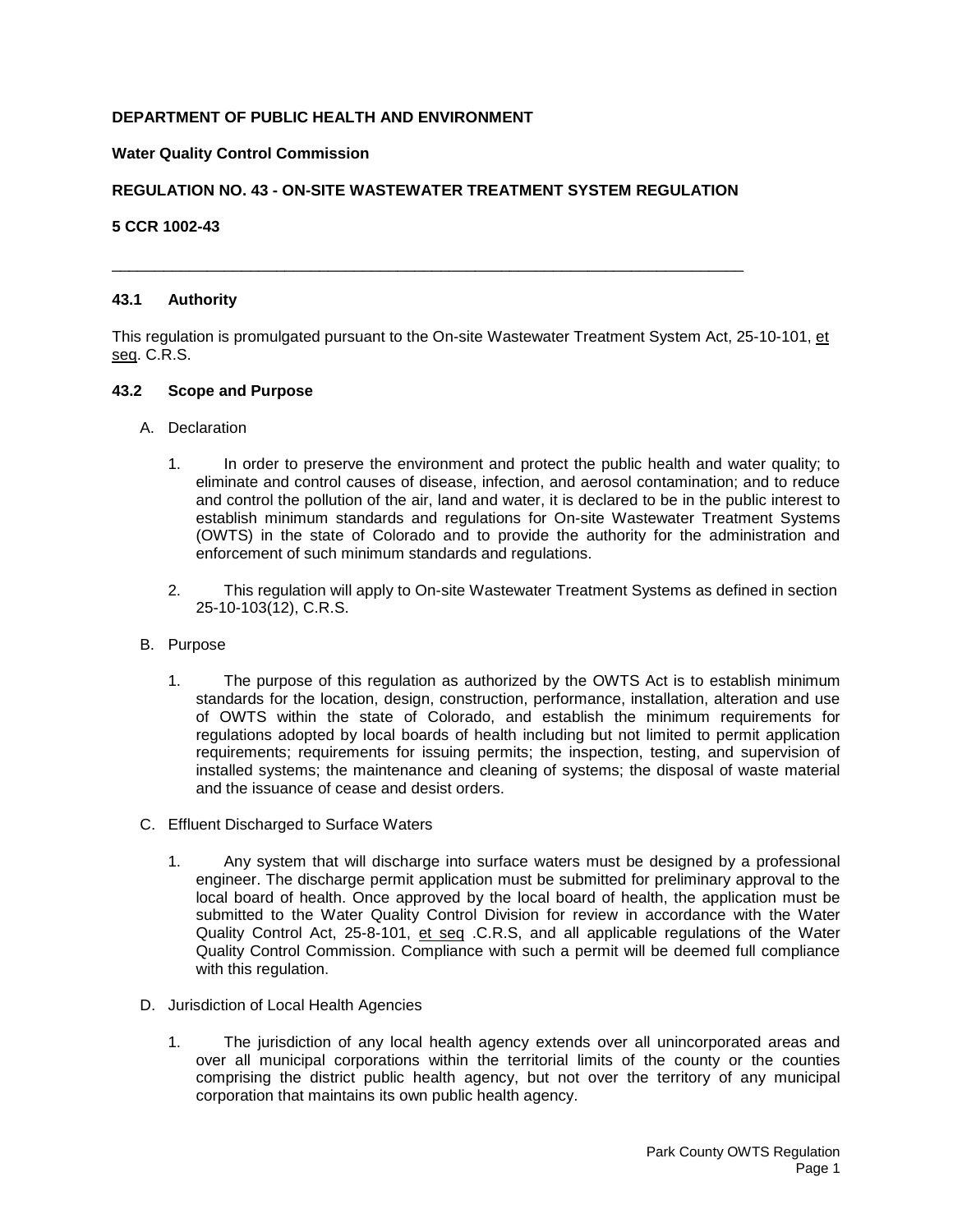## <span id="page-3-0"></span>**43.3 Definitions**

- 1. "Absorption system" means a leaching field and adjacent soils or other system for the treatment of sewage in an On-site Wastewater Treatment System by means of absorption into the ground. See Soil treatment area.
- 2. "Accessible" means easily reached, attained or entered by the necessary equipment or maintenance provider.
- 3. "Applicant" means a person who submits an application for a permit for an On-site Wastewater Treatment System.
- 4. "Basal Area" means the effective surface area available to transmit the treated effluent from the filter media in a mound system into the in-situ receiving soils. The perimeter is measured at the interface of the imported fill material and in-situ soil. On sloping sites, only the area down-gradient from the up-slope edge of the distribution media may be included in this calculation.
- 5. "Bed" means a below-grade soil treatment area with a level sub-base, consisting of a shallow excavation greater than three feet wide containing distribution media and more than one lateral.
- 6. "Bedrock" means continuous rock that underlies the soil or is exposed at the surface. Bedrock is generally considered impervious, but if fractured or deteriorated, it may allow effluent to pass through without adequate treatment.
- 7. "Bedroom" means a room with an egress window, a closet, and/or is intended for sleeping purposes; or as defined by the local board of health, as stated in the local OWTS regulation.
- 8. "Biochemical Oxygen Demand, Five-Day" (BOD  $_5$ ) means quantitative measure of the amount of oxygen consumed by bacteria while stabilizing, digesting, or treating biodegradable organic matter under aerobic conditions over a five-day incubation period; expressed in milligrams per liter (mg/L).
- 9. "Biochemical Oxygen Demand, Carbonaceous Five Day" (CBOD <sub>5</sub>) means quantitative measure of the amount of oxygen consumed by bacteria while stabilizing, digesting, or treating the organic matter under aerobic conditions over a five-day incubation period while in the presence of a chemical inhibitor to block nitrification; expressed in milligrams per liter (mg/L).
- 10. "Building sewer" means piping that conveys wastewater to the first system component or the sewer main.
- 11. "Carbonaceous Biochemical Oxygen Demand" See Biochemical Oxygen Demand, Carbonaceous.
- 12. "Cesspool" means an unlined or partially lined underground pit or underground perforated receptacle into which raw household wastewater is discharged and from which the liquid seeps into the surrounding soil. Cesspool does not include a septic tank.
- 13. "Chamber" means an open, arch-shaped structure providing an open-bottom soil interface with permeable sidewalls used for distribution of effluent in a soil absorption system.
- 14. "Cistern" means an enclosed unpressurized reservoir or tank for storing water as part of a potable water supply system.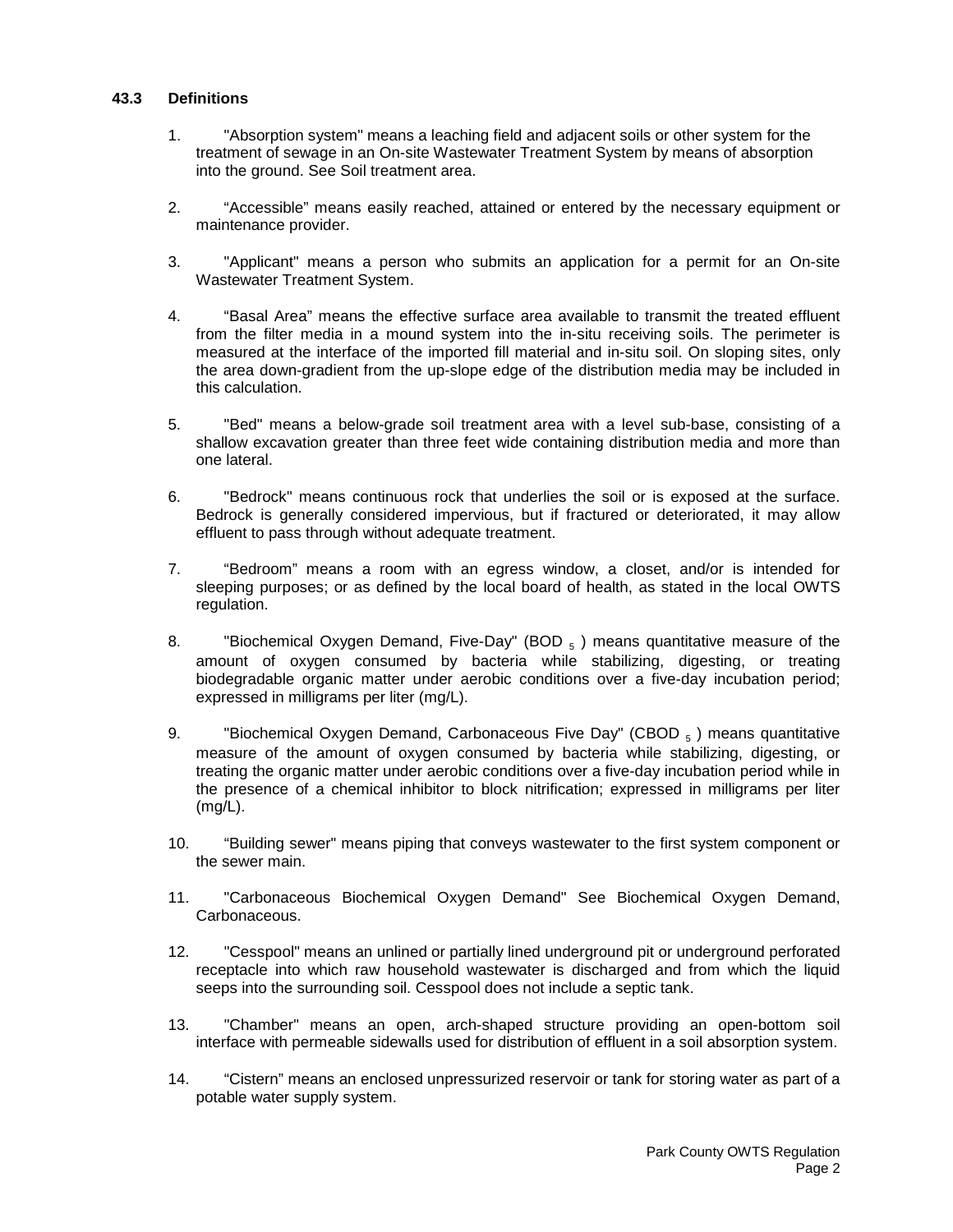- 15. "Cleaning" means the act of removing septage or other wastes from a wastewater treatment system component or grease/waste from a grease interceptor.
- 16. "Colorado Plumbing Code" means Rules and Regulations of the Colorado State Plumbing Board (3 CCR 720-1).
- 17. "Commission" means the Water Quality Control Commission created by section 25-8- 201, C.R.S.
- 18. "Competent technician" means a person who has the appropriate expertise and is able to conduct and interpret the results of soil profile test pit excavations, percolation tests, and site evaluations. This individual has also met the required competencies for a "Competent Technician" as defined in section 43.5.J.
- 19. "Component" means a subsection of an On-site Wastewater Treatment System; a component may include multiple devices.
- 20. 'Composting toilet" means a self-contained waterless toilet designed to decompose nonwater-carried human wastes through microbial action and to store the resulting matter for disposal.
- 21. "Consistence" means the degree and kind of cohesion and adhesion that soil exhibits and/or the resistance of soil to deformation or rupture under an applied stress to an extent that the soil density would restrict permeability. Aspects of consistence are used to determine if the horizon will have permeability lower than that of the defined soil type. Additional insight to consistence can be found in the UDSA-NRCS Field book for Describing and Sampling Soils; Version 3.0, Sept. 2012.
- 22. "Crest" means the highest point on the side of a dry gulch or cut bank.
- 23. "Cut-bank" means a nearly vertical slope caused by erosion or construction that has exposed historic soil strata.
- 24. "Deep gravel system" means a soil treatment area for repairs only where the trenches utilize a depth of gravel greater than 6 inches below the distribution pipe and sidewall area is allowed according to a formula specified in this regulation.
- 25. "Deficiency" See Malfunction.
- 26. "Department" means the Department of Public Health and Environment created by section 25-1-102, C.R.S.
- 27. "Design" means 1. the process of selecting, sizing, locating, specifying, and configuring treatment train components that match site characteristics and facility use as well as creating the associated written documentation; and 2. written documentation of size, location, specification and configuration of a system.
- 28. "Design capacity" See Flow, Design.
- 29. "Design flow" See Flow, Design.
- 30. "Designer, on-site wastewater treatment system" means a practitioner who utilizes site evaluation and investigation information to select an appropriate OWTS and prepares a design document in conformance with this regulation.
- 31. "Distribution" means the process of conveying wastewater or effluent to one or more components, devices, or throughout a soil treatment area.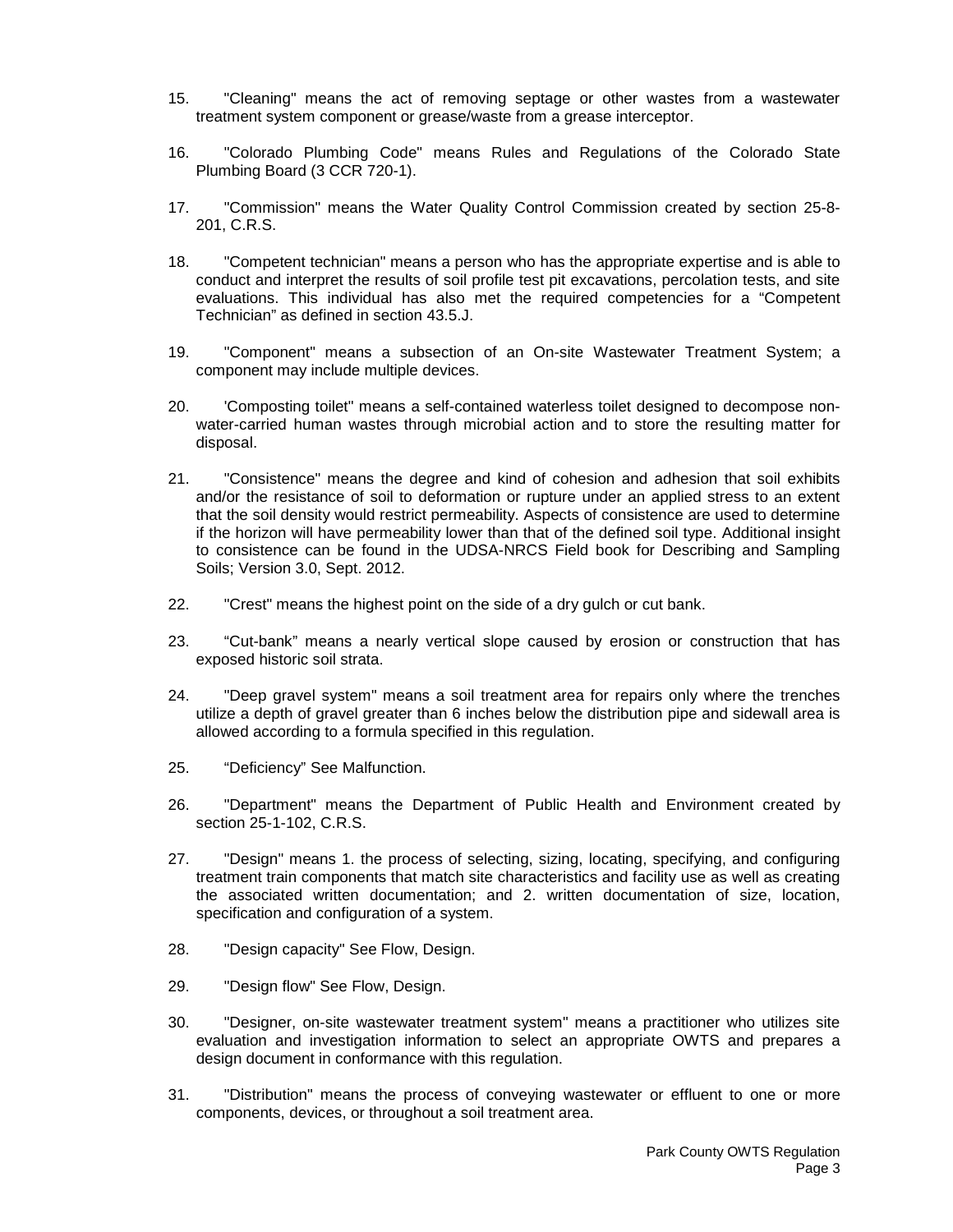- 32. "Distribution box" means a watertight component that receives effluent from a septic tank or other treatment unit and distributes effluent via gravity in approximately equal portions to two or more distribution laterals in the soil treatment area.
- 33. "Division" means the division of administration of the department of which the Water Quality Control Division is a part.
- 34. "Domestic wastewater" See Wastewater, domestic.
- 35. "Domestic Wastewater Treatment Works" means a system or facility for treating, neutralizing, stabilizing, or disposing of domestic wastewater which system or facility has a designed capacity to receive more than 2,000 gallons of domestic wastewater per day. The term "domestic wastewater treatment works" also includes appurtenances to such system or facility such as outfall sewers and pumping stations and to equipment related to such appurtenances. The term "domestic wastewater treatment works" does not include industrial wastewater treatment plants or complexes whose primary function is the treatment of industrial wastes, notwithstanding the fact that human wastes generated incidentally to the industrial process are treated therein. 25-8-103 (5), C.R.S.
- 36. "Dosing" means a high rate periodic discharge into a soil treatment area.
- 37. "Dosing, demand" means configuration in which a specific volume of effluent is delivered to a component based upon patterns of wastewater generation from the source.
- 38. "Dosing, pressure" means a uniform application of wastewater throughout the intended portion of the soil treatment area through small diameter pipes and orifices, under pressure. For this definition, the term pressure indicates that the system is capable of creating upward movement of effluent out of the distribution system piping.
- 39. "Dosing, timed" means a configuration in which a specific volume of effluent is delivered to a component based upon a prescribed interval, regardless of facility water use.
- 40. "Dosing siphon" means a device used for demand dosing effluent; which stores a predetermined volume of water and discharges it at a rapid rate, from a tank at a given elevation to a component at a lower elevation, accomplished by means of atmospheric pressure and the suction created by the weight of the liquid in the conveying pipe.
- 41. "Dosing tank" means a tank, compartment or basin that provides for storage of effluent from a septic tank or other treatment unit intended to be delivered to a soil treatment area at a high rate periodic discharge.
- 42. "Drainfield" See Soil treatment area.
- 43. "Drop box" means a device used for serial or sequential distribution of effluent by gravity flow to a lateral of a soil treatment area.
- 44. "Dry gulch" See Gulch, dry.
- 45. "Drywell" means an unlined or partially lined underground pit (regardless of geometry) into which drainage from roofs, basement floors, water softeners or other non-wastewater sources is discharged and from which the liquid seeps into the surrounding soil.
- 46. "Effective Size" means the size of granular media such that 10 percent by weight of the media is finer than the size specified.
- 47. "Effluent" means the liquid flowing out of a component or device of an On-site Wastewater Treatment System.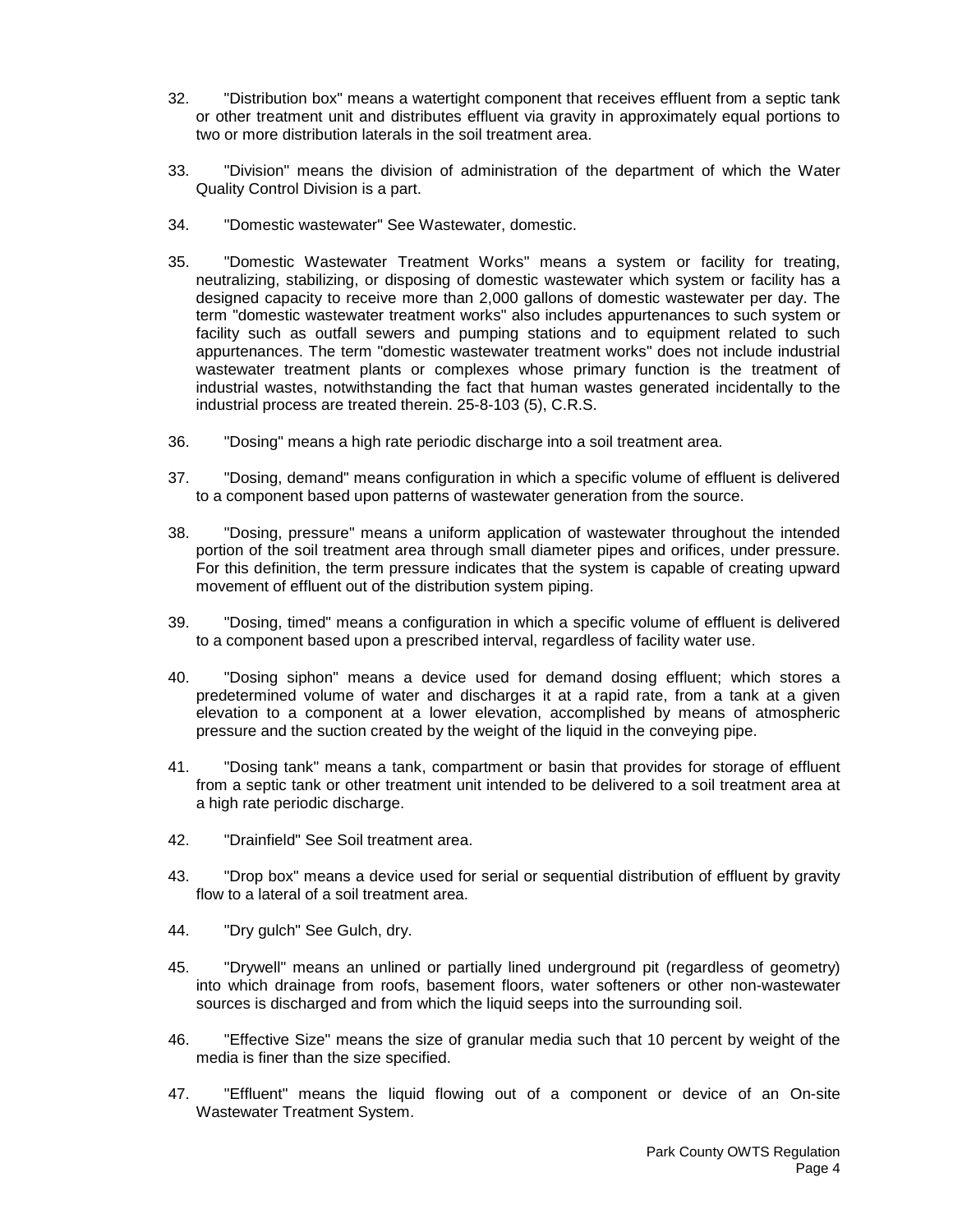- 48. "Effluent filter" See Effluent screen.
- 49. "Effluent pipe" means non-perforated pipe that conveys effluent from one On-site Wastewater Treatment System component to the next.
- 50. "Effluent screen" means a removable, cleanable (or disposable) device installed on the outlet piping of a septic tank for the purpose of retaining solids larger than a specific size and/or modulating effluent flow rate. An effluent screen may be a component of a pump installation. An effluent screen may also be installed following the septic tank but before higher level treatment components or a soil treatment area.
- 51. "Environmental health specialist" means a person trained in physical, biological, or sanitary science to carry out educational and inspectional duties in the field of environmental health.
- 52. "Evapotranspiration/absorption system" means an unlined On-site Wastewater Treatment component that uses evaporation, transpiration, and absorption for dispersal of effluent.
- 53. "Evapotranspiration system" means an On-site Wastewater Treatment component with a continuous, impermeable liner that uses evapotranspiration and transpiration for dispersal of effluent.
- 54. "Experimental system" means a design or type of system based upon improvements or development in the technology of sewage treatment that has not been fully tested.
- 55. "Failure" means a condition existing within any component of an OWTS which prevents the system from functioning as intended, and which results in the discharge of untreated or partially treated wastewater onto the ground surface, into surface water or ground water, or which results in the back-up of sewage into the building sewer. Other conditions within an OWTS component that are deemed by a local public health agency to be a threat to public health and/or safety may also be deemed a failure. Frozen wastewater lines and saturated STAs that have not surfaced may be deemed a failure at the discretion of the local public health agency.
- 56. "Field performance testing" means data gathering on a system in actual use that is being proposed for Division acceptance.
- 57. "Floodplain (100-year)" means an area adjacent to a stream which is subject to flooding as the result of the occurrence of a one hundred (100) year flood, and is so adverse to past, current or foreseeable construction or land use as to constitute a significant hazard to public or environmental health and safety or to property or is designated by the Federal Emergency Management Agency (FEMA) or National Flood Insurance Program (NFIP). In the absence of FEMA/NFIP maps, a professional engineer must certify the flood plain elevations.
- 58. "Floodway" means the channel of a river or other watercourse and the adjacent land areas that must be reserved in order to discharge the base flood without cumulatively increasing the water surface elevation more than one foot or as designated by the Federal Emergency Management Agency or National Flood Insurance Program. In the absence of FEMA/NFIP maps, a professional engineer must certify the floodway elevation and location.
- 59. "Flow, daily" means the measured volume of wastewater generated from a facility in a 24-hour period expressed as gallons per day.
- 60. "Flow, design" means the estimated volume of wastewater per unit of time for which a component or system is designed. Design flow may be given in the estimated volume per unit such as person per unit time that must be multiplied by the maximum number of units that a facility can accommodate over that time.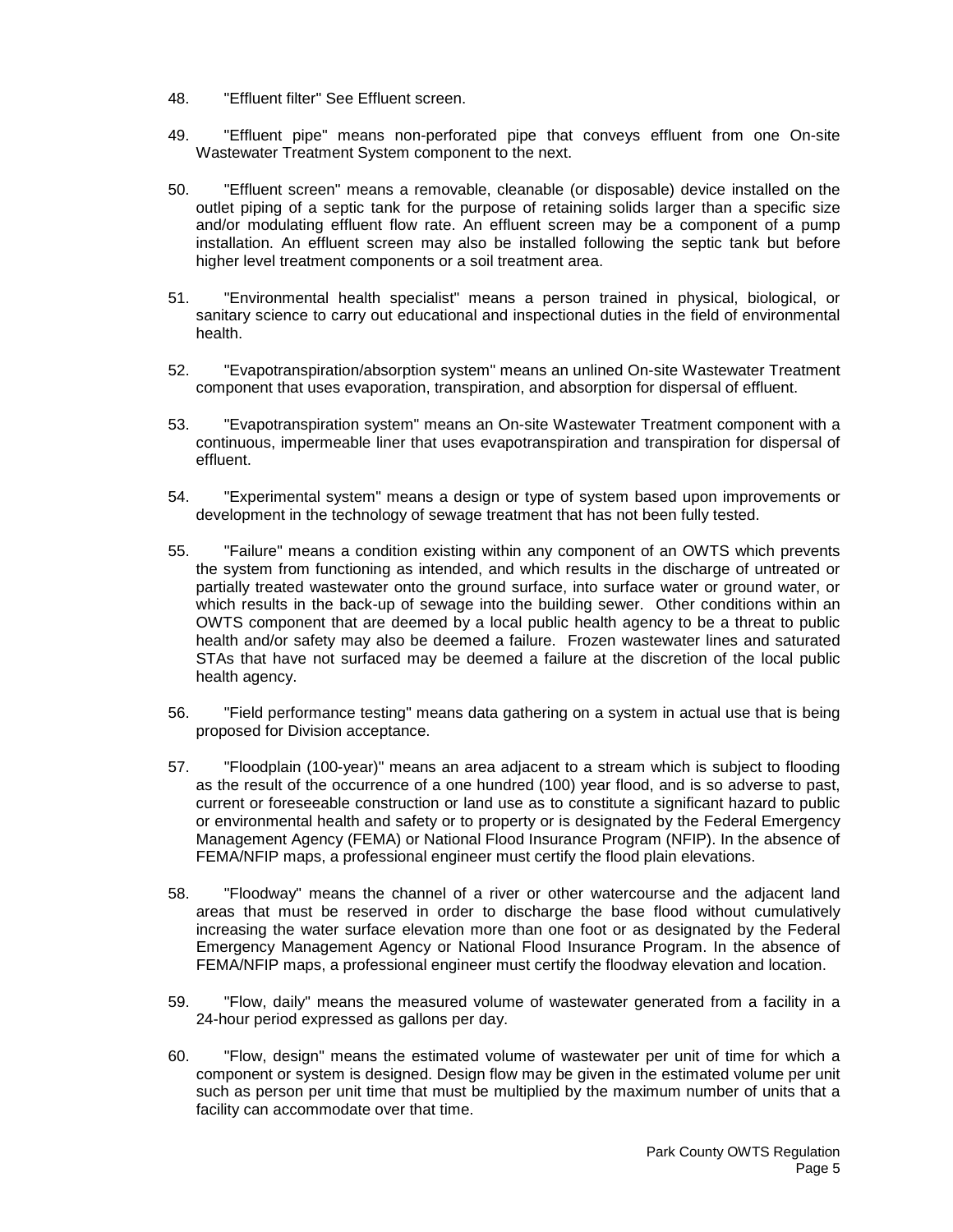- 61. "Flow equalization" means a system configuration that includes sufficient effluent storage capacity to allow for regulated flow on a daily or multi-day basis to a subsequent component despite variable flow from the source.
- 62. "Flow equalizer" means an adjustment device to evenly distribute flow between outlets in a distribution box or other device that may be out of level.
- 63. "Grease interceptor tank" means a watertight device located outside a facility designed to intercept, congeal, and retain or remove fats, oils, and grease from sources such as commercial food-service that will generate high levels of fats, oils and greases.
- 64. "Ground water" means that part of the subsurface water that is at or below the saturated zone.
- 65. "Ground water surface" means the uppermost limit of an unconfined aquifer at atmospheric pressure.
- 66. "Guidelines" means State Board of Health Guidelines on Individual Sewage Disposal Systems, 5 CCR 1003-6 – predecessor of Regulation 43, On-site Wastewater Treatment System Regulation, 5 CCR 1002-43.
- 67. "Gulch, dry" means a deep, narrow ravine marking the course of an intermittent or ephemeral stream.
- 68. "Health officer" means the chief administrative and executive officer of a local public health agency, or the appointed health officer of the local board of health. Health officer includes a director of a local public health agency.
- 69. "Higher level treatment" means designated treatment levels other than treatment level 1. (See Table 6-3)
- 70. "Holding tank" See Vault.
- 71. "Individual Sewage Disposal System" means a term used for On-site Wastewater Treatment System in Colorado regulations from 1973 until 2013.
- 72. "Infiltrative surface" means designated interface where effluent moves from distribution media or a distribution product into treatment media or original soil. In standard trench or bed systems this will be the interface of the distribution media or product and in-situ soil. Two separate infiltrative surfaces will exist in a mound system and an unlined sand filter, one at the interface of the distribution media and fill sand, the other at the interface of the fill sand and in-situ soil.
- 73. "Inspection port" means an access point in a system component that enables inspection, operation and/or maintenance.
- 74. "Invert" means elevation of the bottom of the inside pipe wall or fitting.
- 75. "Lateral" means a pipe, chamber or other conveyance used to carry and distribute effluent.
- 76. "Leach field" See Soil treatment area.
- 77. "Limiting layer" means a horizon or condition in the soil profile or underlying strata that limits the treatment capability of the soil or severely restricts the movement of fluids. This may include soils with low or high permeability, impervious or fractured bedrock, or a seasonal or current ground water surface.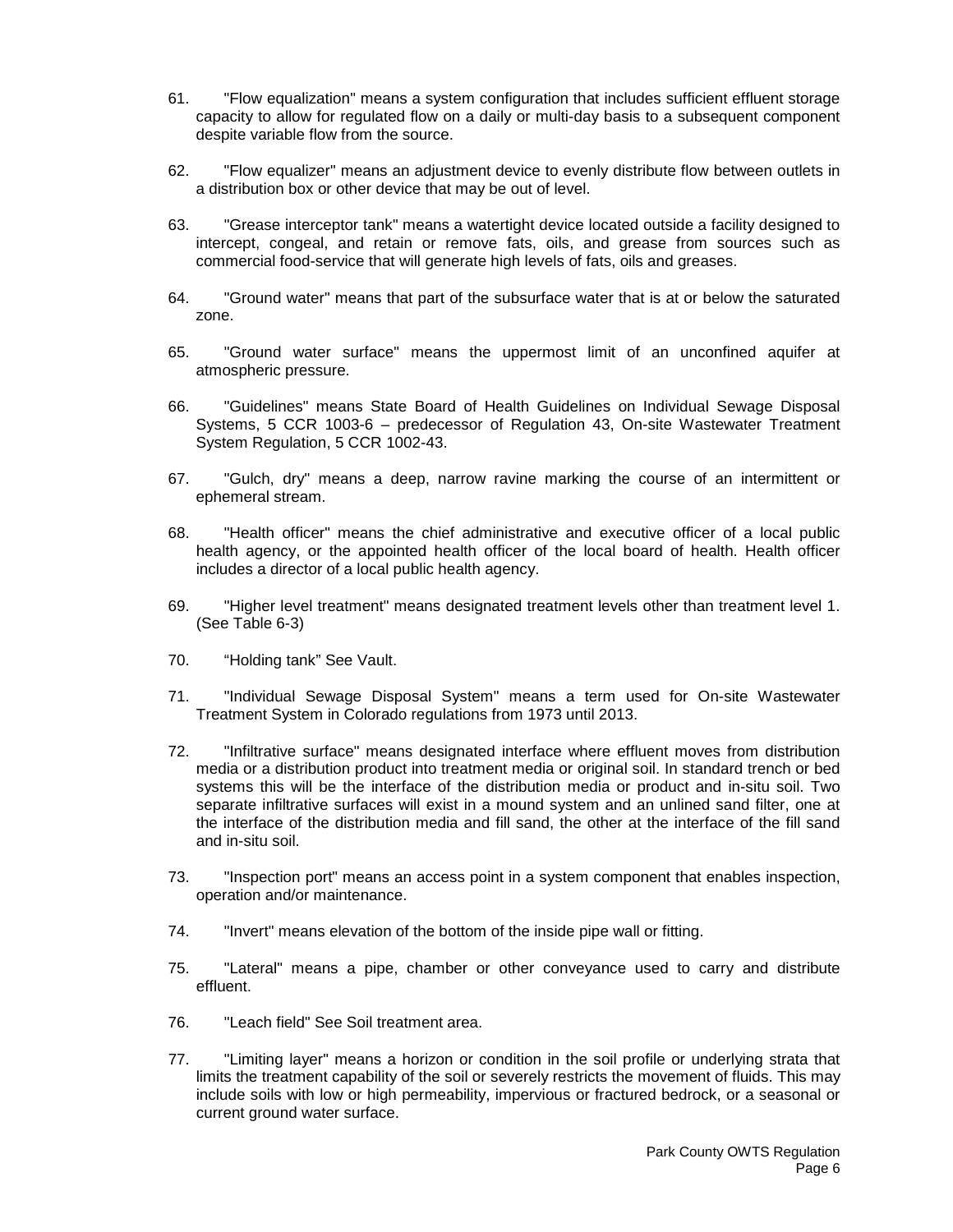- 78. "Liner" means an impermeable synthetic or natural material used to prevent or restrict infiltration and/or exfiltration. For the purposes of this regulation, the minimum thickness of a liner must be 30 ml.
- 79. "Linear loading rate" means the amount of effluent applied per linear foot along the contour (gpd/linear ft.).
- 80. "Local board of health" means any local, county, or district board of health.
- 81. "Local health department" See local public health agency.
- 82. "Local public health agency" means any county, district, or municipal public health agency and may include a county, district, or municipal board of health to oversee On-site Wastewater Treatment System permitting and inspection or an on-site wastewater treatment system program. A local public health agency may designate another agency to administer the OWTS program.
- 83. "Long-term acceptance rate" (LTAR) means design parameter expressing the rate that effluent enters the infiltrative surface of the soil treatment area at equilibrium, measured in volume per area per time, e.g. gallons per square foot per day (gal/ ft 2 /day).
- 84. "Malfunction" means the condition in which a component is not performing as designed or installed and is in need of repair in order to function as originally intended.
- 85. "Manufactured media" See Media, other manufactured.
- 86. "Media" means solid material that can be described by shape, dimensions, surface area, void space, and application.
- 87. "Media, enhanced manufactured" means an accepted proprietary manufactured distribution product, wrapped in a specified fabric, and placed on a specified sandbase or media that does not mask the infiltrative surface of the in-situ soil.
- 88. "Media, other manufactured" means an accepted proprietary manufactured distribution product made of synthetic media for distribution of effluent that is placed directly on the in-situ soil.
- 89. "Media, treatment" means non-or slowly-degradable media used for physical, chemical, and/or biological treatment in an On-site Wastewater Treatment System component.
- 90. "Mound" means a soil treatment area whereby the infiltrative surface is at or above original grade at any point.
- 91. "Nitrogen reduction" means a minimum 50 percent reduction of influent nitrogen strength which is the minimum objective of NSF/ANSI Standard 245 - Wastewater Treatment Systems - Nitrogen Reduction (2013 version).
- 92. "On-Site Wastewater Treatment System" or "OWTS" and, where the context so indicates, the term "system" means an absorption system of any size or flow or a system or facility for treating, neutralizing, stabilizing, or dispersing sewage generated in the vicinity, which system is not a part of or connected to a sewage treatment works.
- 93. "OWTS Act" means the On-site Wastewater Treatment System Act, 25-10-101, et seq. C.R.S.
- 94. "Percolation test" means a subsurface soil test at the depth of a proposed absorption system or similar component of an OWTS to determine the water absorption capability of the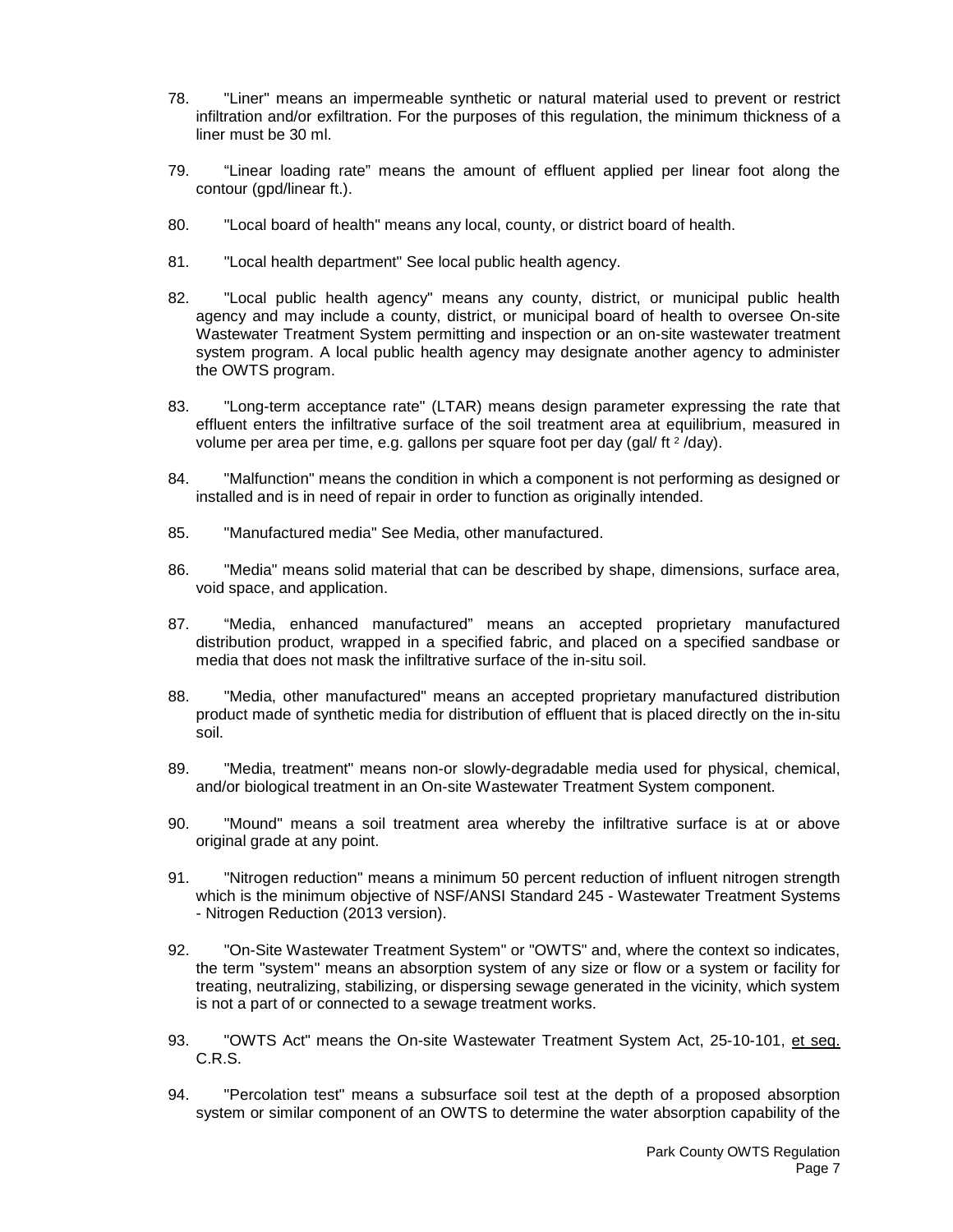soil, the results of which are normally expressed as the rate at which one inch of water is absorbed. The rate is expressed in minutes per inch.

- 95. "Performance standard" means minimum performance criteria for water quality and operation and maintenance established by the regulatory authority to ensure compliance with the public health and environmental goals of the state or public health agency.
- 96. "Permeability" means the property of a material which permits movement of water through the material.
- 97. "Permit" means a permit for the construction or alteration, installation, and use or for the repair of an On-site Wastewater Treatment System.
- 98. "Person" means an individual, partnership, firm, corporation, association, or other legal entity and also the state, any political subdivision thereof, or other governmental entity.
- 99. "Pressure distribution" See Dosing, pressure.
- 100. "Privy" means an above grade structure allowing for the disposal of excreta not transported by a sewer and which provides privacy and shelter and prevents access to the excreta by flies, rodents, or other vectors.
	- a. Pit privy privy over an unlined excavation.
	- b. Vault privy privy over a vault.
- 101. "Professional engineer" means an engineer licensed in accordance with section 12-25-1, C.R.S.
- 102. "Professional geologist" means a person who is a graduate of an institution of higher education which is accredited by a regional or national accrediting agency, with a minimum of thirty semesters (forty-five quarter) hours of undergraduate or graduate work in a field of geology and whose post-baccalaureate training has been in the field of geology with a specific record of an additional five years of geological experience to include no more than two years of graduate work. 23-41-208, C.R.S. and 34-1-201, C.R.S.
- 103. "Proprietary product" means a manufactured component or other product that is produced by a private person. It may be protected by patent, trademark or copyright.
- 104. "Public domain technology" means a system that is assembled on location from readily available components, is based on well-established design criteria, is supported by this regulation, and is not protected by patent, trademark or copyright.
- 105. "Record drawing" means construction drawings provided to illustrate the progress or completion of the installation of an OWTS, or components of the OWTS; based on field inspections by the designer.
- 106. "Redoximorphic" means a soil property that results from the reduction and oxidation of iron and manganese compounds in the soil after saturation with water and subsequent desaturation.
- 107. "Remediation system" means a treatment system, chemical/biological additive or physical process that is proposed to restore the soil treatment area of an OWTS to intended performance.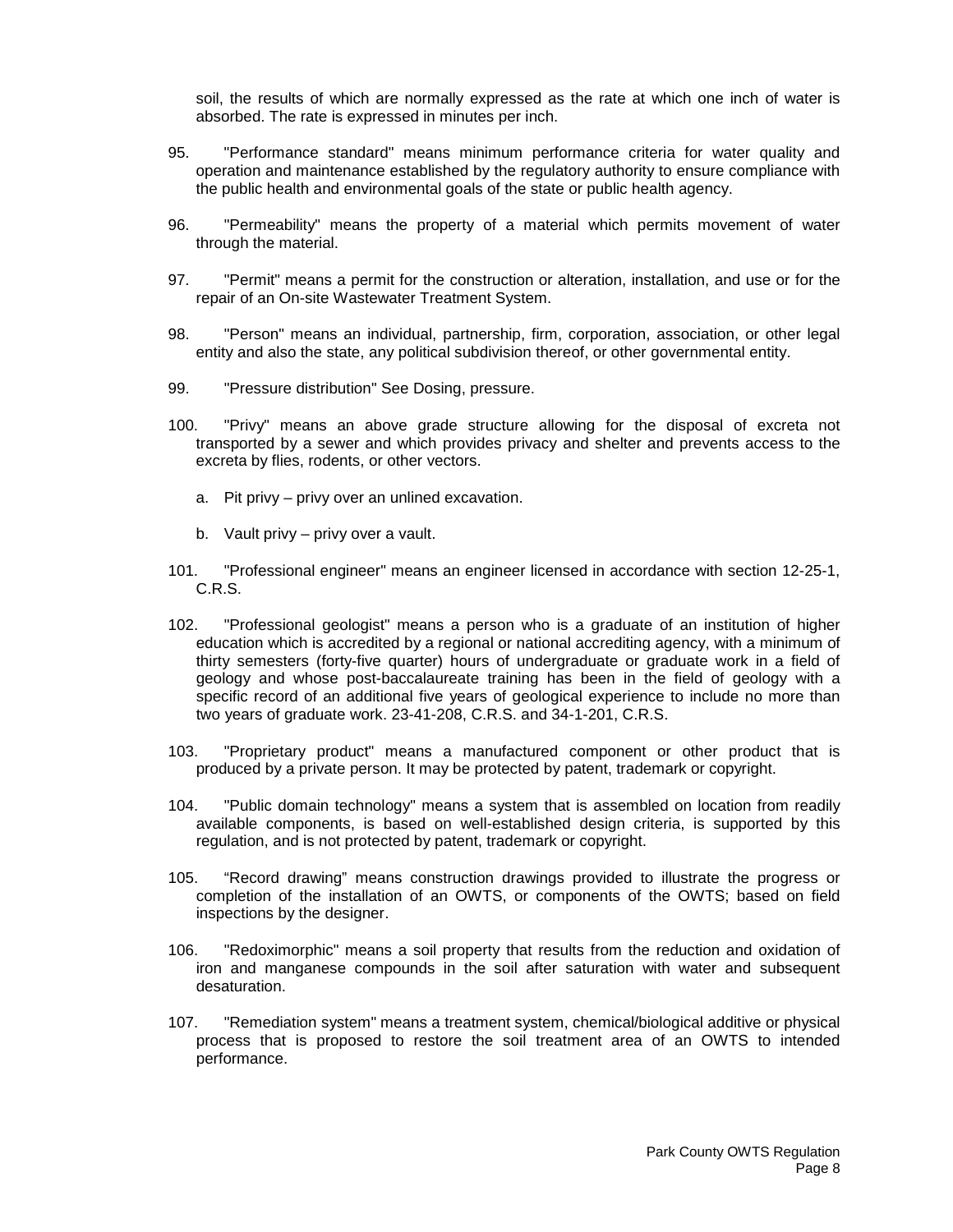- 108. "Repair" means restoration of functionality and/or treatment by reconstruction, relocation, or replacement of an on-site wastewater treatment system or any component thereof in order to allow the system to function as intended.
- 109. "Replacement system" See Repair.
- 110. "Riser" means a watertight vertical cylinder and lid allowing access to an OWTS component for inspection, cleaning, maintenance, or sampling.
- 111. "Rock-plant filter" means a designed system which utilizes treatment media and various wetland plants to provide treatment of wastewater through biological, physical, and chemical processes. Also called a constructed wetland.
- 112. "Sand filter" means an engineer designed OWTS that utilizes a layer of specified sand as filter and treatment media and incorporates pressure distribution.
- 113. "Sand filter, lined" means an engineer designed OWTS that has an impervious liner and under-drain below the specified sand media. Lined sand filters may be intermittent / single pass where the effluent is distributed over the sand bed a single time before distribution to a soil treatment area, or re-circulating where part of the effluent is returned to an earlier component for additional treatment before distribution to a soil treatment area.
- 114. "Sand filter, unlined" means an engineer designed OWTS that includes a layer of specified sand used as a treatment media without a liner between the sand and the existing soil on which it is placed.
- 115. "Seepage pit" means an excavation deeper than it is wide that receives septic tank effluent and from which the effluent seeps from a structural internal void into the surrounding soil through the bottom and openings in the side of the pit.
- 116. "Septage" means a liquid or semisolid that includes normal household wastes, human excreta, and animal or vegetable matter in suspension or solution generated from a residential septic tank system. Septage may include such material issued from a commercial establishment if the commercial establishment can demonstrate to the Division that the material meets the definition for septage set forth in this subsection. Septage does not include chemical toilet residuals.
- 117. "Septic tank" means a watertight, accessible, covered receptacle designed and constructed to receive sewage from a building sewer, settle solids from the liquid, digest organic matter, store digested solids through a period of retention, and allow the clarified liquids to discharge to other treatment units for final disposal.
- 118. "Sequential distribution" means a distribution method in which effluent is loaded into one trench and fills it to a predetermined level before passing through a relief pipe or device to the succeeding trench. The effluent does not pass through the distribution media before it enters succeeding trenches.
- 119. "Serial distribution" means a distribution method in which effluent is loaded into one trench and fills it to a predetermined level before passing through a relief pipe or device to the succeeding trench. The effluent passes through the distribution media before entering succeeding trenches which may be connected to provide a single uninterrupted flow path.
- 120. "Sewage" means a combination of liquid wastes that may include chemicals, house wastes, human excreta, animal or vegetable matter in suspension or solution, and other solids in suspension or solution, and that is discharged from a dwelling, building, or other establishment. See also Wastewater, domestic.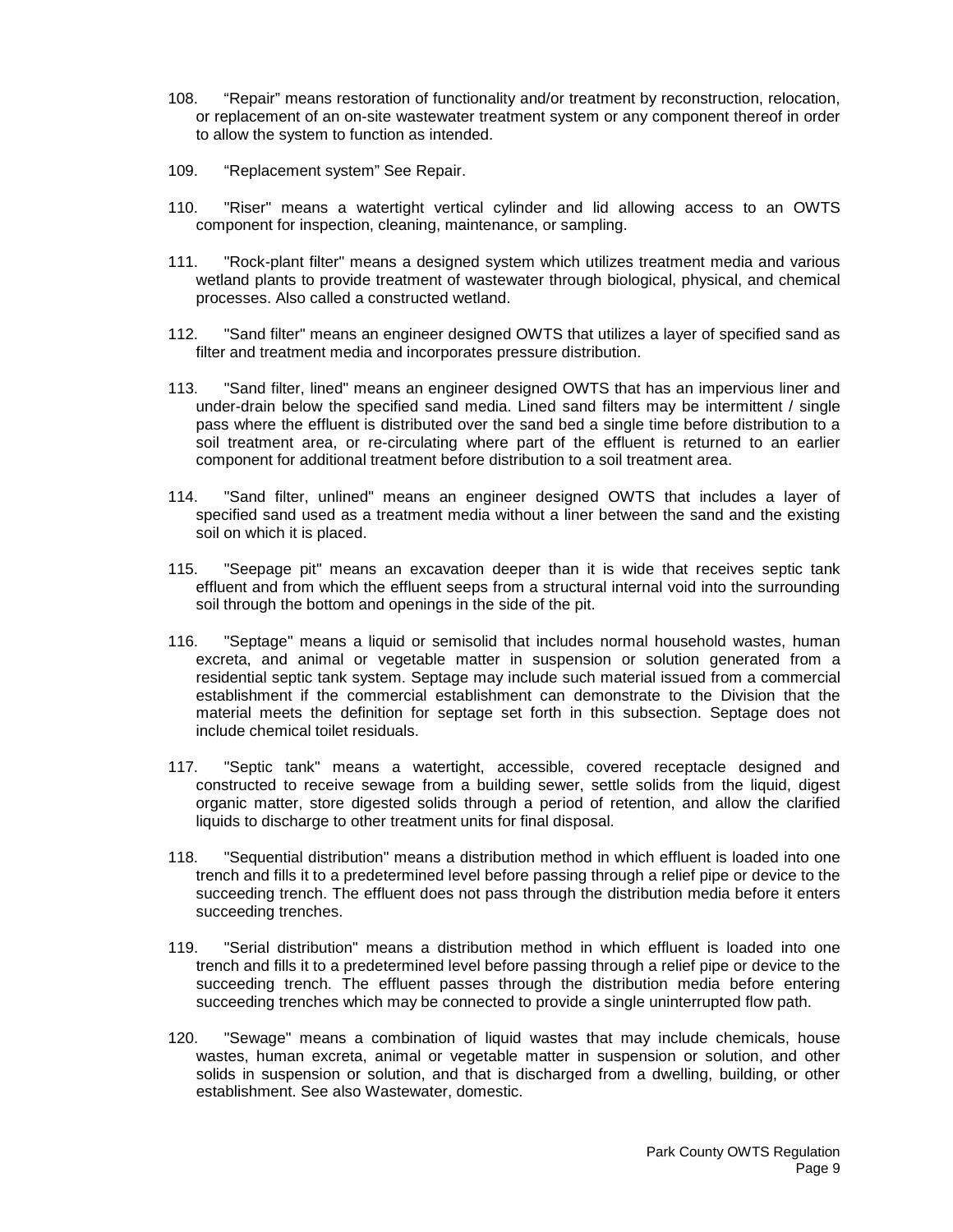- 121. "Sewage treatment works" has the same meaning as "domestic wastewater treatment works" under section 25-8-103, C.R.S.
- 122. "Site evaluation" means a comprehensive analysis of soil and site conditions for an OWTS.
- 123. "Site evaluator" means a practitioner who conducts preconstruction site evaluations, including visiting a site and performing soil analysis, a site survey, or other activities necessary to determine the suitability of a site for an OWTS.
- 124. "Slit trench latrine" means a temporary shallow trench for use as disposal of non-watercarried human waste.
- 125. "Soil" means 1. unconsolidated mineral and/or organic material on the immediate surface of the earth that serves as a medium for the growth of plants and can potentially treat wastewater effluent; 2. unconsolidated mineral or organic matter on the surface of the earth that has been subjected to and shows effects of: a) pedogenic and environmental factors of climate (including water and temperature effects) and b) macro and microorganisms, conditioned by relief, acting on parent material over a period of time.
- 126. "Soil evaluation" means a percolation test, soil profile, or other subsurface soil analysis at the depth of a proposed soil treatment area or similar component or system to determine the water absorption capability of the soil, the results of which are normally expressed as the rate at which one inch of water is absorbed or as an application rate of gallons per square foot per day.
- 127. "Soil horizon" means layers in the soil column differentiated by changes in texture, color, redoximorphic features, bedrock, structure, consistence, and any other characteristic that affects water movement or treatment of effluent.
- 128. "Soil morphology" means 1. physical constitution of a soil profile as exhibited by the kinds, thickness, and arrangement of the horizons in the profile; and by the texture, structure, consistence, and porosity of each horizon; and 2. visible characteristics of the soil or any of its parts.
- 129. "Soil profile test pit excavation" means a trench or other excavation used for access to evaluate the soil horizons for properties influencing effluent movement, bedrock, evidence of seasonal high ground water, and other information to be used in locating and designing an On-site Wastewater Treatment System.
- 130. "Soil structure" means the naturally occurring combination or arrangement of primary soil particles into secondary units or peds; secondary units are characterized on the basis of shape, size class, and grade (degree of distinctness).
- 131. "Soil texture" means proportion by weight of sand, silt, and clay in a soil.
- 132. "Soil treatment area" means the physical location where final treatment and dispersal of effluent occurs. Soil treatment area includes drainfields, mounds and drip fields.
- 133. "Soil treatment area, alternating" means final treatment and distribution component that is composed of two soil treatment areas that are independently dosed.
- 134. "Soil treatment area, sequencing" means a soil treatment area having more than two sections that are dosed on a frequent rotating basis.
- 135. "State Waters" has the meaning set forth under section 25-8-103. C.R.S.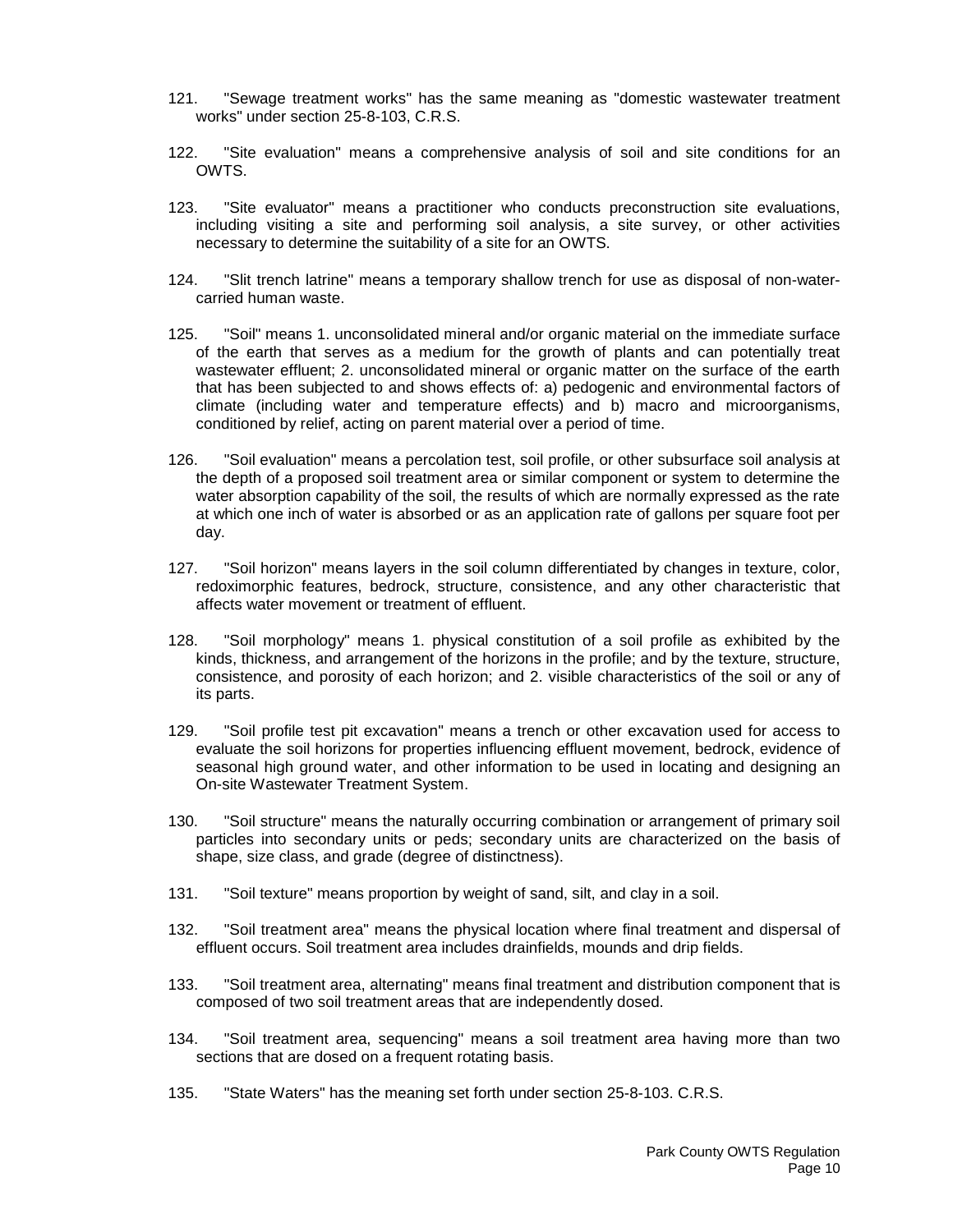- 136. "Strength, wastewater" means the concentration of constituents of wastewater or effluent; usually expressed in mg/L.
- 137. "Suitable soil" means a soil which will effectively treat and filter effluent by removal of organisms and suspended solids, which meets long-term acceptance rate requirements as defined in Table 10-1, and has the required vertical thickness below the infiltrative surface and above a limiting layer.
- 138. "Systems cleaner" means a person engaged in and who holds himself or herself out as a specialist in the cleaning and pumping of On-site Wastewater Treatment Systems and removal of the residues deposited in the operation thereof.
- 139. "Systems contractor" means a person engaged in and who holds himself or herself out as a specialist in the installation, renovation, and repair of On-site Wastewater Treatment Systems.
- 140. "Total suspended solids" means measure of all suspended solids in a liquid; typically expressed in mg/L.
- 141. "Transfer of Title" means change of ownership of a property.
- 142. "Treatment level" means defined concentrations of pollutants to be achieved by a component or series of components of an OWTS.
- 143. "Treatment media" See Media, treatment.
- 144. "Treatment unit" means a component or series of components where solids or pollutants are removed from wastewater or effluent from a preceding component.
- 145. "Trench" means 1. below-grade soil treatment area consisting of a shallow excavation with a width of 3 feet or less containing distribution media and one lateral; and 2. excavation for placement of piping or installation of electrical wire or conduit.
- 146. "Uniformity coefficient" means a value which is the ratio of D60 to D10 where D60 is the soil diameter of which 60 percent of the soil weight is finer and D10 is the corresponding value at 10 percent finer. (A soil having a uniformity coefficient smaller than 4 would be considered "uniform" for purposes of this regulation.)
- 147. "Vault" means a watertight, covered receptacle, which is designed to receive and store excreta or wastes either from a building sewer or from a privy and is accessible for the periodic removal of its contents. If the vault is intended to serve a structure or structures that are projected to generate a domestic wastewater flow of two thousand gallons per day or more at full occupancy, the vault is a domestic wastewater treatment works. Vaults are Onsite Wastewater Treatment Systems.
- 148. "Visual and tactile evaluation of soil" means determining the properties of soil by standardized tests of appearance and manipulation in the hand.
- 149. "Volume, effective" means the amount of effluent contained in a tank under normal operating conditions; for a septic tank, effective volume is determined relative to the invert of the outlet. For a dosing tank, the effective volume under normal conditions is determined relative to the invert of the inlet and the control off level.
- 150. "Wastewater, domestic" means combination of liquid wastes (sewage) which may include chemicals, household wastes, human excreta, animal or vegetable matter in suspension or solution, or other solids in suspension or solution which are discharged from a dwelling, building or other structure.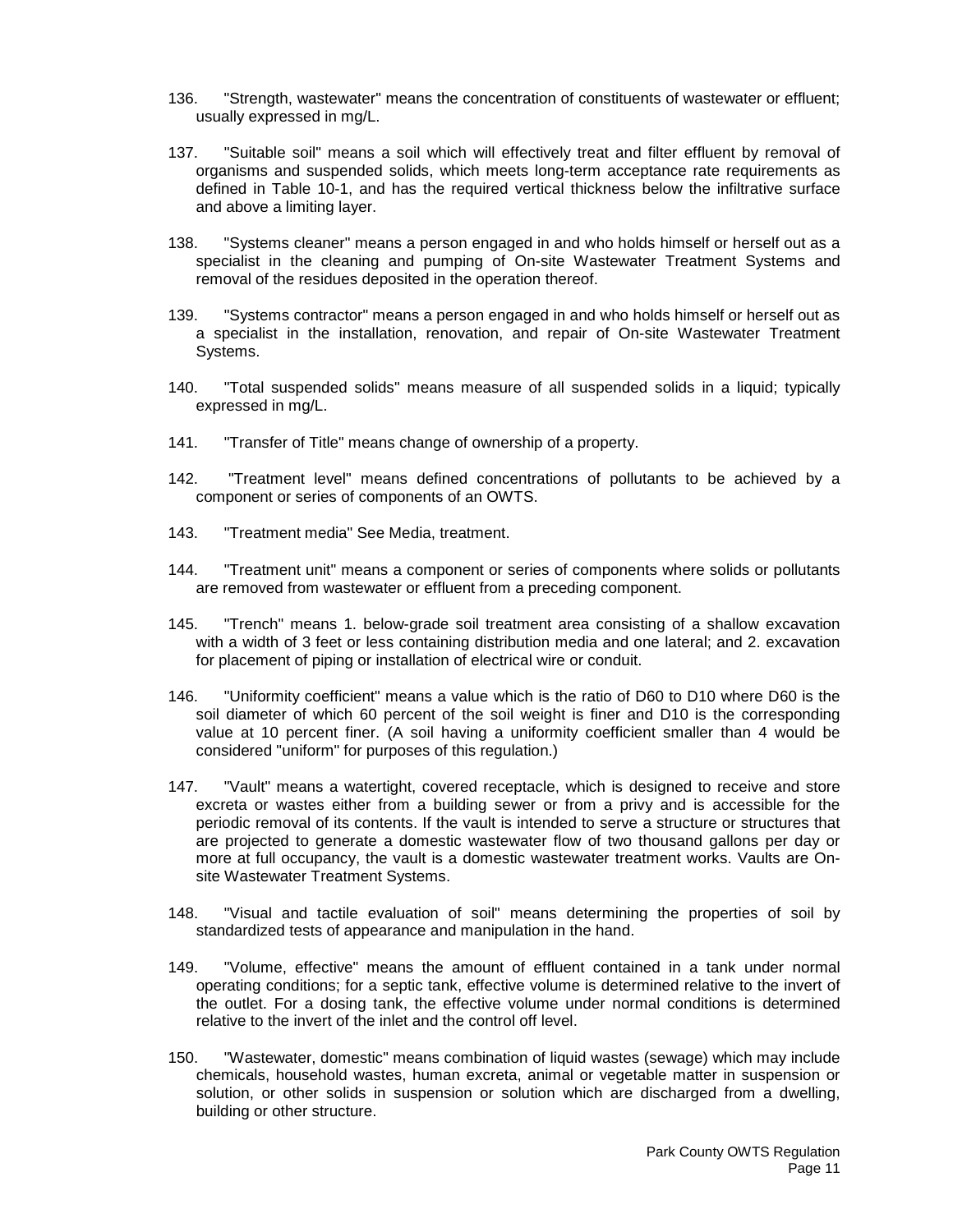- 151. "Wastewater, high strength" means 1. wastewater from a structure having BOD  $_5$  greater than 300 mg/L; and/or TSS greater than 200 mg/L; and/or fats, oils, and grease greater than 50 mg/L; or, 2. effluent from a septic tank or other pretreatment component (as defined by NSF/ANSI Standard 40 testing protocol) that has BOD  $_5$  greater than 180 mg/L; and/or TSS greater than 80 mg/L; and/or fats, oils, and grease greater than 25 mg/L and is applied to an infiltrative surface.
- 152. "Wastewater pond" means a designed pond which receives exclusively domestic wastewater from a septic tank and which provides an additional degree of treatment.
- 153. "Water Quality Control Commission" See Commission.
- 154. "Water Quality Control Division" See Division.
- 155. "Wetland, constructed" See Rock-plant filter.
- **156.** "Wetlands" means those areas that are inundated or saturated by surface or groundwater at a frequency and duration sufficient to support, and that under normal circumstances do support, a prevalence of vegetation typically adapted for life in saturated soil conditions. Wetlands generally include swamps, marshes, bogs and similar areas.

| apiv v-i<br>ADDICTIONS and ACTUNITIES |                                                                |  |  |
|---------------------------------------|----------------------------------------------------------------|--|--|
| <b>AASHTO</b>                         | American Association of State Highway and Transportation       |  |  |
|                                       | <b>Officials</b>                                               |  |  |
| <b>ANSI</b>                           | American National Standards Institute                          |  |  |
| <b>ASTM</b>                           | American Society for Testing and Materials                     |  |  |
| <b>BOD</b>                            | <b>Biochemical Oxygen Demand</b>                               |  |  |
| C.R.S.                                | <b>Colorado Revised Statutes</b>                               |  |  |
| <b>CBOD</b>                           | Carbonaceous Biochemical Oxygen Demand                         |  |  |
| <b>CPOW</b>                           | Colorado Professionals in Onsite Wastewater                    |  |  |
| <b>CSA</b>                            | Canadian Standards Association                                 |  |  |
| <b>ETL</b>                            | <b>Electrical Testing Laboratories</b>                         |  |  |
| gpd                                   | gallons per day                                                |  |  |
| <b>IAPMO</b>                          | International Association of Plumbing and Mechanical Officials |  |  |
| <b>ISDS</b>                           | Individual Sewage Disposal System                              |  |  |
| <b>LTAR</b>                           | Long-term Acceptance Rate                                      |  |  |
| mg/L                                  | milligrams per Liter                                           |  |  |
| <b>MPI</b>                            | Minutes Per Inch                                               |  |  |
| <b>NAWT</b>                           | National Association of Wastewater Technicians                 |  |  |
| <b>NDDS</b>                           | Non-pressurized Drip Dispersal System                          |  |  |
| <b>NPCA</b>                           | National Precast Concrete Association                          |  |  |
| <b>NRTL</b>                           | Nationally Recognized Testing Laboratory                       |  |  |
| <b>NSF</b>                            | <b>National Sanitation Foundation</b>                          |  |  |
| <b>OWTS</b>                           | On-site Wastewater Treatment System(s)                         |  |  |
| <b>STA</b>                            | Soil Treatment Area                                            |  |  |
| <b>TL</b>                             | <b>Treatment Level</b>                                         |  |  |
| <b>TN</b>                             | <b>Total Nitrogen</b>                                          |  |  |
| <b>TSS</b>                            | <b>Total Suspended Solids</b>                                  |  |  |
| UL                                    | Underwriters' Laboratories                                     |  |  |

**Table 3-1 Abbreviations and Acronyms**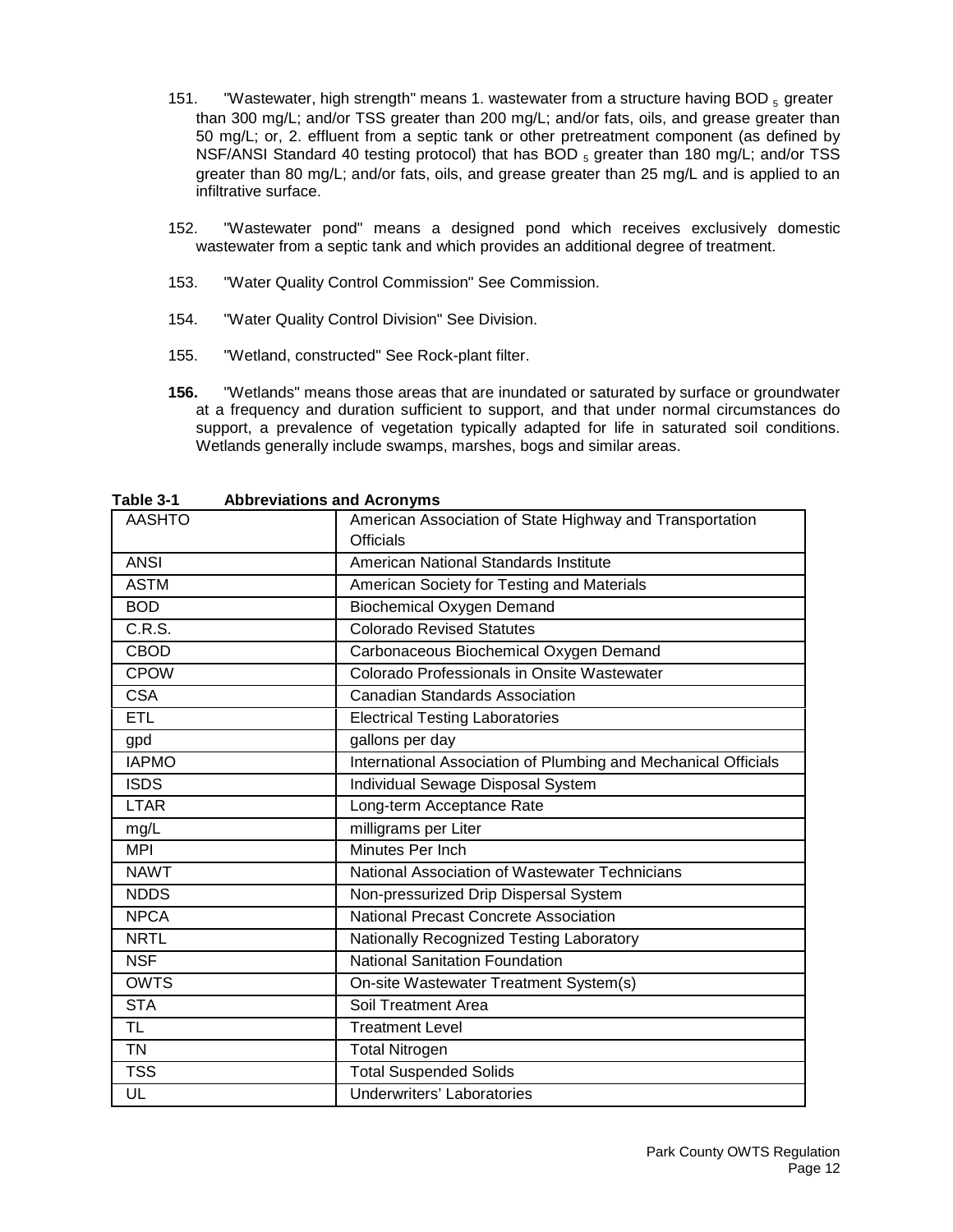## <span id="page-14-0"></span>**43.4 Applicability**

- A. Regulations Adopted by Local Boards of Health
	- 1. Regulation Coverage
		- a. An OWTS with design capacity less than or equal to 2,000 gpd must comply with regulations adopted by local boards of health pursuant to this regulation and the OWTS Act. Within the jurisdiction of the local public health agency, the regulations promulgated by the local board of health govern all aspects of OWTS permits, performance, location, construction, alteration, installation, and use.
		- b. An OWTS with design capacity greater than 2,000 gpd must comply with this regulation, site location and design approval in section 25-8-702, C.R.S., and the discharge permit requirements in the Water Quality Control Act, 25-8-501, et seq . C.R.S.
			- (1) Applicable Commission regulations include, but are not limited to, the following:
				- (i) Regulation 22 Site Location and Design Approval Regulations for Domestic Wastewater Treatment Works (5 CCR 1002-22).
				- (ii) Regulation 41 The Basic Standards for Ground Water (5 CCR 1002-41).
				- (iii) Regulation 42 Site-Specific Water Quality Classifications and Standards for Ground Water (5 CCR 1002-42).
				- (iv) Regulation 61 Colorado Discharge Permit System Regulations (5 CCR 1002- 61).
				- (v) Regulation 62 Regulations for Effluent Limitations (5 CCR 1002-62).
			- (2) For systems greater than 2,000 gpd, the Division is also authorized to determine those parts of this regulation identified as the prerogative of the local public health agencies.
			- (3) The requirements for maintenance and standards of performance for systems greater than 2,000 gpd shall be determined by the site application approval and discharge permit.
			- (4) In the interest of facilitating communication of LPHA concerns regarding a design being reviewed by the Division, the local public health agency can provide comments to the Division for consideration during the Division's review of the proposed design and discharge permit application. Under such a coordinated process, the Division retains final authority for approval or denial of each domestic wastewater treatment works that is regulated under the site location approval and Colorado Discharge Permit System regulations. Prior to approval or denial of each OWTS domestic wastewater treatment works, the Division must acknowledge and consider local OWTS regulations when they are more stringent and restrictive than this regulation.
	- 2. Local Regulations
		- a. Local boards of health have one year from the effective date of this regulation to update their local regulations which must be as stringent as this regulation.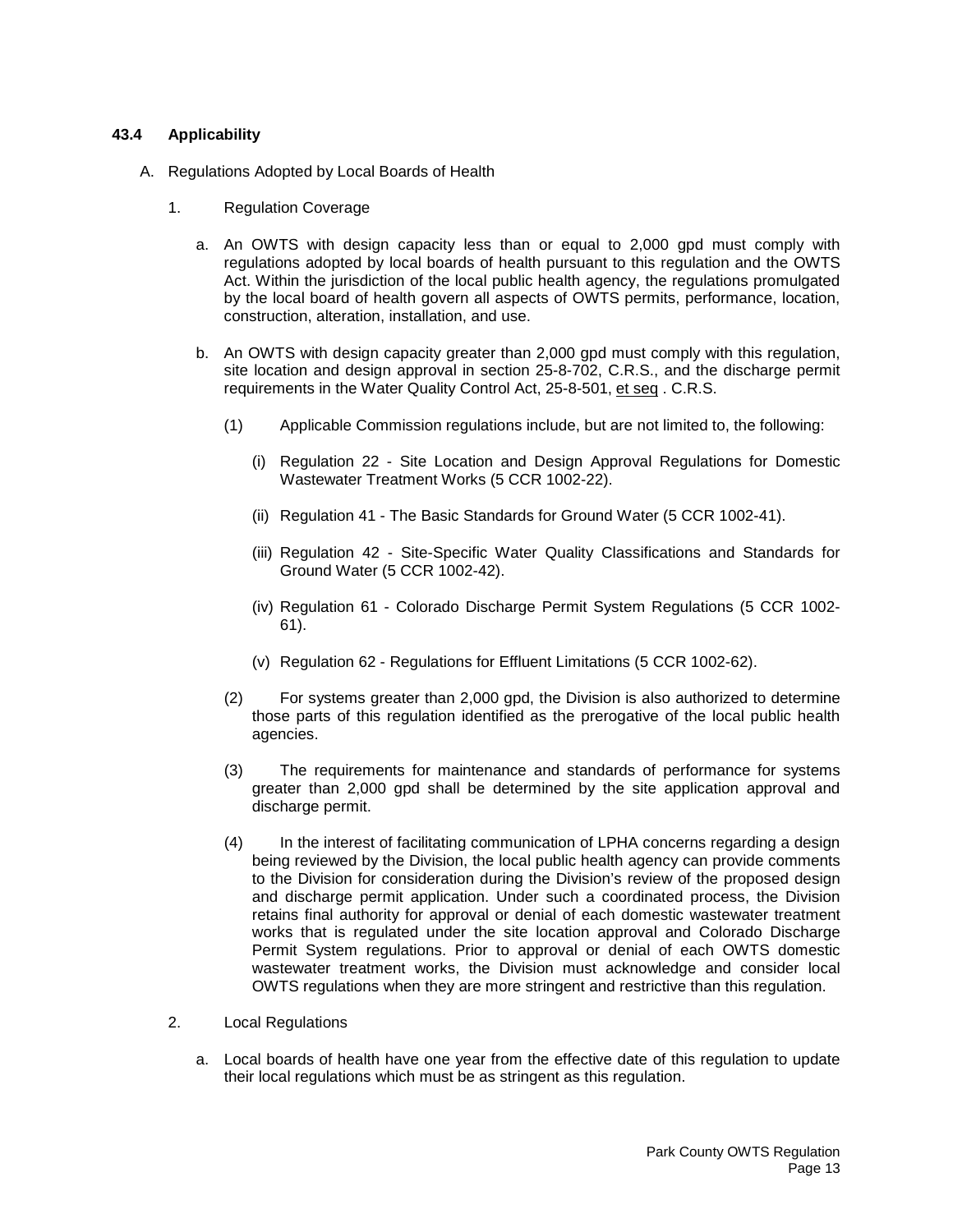- b. Local boards of health may seek a determination by the Division that their existing local regulations are as stringent as this regulation.
- c. After one year from the effective date of this regulation, if a local board of health has not finalized regulations pursuant to section 25-10-104(2), C.R.S. and section 4.A.3 of this regulation, the Division will propose local rules based on this regulation to the Commission for approval for use in that county or district.
- 3. Procedures to Adopt or Revise Regulations by the Local Board of Health:
	- a. A local board of health must submit its proposed regulations to the Division for preliminary review at least 30 days prior to a public hearing before a local board of health.
	- b. The local board of health must hold a public hearing on the proposed regulations before adopting final regulations.
	- c. The local board of health must give notice of the time and place of the public hearing at least once and at least 20 days in advance in a newspaper of general circulation within its area of jurisdiction.
	- d. The local board of health may make changes or revisions to the proposed regulations after the public hearing and prior to final adoption, and no further public hearing is required regarding the changes or revisions.
	- e. All local regulations must be transmitted to the Division no later than five days after final adoption and become effective 45 days after final adoption unless the Division notifies the local board of health before the forty-fifth day that the regulations or any portions of the local regulations determined by the Division are not as stringent as the OWTS Act or with this regulation. Any portions of the local regulations determined by the Division not to be in compliance with the OWTS Act and this regulation will not take effect or be published as regulations of the local board of health. For those portions of its regulations that do not comply, the local board of health may submit revisions to the Division. Only after the Division has determined that the local board of health's revised regulations comply with the OWTS Act and this regulation may the local board of health's revised regulations take effect and be published. Until the Division makes this determination, this regulation controls the unapproved portions of the local regulations.
- B. Permit Application Requirements and Procedures
	- 1. Prior to installing, altering, or repairing a system, the applicant must obtain a permit from the local public health agency.
	- 2. An applicant must submit a complete application that is consistent with section 43.4.B.3. to the local public health agency prior to installing, altering or repairing a system.
	- 3. Minimum Permit Application Requirements:
		- a. Owner name and contact information;
		- b. Property address;
		- c. Property legal description;
		- d. Type of permit;
		- e. Identification of system contractor or installer.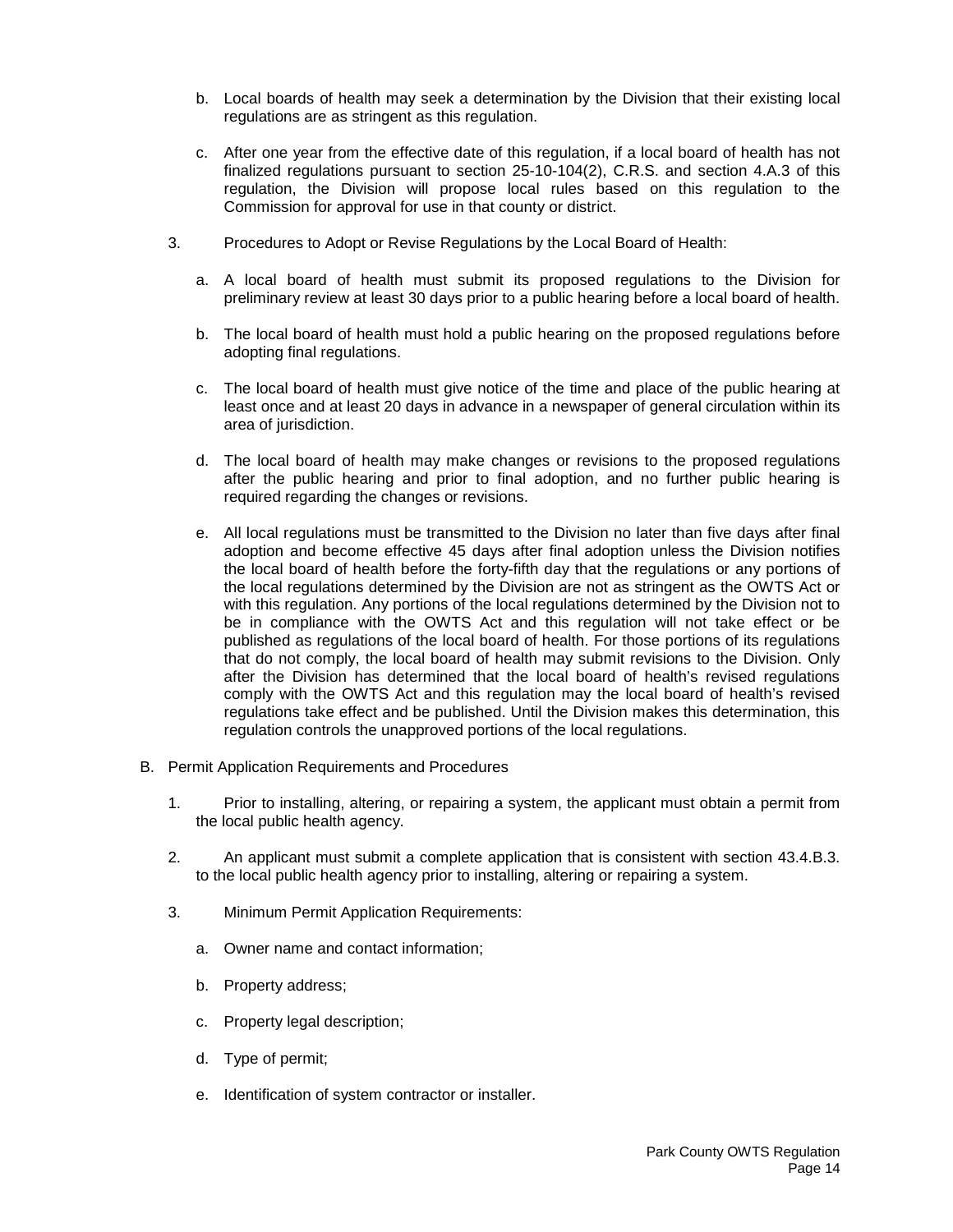- f. Report from Site and Soil Evaluation (section 43.5);
- g. System design with a legible, accurate site plan which shows pertinent physical features on subject property, and on adjacent properties, as noted in Table 7-1; and
- h. Other information, data, plans, specifications and tests as required by local public health agency.
	- (1) When specific evidence suggests undesirable soil conditions exist, additional hydrological, geological, engineering or other information provided by a professional engineer or geologist may be required to be submitted by the applicant. This requirement will not prejudice the right of the local public health agency to develop its own information from its own source at its own expense.
- 4. Permit Fees
	- a. A local board of health may set fees for permits. The permit fees may be no greater than required to offset the actual indirect and direct costs of the local public health agency. 25- 10-107, C.R.S.
	- b. Permit application fees must not exceed the maximum fees established in section 25-10- 107, C.R.S. Permit application fees must be submitted by an applicant with the permit application, and are due and payable upon receipt of the permit application.
	- c. The local board of health may make provision for the waiver of any local permit fee normally required for an OWTS.
- 5. Other Fees
	- a. A local board of health may set fees for inspections, percolation tests, soil evaluation, and other services performed by the local public health agency. The fees must be no greater than required to offset the actual indirect and direct costs of the services, and must not exceed the maximum amounts specified in section 25-10-107, C.R.S.
	- b. Surcharge The local public health agency must collect a fee of twenty-three dollars for each permit issued for a new, repaired, or upgraded OWTS. Of that fee, the local public health agency must retain three dollars to cover the local public health agency's administrative costs and twenty dollars must be transmitted to the Colorado Department of Public Health and Environment for use in funding the state's OWTS program.
- 6. Permit Term
	- a. An OWTS permit expires one year after the date of issuance if construction has not commenced or as specified by local board of health regulations.
	- b. Any change in plans or specifications of the OWTS after the permit has been issued invalidates the permit unless the permittee receives written approval from the local public health agency for such changes.
- 7. Repair Permit
	- a. The owner or occupant of a property on which an OWTS is not in compliance must obtain a repair permit from the local public health agency. The applicant must apply for a repair permit within two business days after receiving notice from the local public health agency that the system is not functioning in compliance with the OWTS Act or applicable regulations, or otherwise constitutes a nuisance or a hazard to public health or water quality.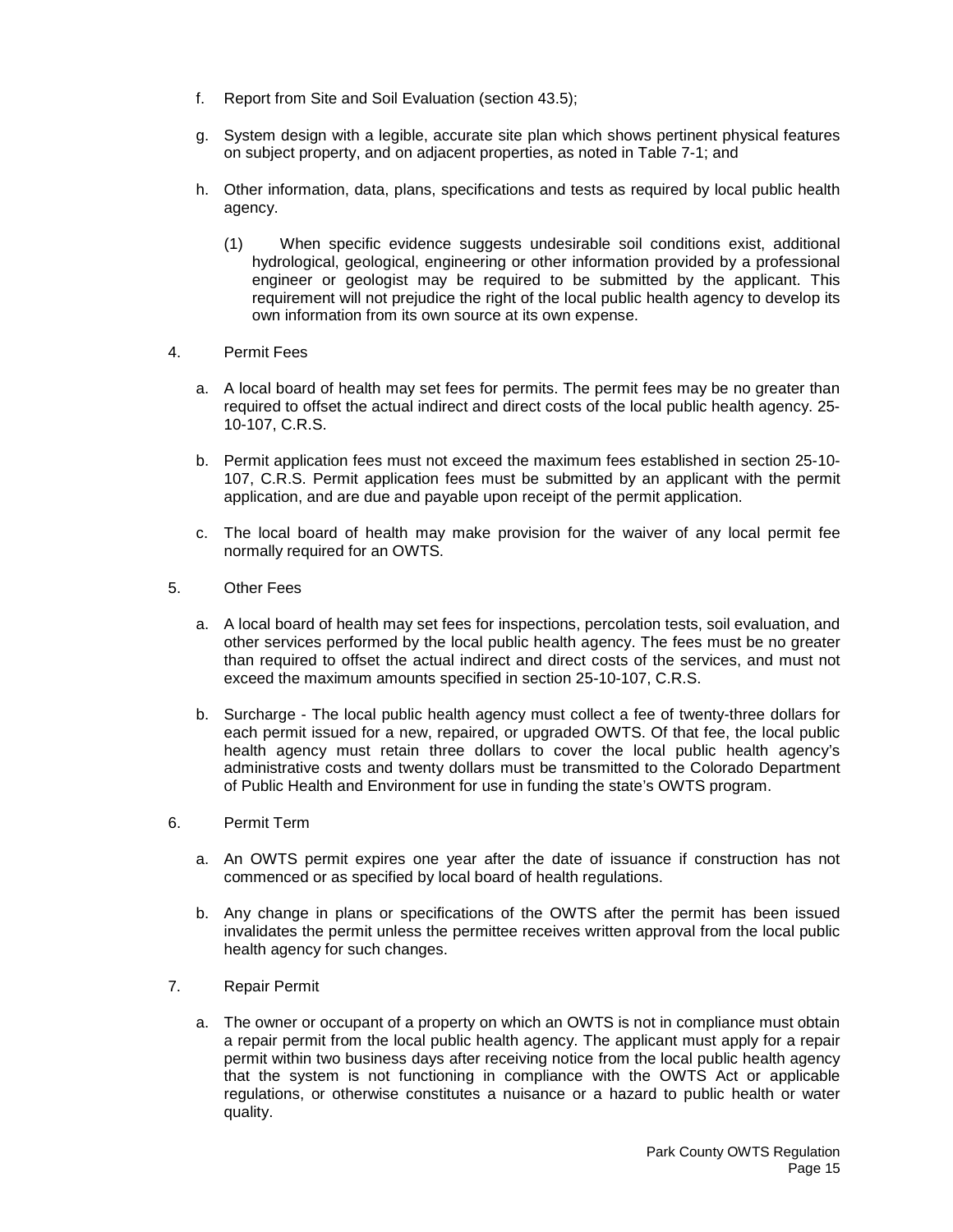- b. The repair permit must provide for a reasonable period of time within which the owner or occupant must make repairs. At the end of that period, the local public health agency must inspect the system to ensure it is functioning properly. Concurrently with the issuance of a repair permit, the local public health agency may issue an emergency use permit authorizing continued use of a malfunctioning system on an emergency basis for a period not to exceed the period stated in the repair permit. Such an emergency use permit may be extended, for good cause shown, in the event repairs may not be completed in the period stated in the repair permit through no fault of the owner or occupant and only if the owner or occupant will continue to make repairs to the system.
- 8. A permit must be required for the expanded use of an OWTS. The OWTS must be replaced or modified to handle the increased design flow unless it is determined that the existing system is adequately designed and constructed for the higher design flow rate.
- 9. Regulations of the local board of health must include provisions that provide for review by the local board of health of applications denied by the local public health agency when requested by an applicant.
- 10. The issuance of a permit and specifications of terms and conditions therein will not constitute assumption of liability, nor create a presumption that the local public health agency or its employees may be liable for the failure or malfunctioning of any system. Permit issuance will not constitute a certification that the system, the equipment used in the system, or any component used for system operation will ensure continuous compliance with the provision of the OWTS Act, the regulations adopted thereunder, or any terms and conditions of a permit.
- 11. No OWTS permit shall be issued to any person when the subject property is located within a municipality or special district that provides public sewer service, except where such sewer service to the property is not feasible in the determination of the municipality or special district, or the permit is otherwise authorized by the municipality or special district.

# C. Determination

1. A local public health agency must determine whether the information provided in the permit application, site and soil evaluations, assumptions and calculations, and design of the proposed OWTS are in compliance with the requirements of the OWTS Act and regulations adopted pursuant thereto. If the submittal is determined to be in compliance, authorization to begin installation may be given.

# D. Access to Site

1. For the purpose of inspecting and enforcing applicable regulations and the terms and conditions of any permit issued and investigating and responding to complaints, the local public health agency is authorized to enter upon private property at reasonable times for the purpose of determining whether or not an operating OWTS is functioning in compliance with the OWTS Act and applicable regulations adopted pursuant thereto and the terms and conditions of any permit issued and to inspect and conduct tests in evaluating any permit application. The owner or occupant of every property having an OWTS must permit the local public health agency access to the property to make inspections, conduct required tests, take samples, and monitor compliance.

### E. Inspection Stages

1. Local regulations must specify the stages of site evaluation, construction, installation, alteration, or repair at which the local public health agency must require inspections. The following are required inspections. They shall be conducted by the engineer of record, or under the responsible charge of the engineer of record, and documentation of approval or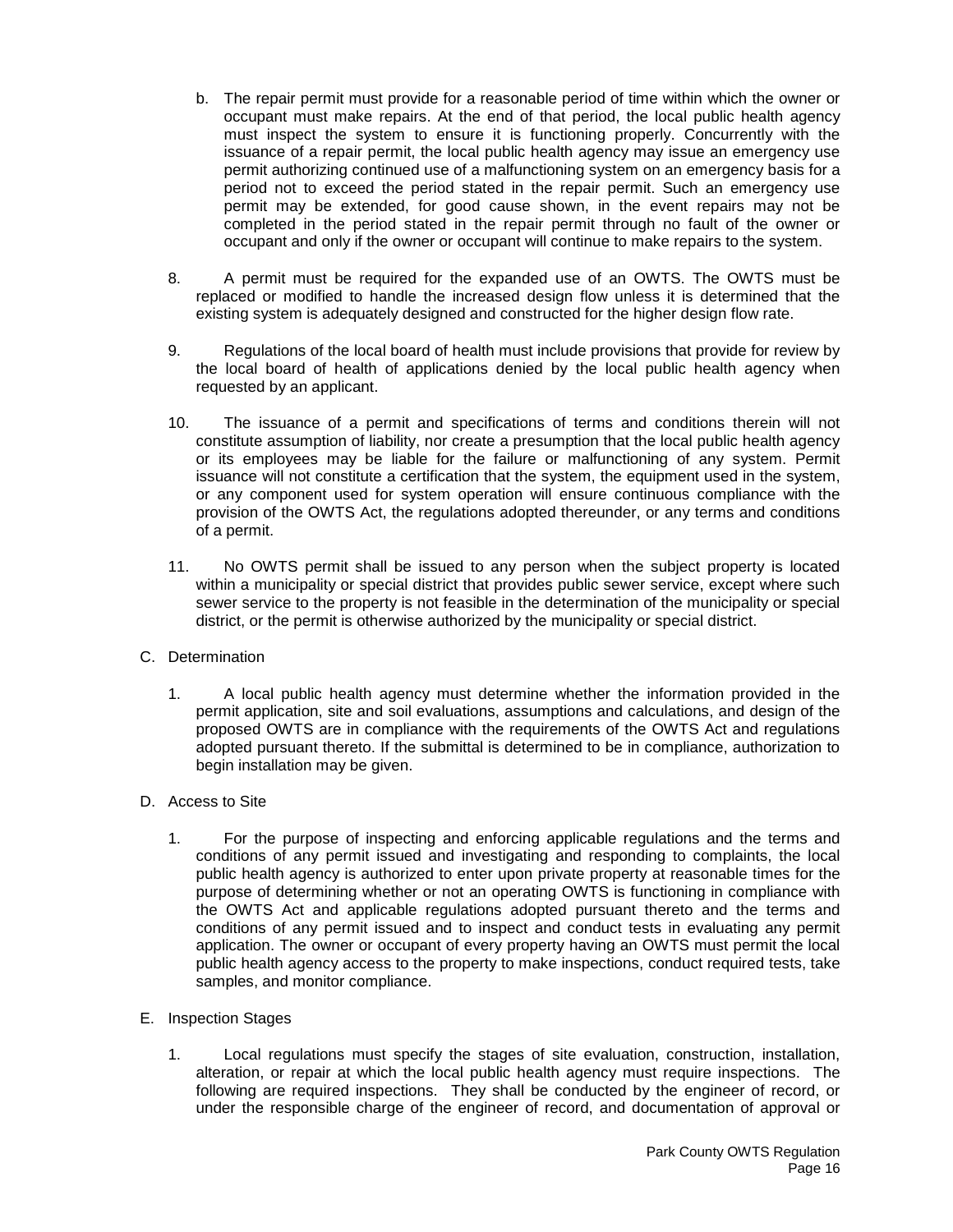disapproval shall be submitted to the local public health agency, along with photos representing the observations, within 24 hours of the inspections. The local public health agency may, at its discretion, conduct its own inspection; but, in any case, will authorize the installer whether it is satisfactory to proceed with the installation.

- a. Profile hole inspection: conducted in conjunction with permit application and design preliminary review, prior to issuance of a permit.
- b. Open hole inspection: conducted upon completion of the soil treatment area excavation.
- c. Final system inspection: conducted upon completion of installation of all system components, but prior to backfilling. Copies of load tickets for all imported material shall be provided at or prior to final system inspection.
- d. Final grade inspection: conducted upon completion of backfilling and final grading of surface in the system location.
- 2. Before a system is placed in use, the owner, the owner's agent or the systems contractor must provide the local public health agency and the engineer, if engineer designed, with notice that the progress of the work has been sufficiently completed to allow inspections to determine if all work has been performed in accordance with the permit requirements and to determine compliance of the system with the OWTS Act and the regulations adopted thereunder.
- F. Final approval of the permit by the local public health agency must include, but is not limited to:
	- 1. Receipt of letter from the engineer certifying construction of the OWTS as per the approved design plan, if the OWTS was engineer designed;
	- 2. Receipt of a record drawing which includes a scale drawing showing all components of the OWTS including their location from known and findable points, dimensions, depths, sizes, manufacturers' names and models as available, and other information relative to locating and maintaining the OWTS components;
	- 3. Final inspection prior to backfilling the OWTS by the local public health agency confirming that it was installed according to the permit requirements and regulations or variances to the regulations; and
	- 4. Identification of system contractor, if different than contractor identified on the application.
- G. Division Authority to Administer and Enforce
	- 1. Wherever the term local board of health or local public health agency is used in this regulation, said terms must also include the Division under its designated authority for the purposes of administering and enforcing the provisions of this regulation where necessary to protect the public health and environment.
- H. Primary Enforcement Responsibility
	- 1. The primary responsibility for enforcement of the provisions of the OWTS Act and the regulations adopted under said article will lie with the local board of health.
	- 2. In the event that a local board of health fails to administer and enforce the provisions of said section and the regulations adopted under the OWTS Act, the Division may assume such functions of the local public health agency or local board of health as may be necessary to protect the public health and environment. 25-10-110, C.R.S.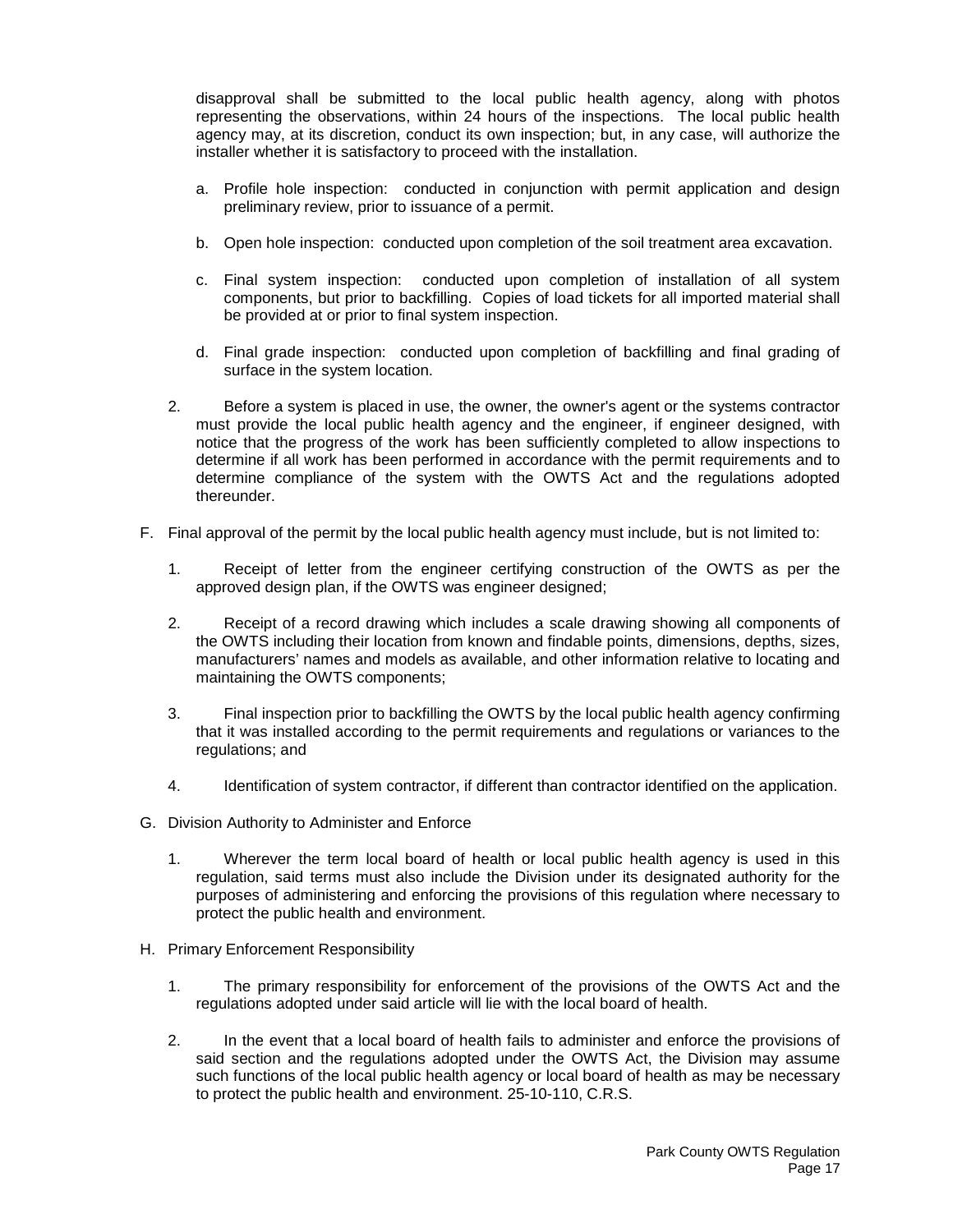- I. Product Development Permit
	- 1. For products that have not received Division acceptance under section 43.13.D, the manufacturer may apply to the local public health agency for a product development permit. Requirements for proprietary treatment product acceptance are located in section 13.D of this regulation.
	- 2. For products or types of systems which have not been otherwise accepted by the Division pursuant to section 43.13.D, the local board of health may approve an application for product development permit only if the system has been designed by a professional engineer, and only if the application provides proof of the ability to install a replacement OWTS in compliance with all local requirements in a timely manner in the event of a failure or malfunction of the system installed.
	- 3. Before a product development permit is issued, the Division must determine that the product to be tested qualifies for testing under the product development evaluation based on information submitted to the Division.
		- a. Applicant must provide evidence of nationally accepted third-party testing of the product to be evaluated, or;
		- b. Provide test data from multiple single-family homes under normal working conditions that meet the following criteria:
			- (1) Test data must be provided from a minimum of four sites.
			- (2) Each system must be tested over a period of at least one year.
			- (3) Each system must be sampled at least three times during the year with at least one sample obtained during cold weather conditions.
			- (4) Laboratory results for all parameters for which acceptance is being requested must be submitted.
	- 4. A local board of health must not arbitrarily deny any person the right to consideration of an application for such a system and must apply reasonable performance standards in determining whether to approve such an application; 25-10-108 (2), C.R.S.
	- 5. A completed application for a product development permit must be submitted to the local public health agency at least 30 days in advance of installation of the product.
	- 6. An application for a product development permit must include the following:
		- a. Proof of the ability to install a replacement OWTS in compliance with all local requirements in a timely manner in the event of a failure or malfunction of the system under testing;
		- b. A description of the product under development including performance goals;
		- c. Documentation signed by the owner of the proposed product development site allowing access to the local public health agency and Division for inspection of the site; and
		- d. Design documents as required in section 43.5.G of this regulation.
	- 7. Other than the performance standards identified in section 43.4.I(3) above, the local public health agency may stipulate additional requirements for the product development permit necessary to ensure that the system performs as intended.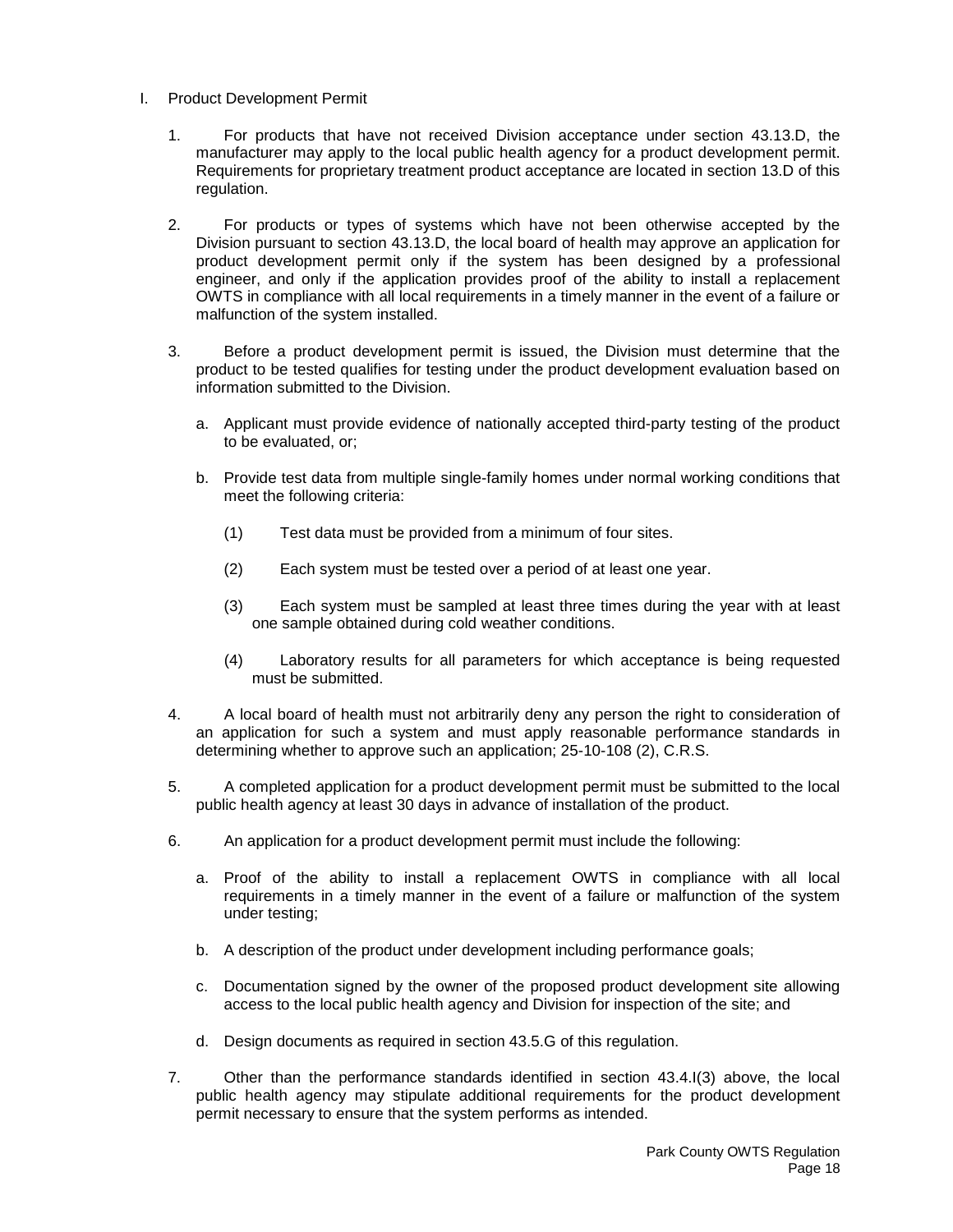- 8. A product development permit is a site-specific permit. Product development testing at multiple sites requires a product development permit for each site.
- 9. During the term of the product development permit, all data collected is to be submitted to the Division and the local public health agency.
- 10. The local public health agency may revoke or amend a product development permit, if the continued operation or presence of the product under development:
	- a. Presents a risk to the public health or environment;
	- b. Causes adverse effects on the proper function of the OWTS on the site;
	- c. Leaks or discharges effluent on the surface of the ground; or
	- d. If the developer of the product fails to comply with any requirements stipulated on the permit by the local public health agency or the Division.
- 11. If the product development permit is revoked, the product developer must install the replacement system within the time frame established by the local public health agency.
- 12. Once the system is installed and approved, the local public health agency must supply the Division with a copy of the completed OWTS permit.
- J. Prohibition of OWTS in Unsuitable Areas
	- 1. A local board of health may prohibit issuance of OWTS permits in accordance with applicable land use laws and procedures for defined areas in which the local board of health determines that construction and use of additional OWTS may constitute a hazard to public health or water quality.
- K. Licensing of Systems Contractors and Systems Cleaners
	- 1. The local board of health may adopt regulations which provide for the licensing of systems contractors. A fee not to exceed actual local public health agency costs may be charged by the local public health agency for the initial license of a systems contractor; a fee not to exceed actual costs may be charged by the local public health agency for a renewal of the license. Initial licensing and renewals thereof must be for a period of not less than one year. Renewals may be scheduled to coincide with the calendar year.
	- 2. The local board of health may revoke the license of a systems contractor for violation of the applicable provisions of the OWTS Act and the implementing regulations or for other good cause shown, after a hearing conducted upon reasonable notice to the systems contractor and at which the systems contractor may be present, with counsel, and be heard.
	- 3. The local board of health may adopt regulations which provide for the licensing of systems cleaners. A fee not to exceed actual costs may be charged by the local public health agency for the initial license of a systems cleaner; a fee not to exceed actual costs may be charged for the renewal of the license. Initial licensing and renewals thereof must be for a period of not less than one year. Renewals may be scheduled to coincide with the calendar year.
	- 4. The local board of health may suspend or revoke the license of a systems cleaner for violation of the applicable provisions of the OWTS Act and the regulations adopted under said section or for other good cause shown after a hearing conducted upon reasonable notice to the systems cleaner and at which the systems cleaner may be present, with counsel, and be heard. 25-10-109, C.R.S.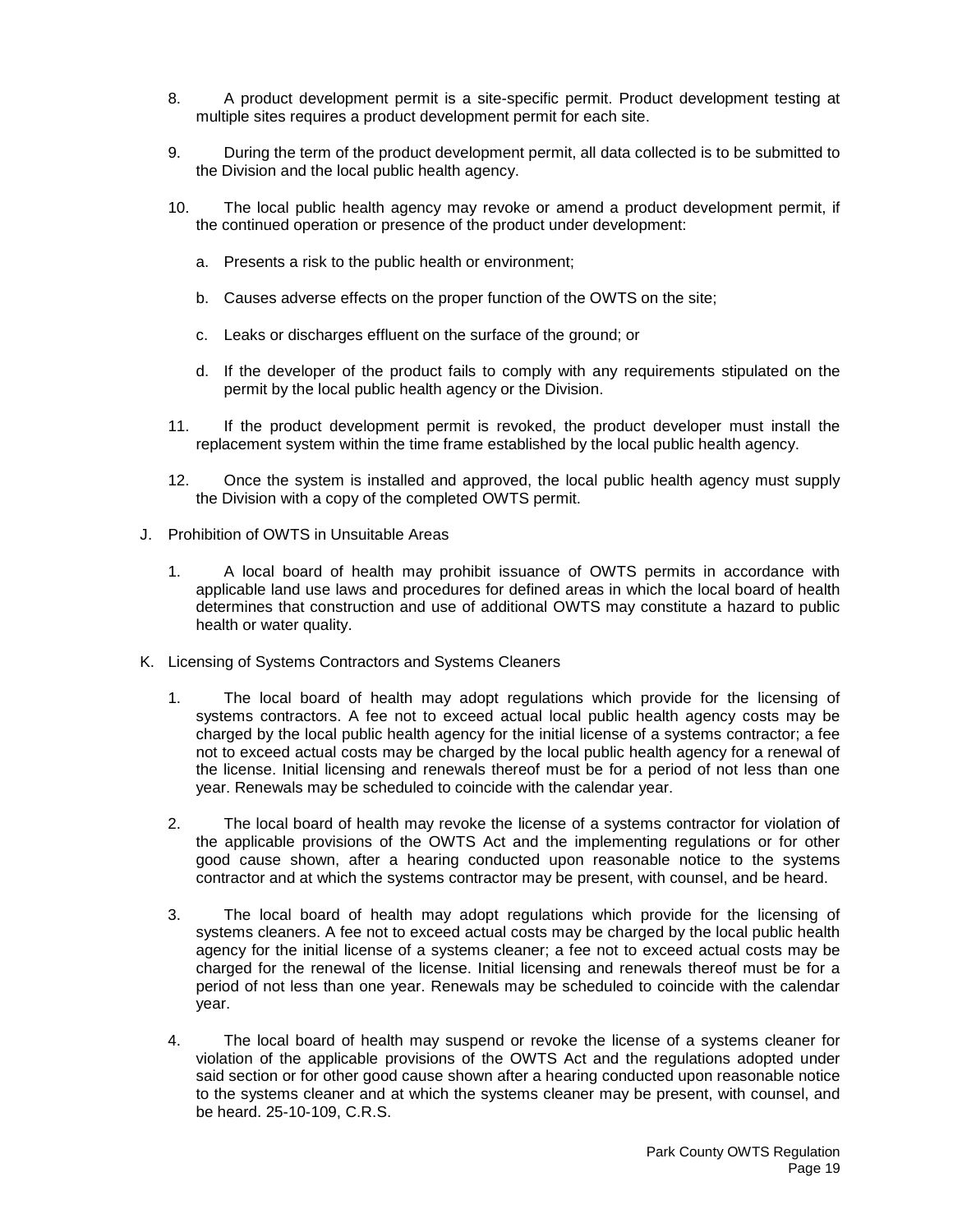- L. Transfer of Title Inspections
	- 1. A property owner of a residence or other building/facility served by an OWTS shall have an inspection of that system to demonstrate that the system is functioning according to design prior to the sale or transfer of title of the property. Alternatively, as part of the property transfer, the owner may arrange to have another party (i.e. buyer) coordinate the required inspection.
	- 2. System components which have received an inspection within the prior twelve months from the local public health agency for installation or repairs on the OWTS are exempt from the Transfer of Title inspection requirement.
	- 3. Applications for transfer of title and inspection reports must be made on forms furnished or approved by the local public health agency. Inspectors must be certified by National Association of Wastewater Technicians or an equivalent program approved by the local public health agency. Inspectors for higher level treatment systems must have training relevant to the specific system or certification by the equipment manufacturer. The applications must include, as appropriate:
		- a. Owner's name and contact information;
		- b. Physical address of property;
		- c. Legal description of property;
		- d. Name of Inspector, Inspector's NAWT or other applicable certification number;
		- e. Date and time of the inspection(s);
		- f. A septic tank inspection report completed within the previous 12 months, including a septic tank pumping receipt;
		- g. An inspection report completed within the previous 12 months for any mechanical components such as pumps, alarms or higher level treatment systems; and
		- h. An inspection report completed within the previous 12 months providing a detailed report and drawings noting the condition, size, and location of the system components, including the soil treatment area, to the extent possible and practical.
	- 4. All components that are found to be in a state of malfunction must be noted and disclosed within the inspection report.
	- 5. Minimum Criteria
		- a. Items noted in the inspection report that do not comply with the following criteria and conditions must be corrected along with necessary permits and inspections prior to the issuance of a final acceptance document:
			- (1) All tanks must be structurally sound and in good working order, including multiple chambers, and provided with a screen; and safe and secure lids at or above grade. 24-hour water tightness testing shall be conducted on all mid-seam tanks and tanks with questionable integrity, unless otherwise agreed to by the local public health agency. Leaking tanks shall be replaced within 90 days unless otherwise approved by the local health agency.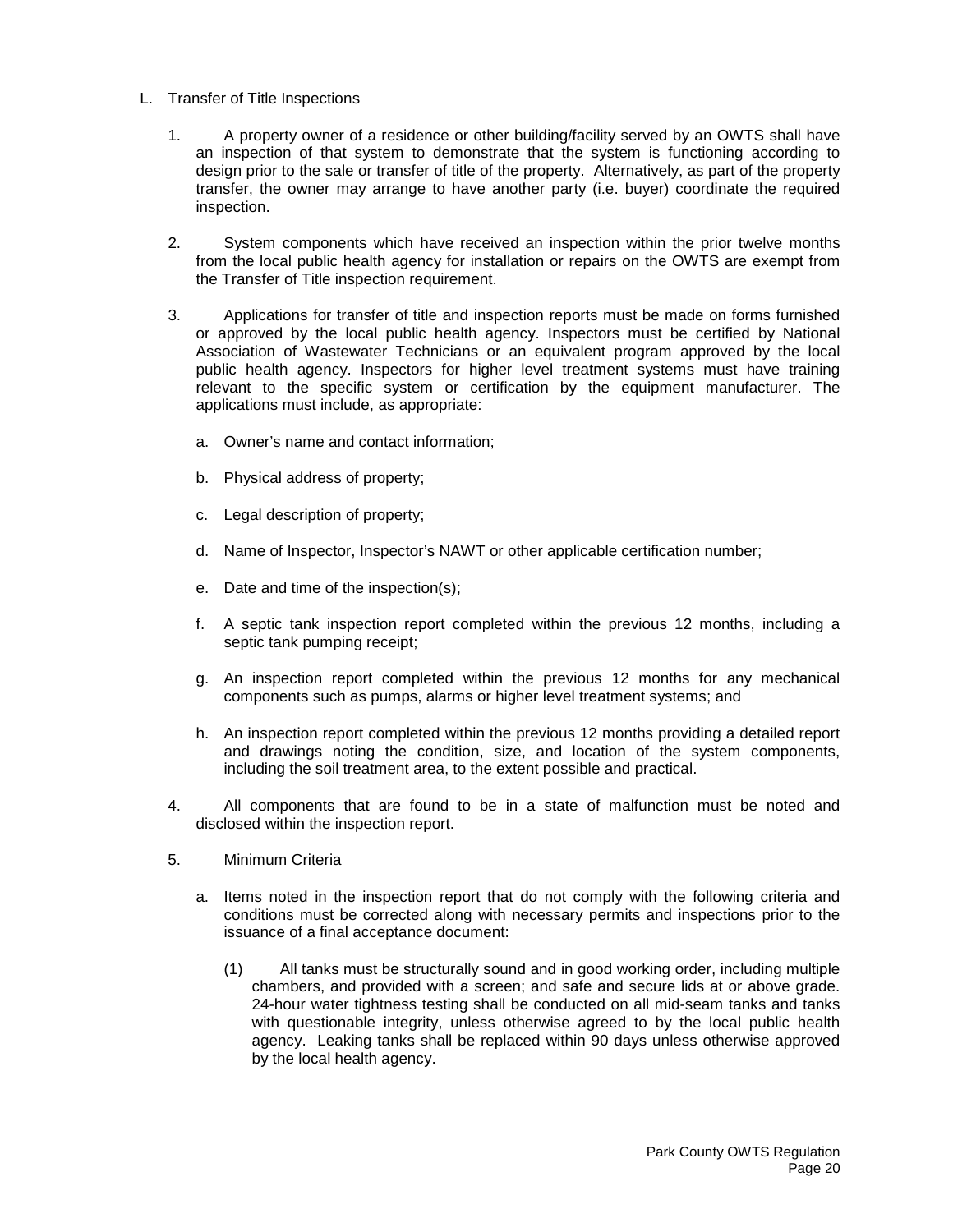- (2) All internal devices and appurtenances such as tees, effluent screens and baffles that were originally provided with the tank or added later must be intact and in working order;
- (3) Alarms, control devices, and components necessary for the operation of the system are present and in good working order;
- (4) A soil treatment area, or other means of subsurface wastewater treatment, must be present and not in a state of failure;
- (5) There are no unapproved wastewater discharges from the system or structure; and
- (6) Any items meeting the conditions of a "Failure" as defined in this regulation have been corrected to the acceptance of the local public health agency.
- (7) Higher Level Treatment systems other than sand filters must have an active Operations & Maintenance Agreement in place.
- 6. Issuance of an Acceptance Document
	- a. When the criteria set forth above have been met, the local public health agency must issue an acceptance document, using terminology adopted by the local public health agency, setting forth the terms and conditions of approval, including, as appropriate:
		- (1) Statement of the size, type and capacity of the system and a record drawing, either from the local public health agency records (verified by the inspector) or from the inspection reports;
		- (2) Evidence of past system failures as shown in local public health agency records;
		- (3) Circumstances or factors that may have affected the ability of the inspector to evaluate the system;
		- (4) Whether the system meets the permitting requirements of the local public health agency; and
		- (5) Other information the local public health agency may require.
- 7. The acceptance document will remain valid until the date of real estate closing or for a maximum period of twelve months after the inspection date, whichever comes first.
- 8. Renewal of an Acceptance Document
	- a. If a local public health agency has established a time period for the acceptance document of 6 months or less and provided it has not expired, an acceptance document may be renewed one time for a period of up to six months upon completion of the appropriate form and payment of the required fee.
- 9. Waiver of an Acceptance Document
	- a. If it is determined by the local public health agency that an OWTS does not meet the requirements for issuance of an acceptance document, a conditional acceptance document may be issued, provided that the purchaser of the property agrees to obtain a permit and complete all necessary repairs to the system (or connect to a sanitation district, if appropriate) within the time frame established by the local public agency.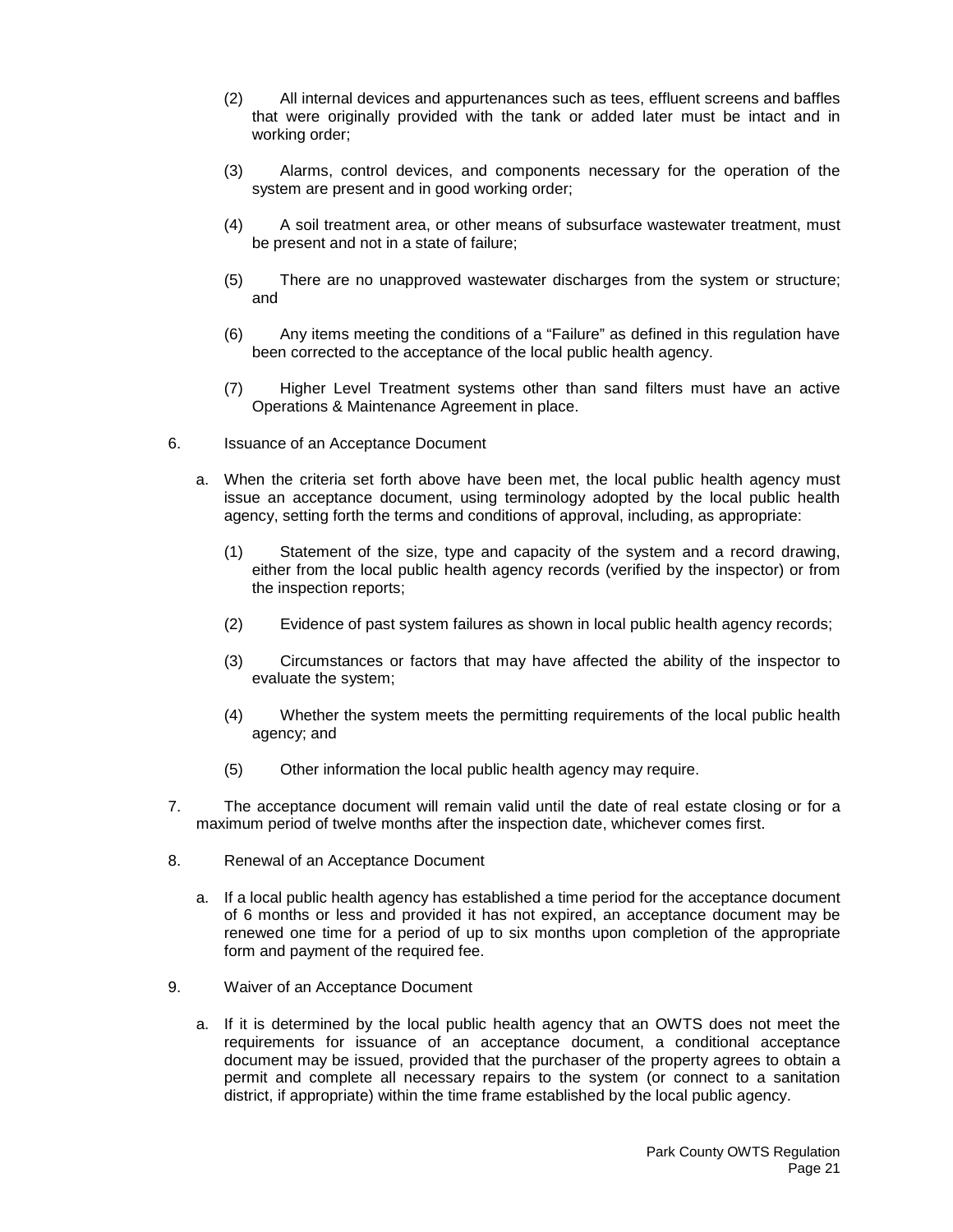- 10. Revocation of an Acceptance Document
	- a. An acceptance document must be revoked if it is determined that the system is no longer functioning in accordance with this regulation or that false or misleading material statements were made on the application or inspection reports.
- 11. Penalties
	- a. Failure to obtain an acceptance document for a covered transaction as provided by this regulation will subject the owner who failed to obtain the document to a penalty assessed under section 25-10-113, C.R.S.
- M. Permit for the Continued Use of an On-site Wastewater Treatment System
	- 1. Not applicable.
- N. Variance Procedure
	- 1. General
		- a. The purpose of this section is to provide a procedure for local public health agencies to consider variances from the design and/or siting requirements of the OWTS regulations. A local board of health may adopt these procedures or more stringent procedures, but is not required to adopt any variance procedure. Variances may only be included in permits issued by those local public health agencies which formally adopt and implement a state approved variance procedure.
		- b. The local board of health may set fees for processing an OWTS permit with a variance in accordance with section 25-10-107, C.R.S. This permit fee may be the standard OWTS permit fee or may be a separate fee based upon the cost of processing a permit with a variance.
	- 2. Requirements for Variance Consideration
		- a. To consider a variance request, the local board of health must adopt a procedure for issuing variances.
		- b. Where the local board of health adopts a variance procedure, the board must hear the variance request.
		- c. The local board of health will determine what type of variances will require public hearings. Prior to the rendering a decision on a variance request requiring a public hearing, a public hearing must be held. The hearing must be the subject of a public notice or notice must be sent via certified mail, with a minimum 20-day reply time from the date of mailing, to all adjacent property owners.
		- d. Variance requests must be accompanied by:
			- (1) Site-specific request identifying the specific criteria from which a variance is being requested;
			- (2) Technical justification by a professional engineer or professional geologist, which indicates the specific conditions which exist and/or the measures which will be taken that support a finding that the variance will result in no greater risk than that associated with compliance with the requirements of the regulation. Examples of conditions which exist, or measures which might be taken, include but are not limited to the following: evidence of a natural or manmade physical barrier to the movement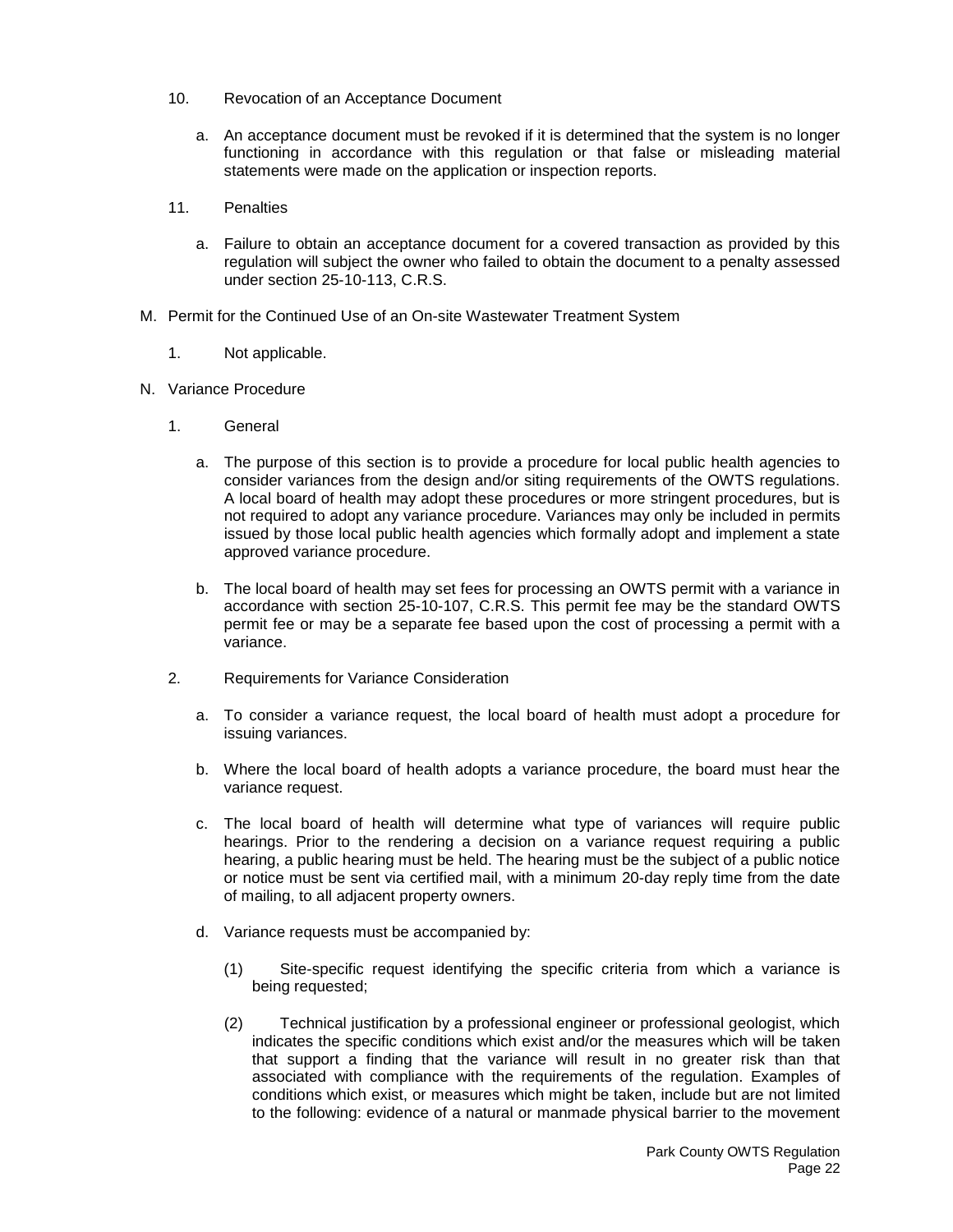of effluent to or toward the feature from which the variance is requested; placement of a manmade physical barrier to the movement of effluent to or toward the feature from which the variance is requested; soil replacement with sand filter media to reduce the infiltration rate of the effluent such that the travel time of the effluent from the absorption field to the physical feature is no less than the travel time through the native soils at the prescribed setback and Treatment Level 2;

- (3) A discussion of alternatives considered in lieu of the requested variance;
- (4) Technical documentation for selected alternative, which may include a testing program, which confirms that the variance does not increase the risk to public health and to the environment; and
- (5) A statement of the hardship that creates the necessity for the variance.
- e. The applicant has the burden of proof to demonstrate that the variance is justified and will pose no greater risk to public health and the environment than would a system meeting the regulations.
- 3. The local board of health has the authority to impose site-specific requirements and conditions on any variance granted.
- 4. Outcome of the Variance Proceeding
	- a. The applicant must be notified, in writing, of the local board of health's decision regarding the request for a variance. The notice of a denial of a variance must include those reasons which form the basis for the denial. The notice of an approval of a variance must include any conditions of the approval. The variance, and any conditions thereof, must be recorded on the deed to the property and any expenses associated with that recording must be the responsibility of the party obtaining the variance.
- 5. Prohibitions on the Granting of Variance Requests
	- a. No variance shall be issued where the property can accommodate a conforming OWTS.
	- b. No variance shall be issued to mitigate an error in construction involving any element of property improvements.
	- c. No variance shall be allowed solely for economic gain.
	- d. No variance shall be issued, if it will result in a setback reduction to an offsite physical feature that does not conform to the minimum setbacks defined in Table 7-1 of this regulation without the board of health considering any concerns of the owner of property containing said feature. Property lines are considered offsite features. The property owner containing said feature must be notified of the time and date of the hearing.
	- e. No variance shall be issued, if it reduces the separation to ground water or bedrock based on the level of treatment in Table 7-2.
	- f. No variance from the horizontal setback from a well shall be issued unless it also meets the variance requirements of the Board of Examiners of Water Well Construction and Pump Installation Contractors.
	- g. No variance shall be issued for the installation of a higher level treatment system based on sizing or separation reductions without the LPHA having a maintenance and oversight program as defined in section 43.14.D.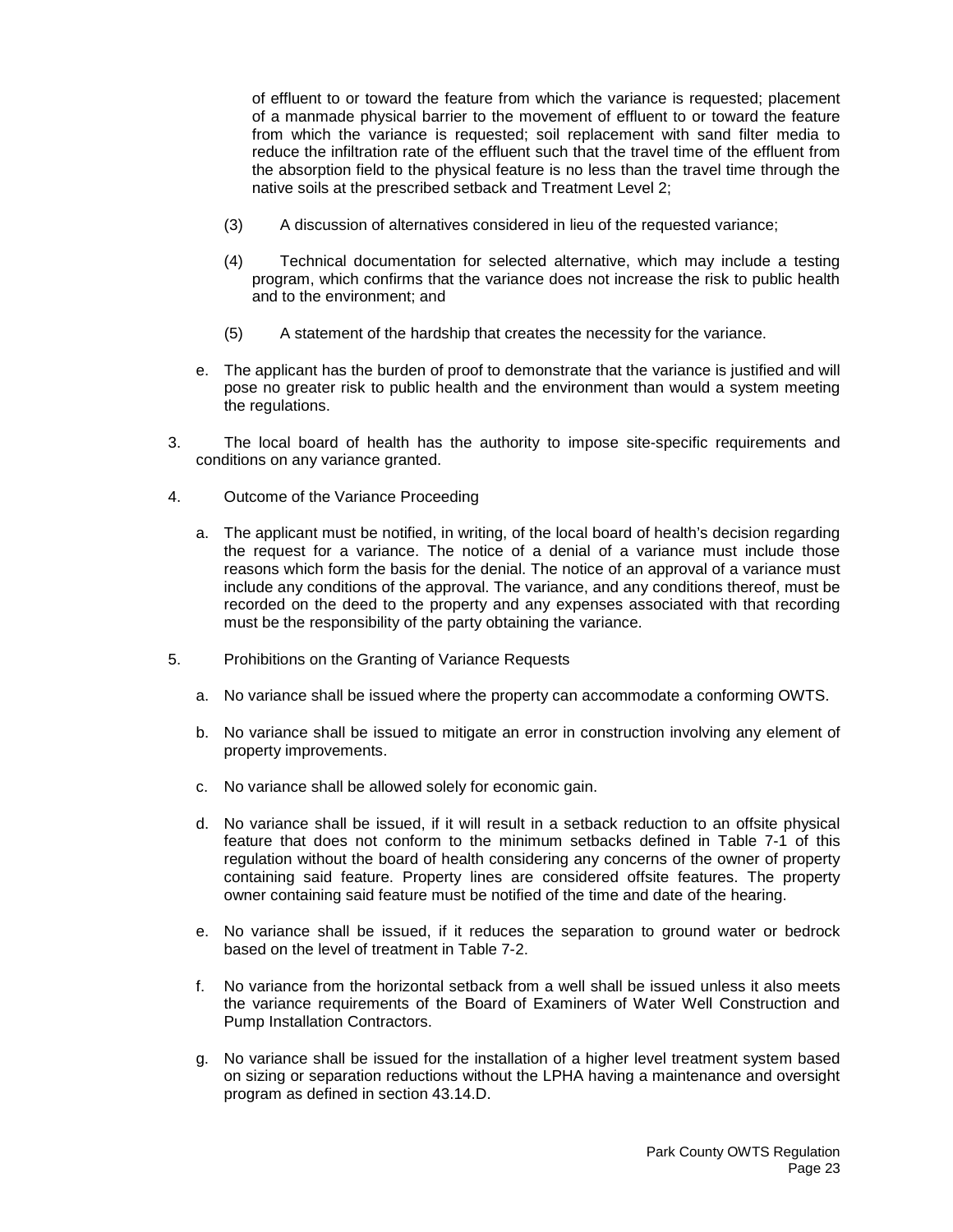- 6. Variances for Repair of Failing Systems
	- a. When a proposed variance for a system repair or upgrade would result in encroachment on minimum distances to physical features on neighboring properties required by the Division, the hearing procedures in 4.N.2, Requirements for Variance Consideration above must be followed.
	- b. For the repair of or upgrade to an existing system where the existing system does not meet the required separation distances and where conditions other than lot size precludes adherence to the required distances, a variance to the separation distances may be requested. The repairs or upgrade must be no closer to features requiring setbacks than the existing facilities. Variances requesting setbacks no closer than existing setbacks do not have to provide technical justification from a professional engineer or professional geologist.
- 7. Findings on Appeal
	- a. A request for review must be made within 60 days after denial of an application by the local public health agency.
	- b. The applicant must bear the burden of supplying the local board of health with sufficient evidence to document that the denied system will be constructed and used in such a manner that will result in no greater risk than that associated with compliance with the requirements of the regulation, comply with the declaration and intent of this regulation, and comply with all applicable state and local regulations and required terms and conditions in any permit.
	- c. Such review must be conducted pursuant to the requirements of section 24-4-105, C.R.S.
- O. General Prohibitions; Section 25-10-112, C.R.S.
	- 1. No city, county, or city and county shall issue to any person:
		- a. A permit to construct or remodel a building or structure that is not serviced by a sewage treatment works until the local public health agency has issued a permit for an OWTS.
		- b. An occupancy permit for the use of a building that is not serviced by a sewage treatment works until the local public health agency makes a final inspection of the OWTS, provided for in section 25-10-106 (1) (h), C.R.S. and the local public health agency approves the installation.
	- 2. The construction of new, or the repair of existing cesspools is prohibited. existing cesspools shall be replaced with a conforming OWTS. Where space is not available for a conforming OWTS, the criteria for repairs established within section 43.10.I must be followed.
	- 3. A person must not connect more than one dwelling, commercial, business, institutional or industrial unit to the same OWTS unless such multiple connection was specified in the application submitted and in the permit issued for the system.
	- 4. No person shall construct or maintain any dwelling or other occupied structure which is not equipped with adequate facilities for the sanitary disposal of sewage.
	- 5. All persons shall dispose of septage removed from systems in the process of maintenance or cleaning at an approved site and in an approved manner.
- P. Cease and Desist Orders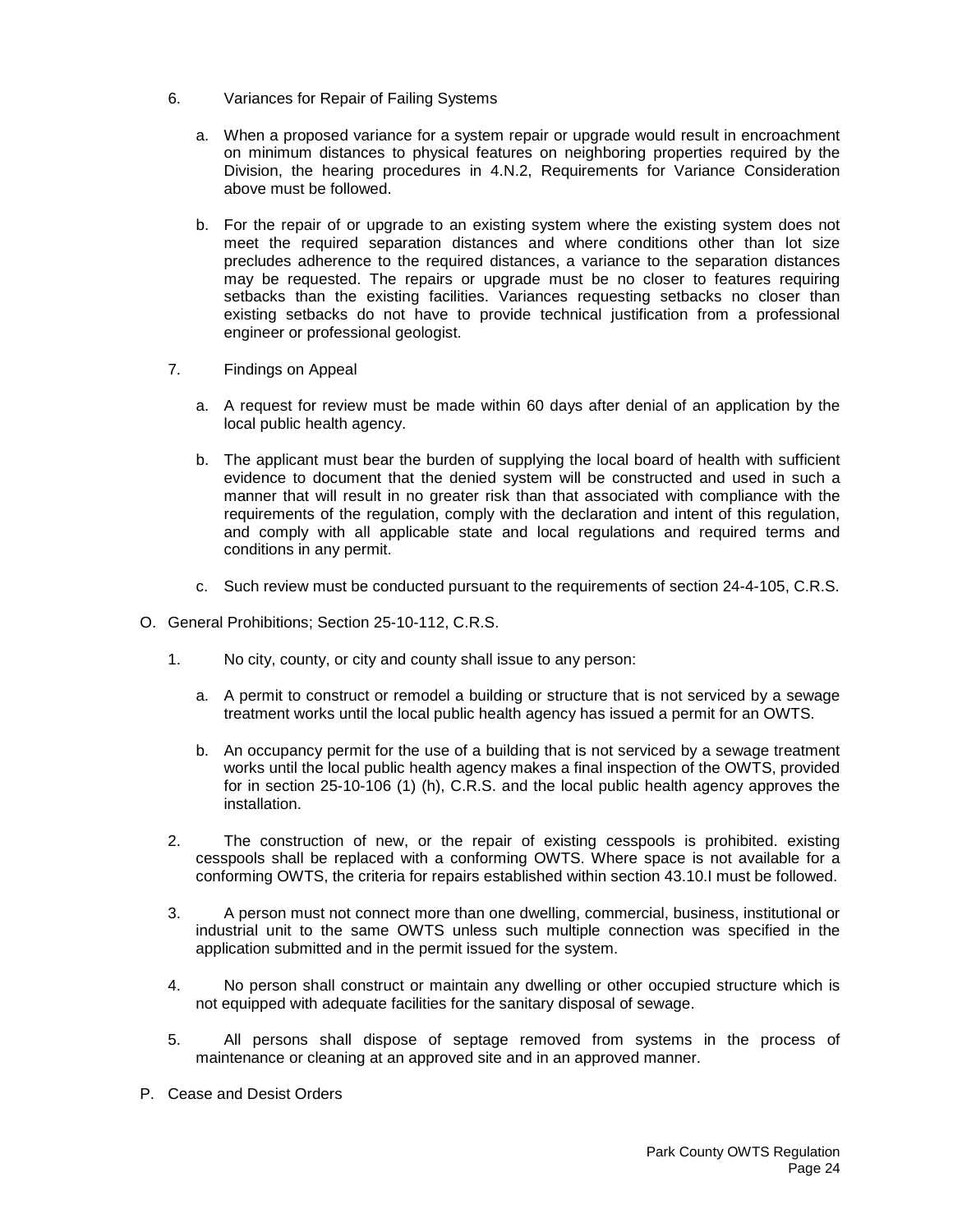- 1. The local public health agency may issue an order to cease and desist from the use of any OWTS or sewage treatment works which is found by the health officer not to be functioning in compliance with the OWTS Act or with applicable regulations or is found to constitute a hazard to public health, or has not otherwise received timely repairs under the provisions of section 25-10-106 (1) (j), C.R.S. Such an order may be issued only after a hearing which shall be conducted by the health officer not less than 48 hours after written notice thereof is given to the owner or occupant of the property on which the system is located. The order shall require that the owner or occupant bring the system into compliance or eliminate the health hazard within thirty days, or thereafter cease and desist from the use of the system. A cease and desist order issued by the health officer shall be reviewable in the district court for the county wherein the system is located and upon a petition filed not later than ten days after the order is issued.
- Q. Penalties; Section 25-10-113, C.R.S.
	- 1. Any person who commits any of the following acts or violates any of the provisions of this section commits a Class 1 petty offense as defined in section 18-1.3-503, C.R.S.:
		- a. Constructs, alters, installs, or permits the use of any OWTS without first having applied for and received a permit as provided for in section 25-10-106, C.R.S.;
		- b. Constructs, alters, or installs an OWTS in a manner which involves a knowing and material variation from the terms or specifications contained in the application, permit or variance;
		- c. Violates the terms of a cease and desist order that has become final under the terms of section 25-10-106 (1) (k), C.R.S.;
		- d. Conducts a business as a systems contractor without having obtained the license provided for in section 25-10-109 (1), C.R.S., in areas which the local board of health has adopted licensing regulations pursuant to that section;
		- e. Conducts a business as a systems cleaner without having obtained the license provided for in section 25-10-109 (2), C.R.S., in areas which the local board of health has adopted licensing regulations pursuant to that section;
		- f. Falsifies or maintains improper records concerning system cleaning activities not performed or performed improperly; or
		- g. Willfully fails to submit proof of proper maintenance and cleaning of a system as required by regulations adopted by the local board of health.
	- 2. Upon a finding by the local board of health that a person is in violation of this regulation, the local board of health may assess a penalty of up to fifty dollars for each day of violation. In determining the amount of the penalty to be assessed, the local board of health shall consider the seriousness of the danger to the health of the public caused by the violation, the duration of the violation, and whether the person has previously been determined to have committed a similar violation.
	- 3. A person subject to a penalty assessed pursuant to section 43.4.Q.2 may appeal the penalty to the local board of health by requesting a hearing before the appropriate body. The request must be filed within thirty days after the penalty assessment is issued. The local board of health shall conduct a hearing upon the request in accordance with section 24-4- 105, C.R.S.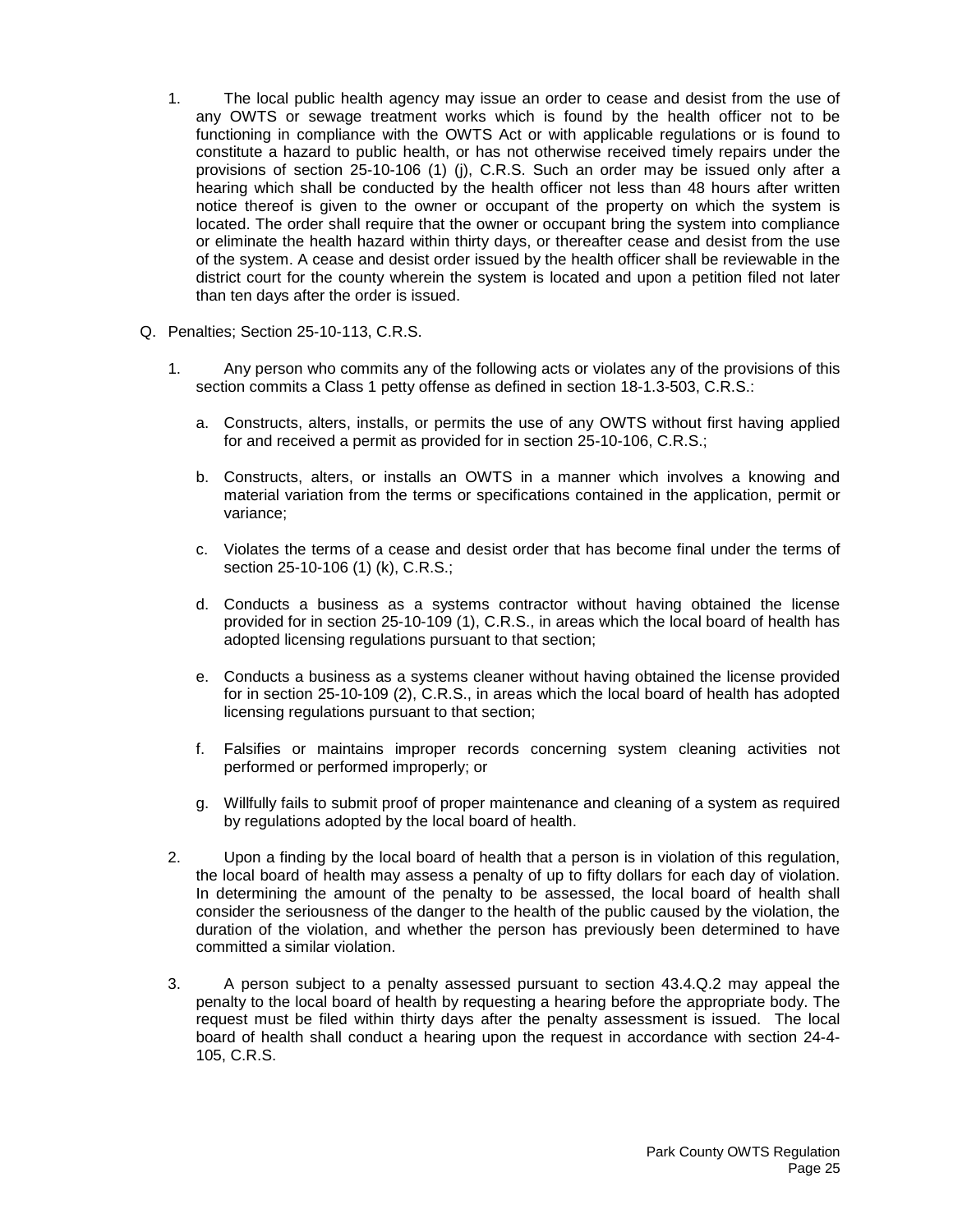## <span id="page-27-0"></span>**43.5 Site and Soil Evaluation**

- A. A site and soil evaluation must be conducted for each property on which an OWTS is proposed, to determine the suitability of a location to support an OWTS, and to provide the designer a sound basis to select the most appropriate OWTS design for the location and application.
	- 1. Each site evaluation must consist of:
		- a. Preliminary investigation;
		- b. Reconnaissance;
		- c. Detailed soil investigation; and
		- d. Report and site plan.
- B. Preliminary investigation: Research of information relative to the site and anticipated conditions must be conducted. Information gathered as part of the preliminary investigation must include, but is not limited to:
	- 1. Property Information:
		- a. Address;
		- b. Legal description;
		- c. Existing structures; and
		- d. Location of existing or proposed wells on the property.
	- 2. Local public health agency records.
	- 3. Published site information:
		- a. Topography; and
		- b. Soil data.
	- 4. Location of physical features, on and off the property that will require setbacks as identified in Table 7-1.
	- 5. Preliminary soil treatment area size estimate based on information on existing or planned facility and local regulations.
	- 6. Other information required by local public health agency.
	- 7. Additional information that may be useful to the specific evaluation as available:
		- a. Survey;
		- b. Easements;
		- c. Floodplain maps;
		- d. Geology and basin maps and descriptions;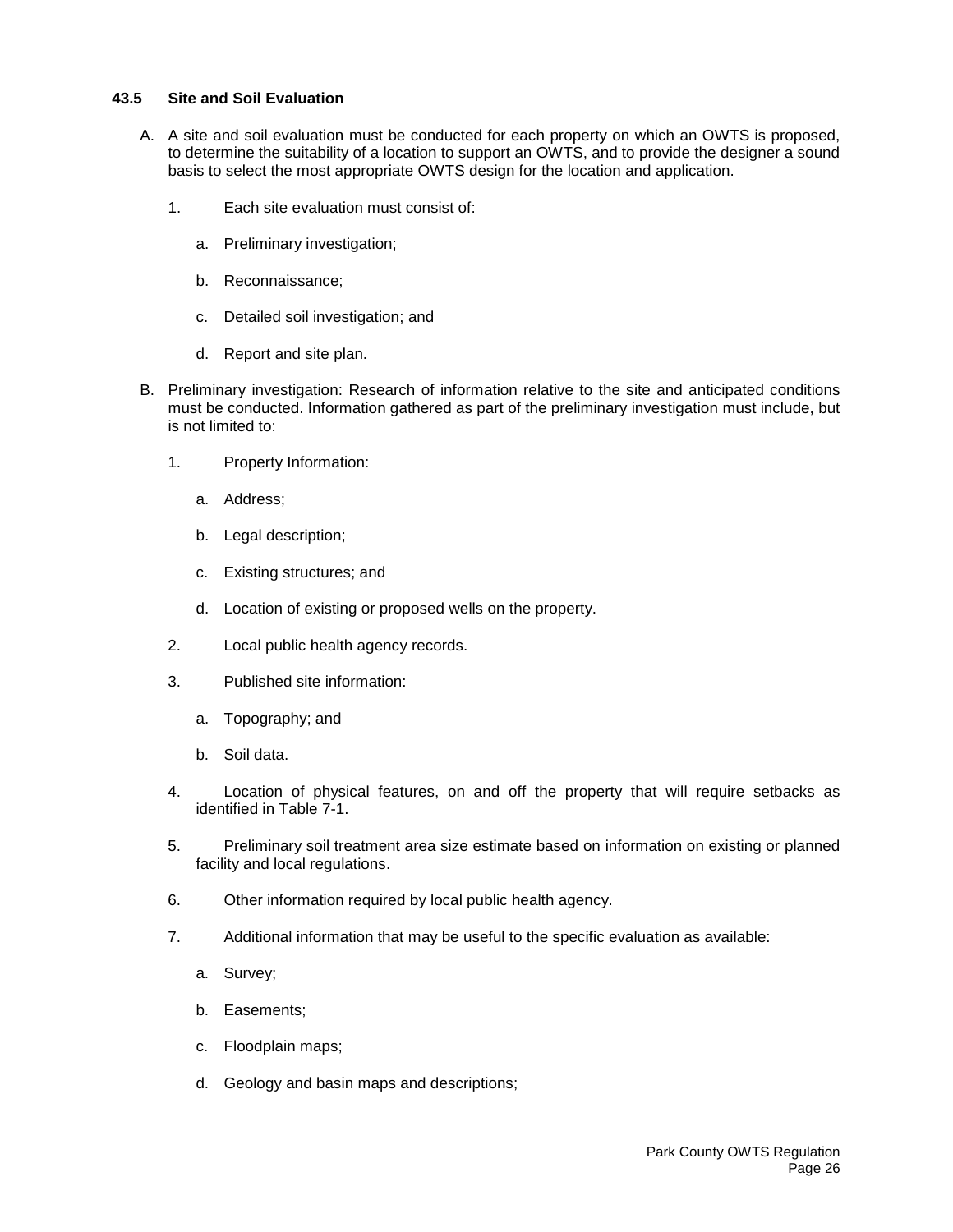- e. Aerial photographs;
- f. Climate information; and
- g. Delineated wetlands maps.
- C. Reconnaissance: A visit to the property to evaluate the topography and other surface conditions that will impact the location and design of the OWTS must be conducted. Information gathered as part of the site reconnaissance may include, but is not limited to:
	- 1. Landscape position;
	- 2. Topography;
	- 3. Vegetation;
	- 4. Natural and cultural features; and
	- 5. Current and historic land use.
- D. Detailed Soil Investigation
	- 1. System designs shall be based on the on-site soil profile, characteristics, and gradation. Soil investigations to determine the long-term acceptance rate of a soil treatment area must be conducted per the following criteria:
		- a. Visual and tactile evaluation of two or more soil profile test pit excavations must be conducted to determine soil type as well as to determine whether a limiting layer is encountered.
		- b. In addition to the two soil profile test pit excavations, percolation testing may be conducted to obtain additional information regarding the long-term acceptance rate of the soil.
		- c. If the site evaluation includes both a visual tactile evaluation of soil profile test pit excavations and percolation tests, and the results from these two evaluations do not coincide with the same LTAR as noted in Table 10-1, the designer must use the more restrictive LTAR in determining the size of the soil treatment area.
		- d. Site-specific soil gradation test results shall be submitted upon request of the local public health agency.
	- 2. Procedure for performing visual and tactile evaluations of soil in order to determine a long-term acceptance rate:
		- a. Evaluation of two or more soil profile test pit excavations, a minimum of 8 feet deep, must be performed to determine soil types limiting layers, and best depth for the infiltrative surface. The total number of soil profile test pit excavations beyond the required two shall be based on the judgment of the competent technician.
		- b. At least one of the soil profile test pit excavations must be performed in the portion of the soil treatment area anticipated to have the most limiting conditions.
		- c. The minimum depth of the soil profile test pit excavation must be to eight feet or any limiting layer, whichever is encountered first.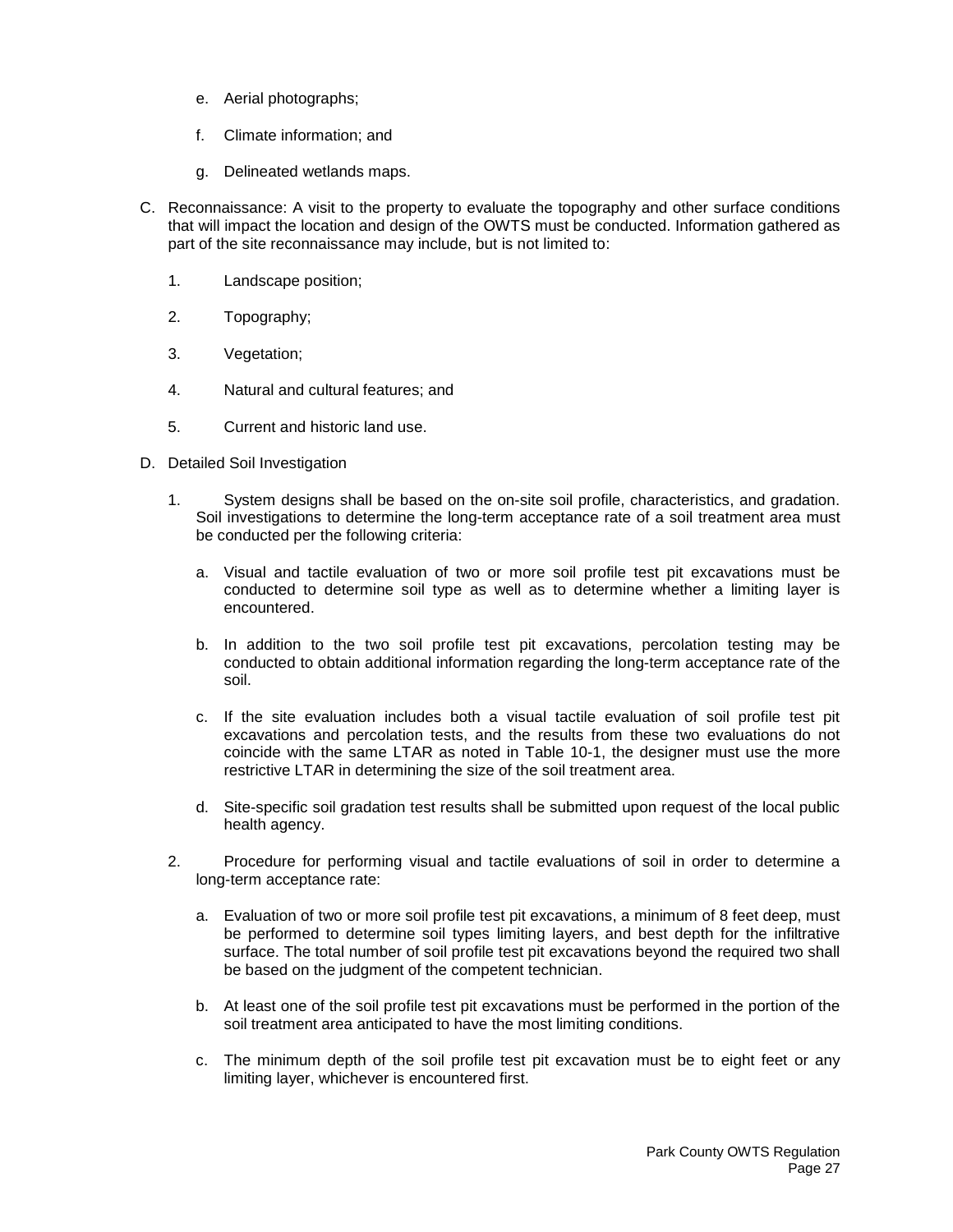- d. Layers and interfaces that interfere with the treatment and dispersal of effluent must be noted. Thus, any limiting soil characteristic such as consistence also needs to be evaluated. The evaluation of consistence may also include an evaluation of excavation difficulty, rupture resistance, and/or penetration resistance.
- e. The soil observations must be conducted at or immediately adjacent to the location of the proposed soil treatment area, but if possible, not under the final location of a trench or bed.
- f. Each soil profile test pit excavation observed at the proposed soil treatment area must be evaluated under adequate light conditions with the soil in an unfrozen state.
- g. The soil observation method must allow observation of the different soil horizons that constitute the soil profile.
- h. Soil profile test pit observations must be conducted prior to percolation tests to determine whether the soils are suitable to warrant percolation tests and, if suitable, at what depth percolation tests must be conducted.
- i. The soil type at the proposed infiltrative surface of the soil treatment area or a more restrictive soil type within the treatment depth must be used to determine the long-term acceptance rate from Table 10-1 or Table 10-1A. The treatment depth is two to four feet depending on the required thickness for the treatment level below the infiltrative surface from Item 4, Table 7-2.
- j. Soils data, previously collected by others at the site can be used for the purposes of an OWTS design at the discretion of the local public health agency. It is recommended that the data be verified, at a minimum, by performing an evaluation of a soil profile test pit excavation.
- 3. Soil descriptions for determination of a limiting layer must include:
	- a. The depth of each soil horizon measured from the ground surface and a description of the soil texture, and structure of each soil horizon;
	- b. Depth to the bedrock;
	- c. Depth to the periodically saturated soil as determined by:
		- (1) Redoximorphic features and other indicators of water levels, or
		- (2) Depth of standing water in the soil observation excavation, measured from the ground surface, if observed, unless redoximorphic features indicate a higher level.
- 4. Procedure for performing percolation tests:
	- a. Percolation testing may be conducted to inform system design, at the discretion of the design engineer. The percolation testing shall be performed by a professional engineer or by a trained person under the supervision of a professional engineer or by a competent technician.
	- b. Number of test holes; Location
		- (1) Soil percolation tests shall be performed in at least three test holes in the area in which the soil treatment area is to be located, spaced evenly over the proposed area.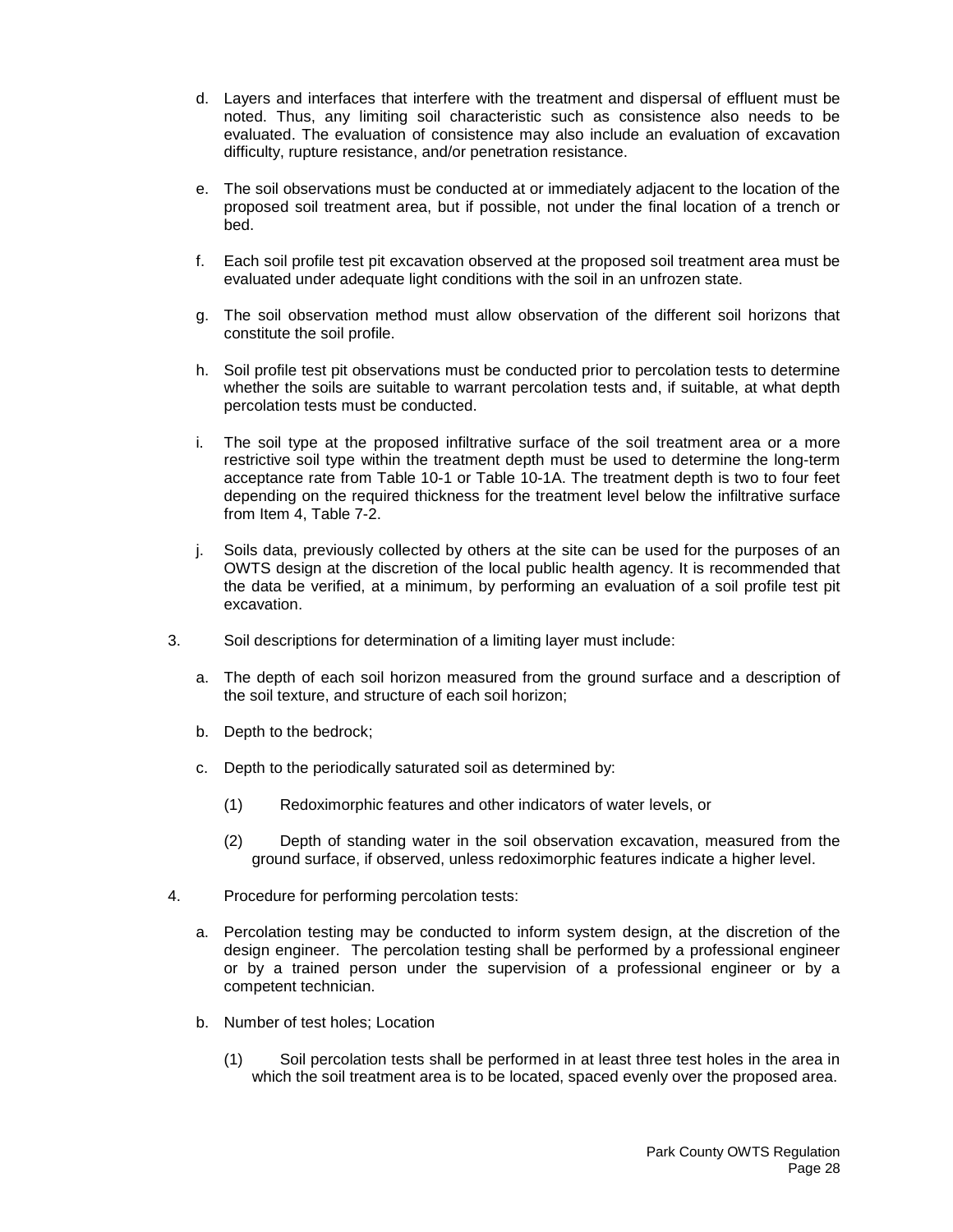- (2) If the likely depth of a proposed infiltrative surface is uncertain, percolation tests must be performed at more than one depth to determine the depth of the infiltrative surface.
- c. Dimensions
	- (1) The percolation test hole must have a diameter of eight to 12 inches and be terminated a minimum of six inches and a maximum of 18 inches below the proposed infiltrative surface.
- d. Change in Soil
	- (1) If a change of soil type, color or structure is present within those soils comprising the depth of soil below the infiltrative surface as required in Table 7-2 for vertical separation, a minimum of two soil percolation holes must be terminated in the changed soil, and percolation tests must be conducted in both holes.
- e. Percolation Tests
	- (1) The percolation tests must be conducted using the hole preparation, soil saturation and rate measurement procedures described below.
	- (2) Preparation of Percolation Test Holes
		- (i) Excavate the hole to the depth and diameter required.
		- (ii) Carefully scrape the bottom and sides of the hole with a knife blade or sharp instrument to remove any smeared soil surfaces and provide a natural soil interface into which water may percolate.
		- (iii) Remove all loose soil from the hole.
		- (iv) Add two inches of very coarse sand or fine gravel to protect the bottom of the hole from scouring and sediment.
	- (3) Presoak
		- (i) The hole must be presoaked adequately to accomplish both saturation, which is filling the void spaces between the soil particles, and swelling, which is the intrusion of water into the individual soil particles.
		- (ii) To presoak the hole, carefully fill the hole with clean water to a minimum depth of 12 inches over the gravel placed in the bottom of the hole. In most soils, it is necessary to refill the hole by supplying a surplus reservoir of clean water, possibly by means of an automatic siphon, to maintain water in the hole for at least four hours and preferably overnight. Determine the percolation rate 24 hours after water is first added to the hole. This procedure is to ensure that the soil is given ample time to swell and to approach the condition it will be in during the wettest season of the year. In sandy soils containing five percent or less particles passing the #200 sieve, by weight, the swelling procedure is not essential and the test may be conducted after the water from one filling of the hole has completely seeped out of the hole.
	- (4) Percolation Rate Measurement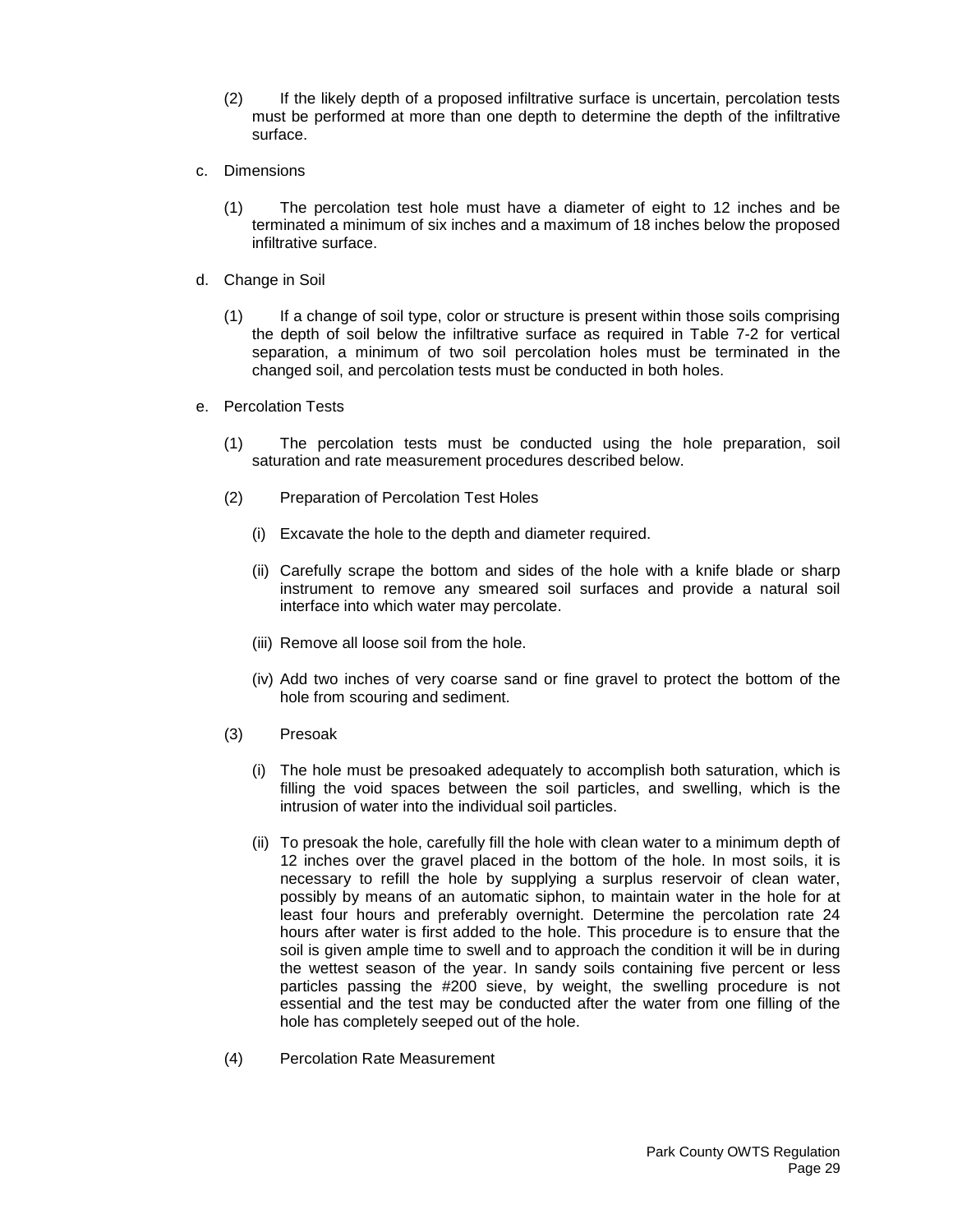- (i) With the exception of sandy soils containing five percent or less particles passing the #200 sieve, by weight, percolation rate measurements must be made on the day following the presoak procedure.
- (ii) If water remains in the percolation test hole after the swelling period, adjust the depth to approximately six inches above the gravel in the bottom of the hole. From a fixed reference point, measure the drop in water level over a 30-minute interval. The drops are used to calculate the percolation rate.
- (iii) If no water remains in the hole after the swelling period, carefully add clean water to bring the depth of water in the hole to approximately six inches above the top of the gravel in the bottom of the hole. From a fixed reference point, measure the drop in water level at 30 minute intervals for four hours, refilling to six inches over the top of the gravel as necessary. The drop in water level that occurs during the final 30-minute period is used to calculate the percolation rate. If the water level drops during prior periods provide sufficient information, the procedure may be modified to suit local circumstances. The requirement to conduct a four-hour test under this section is waived if three successive water-level drops do not vary by more than 1/16 inch; however, in no case shall a test under this section be less than two hours in duration.
- (5) Sandy Soils
	- (i) In sandy soils or other soils in which the first six inches of water seeps out of the hole in less than 30 minutes, after the 24 hour swelling period, the time interval between measurements must be ten minutes and the test conducted for one hour. The drop that occurs during the final ten minutes must be used to calculate the percolation rate.
	- (ii) If the soil is so sandy or coarse-textured that it will not retain any water, then the infiltration rate must be recorded as less than one minute per inch.
- (6) Special Soil Types
	- (i) A local public health agency may identify soil types in its area for which different procedures such as extra presoaking or an extended testing time to obtain a valid percolation rate will be required.
- (7) Percolation Rate Determination and Reporting
	- (i) The field percolation rate will be the average rate of the percolation rates determined for all percolation test holes observed in the proposed soil treatment area in minutes per inch. The average percolation rate determined by the tests must be used in determining the long-term acceptance rate for the proposed system from Table 10-1.
	- (ii) The technician performing the percolation tests shall furnish an accurate scale drawing, showing the location of the soil profile test pit excavations and/or percolation holes tied to lot corners or other permanent objects. The drawing must meet the criteria in section 43.5.F.1.g. The information in the subsections following section 43.5.F.1.g.1 through 43.5.F.1.g.5 may be included but is not required for this drawing. All holes must be clearly labeled to relate to the information provided for the profile test pits and percolation tests.
- (8) Alternate Percolation Testing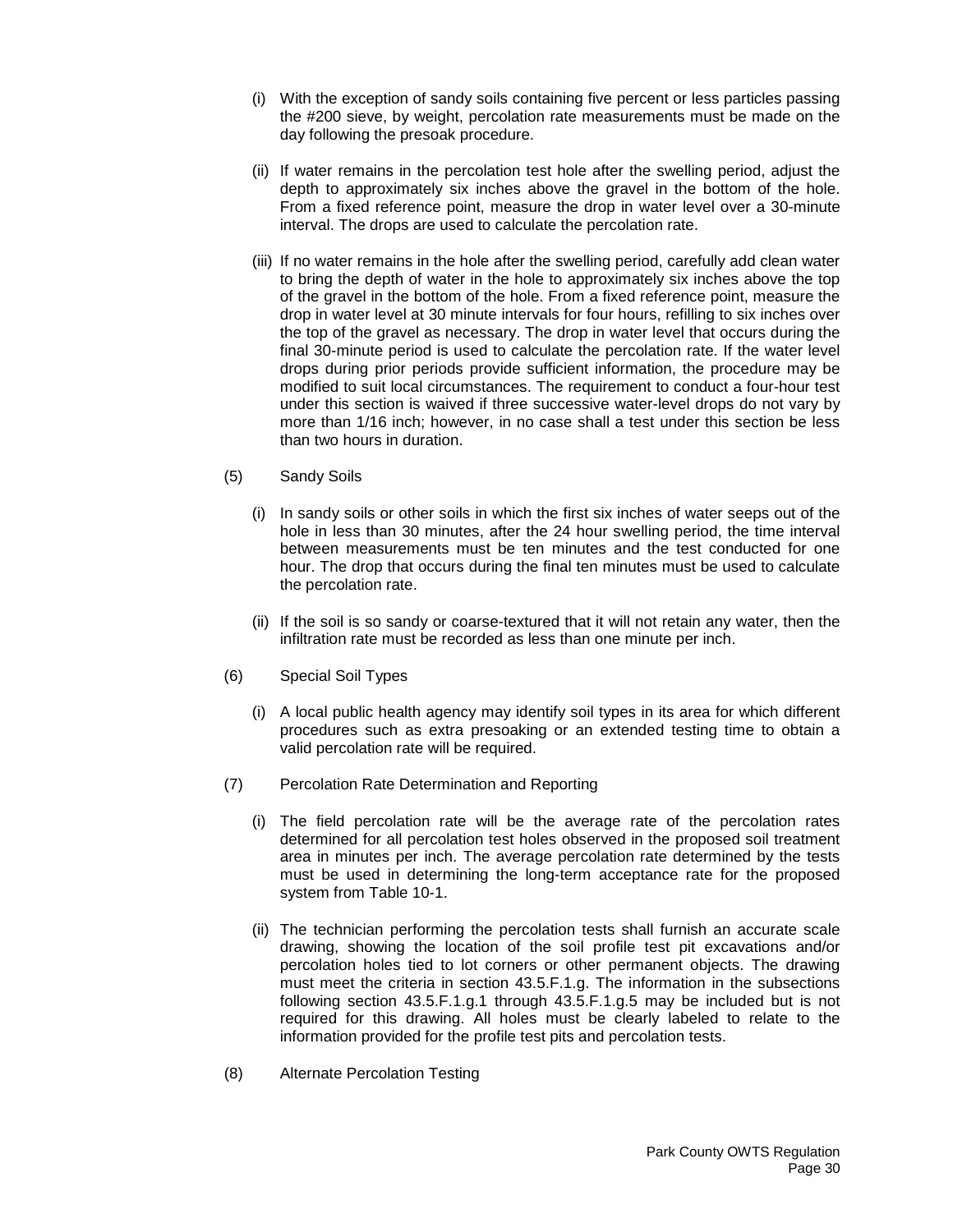- (i) Alternate percolation test procedures may be approved, provided the test results of alternate procedures are substantially equivalent to those determined using the test procedures described in this section.
- (ii) Prior approval from the local public health agency of alternate percolation test procedures is required.
- E. Marking of Soil Profile Test Pit Excavations or Percolation Holes
	- 1. The engineer or technician conducting the soil profile test pit excavations or percolation tests must, upon completion of the tests, flag or otherwise mark each excavation or hole to allow easy location by others. Soil profile test pit excavations and percolation holes must remain open until after evaluation by the local public health agency, if required by the agency. Excavations must be suitably barricaded to prevent unauthorized access and to address safety concerns.
- F. Report and Site Plan
	- 1. A written report must describe the results of the preliminary investigation, reconnaissance, and detailed evaluations. The report may be in text and/or tabular form and must include a drawing locating features relative to the proposed OWTS location and test locations. The report may be included as part of the OWTS design document. The report must include, but is not limited to:
		- a. Company name, address, telephone number, e-mail address, and name of individual, credentials and qualifications of the individual conducting the site evaluation;
		- b. Preliminary and detailed evaluations, providing information from the surface site characteristics assessment and soils investigation;
		- c. Dates of preliminary and detailed evaluations;
		- d. A graphic soil log, to scale, indicating depth of the soil test pit excavation, soil description and classification, depth to any limiting layer encountered, type of equipment used to excavate the soil profile test pit and date of soils investigation.
		- e. Setback distances to features listed in Table 7-1;
		- f. Setback distances to features listed in Table 7-2, existing on the site or within applicable setback limits, whichever is greater;
		- g. A drawing created to a scale that provides the complete property boundary lines. The minimum drawing size is 8.5-inches by 11-inches. If the property is too large to adequately indicate and label the profile test pits and percolation test holes, a detail of the portion of the site containing the soil profile test pits and percolation test holes must be submitted. If the property is too large to adequately show site evaluation information, a detail drawing that includes the information required from the site and soil evaluation that will impact the location of the OWTS must be submitted. Drawings must indicate dimensions, have a north arrow and graphic scale and include:
			- (1) Fixed, non-degradable temporary or permanent benchmark, horizontal and vertical reference points of the proposed soil treatment area; soil observations; percolation testing results and pertinent distances from the proposed OWTS to all required setbacks, lot improvements, easements; ordinary high water mark of a pond, creek, stream, lake, wetland or other surface waters, and detention or retention ponds; and property lines;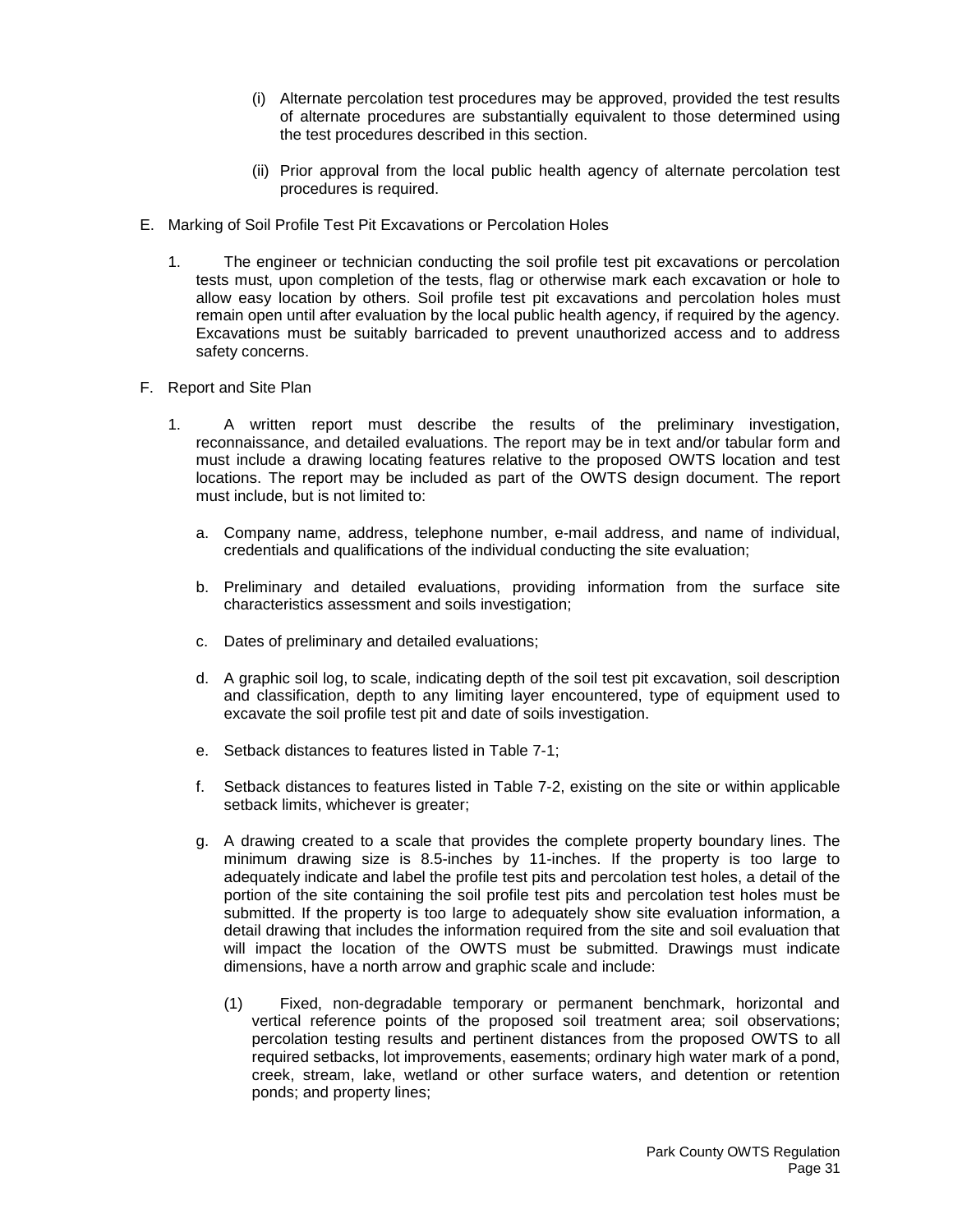- (2) Contours or slope direction and percent slope;
- (3) The location of any visible or known unsuitable, disturbed or compacted soils;
- (4) The estimated depth of periodically saturated soils and bedrock, or flood elevation, if applicable; and
- (5) The proposed elevation of the infiltrative surface of the soil treatment area, from an established datum (either ground surface or a benchmark);
- h. Anticipated construction-related issues, if applicable;
- i. An assessment of how known or reasonably foreseeable land use changes are expected to affect the system performance, including, but not limited to, changes in drainage patterns, increased impervious surfaces and proximity of new water supply wells, if applicable; and
- j. A narrative explaining difficulties encountered during the site evaluation, including but not limited to identifying and interpreting soil and landform features and how the difficulties were resolved, if applicable.
- G. Design Document
	- 1. The report and site plan may be attached to the design document or the report and site plan may be combined with the design information as a single document.
	- 2. The design document must include a brief description of the facility and its proposed use, basis and calculations of design flow, and influent strength.
	- 3. The design document must contain all plan details necessary for permitting, installation and maintenance, including:
		- a. Assumptions and calculations for each component, including total dynamic head (TDH) and gallons per minute (GPM) for all dosing systems;
		- b. A fixed, non-degradable temporary or permanent benchmark, (North America Vertical Datum or assumed elevation is acceptable);
		- c. A scale drawing showing location of each OWTS component and distances to water supplies, surface water, physical and health impact features on both the subject and adjacent properties requiring setbacks;
		- d. Layout of soil treatment area, dimensions of trenches or beds, distribution method and equipment, distribution boxes, drop boxes, valves, or other components used;
		- e. Elevation or depth of infiltrative surface of the soil treatment area, the septic tank invert, and all other components of the OWTS;
		- f. Special structural design considerations, as applicable to ensure the long-term integrity of each component;
		- g. References to design manuals or other technical materials used;
		- h. Installation procedures, as applicable;
		- i. Operation and maintenance manuals or instructions; and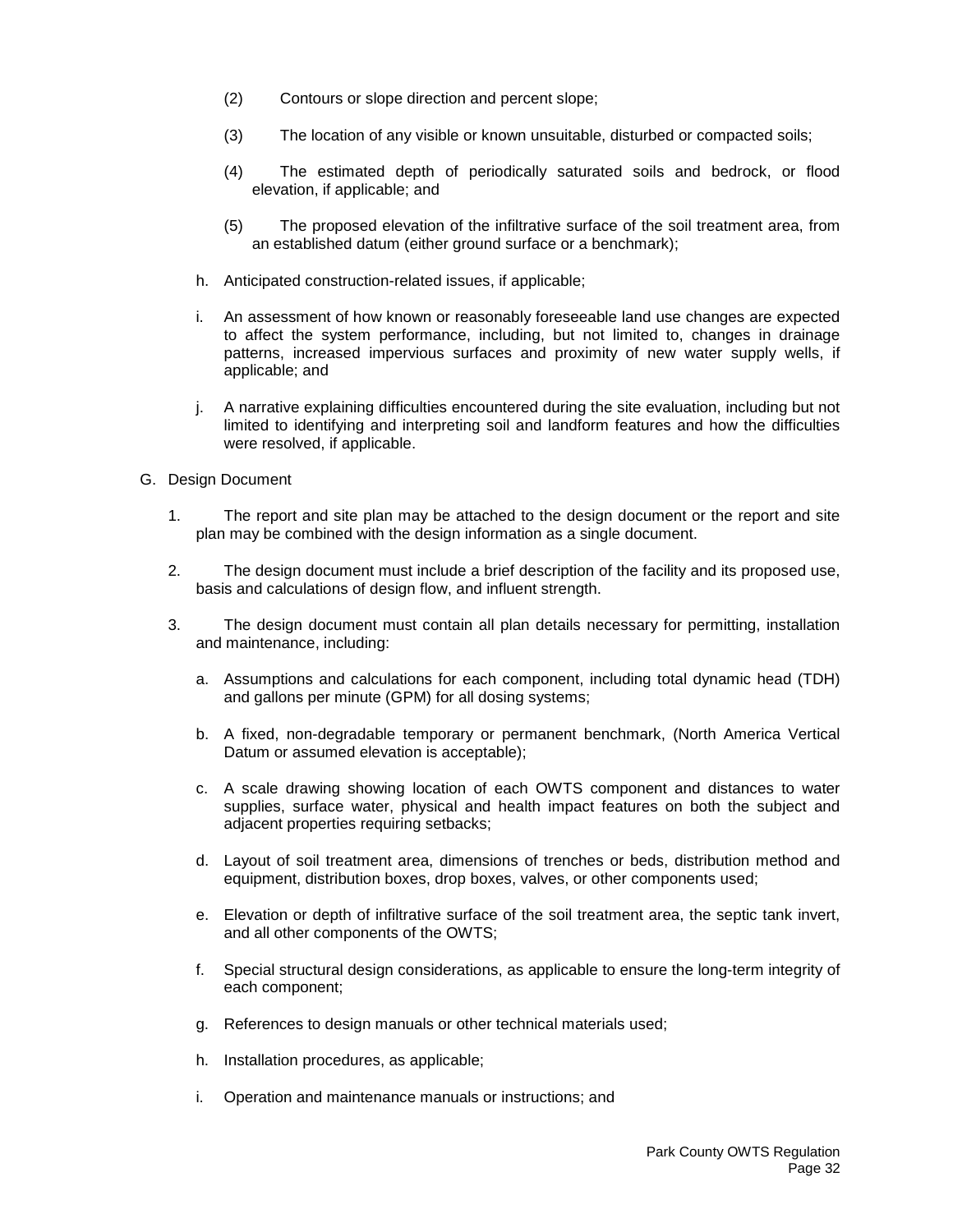- j. Other information that may be useful such as photos and cross-section drawings.
- k. All revisions to the design, as presented in the design document, shall be submitted to and approved by the local health agency prior to field implementation.
- H. Site protection: Prior to and during construction, the proposed soil treatment area and replacement area, if any, must be protected from disturbance, compaction, or other damage by means of staking, fencing, posting, or other effective methods.
- I. Qualifications for a Competent Technician
	- 1. Percolation Tests
		- a. Competencies needed:
			- (1) Set up equipment;
			- (2) Perform and run percolation tests according to the procedure in this regulation; and
			- (3) Record results and calculate percolation rates.
		- b. Local public health agencies may approve training for percolation testing.
	- 2. Visual and Tactile Evaluation of Soil
		- a. Competencies needed:
			- (1) Identify soil types by hand texturing and observation;
			- (2) Identify presence or absence of soil structure;
			- (3) Identify type and grade of soil structure;
			- (4) Recognize evidence of highest seasonal water surface;
			- (5) Identify layers and interfaces that will interfere with effluent movement;
			- (6) Determine the most promising depth for infiltrative surface of OWTS and for percolation tests, if used; and
			- (7) Understand basic principles of OWTS siting and design.
		- b. Possible demonstrations of competence in visual and tactile evaluation of soil:
			- (1) Degree in soil science, agronomy, geology, other majors if a course(s) in soil morphology was included; or
			- (2) Attendance at training or workshop for soil evaluation for OWTS including both class and field work.
				- (i) If the training or workshop includes an exam to verify acceptable completion of the course, a passing grade on the exam must be attained.
		- c. The Division must approve training for visual and tactile evaluation of soil.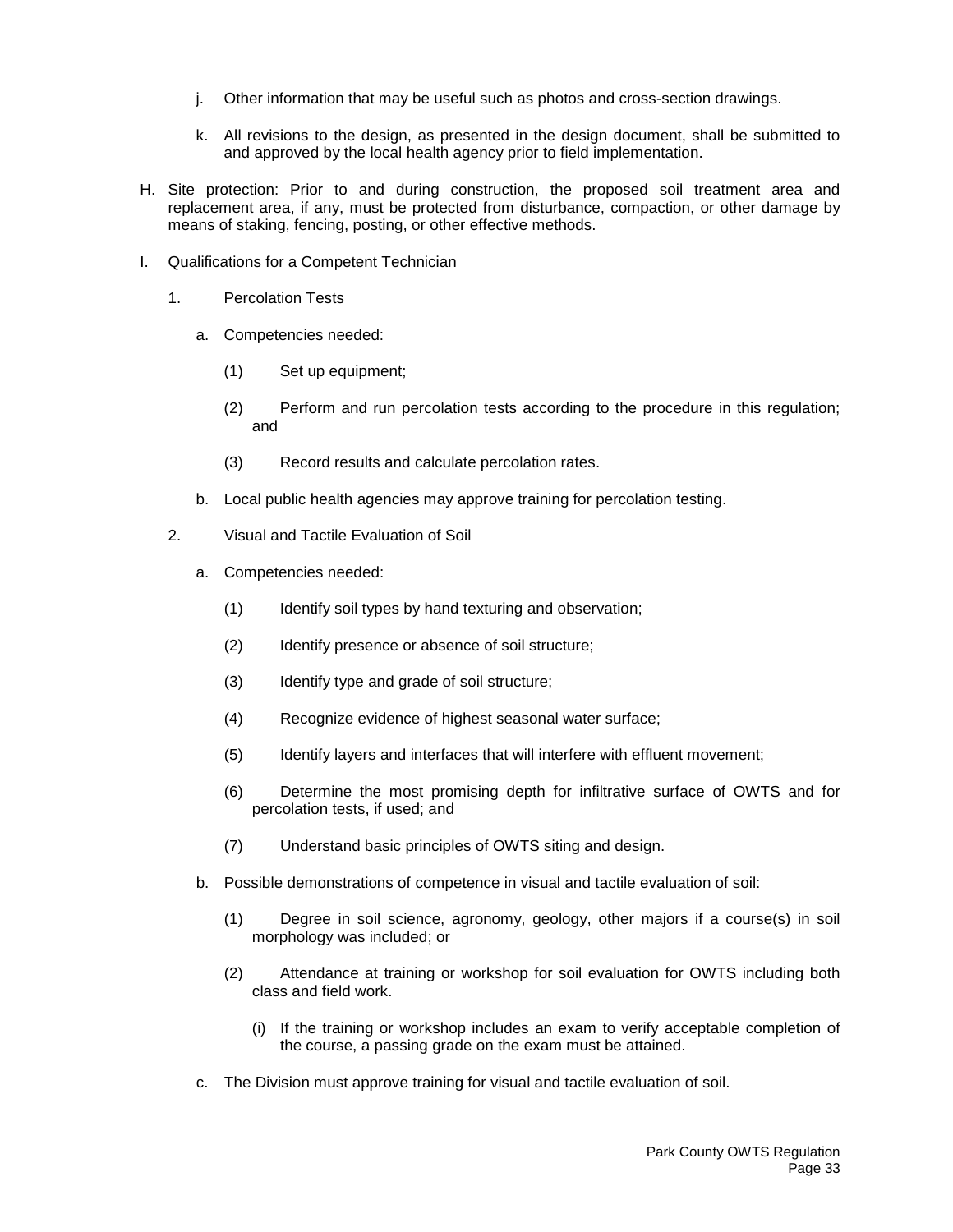## <span id="page-35-0"></span>**43.6 Wastewater Flow and Strength**

## A. Wastewater Flows

- 1. A local public health agency may require the installation of a meter to measure flow into the facility or the OWTS.
- 2. Single-Family Residential Homes:
	- a. Design flow per person must be 75 gallons per day (gpd).
	- b. A local public health agency may only increase the wastewater design flow per person to 100 gpd on a case by case basis, where justified.
	- c. The minimum design flow for a new home shall be for a two-bedroom house unless otherwise noted in this regulation. The minimum design flow for the repair or replacement of an OWTS of an existing one-bedroom home is two-bedroom.
	- d. For homes up to and including three bedrooms, the assumed number of persons per bedroom is two for design purposes.
	- e. For homes with more than three bedrooms, the assumed number of persons is six persons (first three bedrooms x two persons per bedroom) plus one additional person for each bedroom more than three bedrooms.
	- f. A local public health agency may increase the number of persons per bedroom to two for all bedrooms for design purposes.
	- g. Table 6-1 summarizes the design flows for single-family residential homes up to six bedrooms. A local public health agency has authority to adjust these values as described in sections 43.6.A.2.b. and 43.6.A.2.f.
	- **h.** If a new home has unfinished areas, a local public health agency may increase the number of bedrooms used for the design of the OWTS by one or two bedrooms based on an assumption that 150 square feet of unfinished space can be converted into a bedroom, if the space can meet building code requirements for a bedroom.

| # Bedrooms | Occupancy (# of<br>Persons) | <b>Wastewater Flow Per Person</b><br>(gallons/day) | <b>Design Flow</b><br>(gallons/day) |
|------------|-----------------------------|----------------------------------------------------|-------------------------------------|
| 2          | 4                           | 75                                                 | 300                                 |
| 3          | 6                           | 75                                                 | 450                                 |
|            |                             | 75                                                 | 525                                 |
| 5          | 8                           | 75                                                 | 600                                 |
| 6          | 9                           | 75                                                 | 675                                 |

**Table 6-1 Single-Family Residential Design Flows**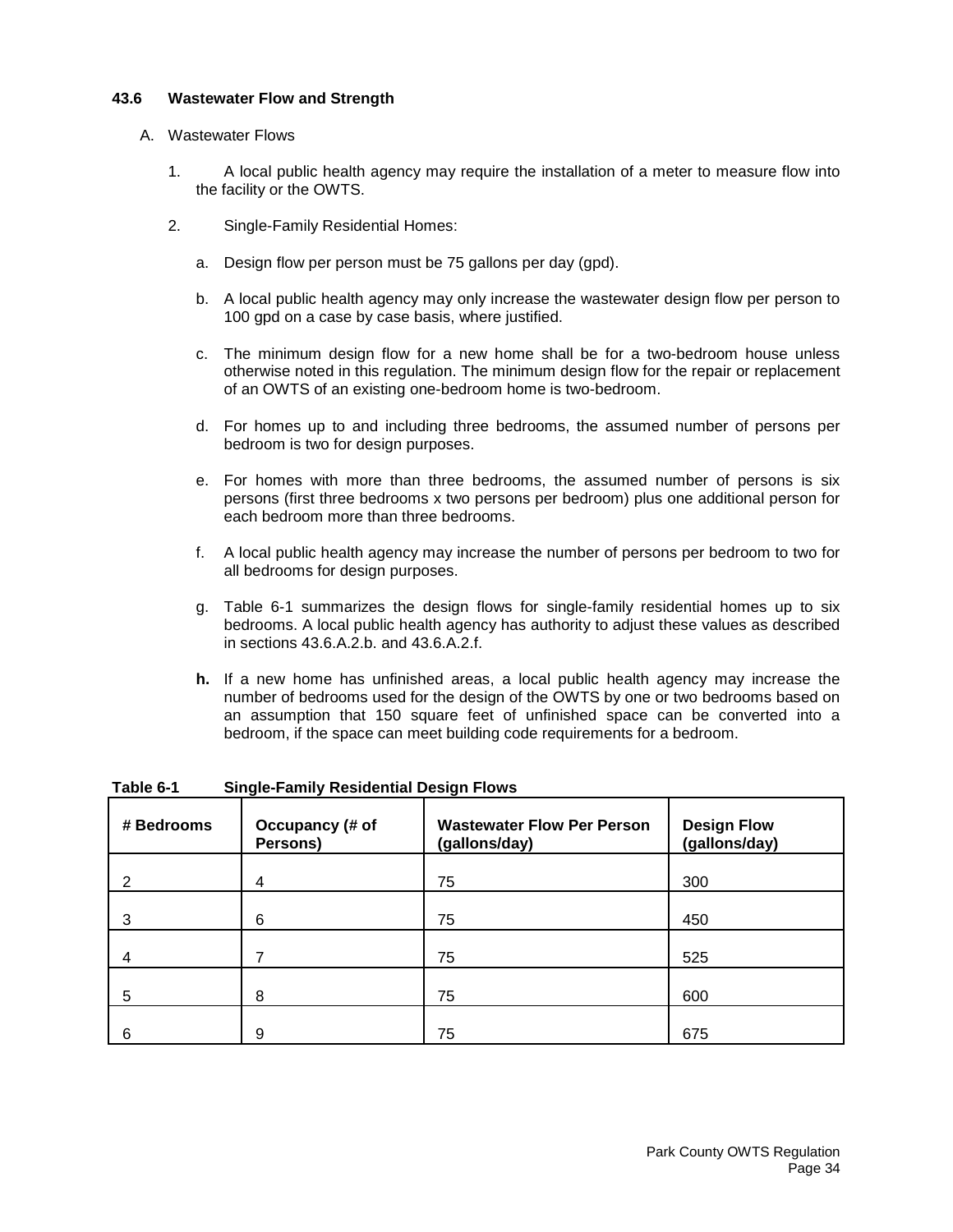- 3. Auxiliary Buildings
	- a. If a single-family home has an auxiliary building, such as a non-commercial shop with plumbing fixtures, the flow may be conveyed to the OWTS of the home, or to a separate OWTS constructed to handle the flow from the auxiliary facility.
	- b. If the flow from the auxiliary building is only generated by residents of the home, it will be assumed that the OWTS for the home will be adequately sized to include the auxiliary building if the flows are combined.
	- c. If the auxiliary building will have users in addition to residents and the flow from the auxiliary building will flow to the OWTS of the home, the design flow of the home must include the increased use.
	- d. If the auxiliary building has a separate OWTS, the facility must be sized on the basis of Table 6-2 and a septic tank detention time of 48 hours.
- 4. Multi-Family and Commercial On-site Wastewater Treatment Systems
	- a. Design flow values and strengths for multi-family and commercial systems must be determined from:
		- (1) Table 6-2; or
		- (2) An analysis of flows and strengths from at least three comparable facilities or from the facility, if it is an existing facility, must be submitted to the local public health agency for approval. The analysis must include:
			- (i) Metered water flows for inside use only for at least a year, or if use is seasonal, for a full season. If metered flows are less than full capacity, they must be paired with actual use in units of persons present or meals served or other units as appropriate so that an actual daily rate per unit can be determined. The daily rate per unit times the number of units at full occupancy will be the design flow.
			- (ii) Total Suspended Solids and BOD  $_5$  or CBOD  $_5$  tests at times of full use. At least three samples taken at least one week apart are required. Sampling that provides equivalent and representative data through "composite sampling" may be allowed
			- (iii) Explanation and justification for the comparability of the tested facilities with the proposed facility.
- 5. Flow Equalization
	- a. Flow equalization may be used if a facility has flows that vary from day to day by more than four times the average flow.
	- b. The highest peak assumed must be at least equal to the full capacity of the facility.
	- c. The stored flow must be distributed to the soil treatment area before the next greaterthan-average peak.
	- d. Flow equalization may be used only if:
		- (1) The facility is non-residential;
		- (2) The facility is only used for one purpose;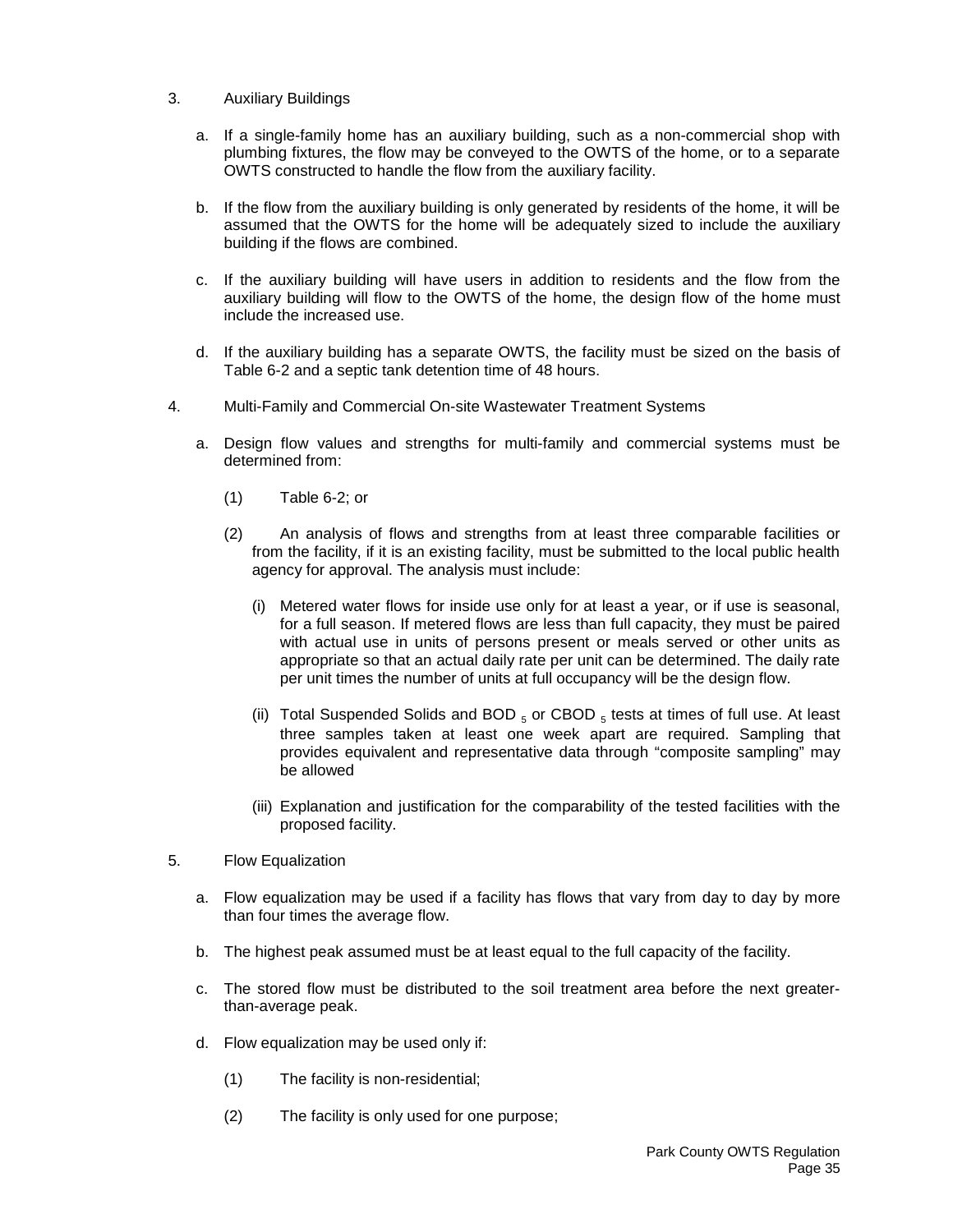- (3) Flows will follow a predictable pattern; and
- (4) There is a long-term expectation that size and pattern of the flows will remain the same.
- e. Timed dosed pressure distribution or timed dosed NDDS must be used. The soil treatment area reduction for pressure distribution (Table 10-2) must not be used in addition to the flow equalization reduction.
- **f.** Contingency plans must be made for expanding the capacity of the OWTS in the event of changed use at the facility.

| TABLE 6-2              | Estimate of Average Daily Wastewater Flow and BOD 5 Load Per Person Unless |
|------------------------|----------------------------------------------------------------------------|
| <b>Otherwise Noted</b> |                                                                            |

| <b>RESIDENTIAL WASTEWATER</b>                                | <b>AVERAGE GPD</b> | <b>BOD 5 IN POUNDS</b> |
|--------------------------------------------------------------|--------------------|------------------------|
|                                                              |                    | <b>PER DAY</b>         |
| Single-family dwellings                                      | 75                 | .20                    |
| Auxiliary buildings, by fixture type                         |                    |                        |
| Bath/Shower                                                  | 14.7               | .014                   |
| Dishwasher                                                   | 1.8                | .002                   |
| Kitchen sink with garbage grinder                            | 5.8                | .052                   |
| Laundry washer                                               | 19.5               | .037                   |
| Lavatory                                                     | 8.4                | .021                   |
| Water closet (toilet)                                        | 24.8               | .029                   |
| Hotels and motels per room                                   | 75                 | .15                    |
| Multiple-family dwellings or apartments                      | 75                 | .20                    |
| Boarding and rooming houses (users absent                    | 50                 | .15                    |
| during working hours)                                        |                    |                        |
| Tiny Homes <sup>3</sup> , per unit                           | 150                | .40                    |
| Mobile home                                                  | 75                 | .20                    |
| Mobile home park per space                                   | 300                | .80                    |
|                                                              |                    |                        |
| <b>COMMERCIAL WASTEWATER</b>                                 | <b>AVERAGE GPD</b> | <b>BOD 5 IN POUNDS</b> |
|                                                              |                    | <b>PER DAY</b>         |
| Facilities with short-term or transient visitors             |                    |                        |
| Examples: Airports or bus stations per                       | 5                  | .02                    |
| passenger; fairgrounds per person                            |                    |                        |
| attending; ball parks, race tracks, stadiums,                |                    |                        |
| theaters or auditoriums per seat                             |                    |                        |
| Airport per employee                                         | 10                 | .06                    |
| Barber and beauty shops per chair                            | 100                | .70 <sup>1</sup>       |
| Bowling alleys per lane - toilet wastes only                 | 5                  | .03 <sup>1</sup>       |
| Country club per member                                      | 30                 | .02                    |
| County club per employee                                     | 20                 | .06                    |
| Dentist offices per non-wet chair                            | 50                 | .14 <sup>1</sup>       |
| Doctor offices per doctor                                    | 250                | .80 <sup>1</sup>       |
| Factories and plants exclusive of industrial                 | 20                 | .05                    |
| wastewater per employee per eight-hour<br>shift - no showers |                    |                        |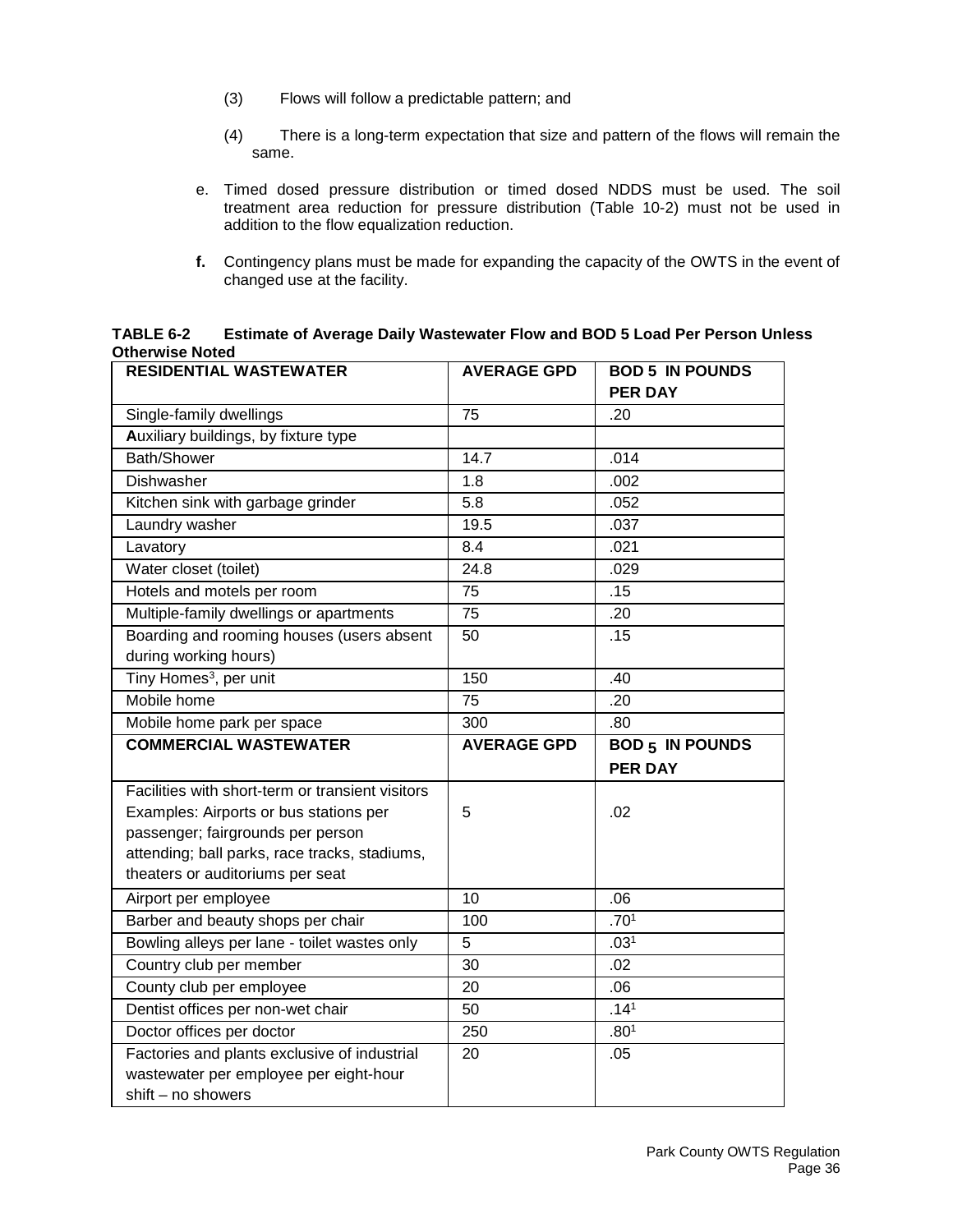| Factories and plants exclusive of industrial       | 35                      | .08                                  |
|----------------------------------------------------|-------------------------|--------------------------------------|
| wastewater per employee per eight-hour             |                         |                                      |
| shift - showers provided                           |                         |                                      |
| Kennels per dog                                    | 30                      | .20                                  |
| Laundries, self-service per commercial             | 400                     | .75                                  |
| washer                                             |                         |                                      |
| Office buildings per employee per eight-hour       | 15                      | .06                                  |
| shift                                              |                         |                                      |
| Service stations per toilet fixture                | 250                     | $.50*$                               |
| Stores and shopping centers per square foot        | $\cdot$ 1               | .01 <sup>1</sup>                     |
| of retail space                                    |                         |                                      |
| Work or construction camps semi-                   | 50                      | .17                                  |
| permanent with flush toilets                       |                         |                                      |
| Work or construction camps semi-                   | 35                      | .02                                  |
| permanent without flush toilets                    |                         |                                      |
| <b>FOOD SERVICE ESTABLISHMENT</b>                  | <b>AVERAGE GPD</b>      | <b>BOD 5 IN POUNDS</b>               |
|                                                    |                         | <b>PER DAY</b>                       |
| Restaurant open 1 or 2 meals per seat              | 50                      | $.06/m$ eal                          |
| 24-hour restaurant per seat                        | 75                      | .07/meal served                      |
| Restaurant with paper service only per seat        | 25                      | .01/meal served                      |
| Additional for bars and cocktail lounges per       | 30                      | .02                                  |
| seat                                               |                         |                                      |
| Drive-in restaurant per car space                  | 50                      | .02                                  |
| <b>INSTITUTIONAL WASTEWATER</b>                    | <b>AVERAGE GPD</b>      | <b>BOD 5 IN POUNDS</b>               |
|                                                    |                         |                                      |
| <b>WITHOUT KITCHENS UNLESS</b>                     |                         | <b>PER DAY</b>                       |
| <b>OTHERWISE NOTED</b>                             |                         |                                      |
| Churches per seat; without any food service,       | 3.5                     | .01                                  |
| or other uses                                      |                         |                                      |
| Churches, per seat; warming kitchen only,          | 5                       | .01                                  |
| no major food service                              |                         |                                      |
| Churches, per seat; with food service, per         | $\overline{\mathbf{4}}$ | .02                                  |
| meal served <sup>4</sup>                           |                         |                                      |
| Hospitals per bed space                            | 250                     | .20                                  |
| Nursing homes; Group homes for                     | 125                     | .20                                  |
| developmentally disabled, per bed space            |                         |                                      |
| Schools, Boarding per person                       | 100                     | .17                                  |
| Schools, Day without cafeteria, gym or             | 15                      | .04                                  |
| showers                                            |                         |                                      |
| Schools, Day with cafeterias, no gym or            | 20                      | .08                                  |
| showers                                            |                         |                                      |
| Schools, Day with cafeterias, gym and<br>showers   | 25                      | .10                                  |
|                                                    | 15                      | .06                                  |
| Schools, Day additional for school workers         |                         |                                      |
| RECREATIONAL AND SEASONAL<br><b>WASTEWATER USE</b> | <b>AVERAGE GPD</b>      | <b>BOD <math>_5</math> IN POUNDS</b> |
|                                                    |                         | <b>PER DAY</b>                       |
| Camps, day, no meals served<br>Luxury resort       | 15<br>125               | .12<br>.17                           |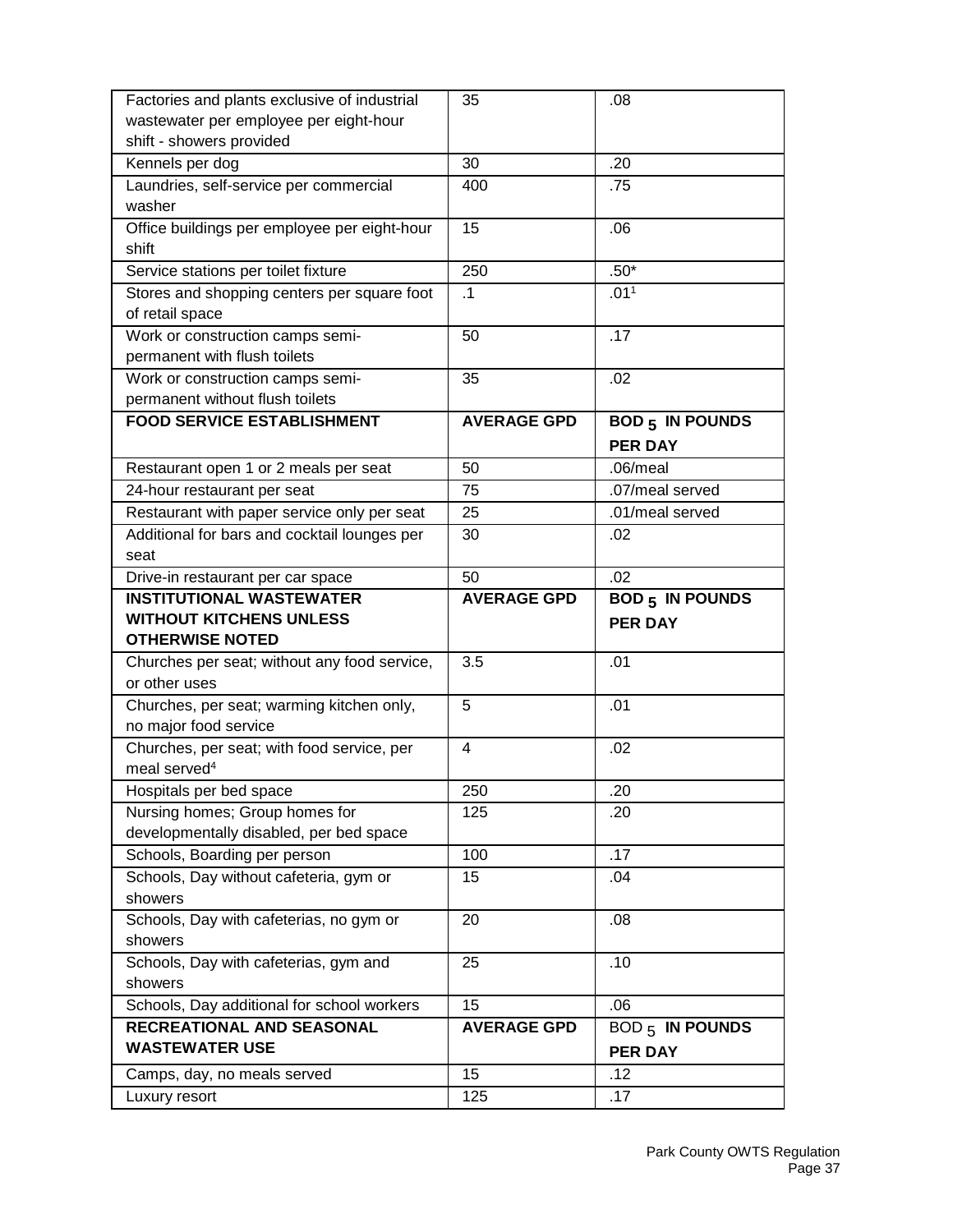| Resort night and day                           | 50  | .12               |
|------------------------------------------------|-----|-------------------|
| Campground per campsite <sup>2</sup>           | 50  | .12               |
| Public park flush toilet per fixture per hour  | 36  | .04 lbs./ fixture |
| when park is open                              |     |                   |
| Public park urinal per fixture per hour when   | 10  | .01 lbs./fixture  |
| park is open                                   |     |                   |
| Public park shower per fixture per hour        | 100 | .10 lbs./ fixture |
| when park is open                              |     |                   |
| Public park faucet per fixture per hour when   | 15  | .04 lbs./ fixture |
| park is open                                   |     |                   |
| Swimming pools and bathhouses                  | 10  | .06               |
| Travel trailer parks with individual water and | 125 | 0.3               |
| sewage hookup per unit <sup>2</sup>            |     |                   |
| Travel trailer park without individual water   | 50  | .12               |
| and sewage hookup per unit <sup>2</sup>        |     |                   |

1 BOD levels need further verification depending on the specific use of the facility.

2 Laundry facilities are to be calculated on a per commercial washer basis in accordance with other elements of this table.

3 For the purposes of this Table, a "Tiny home" is a structure that has only one bedroom and has <400 sq.ft. of livable space, including lofts. In this instance, the OWTS may be sized for only one bedroom.

4 For churches with food service, the 4 gal/meal must be added to the 3.5 gal/seat to determine projected design flows.

# B. Wastewater Strength

- 1. Table 6-3 includes levels of treatment that can be achieved by various OWTS components, excluding the soil treatment area. Systems qualifying for these treatment levels except TL1 produced by a septic tank alone must be approved under section 43.13. of this regulation. If soil treatment area or vertical separation distance reductions are permitted, the local public health agency must have a maintenance oversight program under section 43.14.D. in place.
- **2.** High strength waste must be reduced to at least Treatment Level TL1 quality or lower before applying to a soil treatment area. Waste strength levels defined in Tables 6-3 and 6-4 must be used to determine compliance.

| <b>Treatment Level</b> | BOD <sub>5</sub><br>(mg/L) | $\text{CBOD}_5^1$<br>(mg/L) | <b>TSS</b><br>(mg/L) | <b>Total Nitrogen</b><br>(mg/L) |
|------------------------|----------------------------|-----------------------------|----------------------|---------------------------------|
| TL1 <sup>2</sup>       | 180                        | ٠                           | 80                   | 60-80                           |
| TL <sub>2</sub>        | -                          | 25                          | 30                   | N/A <sup>3</sup>                |
| TL <sub>2N</sub>       |                            | 25                          | 30                   | >50% reduction <sup>4</sup>     |
| TL <sub>3</sub>        |                            | 10                          | 10                   | N/A <sup>3</sup>                |
| TL3N                   |                            | 10                          | 10                   | $20$ mg/L                       |

**Table 6-3 Treatment Levels**

Shading indicates higher treatment levels.

1 Requirements for CBOD<sub>5</sub> are only related to effluent samples from a higher level treatment system.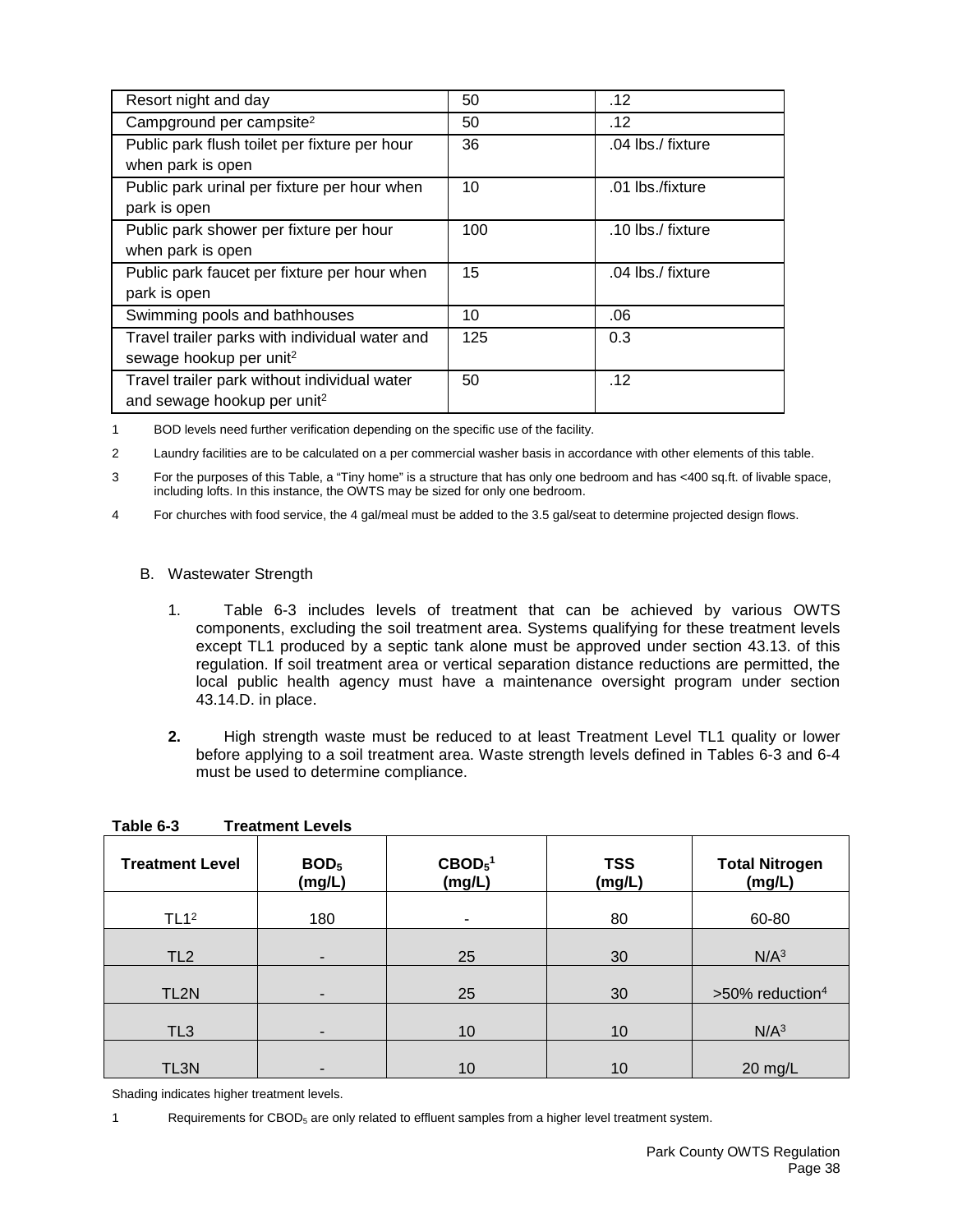- 2 Domestic septic tank effluent prior to soil treatment or higher level treatment has a wide range of concentrations. These values are typical, but values used for design must account for site-specific information.
- 3 Total Nitrogen does not apply to Treatment Levels TL2 and TL3. Processes intended to reduce total nitrogen are addressed in Treatment Levels TL2N and TL3N. Any total nitrogen reductions that may be observed for TL2 and TL3 are as a result of the treatment process for BOD<sub>5</sub> and TSS reductions.
- 4 NSF/ANSI Standard 245 Wastewater Treatment Systems Nitrogen Reduction requires reduction of 50 percent rather than an absolute value.

|                             | BOD <sub>5</sub><br>(mg/L) | <b>TSS</b><br>(mg/L) | Fats, Oils, Grease<br>(FOG)<br>(mg/L) |
|-----------------------------|----------------------------|----------------------|---------------------------------------|
| Septic Tank Influent        | >300                       | >200                 | >50                                   |
| <b>Septic Tank Effluent</b> | >180                       | >80                  | >25                                   |

**Table 6-4 High Strength Wastewater**\*

High strength effluent prior to a septic tank has a wide range of concentrations. These values are typical, but values used for design purposes must account for site-specific information.

### **43.7 Minimum Distances Between Components of an On-site Wastewater Treatment System and Physical Features**

- A. Horizontal distances from the various components of a system to pertinent terrain features, including streams, lakes, water courses, springs, wetlands, wells, subsurface drains, cisterns, water lines, suction lines, dry gulches, cut banks, dwellings, other occupied buildings and property lines, must be in accordance with Table 7-1. The setback requirements are applicable for minimum system performance and treatment levels with specific modifications allowed for higher treatment levels as provided in Table 7-2. All distance setback modifications must be analyzed and approved by the local board of health or local public health agency and be in complete compliance with the variance procedures of this regulation and those of the local board of health. Acceptable methods of analyzing horizontal separation distances with higher treatment levels include but are not limited to:
	- 1. Analyzing the intended uses of impacted surface and/or ground waters;
	- 2. Contacting adjacent property owners for potential conflicts with property line encroachments; and
	- 3. Analyzing potential impacts that system locations may have on building foundations and other potentially affected features.
- B. Reductions in separation distances with higher level treatment must include provisions for operation and maintenance for the life of the system, as described in section 14.D.
- C. Dry Gulches, Cut Banks and Fill Areas
	- 1. Separation distances to dry gulches, cut banks and fill areas in Table 7-1 must apply unless the designer or design engineer determines by observation of the exposed slope of the dry gulch or cut bank or by soil profile test pit excavations that a limiting layer is present that will direct or allow the effluent from the soil treatment area to move laterally and surface. In this instance, a greater distance may be required.
	- 2. A lesser distance may be used if it can be demonstrated by a professional engineer or professional geologist that the use of a barrier, such as a minimum 30 mil PVC liner placed between the soil treatment area and the slope of the dry gulch, cut bank or fill area will prevent effluent surfacing laterally.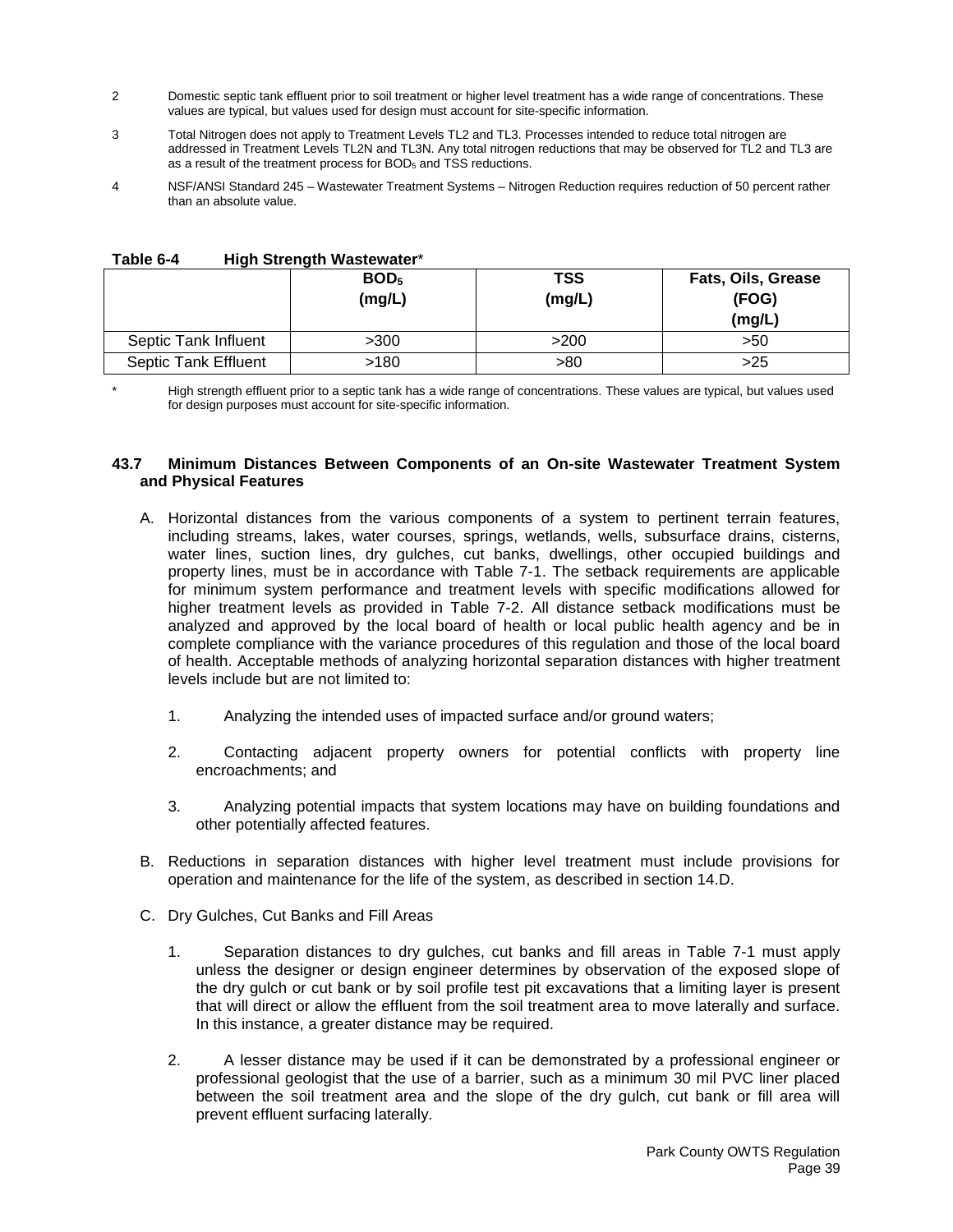- 3. The separation distance between a component and the crest of a dry gulch or cut bank will be evaluated for potential erosion or slope instability if the component and the slope are too close together. If there is potential for erosion or instability, the separation distance must be increased until the risk is minimized.
- D. Components of an OWTS listed in Table 7-1 shall be installed or located in accordance with the minimum distance requirements provided in the table or such increased distances provided by local board of health regulations.
- E. Table 7-2 provides the required site evaluation, design, and treatment level considerations necessary to evaluate the site and to design and locate the soil treatment area component of an OWTS.
	- 1. Items 1, 2 and 3 in Table 7-2 address the allowable horizontal setback distance between the soil treatment area and the following physical features:
		- a. Setback distance from soil treatment area to on-site well;
		- b. Setback distance from soil treatment area to water features; and
		- c. Setback distance from soil treatment area to a dry gulch or cut bank.
	- 2. Item 4 in Table 7-2 addresses the required vertical separation distance between the infiltrative surface of the soil treatment area and the limiting layer or the required depth of soil comprising the soil treatment area.
	- 3. The designer may select the level of treatment from Table 7-2 to be applied to the soil treatment area that is necessary in order to accommodate the site conditions, if higher level treatment for that purpose is permitted by the local public health agency.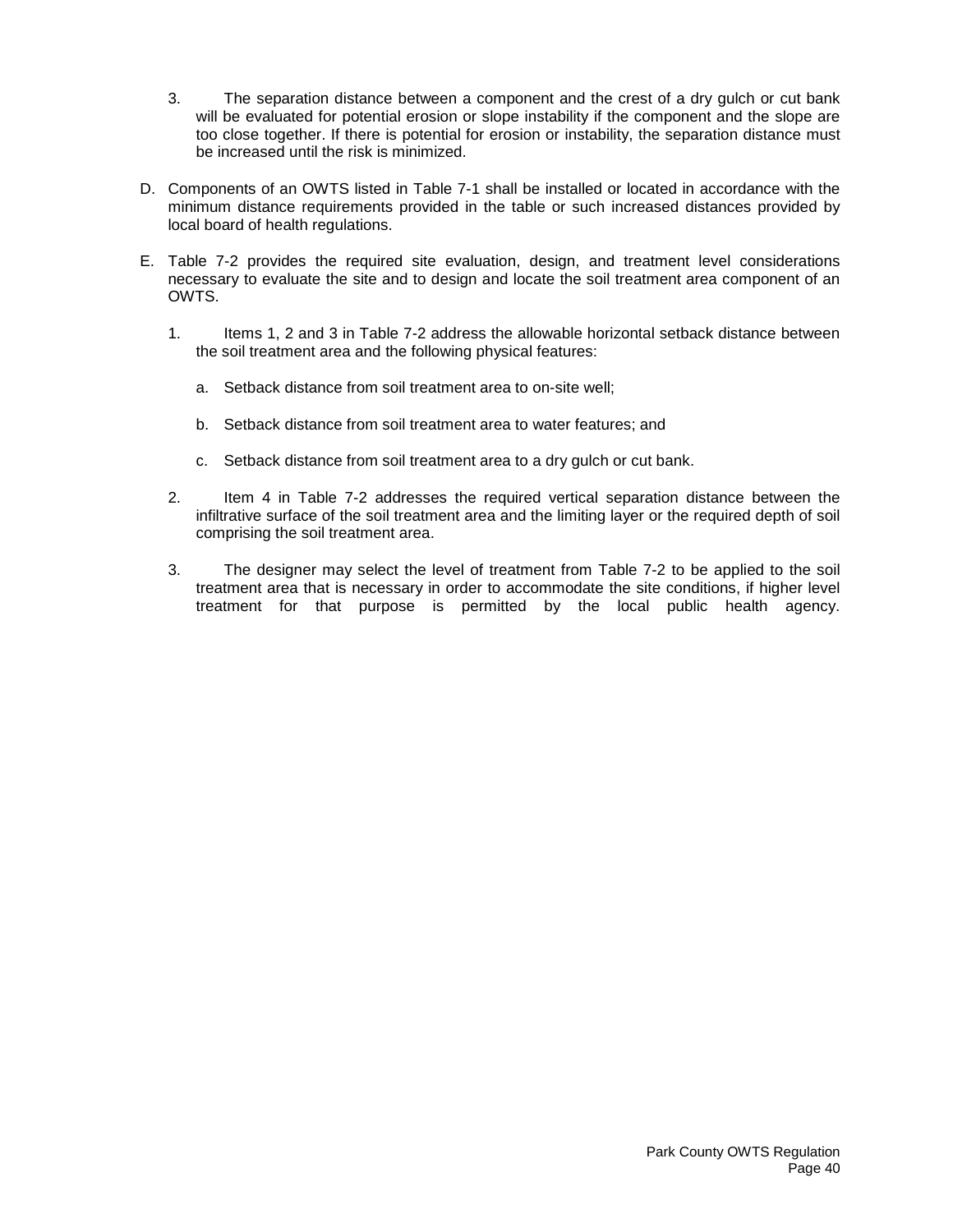|                                                                                                                                       |                                                                                                                       | <u>1010111001</u> 10, 1010 and traight hydrodi and health impact I catalog |                  |                                                                                          |                                                                                                    |                                                                   |                                                            |                                                                                      |
|---------------------------------------------------------------------------------------------------------------------------------------|-----------------------------------------------------------------------------------------------------------------------|----------------------------------------------------------------------------|------------------|------------------------------------------------------------------------------------------|----------------------------------------------------------------------------------------------------|-------------------------------------------------------------------|------------------------------------------------------------|--------------------------------------------------------------------------------------|
|                                                                                                                                       | Spring,<br>$Well,$ <sup>1</sup><br>Suction Line,<br>Underground<br>Potable<br>Water<br>Supply<br>Cistern <sup>4</sup> | Potable<br>Water<br>Supply Line<br>2                                       | Any<br>Structure | Property<br>Lines, Piped<br>or Lined<br>Irrigation<br>Ditch,<br>upslope<br>curtain drain | Subsurface<br>Drain,<br>Intermittent<br>Irrigation Lateral,<br>Drywell,<br>Stormwater<br>Structure | Lake, Water<br>Course,<br>Irrigation Ditch,<br>Stream,<br>Wetland | Dry<br>Gulch,<br>Cut Bank,<br>Fill Area<br>(from<br>Crest) | Septic Tank,<br>Higher level<br>treatment<br>Unit, Dosing<br>Tank, Vault or<br>Privy |
| Septic Tank, Higher<br>Level Treatment<br>Unit, Dosing Tank,<br>Vault or Vault Privy                                                  | $50^2$                                                                                                                | 10 <sup>2</sup>                                                            | 5                | 10                                                                                       | 10                                                                                                 | 50                                                                | 10                                                         | $\sim$                                                                               |
| <b>Building Sewer or</b><br><b>Effluent Lines</b>                                                                                     | $50^2$                                                                                                                | $5^{6}$                                                                    | $\mathbf 0$      | 10 <sup>2</sup>                                                                          | 10 <sup>2</sup>                                                                                    | $50^2$                                                            | 10 <sup>2</sup>                                            | $\sim$                                                                               |
| STA Trench, STA<br>Bed, Unlined Sand<br>Filter, Sub-surface<br>Dispersal System,<br>Seepage Pit                                       | $200^3$                                                                                                               | $25^2$                                                                     | 20               | 10                                                                                       | 25                                                                                                 | $50^3$                                                            | $\overline{25}$                                            | 5 <sup>5</sup>                                                                       |
| <b>Lined Sand Filter</b>                                                                                                              | 60                                                                                                                    | 10 <sup>2</sup>                                                            | 15               | 10                                                                                       | 10                                                                                                 | 25                                                                | 10                                                         | 5 <sup>5</sup>                                                                       |
| Lined Evapo-<br>transpiration Field or<br>Outside of Berm of<br><b>Lined Wastewater</b><br>Pond                                       | 60                                                                                                                    | 10 <sup>2</sup>                                                            | $\overline{15}$  | 10                                                                                       | 10                                                                                                 | 25                                                                | 10                                                         | 5                                                                                    |
| <b>Unlined Sand Filter</b><br>in Soil w/ Perc. Rate<br>< 60 mpi, Unlined or<br><b>Partially Lined</b><br>Evapotranspiration<br>System | 100                                                                                                                   | $25^2$                                                                     | $\overline{15}$  | 10                                                                                       | 25                                                                                                 | 25                                                                | 15                                                         | 10                                                                                   |

**Table 7-1 Minimum Horizontal Distances in Feet Between Components of an On-Site Wastewater Treatment System Installed After November 15, 1973 and Water, Physical and Health Impact Features**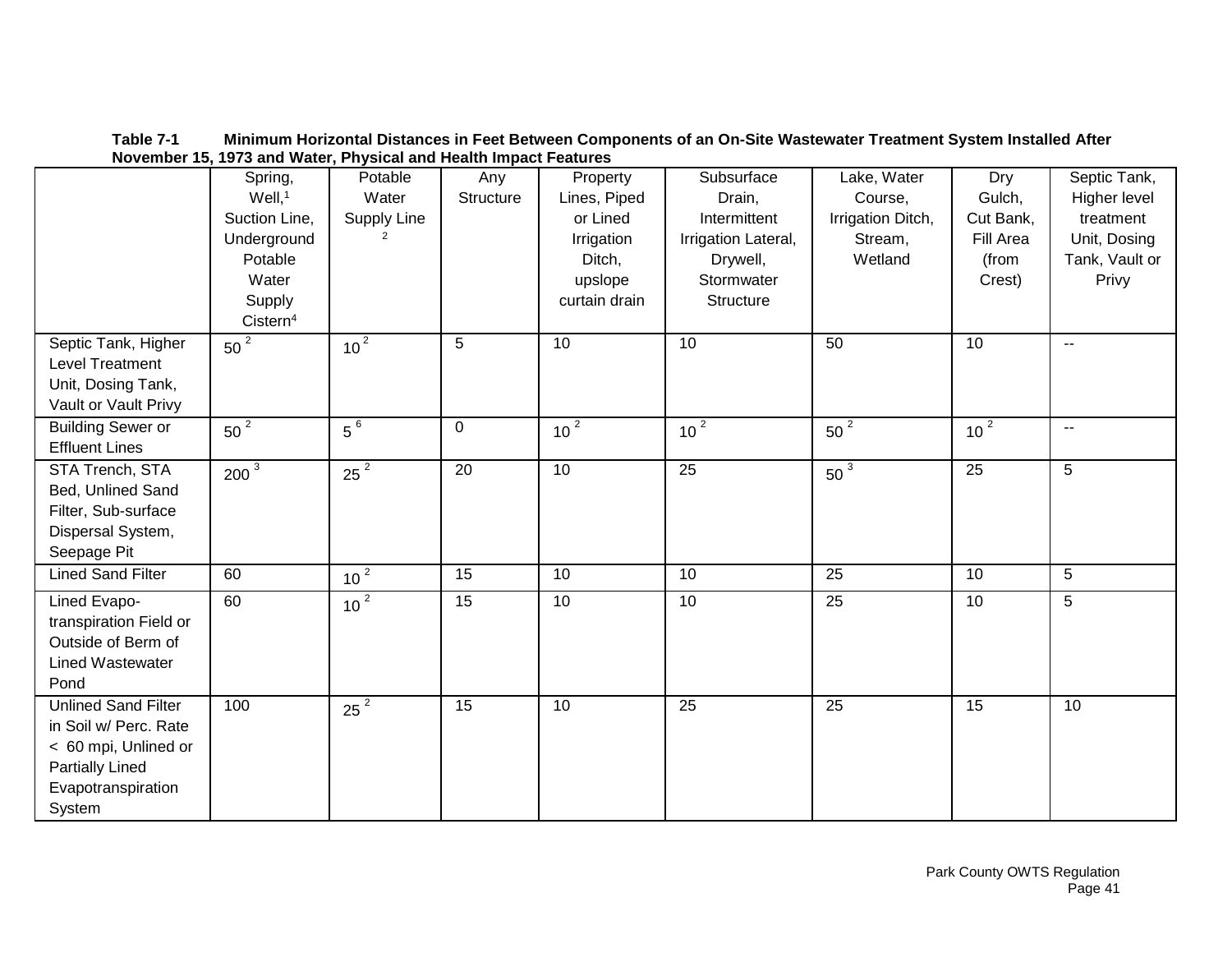- NOTE: The minimum distances shown above must be maintained between the OWTS components and the features described. Where soil, geological or other conditions warrant, greater distances may be required by the local board of health or by the Water Quality Control Commission pursuant to section 25-8-206, C.R.S. and applicable regulations. For repair or upgrading of existing OWTS where the size of lot precludes adherence to these distances, a repaired OWTS must not be closer to setback features than the existing OWTS, as reviewed and approved by the local public health agency. Components that are not watertight should not extend into areas of the root system of nearby trees.
- 1 Includes potable wells, irrigation wells and monitoring wells set within a potable aquifer and infiltration galleries permitted as wells by the Division of Water Resources.
- 2 Crossings or encroachments may be permitted at the points as noted above provided that the water or wastewater conveyance pipe is encased for the minimum setback distance on each side of the crossing. A length of pipe shall be used with a minimum Schedule 40 rating [ASTM Standard D 3034-16 (2016 version)] of sufficient diameter to easily slide over and completely encase the conveyance must be used. Rigid end caps of at least Schedule 40 rating [ASTM Standard D 3034-16 (2016 version)] must be glued or secured in a watertight fashion to the ends of the encasement pipe. A hole of sufficient size to accommodate the pipe shall be drilled in the lowest section of the rigid cap so that the conveyance pipe rests on the bottom of the encasement pipe. The area in which the pipe passes through the end caps shall be sealed with an approved underground sealant compatible with the piping used. Other methods of encasement that provide equal protection are allowed. These methods must be reviewed and approved by the local public health agency.
- 3 Add eight feet additional distance for each 100 gallons per day of design flows between 1,000 and 2,000 gallons per day, unless it can be demonstrated by a professional engineer or geologist by a hydrologic analysis or the use of a barrier, consisting of a minimum 30 mil PVC liner or equivalent, that contamination will be minimized. If effluent meets Treatment Level 3N and the local public health agency has a maintenance oversight program in accordance with section 14.D. of this regulation, the distance addition is not required. Flows greater than 2,000 gallons per day must be hydrologically analyzed for flow, velocity, hydraulic head, and other pertinent characteristics as means of estimating distances required to minimize contamination as part of the Division site application and permitting process. Well to STA separation may be reduced to not less than 100 feet if one of the following conditions exist: 1) advanced treatment, 2) 8-foot depth of suitable soil, or 3) a combination of well grouting depth, topography, and horizontal distance provide 200-foot separation between the highest point of ungrouted well casing and the base of the soil treatment area.
- 4 All horizontal setbacks to a potable water supply cistern must be met unless a variance by the Board of Examiners of Water Well Construction and Plumb Installation Contractors is granted per section 11.4 of the Water Well Construction Rules, 2 CCR 402-2. The minimum horizontal setback that may be granted through a variance is to 25 feet.
- 5 If the structure is not used as a habitable unit, the isolation may be reduced by the local board of health to no less than 50 feet.
- 6 Building sewer installations shall meet the design requirements of the Colorado Plumbing Code.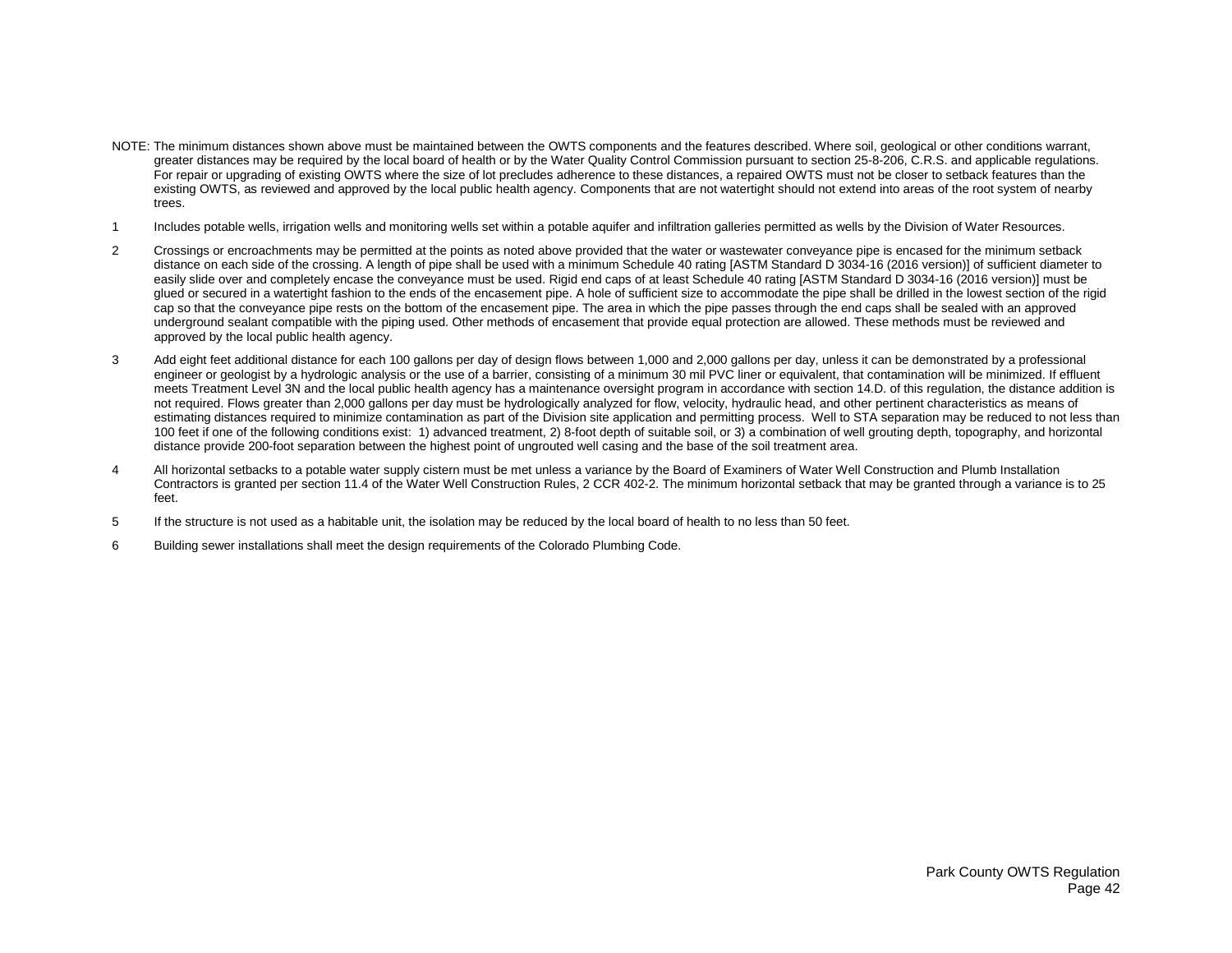|             |                                                                                                 |                                        | <b>PRESSURE</b><br><b>DOSING</b><br><b>REQUIRED</b> | <b>PRESSURE</b><br><b>DOSING</b><br><b>REQUIRED</b> | <b>PRESSURE</b><br><b>DOSING</b><br><b>REQUIRED</b> |
|-------------|-------------------------------------------------------------------------------------------------|----------------------------------------|-----------------------------------------------------|-----------------------------------------------------|-----------------------------------------------------|
| <b>ITEM</b> | <b>OWTS DESIGN</b>                                                                              | Treatment                              | Treatment                                           | Treatment                                           | Treatment                                           |
|             | <b>CONSIDERATION</b>                                                                            | Levels 1 and 2                         | Level 2N                                            | Level 3                                             | Level 3N                                            |
|             | <b>Horizontal Separation</b><br><b>Distances</b>                                                |                                        |                                                     |                                                     |                                                     |
| 1           | Distance from soil                                                                              | Greater than                           | Greater than                                        | Greater than                                        | Greater than                                        |
|             | treatment area to any                                                                           | or equal to 200                        | or equal to                                         | or equal to                                         | or equal to 100                                     |
|             | well                                                                                            | feet                                   | $100$ feet                                          | $100$ feet                                          | feet $1$                                            |
| 2           | Distance from soil<br>treatment area to pond,<br>creek, lake, or other<br>surface water feature | Greater than<br>or equal to 50<br>feet | Greater than<br>or equal to<br>25 feet              | Greater than<br>or equal to<br>25 feet              | Greater than<br>or equal to 25<br>feet              |
| 3           | Distance from soil                                                                              | Greater than                           | Greater than                                        | Greater than                                        | Greater than                                        |
|             | treatment area to dry                                                                           | or equal to 25                         | or equal to                                         | or equal to                                         | or equal to 10                                      |
|             | gulch or cut bank                                                                               | feet                                   | 10 feet                                             | 10 feet                                             | feet                                                |
|             | <b>Vertical Separation</b><br><b>Distances</b>                                                  |                                        |                                                     |                                                     |                                                     |
| 4           | Treatment depth in feet                                                                         | 4 feet <sup>2</sup> (3 feet            | Greater than                                        | Greater than                                        | Greater than                                        |
|             | from infiltrative surface                                                                       | with pressure                          | or equal to                                         | or equal to                                         | or equal to 2                                       |
|             | to a limiting layer                                                                             | dosing)                                | $2.5$ feet                                          | $2.5$ feet                                          | feet                                                |

**Table 7-2 On-site Wastewater Treatment System Design Consideration and Treatment Requirements – Separation Distances from Soil Treatment Area**

NOTE: Treatment levels are defined in Table 6-3. Reductions in separation distances with higher level treatment may be granted only if the local public health agency regulations have included provisions for operation and maintenance.

1 All setback distance reductions to the 100 foot requirement for wells and soil treatment areas must be in full compliance with the minimum standards and variance requirements of the State of Colorado Division of Water Resources: Rules and Regulations for Water Well Construction, Pump Installation, Cistern Installation, and Monitoring and Observation Hole/Well Construction .For TL 3N effluent, a reduction to 75 feet is allowed if a variance from the Water Well Construction Regulations is obtained.

2 Reductions in the vertical separation requirements for the use of higher level treatment systems with seepage pits are not allowed. The bottom of the excavation of a seepage pit must be a minimum of four feet above a limiting layer.

# **43.8 Design Criteria – General**

- A. The OWTS for single-family homes shall be designed to accommodate the proposed flows from the structure as defined in 43.6.A.2. Flow estimates for multi-family or commercial OWTS must comply with 43.6.A.4 Expected waste strength as noted in Table 6-3 and Table 6-4 must also be addressed, where applicable. Installation of low flow fixtures or the separation of toilet waste or other sources of wastewater does not allow for the reduction in the size of an OWTS.
- B. OWTS shall be designed and constructed to achieve the treatment level specified by the design.
- C. OWTS must be designed and constructed such that each component shall function, when installed and operated, in a manner not adversely affected by normal operating conditions including erosion, corrosion, vibration, shock, climatic conditions, and usual household chemicals.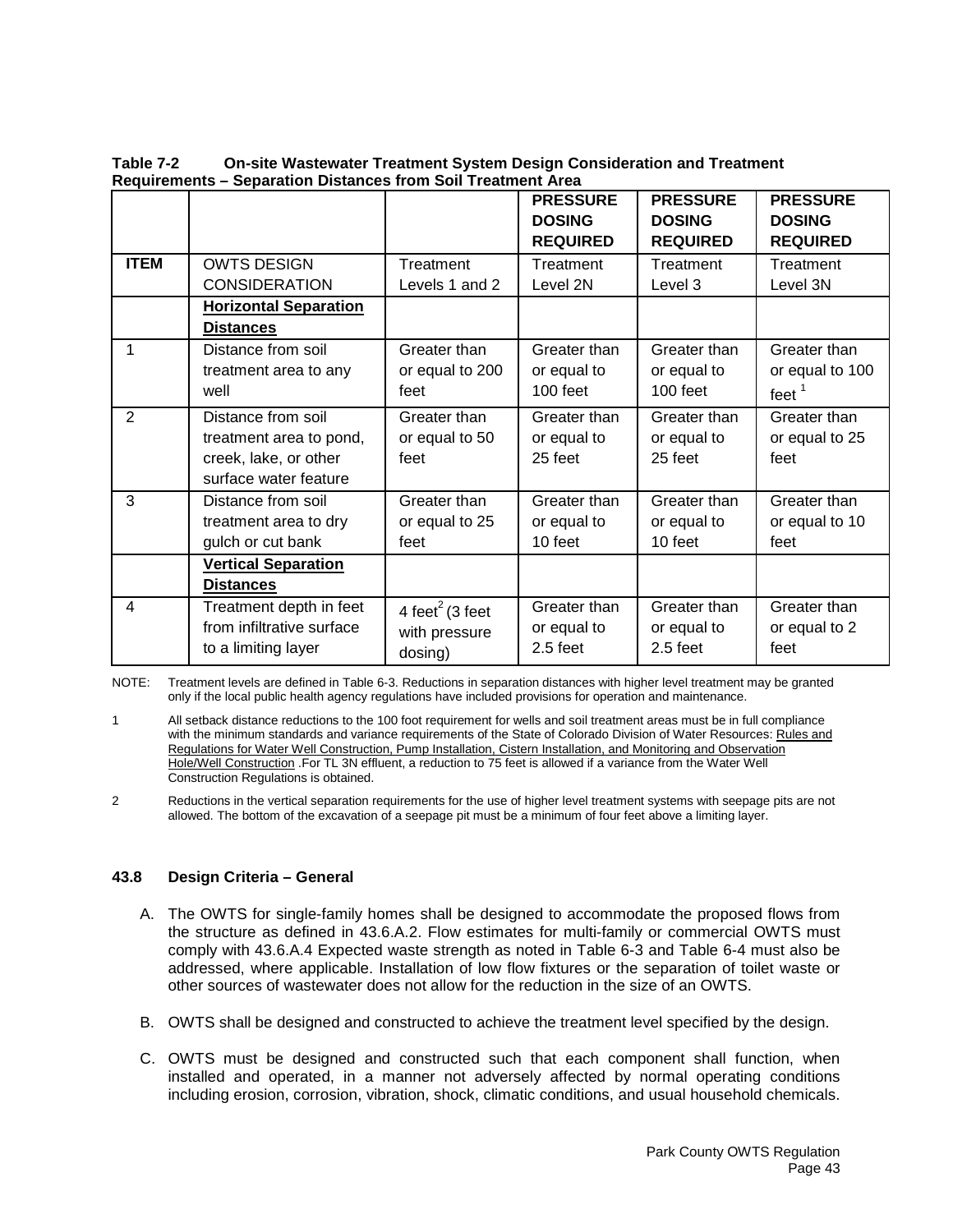Each component must be free of non-functional protrusions or sharp edges, or other hazards, which could cause injury to persons, animals, or properties. Design must be such as to exclude flies and rodents and other vectors and to prevent the creation of nuisances and public health hazards and must provide for efficient operation and maintenance.

- D. Accessibility for Inspection, Maintenance, and Servicing
	- 1. Septic tanks must have watertight risers over each access manhole and all risers must extend to or above final grade.
	- 2. For new construction, the top of any septic tank, dosing tank or vault must be at least two feet deep and no deeper than four feet below finished grade.
	- 3. Each treatment component of an OWTS other than the septic tank and soil treatment area must be equipped with access manholes with risers that extend to or above final grade, located to permit periodic physical inspection, collection and testing of samples and maintenance of all components and compartments.
	- 4. Riser Lids
		- a. Each riser lid must be watertight, brought to or above the surface, and must have a secure closing mechanism, such as a lock, special headed bolts or screws, or sufficient weight (defined as 59 pounds) to prevent unauthorized access.
		- b. A local public health agency may require a secondary plug, cap, cover or screen be provided below the riser cover to prevent tank entry if the cover is unknowingly damaged or removed.
	- 5. Components that require access for maintenance must include but not be limited to submerged bearings, moving parts, pumps, siphons, valves, tubes, intakes, slots, distribution boxes, drop boxes, cleanouts, effluent screens, filters, inlet and outlet baffles, aerators, treatment equipment and other devices.
	- 6. Components must be designed and constructed so that, when installed, they must be easily maintained, sampled, and serviced according to the manufacturer's recommendations. Easy physical access to treatment components by maintenance personnel and equipment must be provided.
- E. Plumbing Codes: Plumbing fixtures, building sewers, vents, sewer lines and other appurtenances must be designed, operated and maintained so as to comply with the minimum requirements of the most recently revised locally enforceable plumbing code. In absence of a local plumbing code, designs must adhere to the Colorado Plumbing Code (3 CCR 720-1). A local plumbing permit may be required.
- F. Electrical Equipment, If Used
	- 1. All electrical work, equipment, and material must comply with the requirements of the currently applicable National Electrical Code as designated by the State Electrical Board Rules and Regulations (3 CCR 710-1). A local electrical permit may be required.
	- 2. Electrical components must be protected from moisture and corrosive gases.
- G. Indicators of Failure or Malfunctioning for Systems Utilizing Mechanical Apparatus: A signal device must be installed which will provide a recognizable indication or warning to the user that the system or component is not operating as intended. This indication or warning must be a visual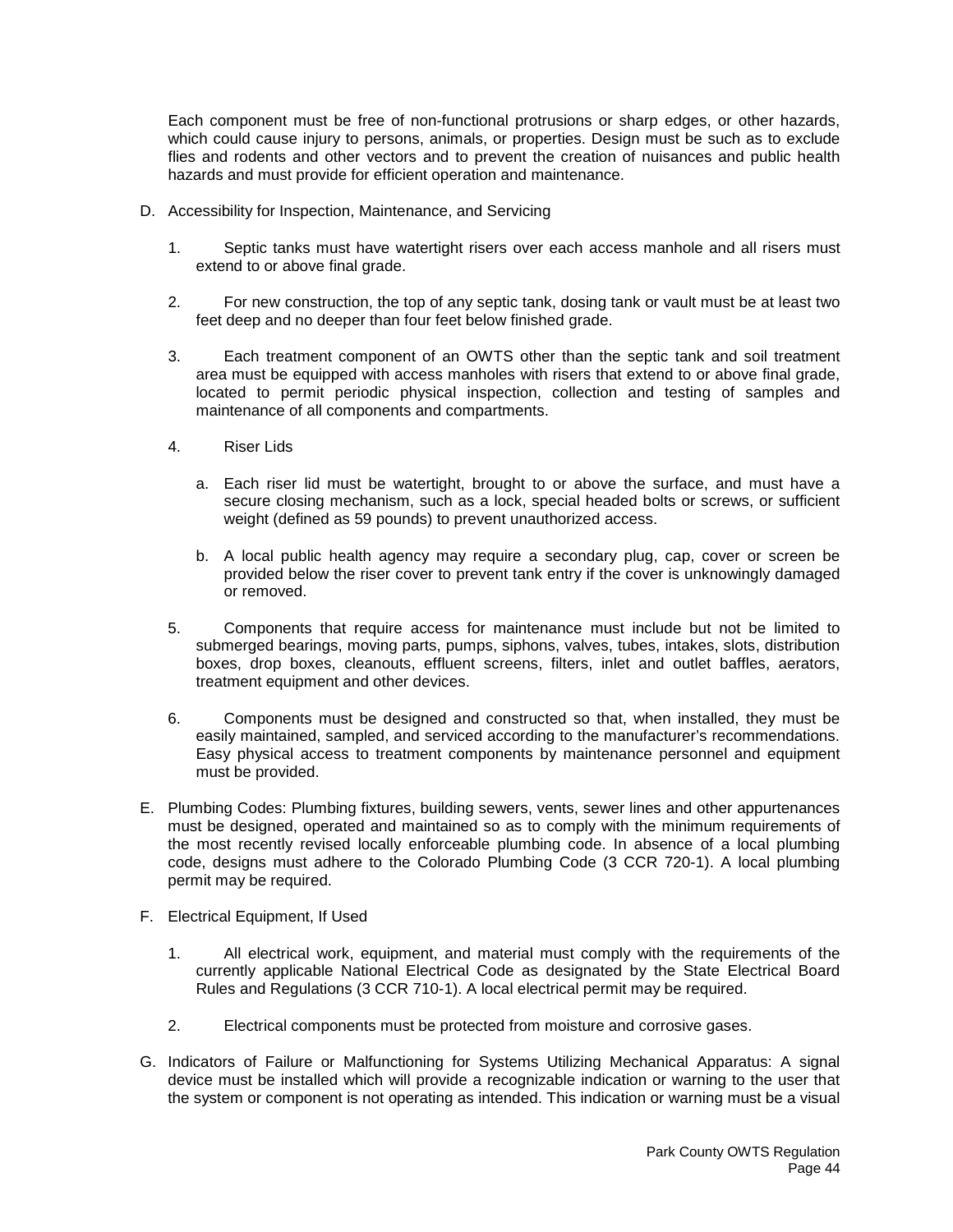signal and an audible signal, and be located in a centralized area within visual and audible range of the system user. A signal or message may also be sent remotely to a maintenance provider.

- H. Sampling Access
	- 1. If sampling for testing or as a requirement for a permit will be required of effluent from a component other than the soil treatment area, an accessible sampling point must be provided.
	- 2. If sampling of the treated wastewater from the soil treatment area will be required for testing or as a requirement for a permit, a monitoring well or wells must be constructed. Monitoring wells must be located down gradient from the soil treatment area, accessible, and provided with a properly securable cover at or above the ground surface. Monitoring wells up gradient of the system may also be required. Lysimeters or other collection devices under the soil treatment area may be used instead of a monitoring well if approved by the local public health agency or other issuer of a permit.
- I. Component Operating Instructions
	- 1. The manufacturer of proprietary treatment units utilizing mechanical components must provide clear, concise written instructions covering the components which, when followed, must assure proper installation and safe and satisfactory operation and maintenance.
	- 2. If the OWTS uses public domain technology, the design engineer must provide clear, concise written instructions covering the components which, when followed, must assure proper installation and safe and satisfactory operation and maintenance.
- J. Surface Activity: Activity or use on the surface of the ground over any part of the OWTS must be restricted. The soil treatment area must not be subject to damage or soil compaction from livestock, vehicular traffic, recreational use, or other site development activity. Construction equipment not necessary to install the OWTS must be kept off of the soil treatment area to prevent undesirable compaction of the soils. If compaction occurs, the disturbed or compacted soil must be re-evaluated and/or new soil evaluations performed. The system must be redesigned if the soil permeability has changed.
- K. Floodplains
	- 1. New OWTS and replacement OWTS installed in a 100-year floodplain must meet or exceed the requirements of the Federal Emergency Management Agency and the local emergency agency. Repairs of an existing system must meet the requirements as feasible. The system as approved by a local public health agency must be designed to minimize or eliminate infiltration of floodwaters into the system and discharge from the system into the floodwaters.
	- 2. A new or expanded OWTS must not be installed in a floodway designated in a 100-year floodplain. For any system repair that may affect the floodway delineation, appropriate procedures must be followed including revision of the floodway designation, if necessary.
- L. Business Commercial, Industrial, Institutional or Multi-Family Dwelling Wastewater Systems
	- 1. An OWTS that will serve a business, commercial, industrial or institutional property, or a multifamily dwelling must:
		- a. Be designed by a professional engineer;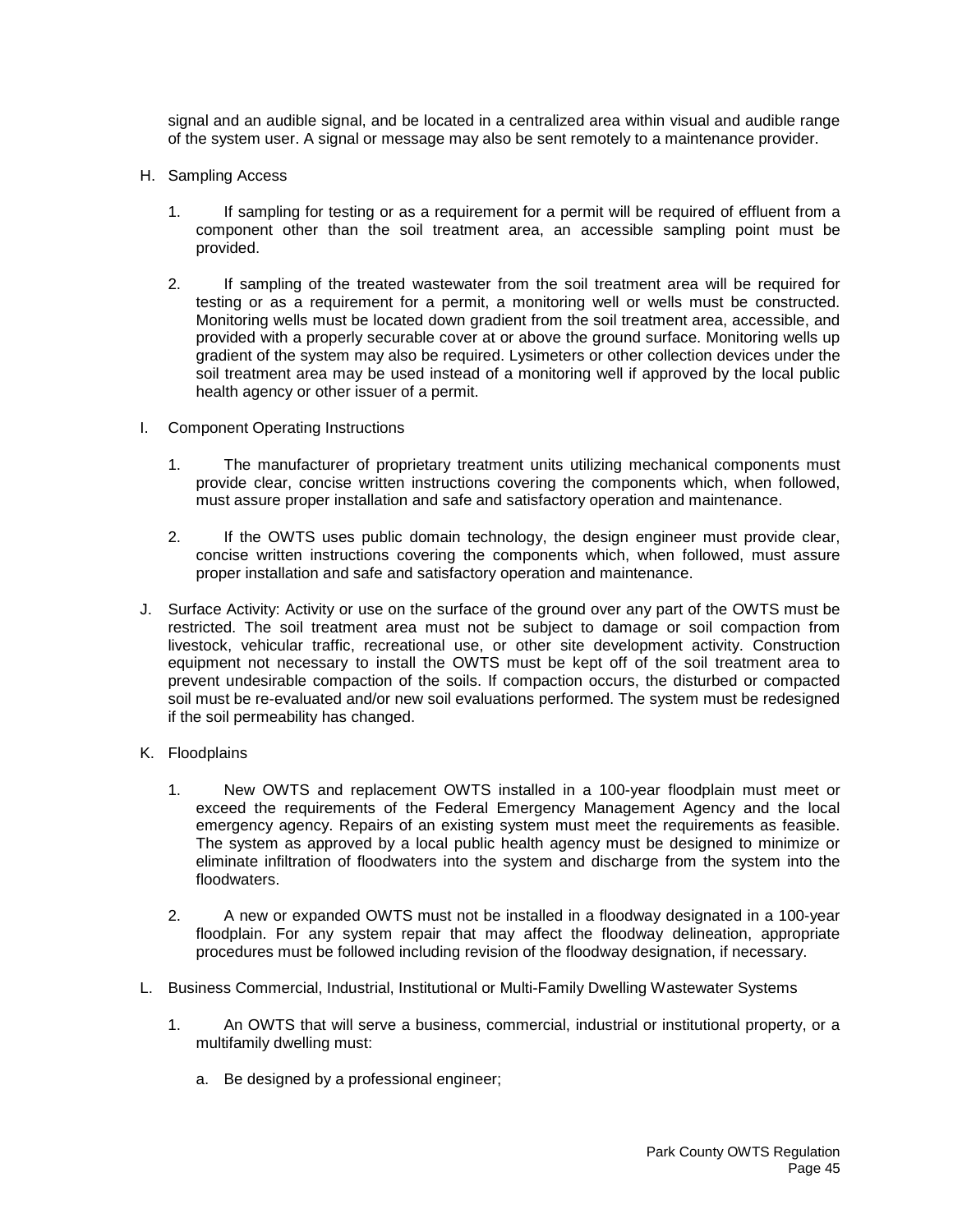- b. Receive only such biodegradable wastes for treatment and distribution as are compatible with those biological treatment processes as occur within the septic tank, any additional treatment unit and the soil treatment area; and
- c. Receive authorization by rule or a class V underground injection permit from the United States Environmental Protection Agency (EPA) before an application for an OWTS permit is approved if the system may receive non-residential wastewater or is otherwise covered by the EPA underground injection control program. Subsequent to acceptance by the EPA, the local public health agency may choose to also issue a permit for this type of use.

# **43.9 Design Criteria – Components**

- A. Tanks and Vaults
	- 1. Water tightness
		- a. Septic tanks, vaults, dosing tanks, other treatment components, risers and lids must not allow infiltration of ground water or surface water and must not allow the release of wastewater or liquids through other than designed openings.
		- b. When the final compartment of a tank is being proposed for use as a pump or siphon chamber, the wall between this chamber and the previous chamber must be watertight except for the intended hydraulic opening.
		- c. Acceptable water tightness testing methods performed at a manufacturer's site or in the field include water filling the tank or vacuum testing.
	- 2. Tank Anchoring: In locations where ground water or floodwaters may cause instability problems to the septic tank, vault, or other treatment unit in the OWTS due to flotation, the tank, vault or unit must be anchored in a manner sufficient to provide stability when the tank is empty. Risers must be included in the buoyancy calculations.
		- a. If a manufacturer provides recommendations for anchoring designs, they may be used if they meet the conditions present at the site.
		- b. If a manufacturer does not provide recommendations for provisions to compensate for buoyancy, or if the professional engineer chooses to provide his/her own designs, the anchoring system design must be prepared by the professional engineer.
	- 3. Identification and Data Marking: All tanks and treatment units must be permanently and legibly marked in a location for the purpose of inspection that is readily visible when inspected before backfilling. The marking inscription must include the following:
		- a. Name of manufacturer;
		- b. Model or serial number, if available;
		- c. Effective volume and unit of measure;
		- d. Maximum depth of earth cover and external loads the tanks are designed to resist; and
		- e. Inlet and outlet identifications, if relevant.
- B. Septic Tanks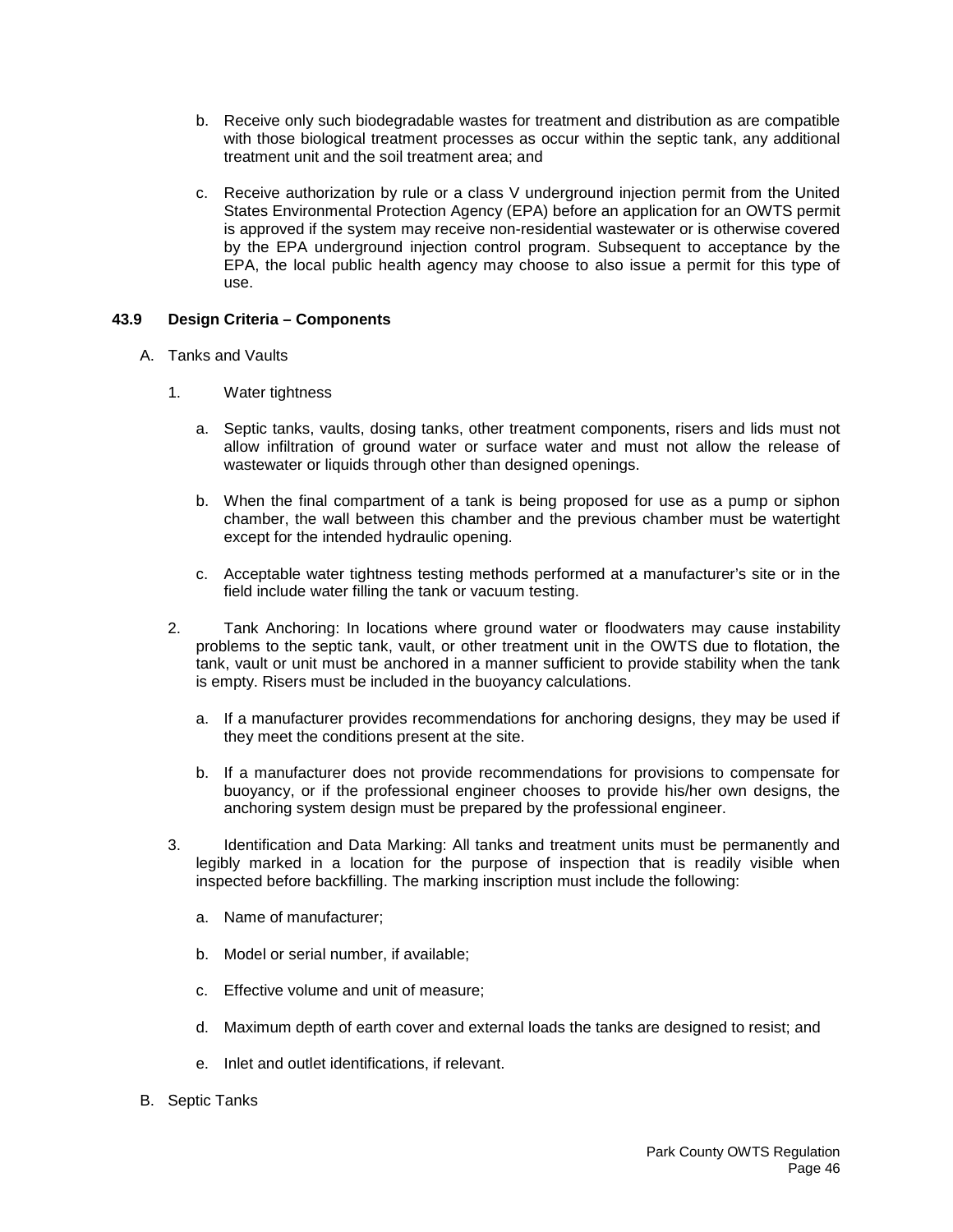- 1. The manufacturer must provide sufficient information to demonstrate that the tank will meet the design specification.
- 2. Sizing Requirements:
	- **a.** Sizing for residential capacity for new installations must be based upon the number of bedrooms according to Table 9-1:

| <b>Number of Bedrooms</b> | <b>Tank Capacity (gallons)</b> |
|---------------------------|--------------------------------|
| 2 or 3                    | 1.000                          |
|                           | 1.250                          |
| Each Additional           | 250                            |

**Table 9-1 Minimum Septic Tank Size Based on Number of Bedrooms**

- b. For multi-family and non-residential applications, a septic tank must be sized to permit detention of incoming wastewater design flows for a minimum of 48 hours.
- c. For systems that remove toilet waste for separate treatment, tank capacity may be less than 1,000 gallons, if it provides a minimum of 48 hours detention time.
- d. Minimum tank size for new installations other than for a single-family residence is 400 gallons.
- 3. Inspection and Testing of Septic Tank Water tightness
	- a. Testing of septic tanks must be performed and evaluated as specified in section 9 of ASTM C1227-13 (Standard Specification for Precast Septic Tanks. 2013 version) for concrete tanks or in Standard IAPMO/ANSI Z1000-2013 (American Standards for Prefabricated Septic Tanks, 2013 version) for other prefabricated septic tanks.
	- b. Each unit must be inspected in the field for conditions that may compromise its water tightness.
	- c. The inspection in the field must be conducted by the local public health agency and be performed after the tank installation but before backfilling.
	- d. If the inspection in the field indicates that the tank may be damaged or is not watertight, the inspector may require that the tank be tested for water tightness by the tank manufacturer or the system contractor.
- 4. Septic Tank Design and Dimension Criteria
	- a. A septic tank must have two or more compartments or more than one tank may be used in series. The first compartment of a two-compartment tank or the first tank in a series must hold no less than one-half of the required effective volume.
	- b. Inlet invert must be at least two inches higher than the outlet invert.
	- c. Inlet tee or baffle must extend above the surface of the liquid at least five inches and must extend a minimum of eight inches below the liquid surface. However, the inlet tee or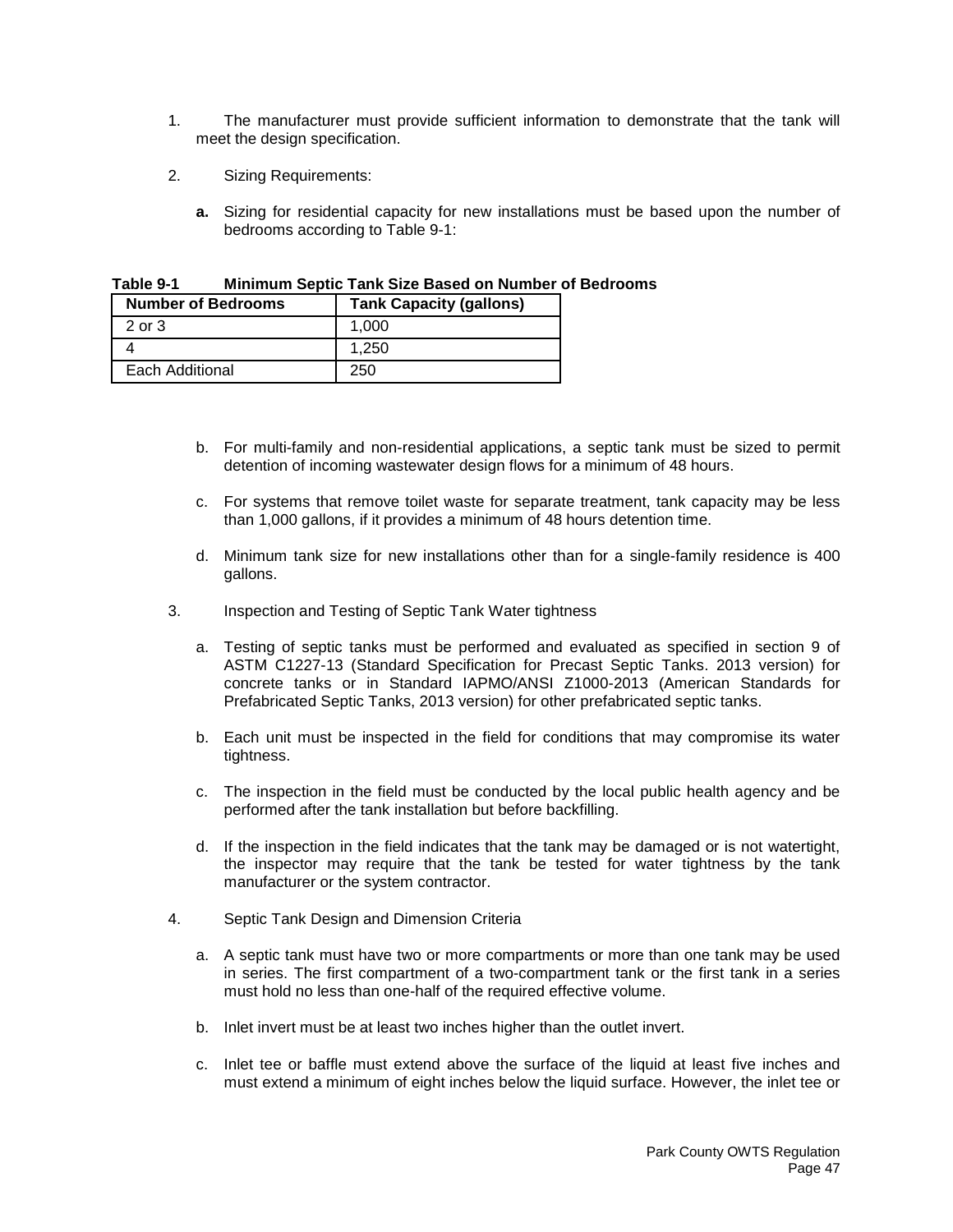baffle must not extend to a depth of more than 40 percent of the liquid depth measured from the liquid surface.

- d. Outlet tee or baffle must extend at least 5 inches above and 14 inches below the outlet invert, however it must not extend to more than 40 percent of the liquid depth measured from the liquid surface. The outlet tee or baffle that accommodates an effluent screen must be located so that the effluent screen has sufficient clearance to be removed through the access opening with a riser in place. Effluent screen handles shall be extended to within twelve inches of the access opening.
- e. The distance from the outlet invert to the underside of the tank top must be at least ten inches.
- f. Liquid depth must be a minimum of 30 inches and the maximum depth must not exceed the tank length.
- g. The transfer of liquid from the first compartment to the second or successive compartment must be made at a liquid depth of between 35 and 40 percent of the liquid depth measured from the liquid surface.
- h. At least one access opening no less than 20 inches across must be provided in each compartment of a septic tank.
- i. A septic tank must have a minimum of 25 square feet of liquid surface area and have at least a six-foot separation between inlets and outlets. Septic tanks in series, combined, must have a minimum of 25 square feet of liquid surface area and the sum of the distances between inlets and outlets of all tanks must be at least six feet. The requirements for liquid surface area and separation between inlet and outlet may be waived for tanks with less than 750-gallon effective volume.
- 5. Concrete Septic Tank Structural Design
	- a. Concrete septic tanks must comply with the structural design criteria of ASTM C1227-13 (Standard Specification for Precast Septic Tanks, 2013 version).
	- b. The design for each tank model and size by each manufacturer must be certified by a professional engineer as complying with these design and structural requirements and the water tightness standard of this regulation.
	- c. Certification by a professional engineer must be submitted to the Division for acceptance.
	- d. Tank slab lids and the connections between the tank and risers must be designed to provide for a watertight seal. Concrete mid-seam tanks are prohibited.
- 6. Fiberglass, Fiberglass-Reinforced Polyester, and Plastic Tanks
	- a. All fiberglass, fiberglass-reinforced polyester, and plastic tanks must meet the minimum design and structural criteria of IAPMO/ANSI Z1000-2013 (American Standards for Prefabricated Septic Tanks, 2013 version) and be certified by a professional engineer as meeting these standards. The professional engineer certifying the criteria must be registered or licensed in the United States, but need not be registered in Colorado.
	- b. All tanks must be sold and delivered by the manufacturer or manufacturer's designated representative, preferably completely assembled. On-site tank assembly will be allowed on an as-needed basis.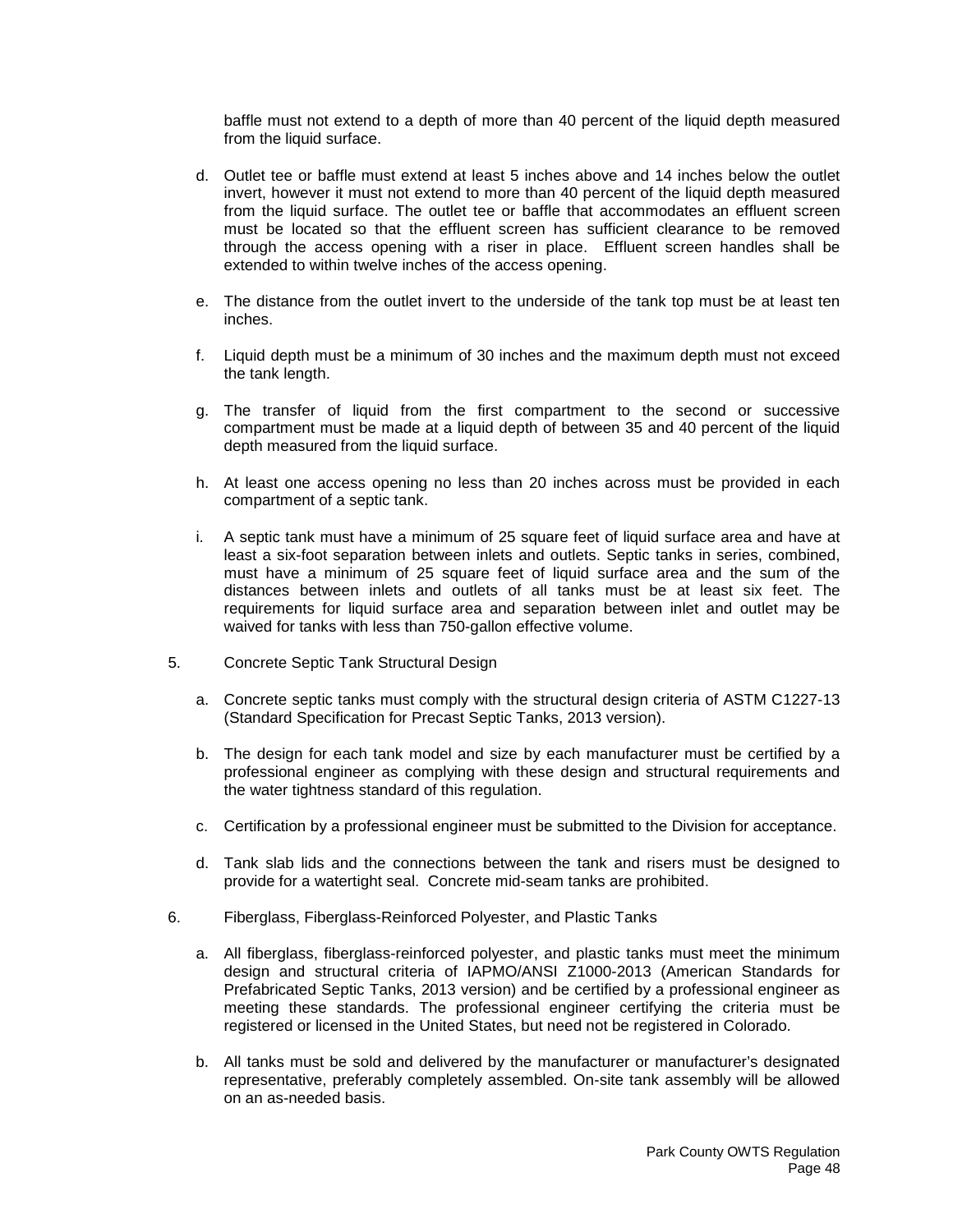- c. Tanks must be structurally sound and support external forces as specified in the standard referenced above when empty and internal forces when full. Tanks must not deform or creep resulting in deflection of more than five percent in shape as a result of loads imposed.
- d. All tanks must be constructed of sound, durable materials and not be subject to excessive corrosion, decay, frost damage, or cracking.
- e. All seams or connections including to risers must be sealed to be watertight.
- 7. Metal tanks are prohibited. Existing metal tanks shall be replaced with conforming tanks.
- C. Abandonment of Tank
	- 1. A tank may be completely removed and the parts disposed of safely.
	- 2. If the tank will remain in place:
		- a. The tank must be pumped to remove as much waste as possible;
		- b. The bottom of the tank must be broken so the tank neither floats nor fills with water;
		- c. The top must be collapsed and the sides may be broken into the void;
		- d. The remaining void must be filled with gravel, sand or compacted soil; and
		- e. The filled excavation will be graded to surroundings, allowing for settling.
	- 3. The local public health agency may require abandonment of a tank that is deemed to be a hazard.
- D. Pipe Standards and Bedding Requirements:
	- 1. Pipe Standards
		- a. All wastewater pipes used in portions of an OWTS that are pressurized must be constructed of compatible pipe, primer, bonding agent, and fittings. Flexible couplings to connect pipes may only be used in portions of an OWTS that are intended for gravity flow of the wastewater.
		- b. Where unperforated plastic pipe and fittings are used for gravity flow, the minimum wall thickness of the pipe must conform to ASTM Standard D 3034-16 (2016 version) or equivalent or greater strength. Schedule 40 pipe is preferred.
		- c. Perforated distribution pipe surrounded by rock within a soil treatment area must have a minimum wall thickness and perforations conforming to ASTM Standard D 2729-17 (2017 version) or equivalent or greater strength. Corrugated polyethylene pipe with smooth interior that meets ASTM F405-13 (2013 version) or AASHTO M252-09 (2009 version) specifications or equivalent may be used.
		- d. Schedule 40 [ASTM Standard D 3034-16 (2016 version)] or pipe of equivalent or greater strength must be used for the placement of piping under driveways or roadways and in instances where sewer line setback distances are granted a variance for any reason.
		- e. Tile pipe, open-joint pipe, and cast iron pipe must not be used in an OWTS.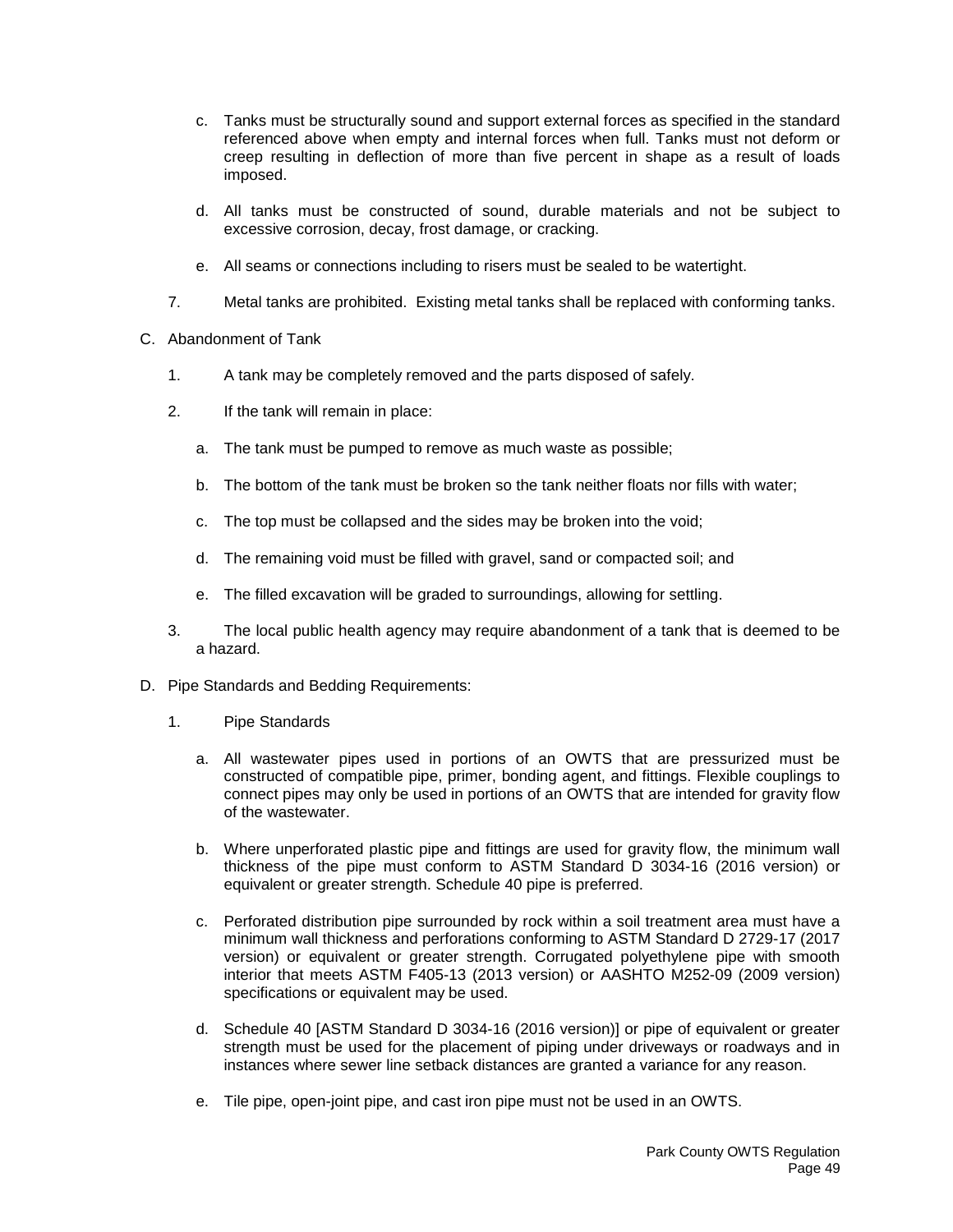- f. Pressure pipe must be rated for the intended use to accommodate pump discharge pressure.
- g. 90-degree bends are prohibited in wastewater pipe. Pipe shall not exceed two percent grade five feet prior to the tank inlet. All pipe must be installed at least 24 inches below grade.
- 2. Bedding: All system piping, except for distribution laterals within the soil treatment area, must be bedded with select material before final inspection by the local public health agency. Select bedding material must consist of loose, granular material, free from stones, clods, frozen soil, or other deleterious material. Select material may consist of on-site job-excavated or imported material. Bedding material must be mechanically compacted to support piping.
- E. Cleanouts required between the building and the septic tank:
	- 1. Double-sweep cleanouts must have a secure cap and a riser extending to or easily accessible from grade.
	- 2. Cleanouts must be provided within five (5) feet of the outside of the building.
	- 3. Where a sewer has a change of horizontal direction greater than 45 degrees, a cleanout shall be installed at the change of direction unless a cleanout already exists within 40 feet upstream of this fitting. Where more than one change of direction greater than 45 degrees occurs within 40 feet of a developed length of piping, the cleanout for the first change of direction may serve as the cleanout for all changes within that 40 feet of developed length of pipe.
	- 4. Cleanouts must be provided at intervals within the building sewer from the structure to the tank of not more than 100 feet. The effluent pipe between the septic tank and soil treatment area is exempt from this requirement
- F. Distribution Box: A distribution box, if used, must be of sufficient size to distribute effluent equally to the laterals of a trench or absorption bed system. The box shall be constructed with the inlet invert at least one inch above the level of the outlet inverts. Flow equalizers or similar devices shall be used to adjust the flow between laterals. Access to the box shall be provided with a manhole riser with access lid at or above grade if the top of the box does not reach final grade.
- G. Drop Box: In sequential or serial distribution, a watertight box may be used to transfer the effluent to the following trench when the effluent in a trench has received the designed level for overflow to the next trench. A drop box shall have a riser at or above final grade, if the top of the drop box does not reach final grade. Outlet pipes in sequential distribution must be designed and installed so that they may be capped off for resting periods.
- H. Stepdown/Relief Pipe: In sequential or serial distribution, an unperforated pipe may be used to transfer the effluent to the following trench when the effluent in a trench has received the designed level for overflow from that trench.
- I. Wastewater Pumping and Dosing Siphon Systems
	- 1. Pumps
		- a. Non-clog pump opening must have at least two-inch diameter solids handling capacity where raw wastewater is pumped. A pump opening must not have more than 3/4-inch diameter solids handling capacity if previously settled effluent is pumped.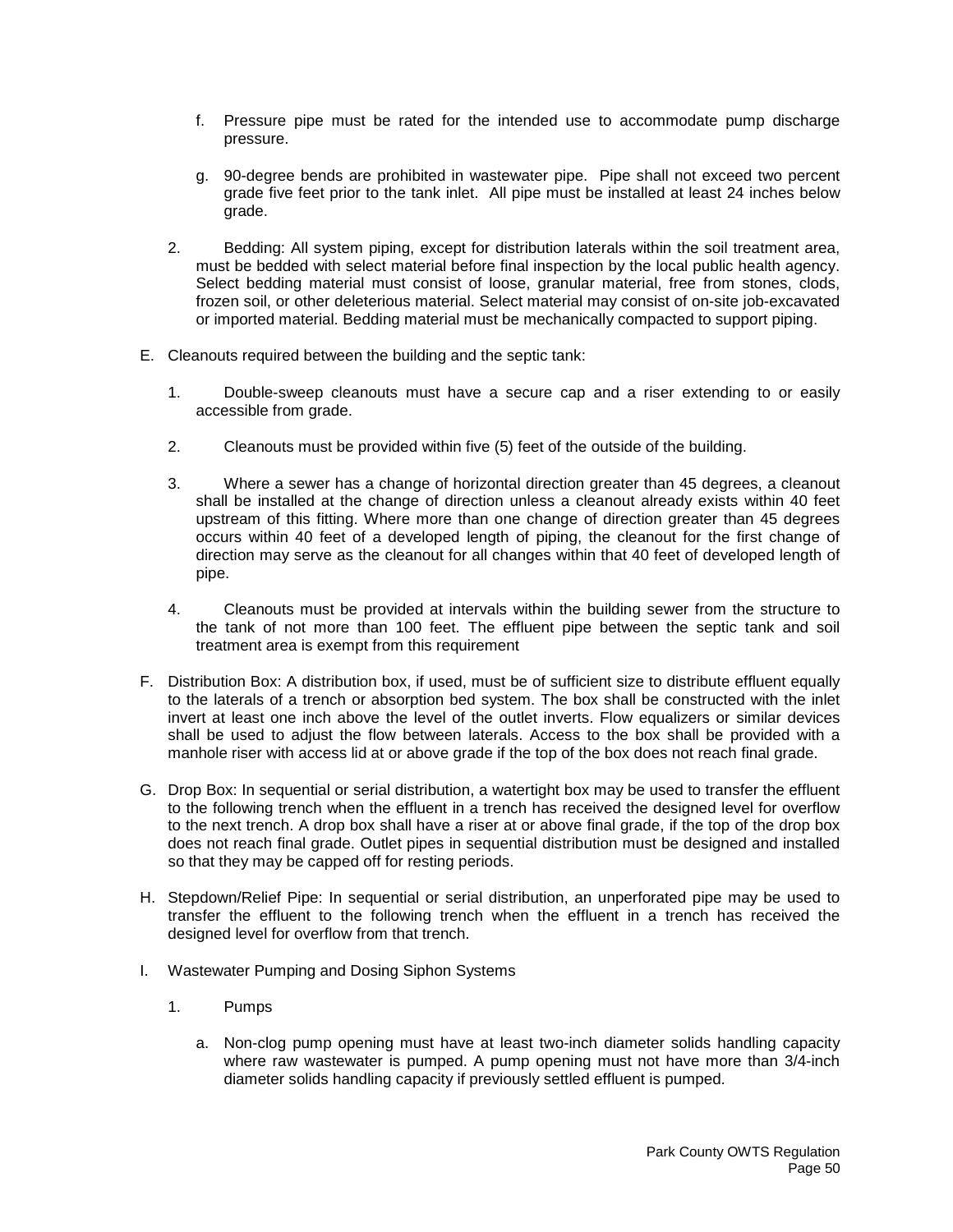- b. Pumps must be certified to the UL778 (Edition 6 or earlier version) electrical safety standard, bear the seal of approval of CSA, UL or an equivalent testing program and be constructed of corrosion resistant materials.
- c. Grinder pumps must also be certified to NSF/ANSI Standard 46 46 (2017 or earlier version) and bear the seal of approval of the NSF or equivalent testing and certification program.
- 2. Floats and Switches
	- a. Automatic liquid level controls must be provided to start and shut off pumps at a frequency or level specified in the design.
	- b. Floats must be mounted on a stem separate from the pump discharge piping to allow for removal, adjustment, and replacement of the float from grade without removing the pump.
	- c. Float switches must be certified to the UL60947-4-1 (Edition 3 or earlier version), or CSA C22.2 No. 205-17 (2017 or earlier version) electrical safety standard, bear the seal of approval of CSA, UL or an equivalent certification program and be constructed of corrosion resistant materials.
	- d. Dosing siphons for pressure dosing and higher level treatment systems must provide for a means of determining the number of dosing events.
- 3. Location of Pump or Siphon
	- a. A pump or a siphon may be installed in a separate tank following the septic tank. The tank must be of sufficient volume to allow pump or siphon cycling commensurate with the design capacity.
	- b. The second compartment of a two-compartment septic tank may only be used as the pump tank when the tank is a minimum of 1,250 gallons, is specifically designed for this purpose, and it can be demonstrated to the satisfaction of the local public health agency that the minimum 48-hour detention time will not be decreased. The pump must be screened or provided with an approved filtering device to assure that only liquid effluent will be discharged. The transfer of liquid from the first to the second compartment must be at an elevation that is between the inlet and outlet invert elevations, and through a standard tee designed and located as per the requirements of section 43.9.B.4 .d. Siphons must not be installed in the second compartment of a two compartment tank.
	- c. The use of a three-compartment septic tank, sized to provide the required effective volume in the first two compartments with the pump or siphon in the third compartment is acceptable for tanks specifically designed for this purpose. The transfer of liquid from the second to the third compartment must be at an elevation that is between the inlet and outlet invert elevation, and through a standard tee designed and located as per the requirements of section 43.9.B.4.d.
- 4. Pump or Siphon Discharge Piping
	- a. The discharge pipe from the pumping or siphon chamber must be protected from freezing by burying the pipe a minimum of 24 inches below grade. Drainage must be provided through the bottom of the pump or through a weep hole located in the discharge pipe prior to exiting the tank.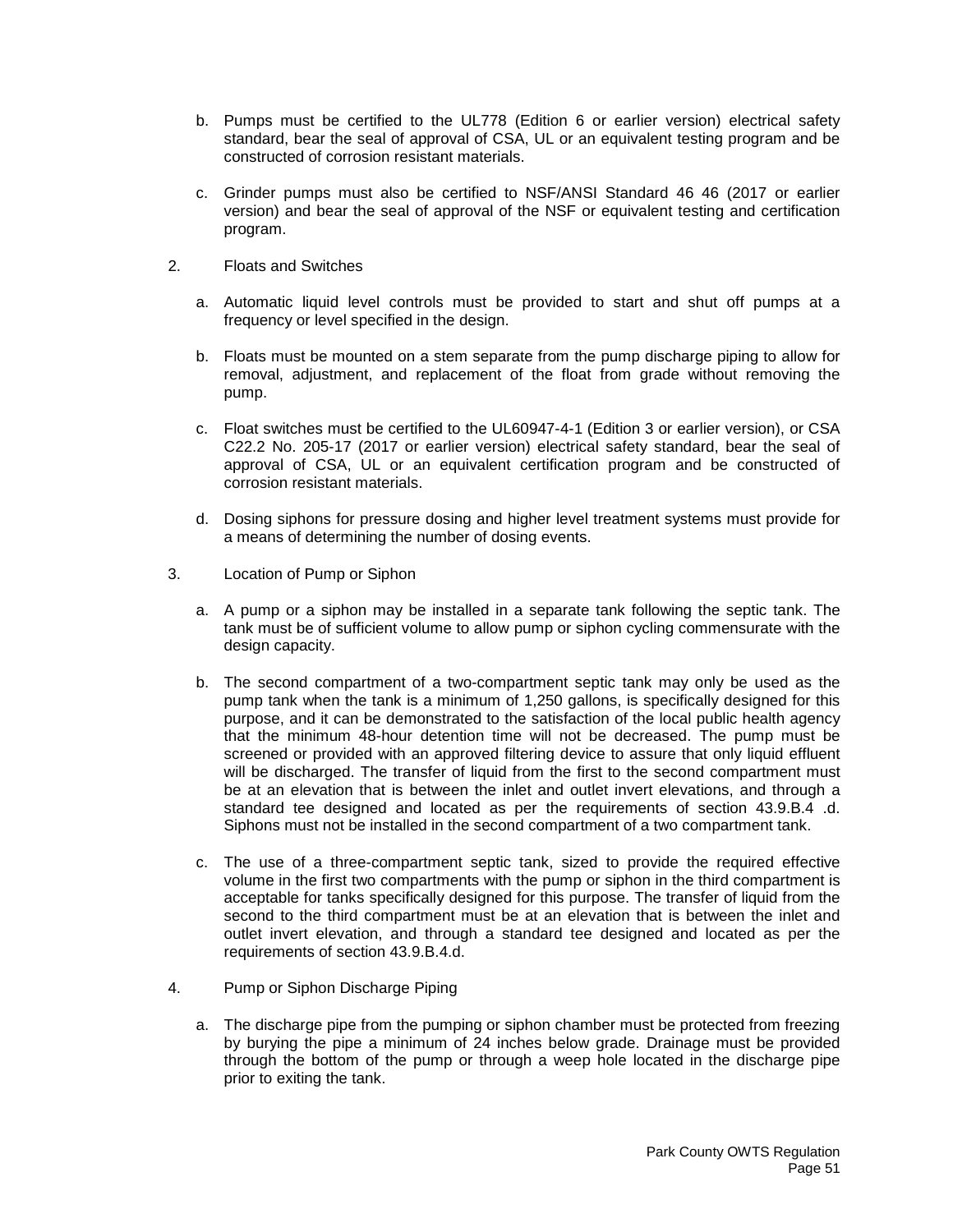- b. The pump discharge piping must have a quick disconnect that is accessible from grade to allow for easy pump access and removal.
- c. The pipe must be sized to maintain a velocity of two or more feet per second.
- d. Pressure pipes must be designed to prevent air or vacuum locking and allow self-draining of the pipes.
- 5. Access
	- a. The pump or dosing system tank, chamber, or compartment must have a minimum 24 inch diameter access riser, made of corrosion-resistant material, extending to or above ground level. A smaller diameter riser may only be installed if it is accepted by the Division as an integral component of a specific product during the product review process.
	- b. The access riser must have a watertight connection to the pump or dosing chamber/compartment to prevent infiltration or exfiltration. All other intrusions to the riser for electrical or other component access must also be watertight.
- 6. Splice Box
	- a. Splice boxes must be located outside the pump system access riser and be accessible from the ground surface.
	- b. Wire splices are prohibited inside the tank, dosing chamber or riser. Wire splicing must be completed with corrosion-resistant, watertight connectors.
- 7. Controls
	- a. Control panels or other electrical boxes used to control the functions of an OWTS must comply with the following, as appropriate:
		- (1) The pump system must have an audible and visual alarm notification in the event an excessively high water condition occurs.
		- (2) The pump must be connected to a circuit breaker separate from the alarm breaker and from any other control system circuits.
		- (3) An electrical disconnect must be provided within the line of sight of the pump chamber.
		- (4) The pump system must be provided with a means that will allow the pump to be manually operated; such as an H.O.A. switch (Hand/Off/Auto).
		- (5) The pump system for pressure dosing and higher level treatment systems must have a mechanism for tracking both the amount of time the pump runs and the number of cycles the pump operates.
		- (6) Must bear the seal indicating acceptable product testing from a U.S. Department of Labor, Occupational Safety and Health Administration Nationally Recognized Testing Laboratory (NRTL) (https://www.osha.gov/dts/otpca/nrtl/nrtllist.html), such as UL or ETL.
- J. Effluent Screens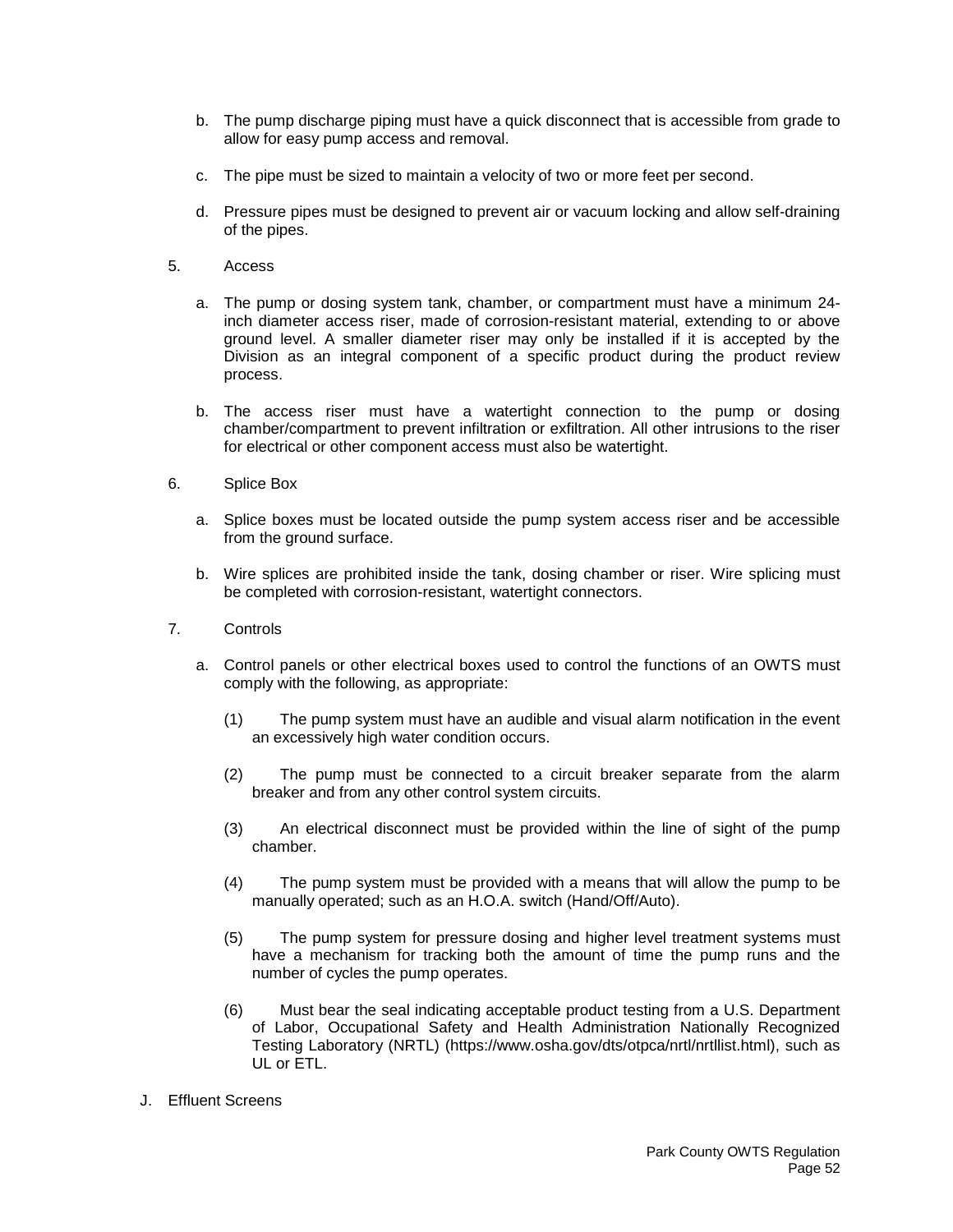- 1. A local public health agency may require that effluent screens be installed in all septic tanks in new installations and repairs where the septic tank is replaced.
- 2. If a pump or dosing siphon is used to remove septic tank effluent from the final compartment of the septic tank, the effluent must be filtered prior to dispersal into the soil treatment area. An effluent screen, pump vault equipped with a filter cartridge, or a filter on the discharge pipe, would all be considered acceptable.
- 3. The effluent screen must be cleaned at manufacturer-recommended intervals, or more often, if use patterns indicate.
- 4. An alarm may be installed on an effluent screen indicating need for maintenance. A local public health agency may require all effluent screens to be equipped with alarms.
- 5. Where an ejector pump, grinder pump or non-clog pump is proposed for use prior to the septic tank, an effluent screen must be installed on the outlet of the septic tank.
- 6. The handle of the effluent screen must extend to within 12 inches of grade.
- K. Grease Interceptor Tanks
	- 1. All commercial food service facilities and other facilities generating fats, oils and greases in their waste must install a grease interceptor tank.
	- 2. Grease interceptor tanks shall treat only those portions of the total wastewater flow in which grease and oils are generated.
	- 3. The grease interceptor must have a minimum of two compartments and must be sized proportionate to the amount of fats, oils and grease it receives, the peak flow rate through the tank, and the expected cleaning frequency.
	- 4. The inlet and outlet tees or baffles must extend into the bottom 1/3 of the liquid volume, but must be at least 12 inches off the inside floor of the interceptor.
	- 5. The inlet and outlet tees or baffles must extend at least 5 inches above the liquid level and must provide for a free vent area across the liquid surface.

# **43.10 Design Criteria – Soil Treatment Area**

- A. The size and design of the soil treatment area must be based on the results of the site and soil evaluation, design criteria, and construction standards for the proposed site and OWTS selected.
- B. Soil treatment areas must be designed by a Colorado-licensed professional engineer and approved by the local public health agency.
- C. Calculation of Infiltrative Surface of Soil Treatment Area
	- 1. The infiltrative surface of a trench or bed receiving any treatment level of effluent is only the bottom area. No sidewall credit is allowed except in deep gravel trenches and seepage pits that are permissible in repairs.
	- 2. Long-term acceptance rates (LTARs) are shown in Tables 10-1 and 10-1A.
	- 3. Factors for adjusting the size of the soil treatment area are in Tables 10-2 and 10-3.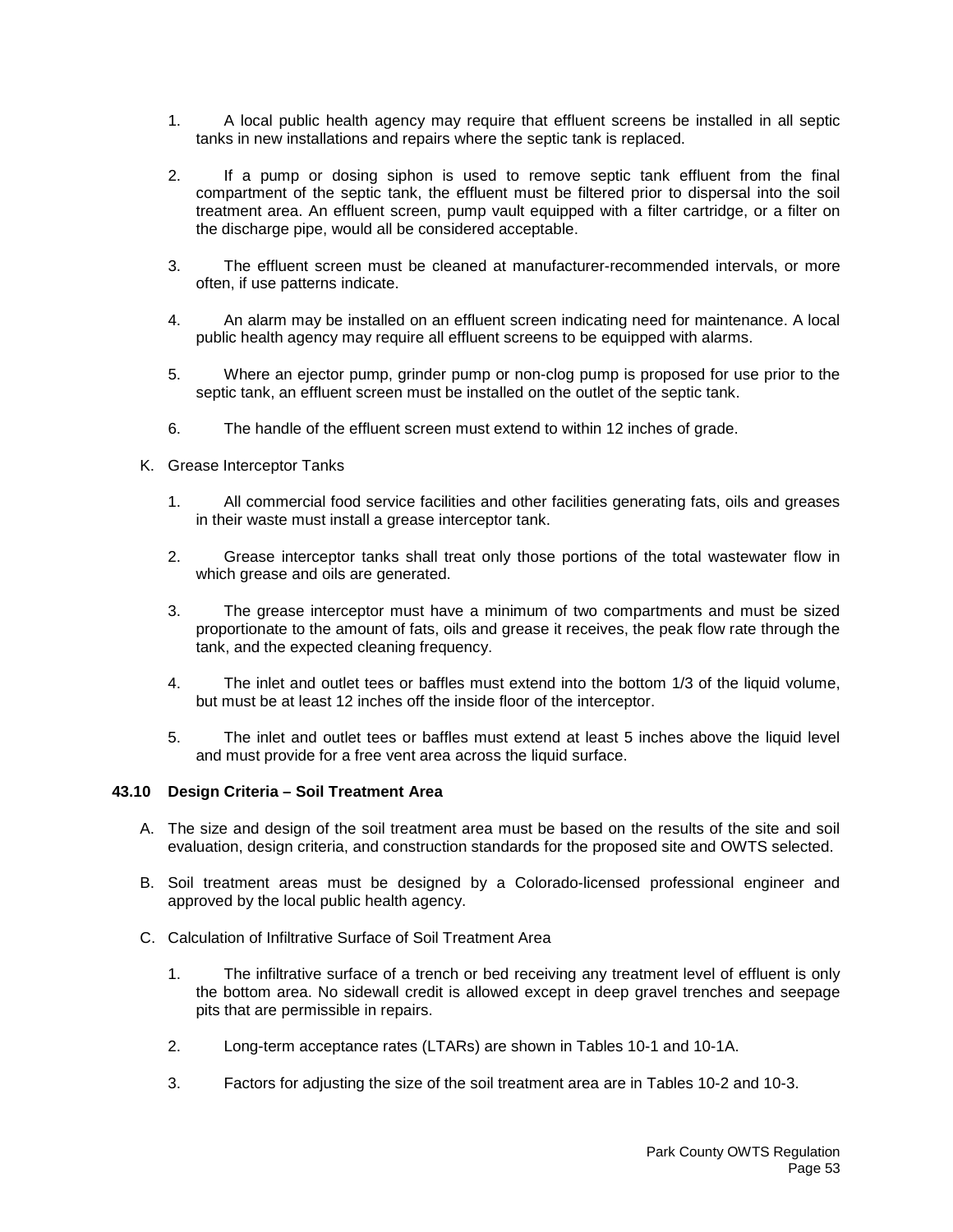4. The required area for a soil treatment area is determined by the following formula:

Soil Treatment Area in square feet required = Design Flow (in gallons per day) LTAR (in gallons per day per square foot)

- a. Adjusted Soil Treatment Area = Required Soil Treatment Area x Size Adjustment Factor(s).
- b. Size adjustment factors for methods of application are in Table 10-2.
- c. Size adjustment factors for types of distribution media are in Table 10-3.
- d. A required soil treatment area receiving TL1 effluent may be multiplied by one size adjustment factor from Table 10-2, Table 10-3, or both.
- e. A soil treatment area receiving TL2, TL2N, TL3, or TL3N effluent must be pressure dosed.
	- (1) For products that combine distribution and higher level treatment within the same component, pressure distribution of the effluent over the soil treatment area must be used.
	- (2) TL2 TL3N effluent may be applied by gravity flow in soil types 3, 3A, 4, 4A, or 5 for designs where reductions in the soil treatment area size or vertical/horizontal separation reductions are not being requested.
- f. The distribution media in Table 10-3 may be used for distribution of higher level treatment system effluent, but an additional reduction factor from Table 10-3 must not be used. Sizing reductions for higher level treatment systems are achieved through increased LTAR's provided in Table 10-1.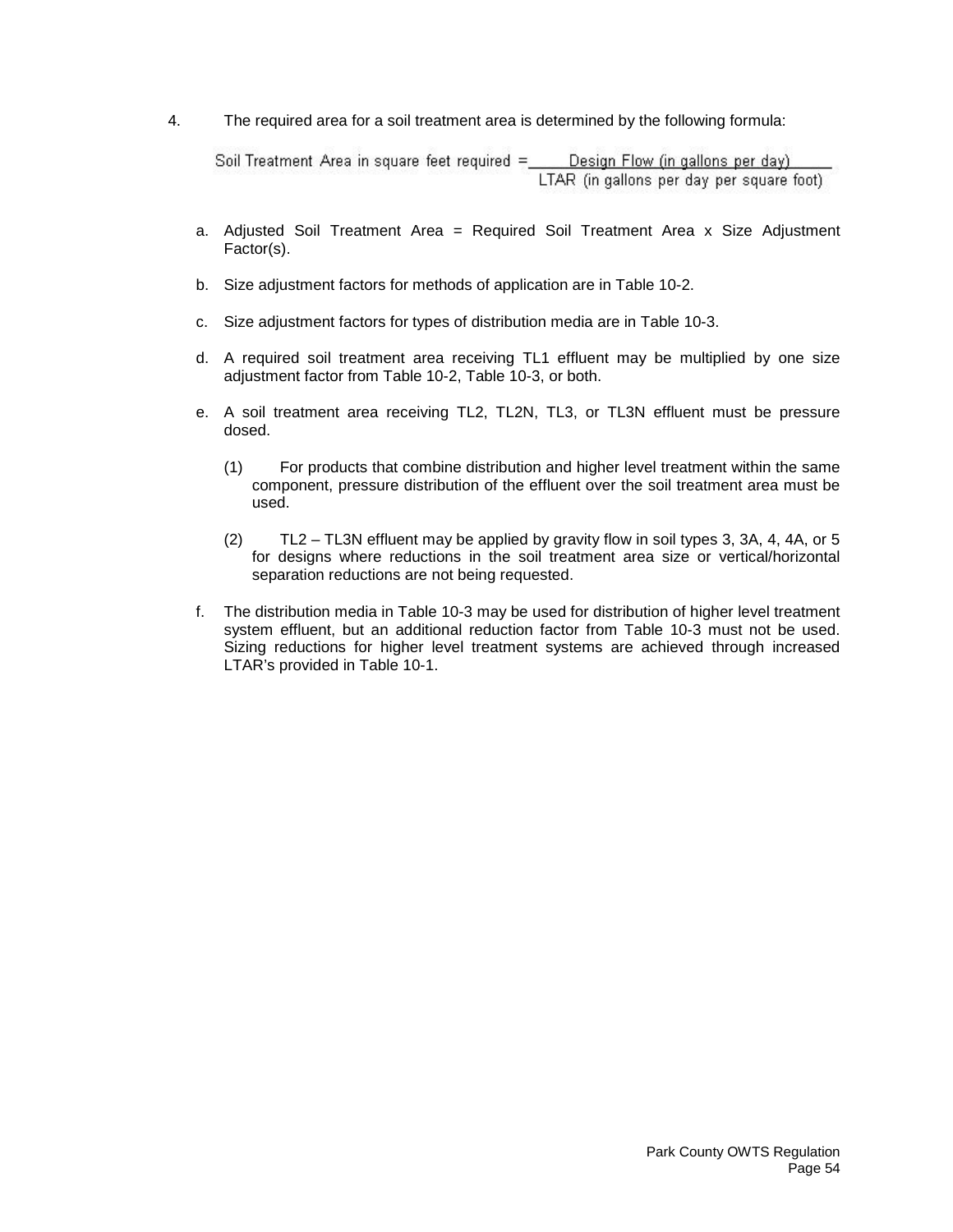#### **Table 10-1 Soil Treatment Area Long-term Acceptance Rates by Soil Texture, Soil Structure, Percolation Rate and Treatment Level** Τ **Long-term Acceptance Rate (LTAR);**

|                     | Soil Type, Texture, Structure and Percolation Rate Range |                                                                    |                                             |                               |                                |                                | Long-term Acceptance Rate (LTAR);<br>Gallons per day per square foot |                                  |                                     |
|---------------------|----------------------------------------------------------|--------------------------------------------------------------------|---------------------------------------------|-------------------------------|--------------------------------|--------------------------------|----------------------------------------------------------------------|----------------------------------|-------------------------------------|
| Soil<br><b>Type</b> | <b>USDA Soil Texture</b>                                 | <b>USDA Soil</b><br>Structure-<br><b>Type</b>                      | <b>USDA Soil</b><br>Structure-<br>Grade     | Percolatio<br>n Rate<br>(MPI) | <b>Treatment</b><br>Level $11$ | <b>Treatment</b><br>Level $21$ | <b>Treatment</b><br>Level 2N <sup>1</sup>                            | <b>Treatment</b><br>Level $31$   | <b>Treatment</b><br>Level $3N^{1*}$ |
| $\mathsf{R}$        |                                                          |                                                                    | >35% Rock (>2mm); See Table 10-1A           |                               |                                |                                |                                                                      | >35% Rock(>2mm); See Table 10-1A |                                     |
| $\mathbf{1}$        | Sand, Loamy Sand                                         | Single Grain                                                       | 0<br>(Structureless)                        | $5 - 15$                      | 0.80                           | 1.40                           | 1.40                                                                 | 1.55                             | 1.55                                |
| $\overline{2}$      | Sandy Loam, Loam, Silt<br>Loam                           | <b>PR</b><br>(Prismatic)<br>BK (Blocky)<br><b>GR</b><br>(Granular) | 2 (Moderate)<br>3 (Strong)                  | 16-25                         | 0.60                           | 1.0                            | 1.0                                                                  | 1.1                              | 1.1                                 |
| 2A                  | Sandy Loam, Loam, Silt                                   | PR, BK, GR                                                         | 1 (Weak)                                    | 26-40                         | 0.50                           | 0.80                           | 0.80                                                                 | 0.90                             | 0.90                                |
|                     | Loam                                                     | Massive                                                            | $\Omega$<br>(Structureless)                 |                               |                                |                                |                                                                      |                                  |                                     |
| 3                   | Sandy Clay Loam, Clay<br>Loam, Silty Clay Loam           | PR, BK, GR                                                         | 2, 3                                        | 41-60                         | 0.35                           | 0.55                           | 0.55                                                                 | 0.65                             | 0.65                                |
| 3A                  | Sandy Clay Loam, Clay<br>Loam, Silty Clay Loam           | PR, BK, GR<br>Massive                                              | 1<br>$\Omega$<br>(Structureless)            | 61-75                         | 0.30                           | 0.45                           | 0.45                                                                 | 0.55                             | 0.55                                |
| $\overline{4}$      | Sandy Clay, Clay, Silty<br>Clay                          | PR, BK, GR                                                         | 2, 3                                        | 76-90                         | 0.20                           | 0.30                           | 0.30                                                                 | 0.30                             | 0.30                                |
| 4A                  | Sandy Clay, Clay, Silty<br>Clay                          | PR, BK, GR<br>Massive                                              | $\mathbf{1}$<br>$\Omega$<br>(Structureless) | 91-120                        | 0.15                           | 0.20                           | 0.20                                                                 | 0.20                             | 0.20                                |
| 5                   | Soil Types 2-4A                                          | Platy                                                              | 1, 2, 3                                     | $121 +$                       | 0.10                           | 0.15                           | 0.15                                                                 | 0.15                             | 0.15                                |

NOTE: All OWTS' must be designed by a Colorado-licensed professional engineer.

1 Treatment levels are defined in Table 6-3.

\* Higher long-term acceptance rates for Treatment Level 3N may be allowed for OWTS required to have a discharge permit, if the capability of the design to achieve a higher long-term acceptance rate can be substantiated.

٦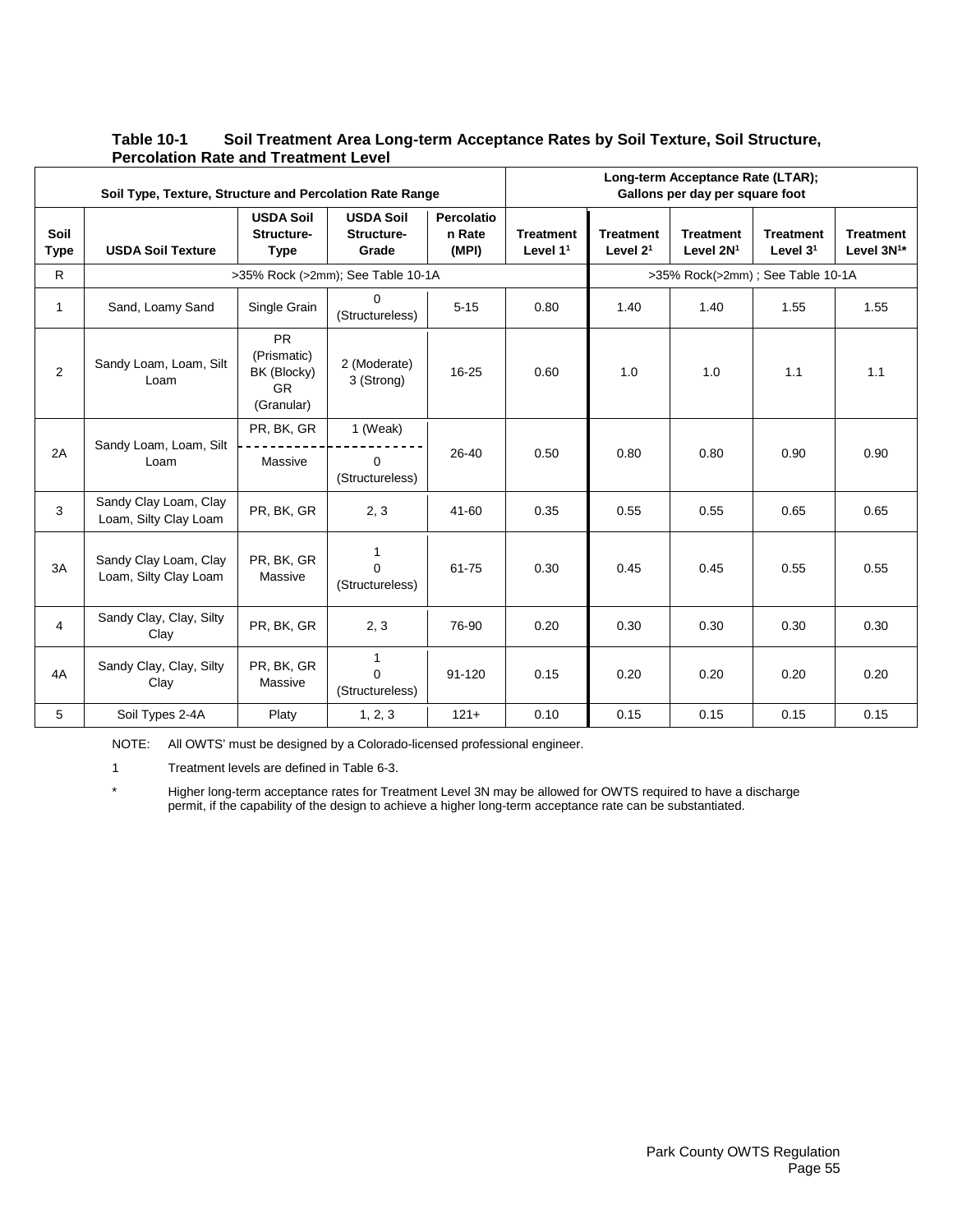|                        | $I$ avic $I$ v- $I$ n<br><b>Design Chilena for Solis With Fight NOCK Content (Type TV Solis)</b><br>Soil Type, Percentage of Rock, LTAR, Distribution |                                                                                                                         |                                                 |                                                                                             | Required Sand or Media Depth Relative to the Quality of Effluent Applied to the          | <b>Distribution System</b>                                                                  |                                                                                             |                                                                                                   |
|------------------------|-------------------------------------------------------------------------------------------------------------------------------------------------------|-------------------------------------------------------------------------------------------------------------------------|-------------------------------------------------|---------------------------------------------------------------------------------------------|------------------------------------------------------------------------------------------|---------------------------------------------------------------------------------------------|---------------------------------------------------------------------------------------------|---------------------------------------------------------------------------------------------------|
| Soil<br><b>Type</b>    | Percentage and<br>Size of Rock <sup>5</sup>                                                                                                           | <b>Maximum LTAR</b><br>(Gal./sq.ft./ day)                                                                               | Type of<br><b>Distribution</b><br>Required      | <b>Treatment</b><br>Level 1 <sup>6</sup>                                                    | <b>Treatment</b><br>Level <sub>2</sub>                                                   | <b>Treatment</b><br>Level 2N                                                                | <b>Treatment</b><br>Level 3                                                                 | <b>Treatment</b><br>Level 3N                                                                      |
| $R-0$                  | Soil Type <sup>7</sup> 1 with<br>more than 35% Rock<br>(>2mm)                                                                                         | <b>Unlined Sand Filter:</b><br>1.0 for "Preferred Sand<br>Media": 0.8 for<br>"Secondary Sand<br>Media"                  | Pressure<br>Distribution <sup>8</sup>           | Minimum 3-<br>foot deep<br><b>Unlined Sand</b><br>Filter                                    | Minimum 3-foot<br>deep Unlined<br><b>Sand Filter</b>                                     | Minimum 2.5-<br>foot deep<br><b>Unlined Sand</b><br>Filter                                  | Minimum 2.5-<br>foot deep<br><b>Unlined Sand</b><br>Filter                                  | Minimum 2-<br>foot deep<br>Unlined<br><b>Sand Filter</b>                                          |
| $R-1$ ;<br>Option      | Soil Type <sup>7</sup> $2 - 5$ , $>35$<br>- 65% Rock (>2mm)<br>: with >50% of the<br>Rock < 20 mm (3/4<br>inch)                                       | Use TL1 LTAR from<br>Table 10-1 for the soil<br>type corresponding to<br>the soil matrix, with a<br>maximum LTAR of 0.8 | Pressure<br>Distribution <sup>8</sup>           | Minimum 2-<br>foot deep<br><b>Unlined Sand</b><br>Filter                                    | Minimum 1-foot<br>deep Unlined<br><b>Sand Filter</b>                                     | Minimum 1-foot<br>deep Unlined<br>Sand Filter                                               | Sand media<br>not required                                                                  | Sand media<br>not required                                                                        |
| $R-1$ ;<br>Option<br>2 | Soil Type <sup>7</sup> 2 and 2A,<br>>35 - 65% Rock<br>(>2mm); with >50%<br>of the Rock <20 mm<br>$(3/4$ inch)                                         | The allowable LTAR's<br>are defined in each<br>individual treatment<br>level column in this<br>Table                    | Pressure<br>Distribution <sup>8</sup>           | Remove, mix,<br>replace 4 feet<br>of existing<br>material; with<br>a maximum<br>LTAR of 0.6 | Remove, mix,<br>replace 2 feet of<br>existing material;<br>with a maximum<br>LTAR of 0.7 | Remove, mix,<br>replace 2 feet<br>of existing<br>material; with a<br>maximum<br>LTAR of 0.7 | Remove, mix,<br>replace 2 feet<br>of existing<br>material; with<br>a maximum<br>LTAR of 0.8 | Remove,<br>mix, replace<br>2 feet of<br>existing<br>material;<br>with a<br>maximum<br>LTAR of 0.8 |
| $R-2$                  | Soil Type <sup>7</sup> $2 - 5$ , >65<br>Rock $(>2mm)$ , OR<br>>50% of Rock >20<br>$mm(3/4$ inch)                                                      | Use TL1 LTAR from<br>Table 10-1 for the soil<br>type corresponding to<br>the soil matrix, with a<br>maximum LTAR of 0.8 | Timed,<br>Pressure<br>Distribution <sup>8</sup> | Minimum 3-<br>foot deep<br>Unlined sand<br>filter                                           | Minimum 3-foot<br>deep Unlined<br>Sand Filter                                            | Minimum 2.5-<br>foot deep<br><b>Unlined Sand</b><br>Filter                                  | Minimum 2.5-<br>foot deep<br><b>Unlined Sand</b><br>Filter                                  | Minimum 2-<br>foot deep<br>Unlined<br><b>Sand Filter</b>                                          |

| Design Criteria for Soils with High Rock Content (Type "R" Soils) 1,2,3,4 | Table 10-1A |  |  |  |  |
|---------------------------------------------------------------------------|-------------|--|--|--|--|
|---------------------------------------------------------------------------|-------------|--|--|--|--|

1. General guidance for Table 10-1A: The intent of the soil type R-0 is to define a material that consists of a high percentage of rock, or rock fragments, and has a percolation rate of less than 5 mpi. Soil types R-1 and R-2 consist of a high percentage of rock or rock fragments, but have a percolation rate of greater than 5 mpi. Soil types R-0 and R-2 are considered to be a "limiting layer".

2. No sizing adjustments are allowed for systems placed in type "R" soils. The maximum LTAR's are provided in this table

- 3. The design of type "R" soil treatment systems must conform to sections 43.11.C.2 and 3.
- 4. All systems must be designed by a professional engineer.
- 5. The percentage of rock may be determined by a gradation conducted per ASTM standard D6913-17 (2017 version), or an appropriate field evaluation by volume.
- 6. Type "R" soil treatment systems that are designed per the criteria noted in the Treatment Level 1 column of this table do not require O/M oversight by the LPHA.

7. The "Percentage and Size of Rock" column references the soil types noted in Table 10-1.

8. Design of the pressure distribution system for type "R" soils shall comply with the requirements of sections 43.11.C.2.b, c, e, f, g, h and i.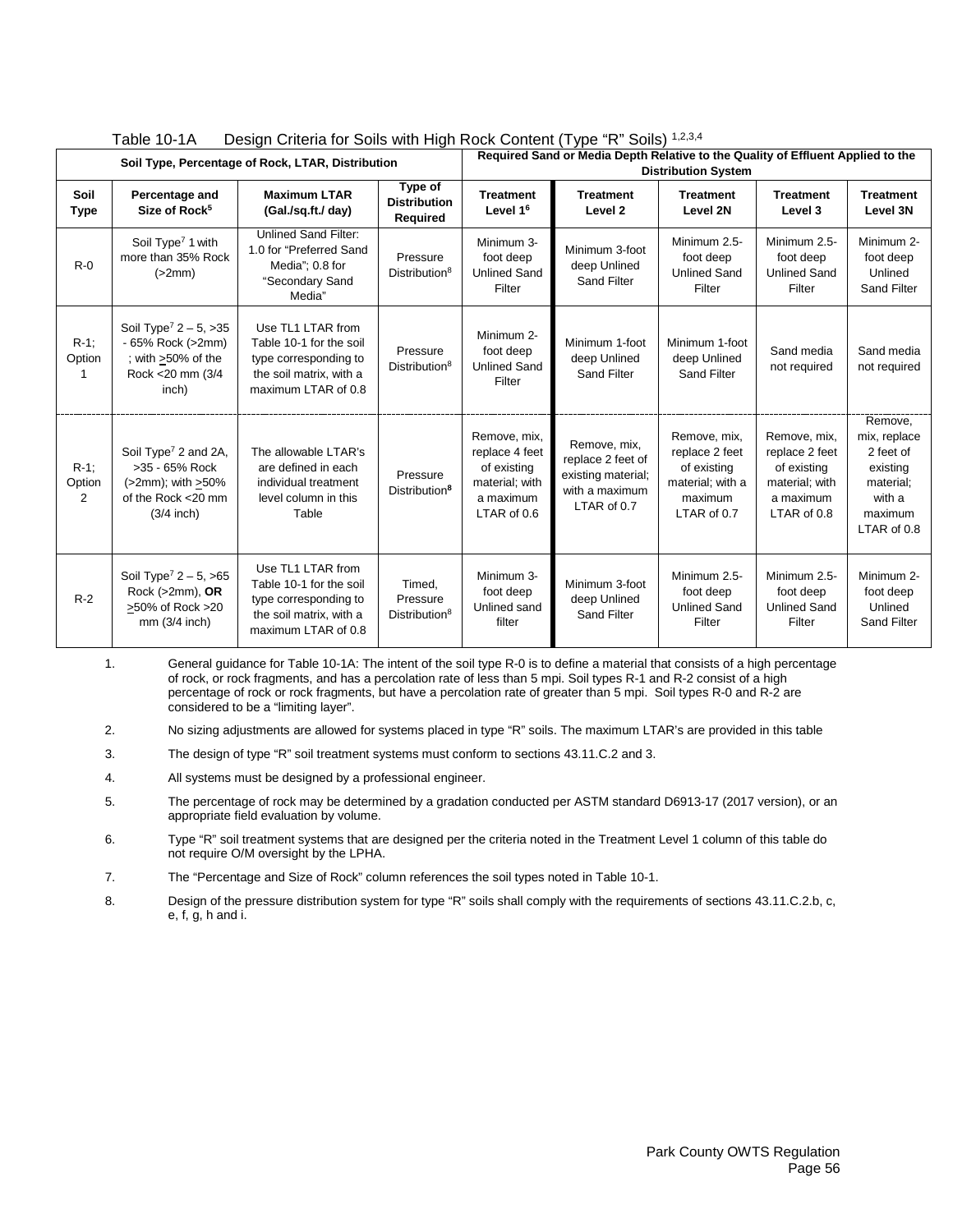- D. Allowable Soil Treatment Area Sizing Adjustments:
	- 1. The soil treatment area size determined by dividing the design flow rate by the long-term acceptance rate may be adjusted by factors for method of treatment, soil treatment area design, and type of distribution media.
	- 2. For the purpose of the table, a "baseline system," i.e. adjustment factor of 1.00, is considered to be Treatment Level 1 (TL1) applied by gravity to a gravel-filled trench.
	- **3.** Sizing adjustments for use of the higher level treatment categories listed in Tables 10-1 will only apply provided the system is inspected and maintained as specified in the requirements of section 43.14.D, Permitting and Oversight of Maintenance for Soil Treatment Area Reductions and Vertical and Horizontal Separation Distance Reductions Based on Use of Higher Level Treatment.

# **Table 10-2 Size Adjustment Factors for Methods of Application in Soil Treatment Areas Accepting Treatment Levels 1, 2, 2N, 3 and 3N Effluent**

| Type of Soil          | Method of Effluent Application from Treatment Unit<br>Preceding Soil Treatment Area |                           |                       |  |
|-----------------------|-------------------------------------------------------------------------------------|---------------------------|-----------------------|--|
| <b>Treatment Area</b> | Gravity                                                                             | Dosed (Siphon or<br>Pump) | <b>Pressure Dosed</b> |  |
| Trench                | 1.0                                                                                 | 0.9                       | 0.8                   |  |
| Bed                   | 1.2                                                                                 | 11                        | 1.0                   |  |

### **Table 10-3 Size Adjustment Factors for Types of Distribution Media in Soil Treatment Areas for Treatment Level 1 Systems**

| Type of Soil Treatment Area | Type of Distribution Media Used in Soil Treatment Area <sup>1</sup> |                                    |                                                   |  |
|-----------------------------|---------------------------------------------------------------------|------------------------------------|---------------------------------------------------|--|
|                             | Category 1                                                          | Category 2                         | Category 3                                        |  |
|                             | Rock                                                                | <b>Other Manufactured</b><br>Media | <b>Chambers or Enhanced</b><br>Manufactured Media |  |
| Trench or Bed               | 1.0                                                                 | 0.9                                | 0.7                                               |  |

1. All proprietary distribution products must receive acceptance and the applicable reduction through Division review per the applicable requirements of section 43.13.

- E. Design of Distribution Systems
	- 1. General
		- a. The infiltrative surface and distribution laterals must be level.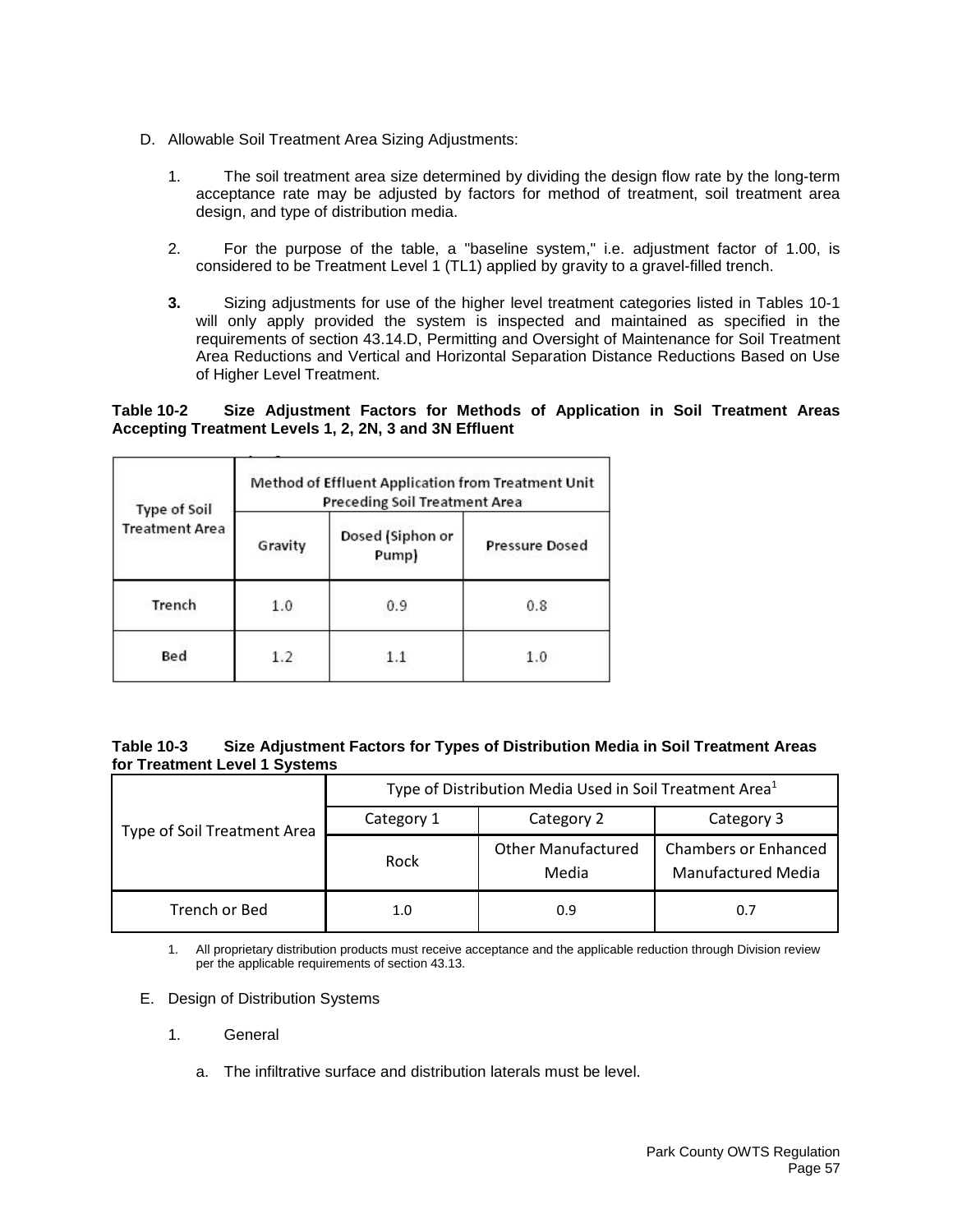- b. The infiltrative surface must be no deeper than four feet below grade unless TL2 or higher effluent is applied to the distribution media and the system is inspected and maintained as specified in the requirements of section 43.14.D. The depth of the infiltrative surface will be measured on the up-slope side of the trench or bed.
- c. Trenches must follow the ground surface contours so variations in infiltrative surface depth are minimized. Beds must be oriented along contours to the degree possible. Unless otherwise approved by the local public health agency, beds shall not be used when the terrain exceeds 13 percent grade.
- d. Pipe for gravity distribution must be no less than three inches in diameter.
- e. A final cover of soil suitable for vegetation at least ten inches deep must be placed from the top of the geotextile or similar pervious material in a rock and pipe system, chamber, or manufactured media up to the final surface grade of the soil treatment area.
- f. Following construction, the ground surface must be graded to divert storm water runoff or other outside water from the soil treatment area. The area must be protected against erosion. Subsurface drains upslope of the soil treatment area may be installed to divert subsurface flow around the area. Systems shall be seeded with native grasses.
- g. Backfilling and compaction of soil treatment areas must be accomplished in a manner that does not impair the intended function and performance of the storage/distribution media and soil and distribution laterals, allows for the establishment of vegetative cover, minimizes settlement and maintains proper drainage.
- h. Dosing may be used for soil treatment area distribution. The dose must be sized to account for the daily flow and the dosing frequency.
- 2. Distribution Laterals; Must meet the requirements of section 43.9.D as applicable.
	- a. Distribution between laterals in a soil treatment area must be as level as possible. Uneven settling of portions of the distribution system following construction must be addressed by provisions in the design to adjust flows between laterals.
	- b. The maximum length of distribution laterals must not exceed 150 feet.
	- c. Distribution laterals longer than 100 feet must be pressure dosed or the application of the effluent must be at the center of the lateral through a distribution box.
	- d. A local public health agency may limit the length of distribution laterals to a maximum of 100 feet.
	- e. For absorption beds, the separating distance between parallel gravity distribution laterals must not exceed six feet (center-to-center), and a distribution lateral must be located within three feet of each sidewall and end wall.
	- f. The end of a distribution pipe must be capped, unless it is in a bed or trenches in a level soil treatment area, where the ends of the pipes may be looped.
	- g. To promote equal distribution to the soil treatment area, the force main or effluent pipe must be connected to as near to the middle of the distribution header as possible. However, it must be offset from any distribution lateral to prevent preferential flow. Neither single nor double sweeps are permitted within the header.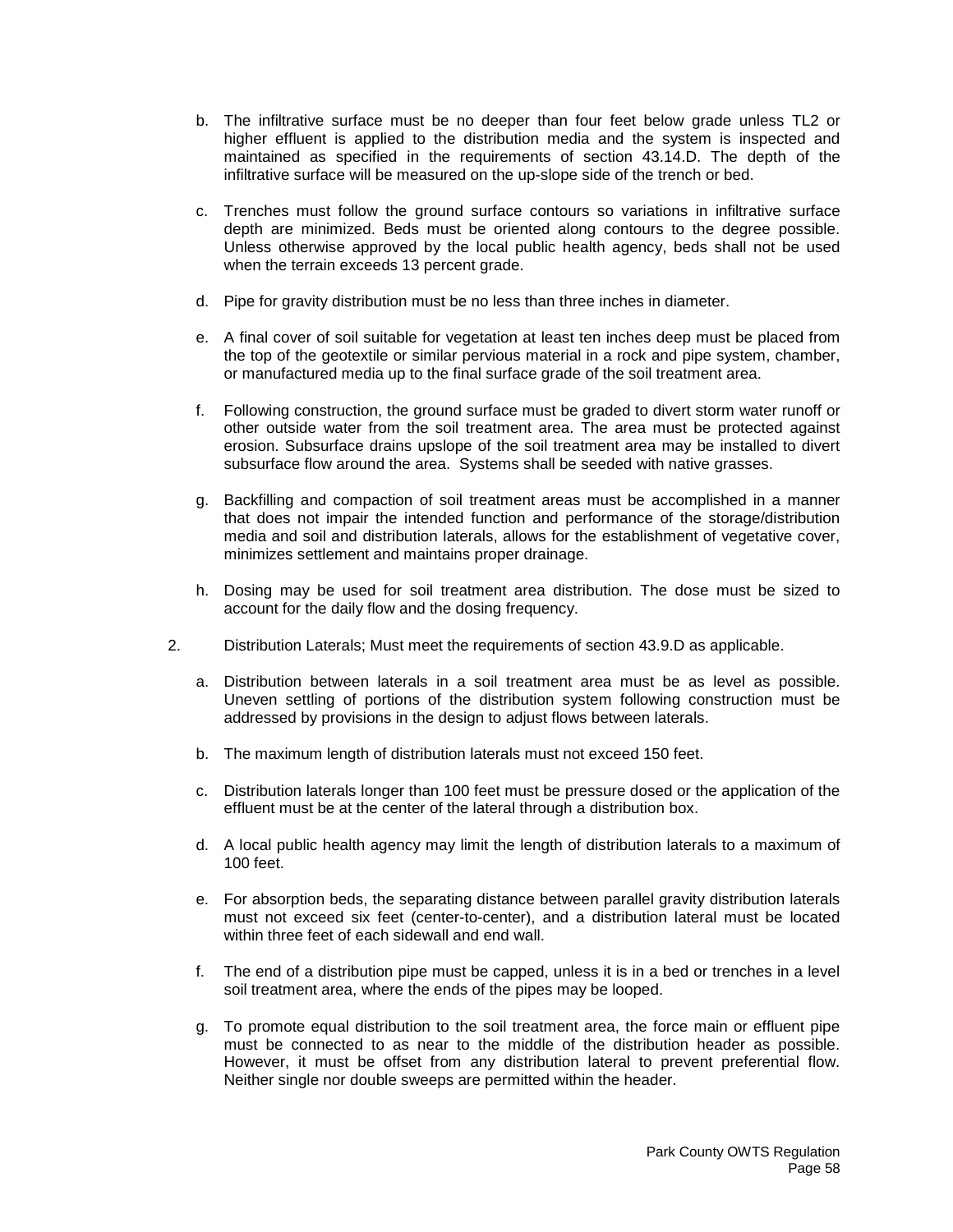- h. Orifices must be oriented downward unless pressure distribution is used and provision for pipe drainage is included.
- 3. Pressure Distribution
	- a. Design of pressure distribution systems must include the following. Dosing siphons are not permitted in pressure distribution systems.
		- (1) Dose size and frequency for either proposed flows and soil type, or media longterm acceptance rate;
		- (2) Pipe diameter and strength requirements;
		- (3) Orifice size and spacing;
		- $(A)$  A 30 72 inch operating head at the distal end orifice;
		- (5) Pump/siphon information; Total Dynamic Head; gallons/minute;
		- (6) Drain-back volume from force main; and
		- (7) Calculations, or a design software reference, that indicates the selected component sizing will provide equal flow within each active zone of the distribution system, and provide no more than a 10% flow differential from the initial orifice to the most distal end orifice within each zone.
	- b. The separating distance between parallel distribution pipes in a pressure distribution absorption bed must not exceed four feet, and the outer distribution pipe must be located within two feet of each sidewall and end wall. Specific requirements for the design of sand filters are noted in section 43.11.C.2.
	- c. Flushing assemblies must be installed at the distal end of each lateral and be accessible from finished grade. A sweeping 90 degree or bends limited to 45 degrees must be provided.
	- d. A local public health agency may require that all effluent be screened prior to discharging to a pressure distribution system. This may be accomplished by an effluent screen in the septic tank or pump chamber, or a filter placed on the discharge pipe from the pump or siphon.
- F. Soil Treatment Area Requirements
	- 1. Trenches
		- a. Trenches must be three feet wide or less.
		- b. The separating distance between trenches must be a minimum of four feet sidewall-tosidewall.
		- c. Distribution laterals used in a trench must be as close to the center of the trench as possible.
	- 2. Beds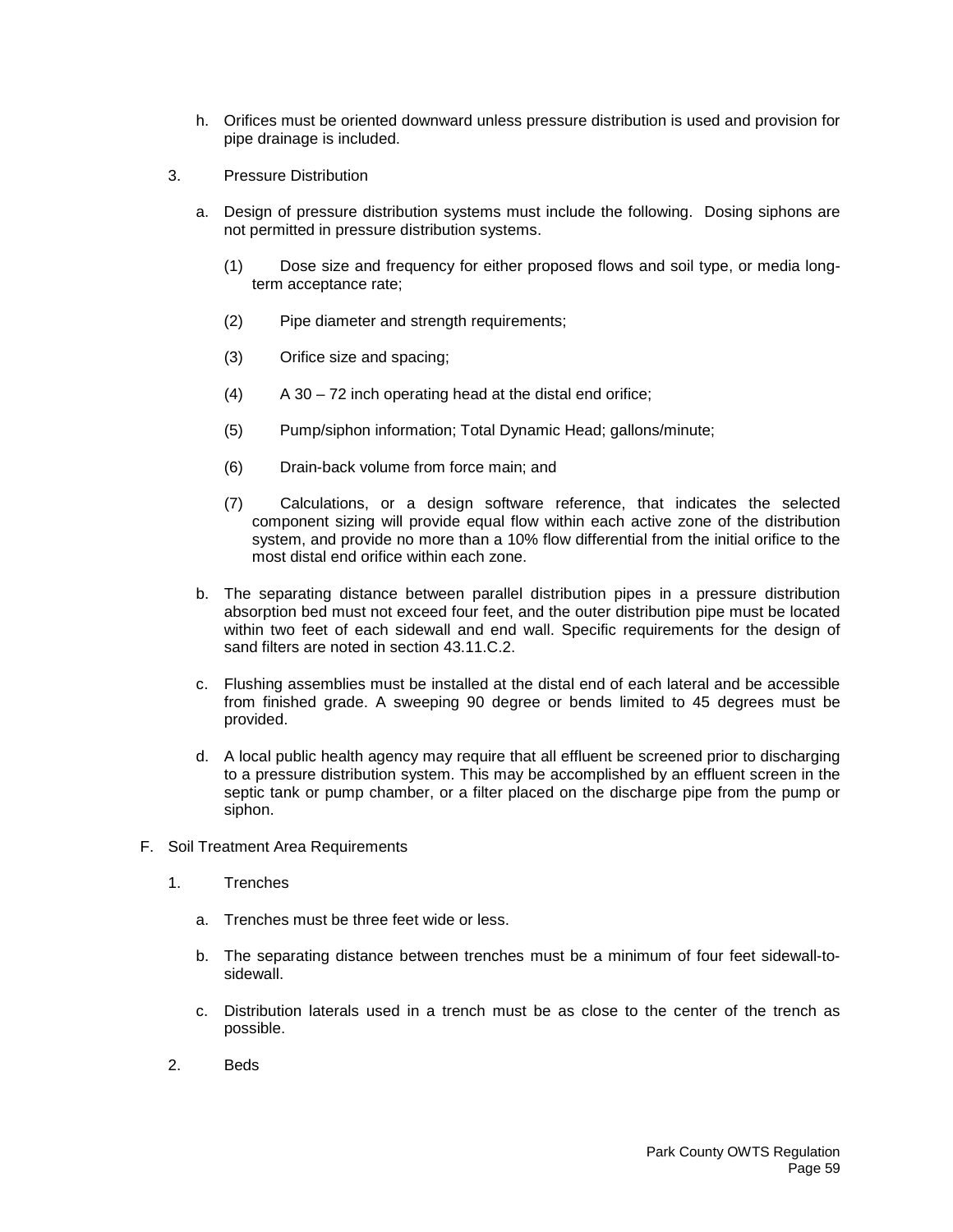- a. Maximum width for a bed must be 12 feet, unless the bed receives effluent meeting Treatment Level 2 quality or better.
- b. The separating distance between beds must be a minimum of six feet sidewall-tosidewall.
- 3. Serial and Sequential Distribution:
	- a. A serial or sequential distribution system may be used where the ground slope does not allow for suitable installation of a single level soil treatment area unless a distribution box or dosing chamber is used.
	- b. The horizontal distance from the side of the absorption system to the surface of the ground on a slope must be adequate to prevent lateral flow and surfacing.
	- c. Adjacent trenches or beds must be connected with a stepdown/relief pipe or a drop box arrangement such that each trench fills with effluent to the top of the gravel or chamber outlet before flowing to succeeding treatment areas.
- 4. Alternating Systems
	- a. An alternating system must have two or more zones that must be alternated on an annual or more frequent basis.
	- b. For repairs, each section must be a minimum of 50 percent of the total required soil treatment area. For new installations, each separate soil treatment area must meet the minimum sizing requirements of this regulation.
	- c. A diversion valve or other approved diversion mechanism that requires the owner or operator to manually alternate zones of the OWTS may be installed on the septic tank effluent line allowing soil treatment area sections to be alternated.
	- d. The diversion mechanism must be readily accessible from the finished grade.
- 5. Sequencing Zone Systems
	- a. Sequencing zone systems have two or more soil treatment area sections that are dosed on a frequent rotating basis.
	- b. Where soil conditions are similar between the sections, each section area must be the same size. If soil conditions are such that long-term acceptance rates are different, each section may be sized for the same dose, but different long-term acceptance rates.
	- c. An automatic distribution valve must be used.
	- d. Dosing of each system must be evaluated by the design engineer based on projected daily flow rates, number of zones, and soil types.
- 6. Inspection Ports
	- a. A 4-inch inspection port accessible from ground surface must be installed at the terminal end of each lateral in a trench system and at each corner of a bed system. The bottom of the inspection port tube must extend to the infiltrative surface and not be connected to the end of a distribution pipe.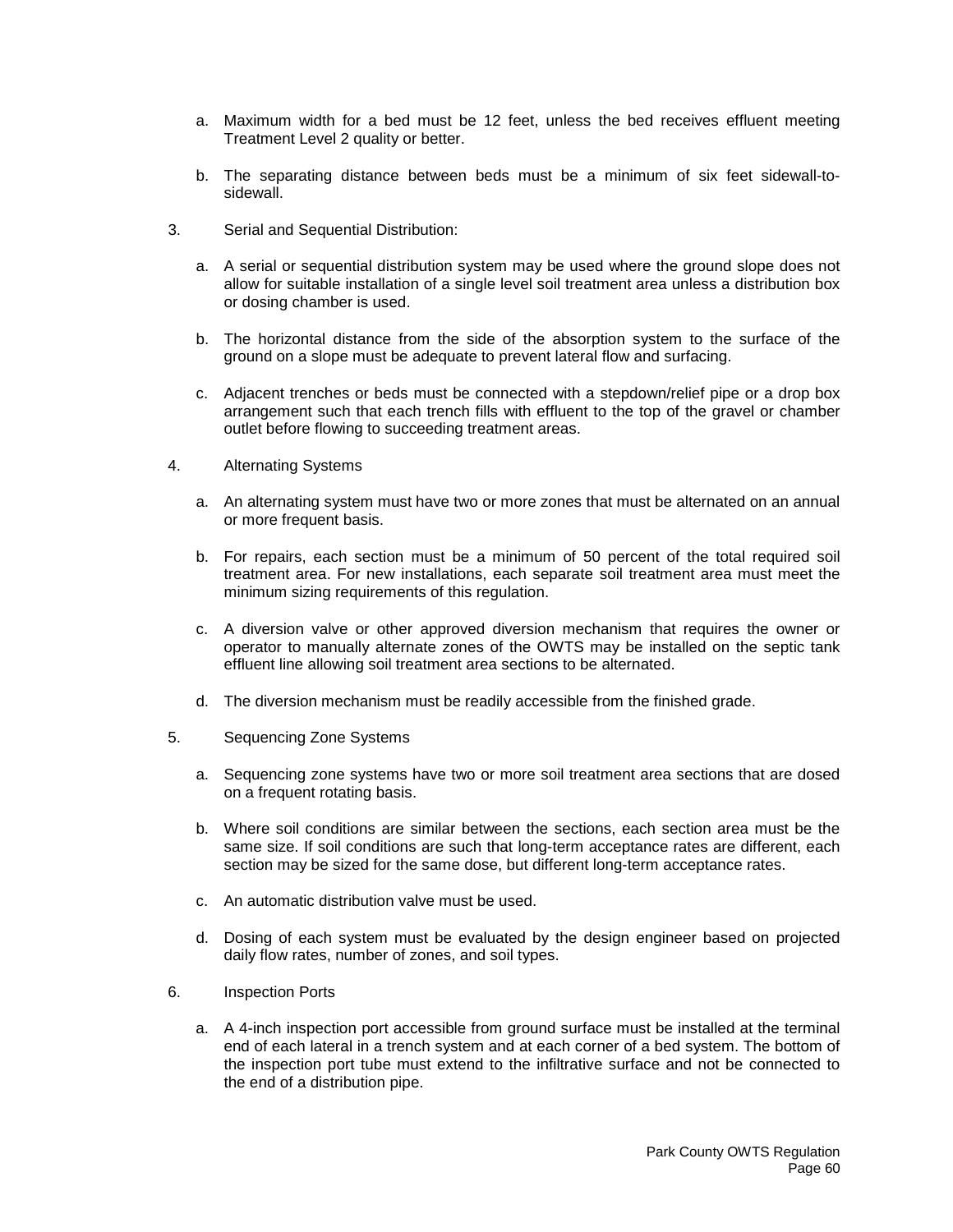- b. Inspection ports in chambers shall be installed at the end of each row.
- c. Additional inspection ports connected to distribution pipes may be installed.
- d. In addition, a local public health agency may require an inspection port at the initial end of each lateral in a trench system.
- e. The top of inspection ports may be terminated below the final grade if each is housed in a component such as a valve box for a lawn irrigation system and has a removable cover at the ground surface.
- G. Storage/Distribution Media
	- 1. Rock and Pipe
		- a. The perforated pipe must be surrounded by clean, graded gravel, rock, or other material of equal efficiency which may range in size from 1/2 inch to 2 1/2 inches. AASHTO M 43- 05 (2005 version) size No. 3 coarse aggregate meets this specification.
		- b. At least six inches of gravel, rock or other material must be placed below the pipe. The gravel, rock or other material must fill around the pipe and be at least two inches above the top of the distribution pipe.
		- c. The top of the placed gravel or such material used must be covered with non-woven permeable geotextile meeting a maximum thickness rating of 2.0 ounces per square yard or equivalent pervious material. An impervious covering must not be used.
	- 2. Chambers
		- a. Chambers must be installed with the base of the unit on in-situ soil or geogrid; or, if placed on acceptable media, the manufacturer's installation instructions must be followed so as to prevent chambers from settling into the media.
		- b. Installation must be according to manufacturer's instructions.
		- c. Effluent may be distributed by gravity, pump or siphon.
		- d. For width and square footage requirements, refer to section 43.13.E.1.d.
	- 3. Media, Enhanced, or Other Manufactured
		- a. Manufactured media must be installed with the base on the in-situ soil or placed on acceptable media meeting the manufacturer's specifications for proprietary distribution products or combined treatment/distribution products.
		- b. Installation must be according to manufacturer's instructions.
		- c. Pressure distribution is required for TL2-TL3N effluent, unless otherwise noted in this regulation.
	- 4. Driplines
		- a. The infiltrative surface area must be calculated using the long-term acceptance rate for the site or a more conservative value if recommended by the manufacturer.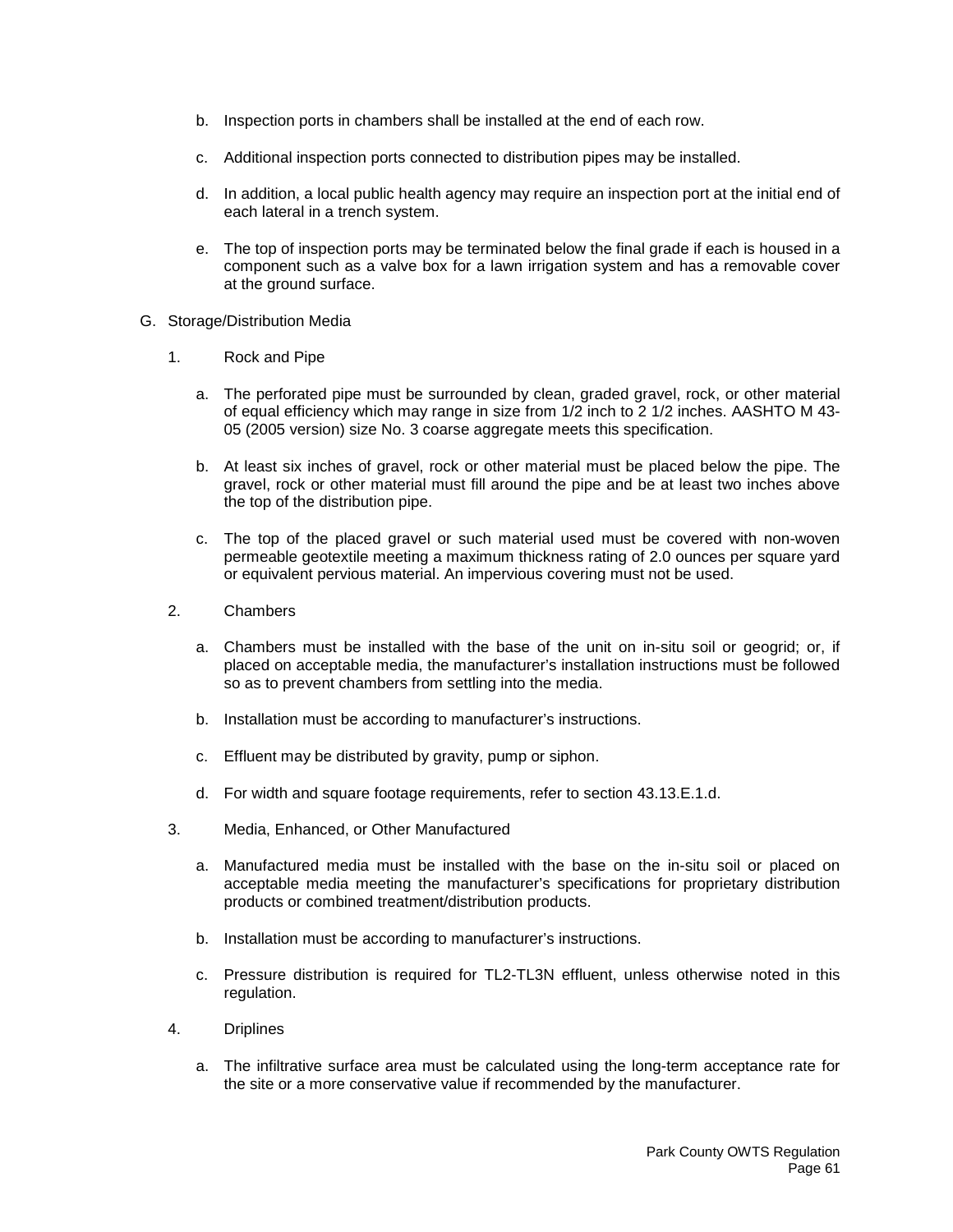- b. Driplines must be installed on manufacturer's spacing recommendations.
- c. Drain back must be provided for all drip lines, pipes and pumps.
- d. Provisions must be made to minimize freezing in the distribution pipes, driplines, relief valves, and control systems.
- e. Provisions must be made for filtering, back-flushing, or other cleaning.
- 5. Tire Chips
	- a. Tire chips are not permitted as media.
- H. Soil replacement systems

The construction of a soil replacement system is permitted to bring the soil treatment area into compliance with the requirements of this regulation

- 1. When a soil type "R" is removed, the following requirements must be met:
	- a. All added soil must comply with the following specifications:
		- (1) Added soil must meet the specifications of either "preferred" or "secondary" sand filter media, as specified in section 43.11.C.2.
		- (2) The long-term applicable rates as specified in Table 10-1A must be used. No additional sizing adjustments are allowed.
		- (3) The depth of the added media must comply with the requirements of Table 10- 1A.
			- (i) In order to utilize the reduced vertical separation requirements for TL2 or higher quality effluent, the local public health agency must have a program for inspection and oversight as specified in section 43.14.D.4.
		- (4) A gradation of the sand media used must be provided. The gradation must be dated no more than one month prior to the installation date. However, a gradation of the actual material placed in the excavation is recommended.
		- (5) All added soil must be completely settled prior to installation of components as specified and approved by the design engineer.
		- (6) Pressure distribution must be used.
- 2. The removal and reinstallation of in-situ soil may only be allowed where the soils are determined to be a soil type "R-1" (Option 2). The design must comply with the requirements for this soil type noted in Table 10-1A (Soil Type R-1, Option 2).
- 3. When a sand media is added to soil treatment area or to an excavation where a soil type 1-3 (Table 10-1) is the underlying soil, the following requirements must be met:
	- a. Added soil must meet the specifications of either "preferred" or "secondary" sand filter media, as specified in section 43.11.C.2.d.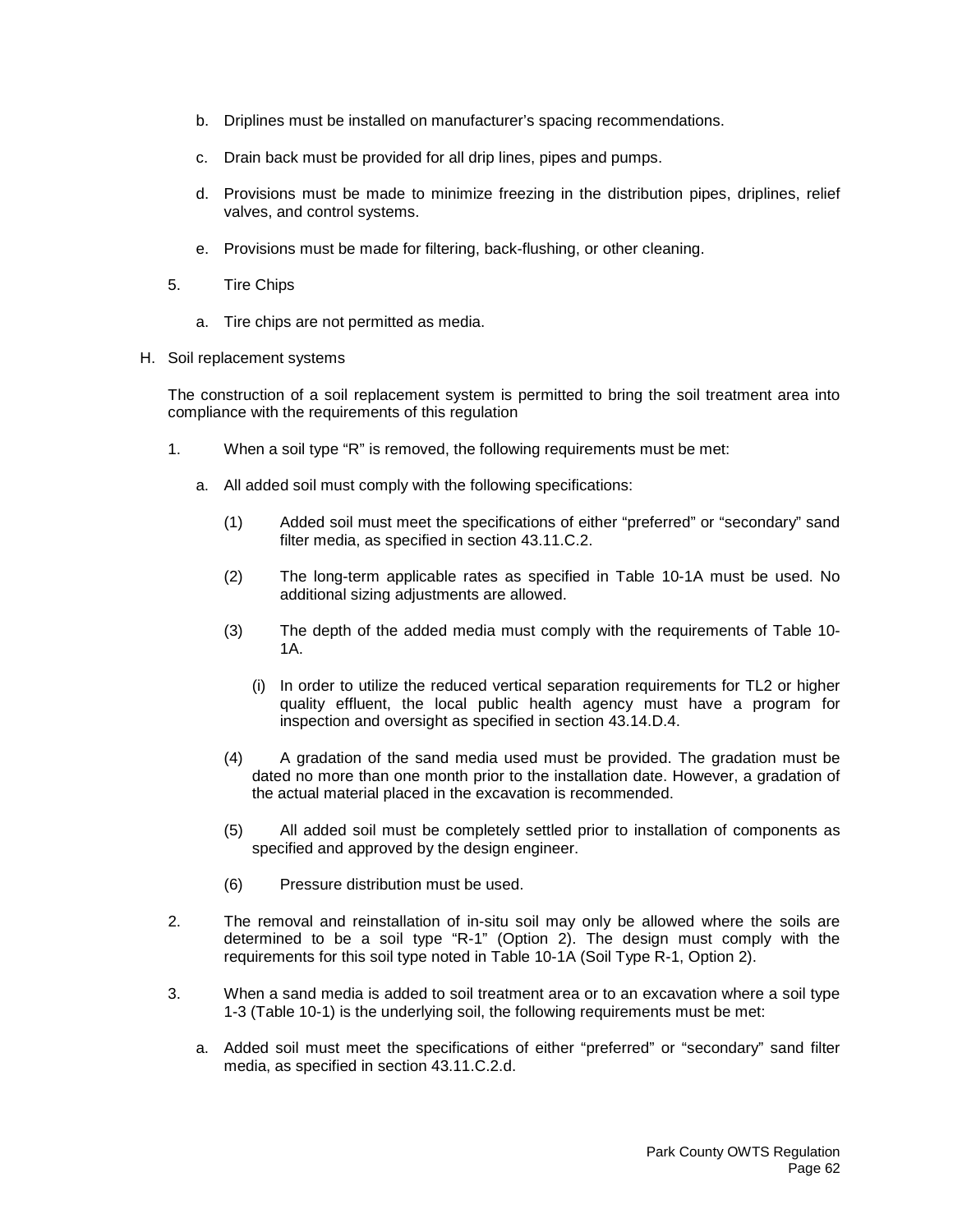- b. Unless the design follows the criteria for a sand filter or mound system design as required in section 43.11, the TL1 long-term acceptance rate for the receiving soil must be used.
- c. A gradation of the sand media used must be provided. The gradation must be dated no more than one month prior to the installation date. However, a gradation of the actual material placed in the excavation is recommended.
- d. All added soil must be completely settled prior to installation of components.
- e. All aggregate pits providing replacement soil shall be preapproved by the local public health agency, and provide the agency with gradation test results every six months.
- I. Repairs
	- 1. When space is not available or if there are other site limitations that preclude other soil treatment area options for OWTS repairs, wide beds, deep gravel trenches, deep beds and seepage pits may be considered for repairs only. Other options are vaults or higher level treatment systems, if the local board of health permits them.
	- 2. Repairs to failing systems must conform to setbacks identified in Table 7-1 when possible. When this is not possible using all available methods described above, the jurisdiction with authority may permit reductions to setbacks. At no point will a setback reduction be approved by the jurisdiction less than what the existing separation is to existing OWTS. In maximizing this setback distance, all methods available in section 43.10.I.1 must be utilized including but not limited to the use of Higher Level Treatment, wide beds, seepage pits, etc., where allowed. Any setback reduction beyond what the existing failing system presents must be approved by the local board of health as outlined in section 43.4.O, if the local board of health has opted to allow variances.
	- 3. Wide Beds: For repairs, beds may be wider than 12 feet without being required to receive effluent meeting Treatment Level 2 quality or better.
	- 4. Deep Beds: For repairs, the infiltrative surface of a bed may be no deeper than five feet. Size adjustments as provided for in Tables 10-2 and 10-3 must not be applied. System sizing will be based strictly on the soil type and corresponding LTAR.
	- 5. Deep Gravel Trenches
		- a. The length of an absorption trench may be calculated by allowance for the sidewall area of additional depth of gravel in excess of six inches below the bottom of the distribution pipe according to the following formula:

Adjusted Length = 
$$
L \times \frac{(W+2)}{(W+1+2D)}
$$

Where:

 $L =$  length of trench prior to adjustment for deep gravel

 $W =$  width of trench in feet

 $D =$  additional depth in feet of gravel in excess of the minimum required six inches of gravel below the distribution pipe

b. Maximum allowable additional depth is five feet.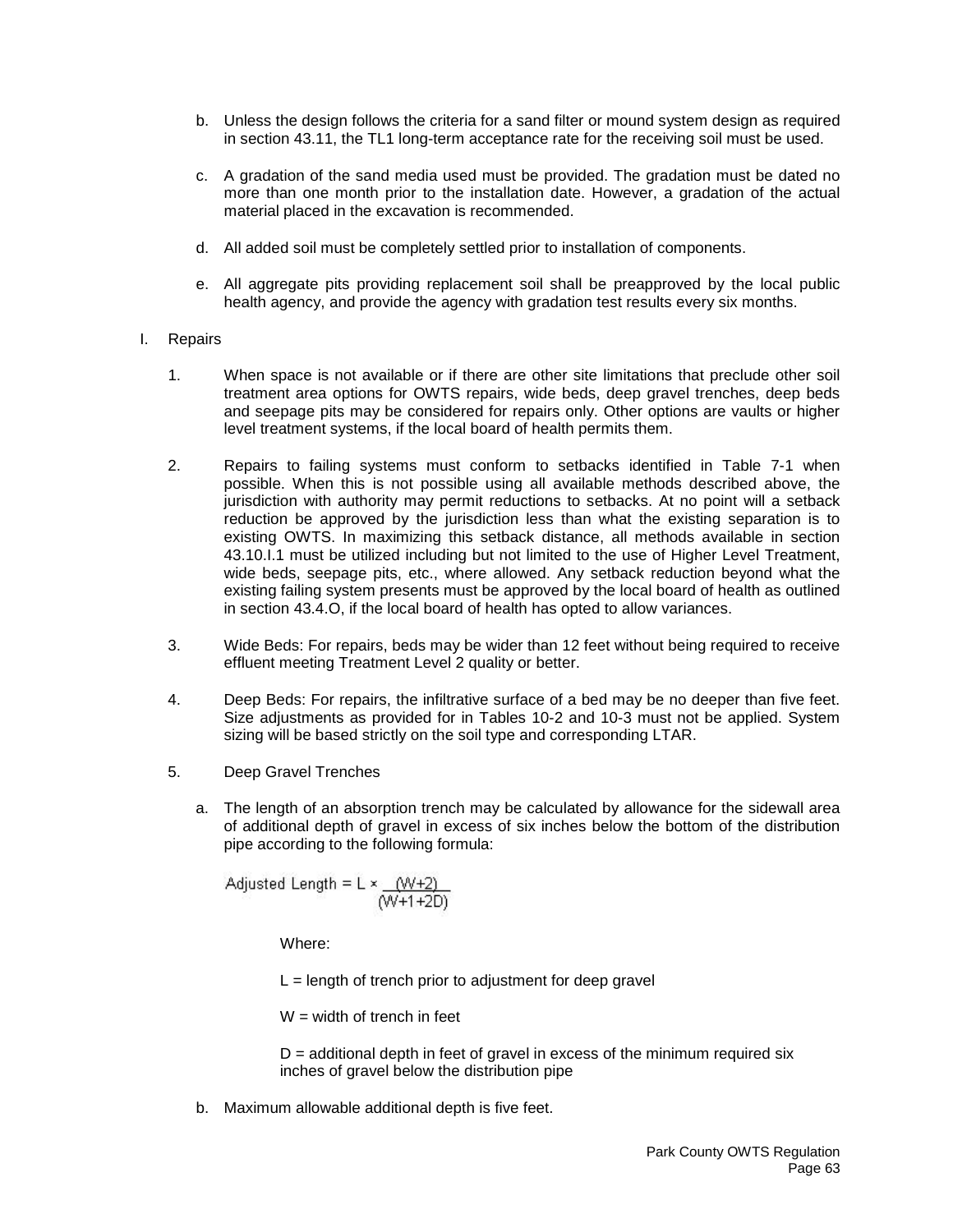- c. Percolation tests or soil profile test pit excavations must be performed at the proposed infiltrative surface depth.
- d. Size adjustments as provided for in Tables 10-2 and 10-3 must not be applied to deep gravel trenches.
- 6. Seepage Pits
	- a. New seepage pits are prohibited except where no conforming system can be accommodated at the site and the proposed use is authorized by the local public health agency. For repairs, potential for risk to public health and water quality may be evaluated by the local public health agency. If risk is low in the determination of the local public health agency, a seepage pit without higher level treatment may be used.
	- b. If the risks are not low, higher level treatment of at least TL2 must be attained prior to discharge to these systems for final dispersal.
	- c. A seepage pit must consist of a buried structure of precast perforated concrete, or cinder or concrete block laid dry with open joints.
		- (1) Pits must be provided with both vertical sidewall and top supporting structural concrete or other material of equal structural integrity.
		- (2) The excavation must be larger than the structure by at least 12 inches on each side and may not exceed 5 feet beyond the structure wall.
		- (3) The over-excavated volume must be filled with clean, graded gravel or rock, which may range in size from  $\frac{1}{2}$  inch to 2  $\frac{1}{2}$  inches. AASHTO M 43-05 (2005 version) size No 3 coarse aggregate meets this specification.
		- (4) The capacity of the pit must be computed on the basis of long-term acceptance rates determined for each stratum penetrated. The weighted average of the results must be used to obtain a design figure.
		- (5) Soil strata in which the percolation is slower than 30 minutes per inch must not be used for absorption or seepage. These strata must not be included in the weighted average to determine the long-term acceptance rate.
		- (6) The infiltrative surface of the pit is the vertical wall area (based on dug perimeter) of the pervious strata below the inlet plus the bottom of the excavated area.
		- (7) The bottom of the pit excavation must be greater than four feet above a limiting layer.
	- d. Pits must be separated by a distance equal to three times the greatest lateral dimension of the largest pit. For pits over 20 feet in depth, the minimum space between pits must be 20 feet.
	- e. The requirements for the design and construction of seepage pits for the treatment and dispersal of on-site wastewater on new sites is defined in section 43.12.C.
- 7. Wastewater Ponds
	- a. Construction of new wastewater ponds is prohibited. Existing wastewater ponds shall be replaced with conforming OWTS systems.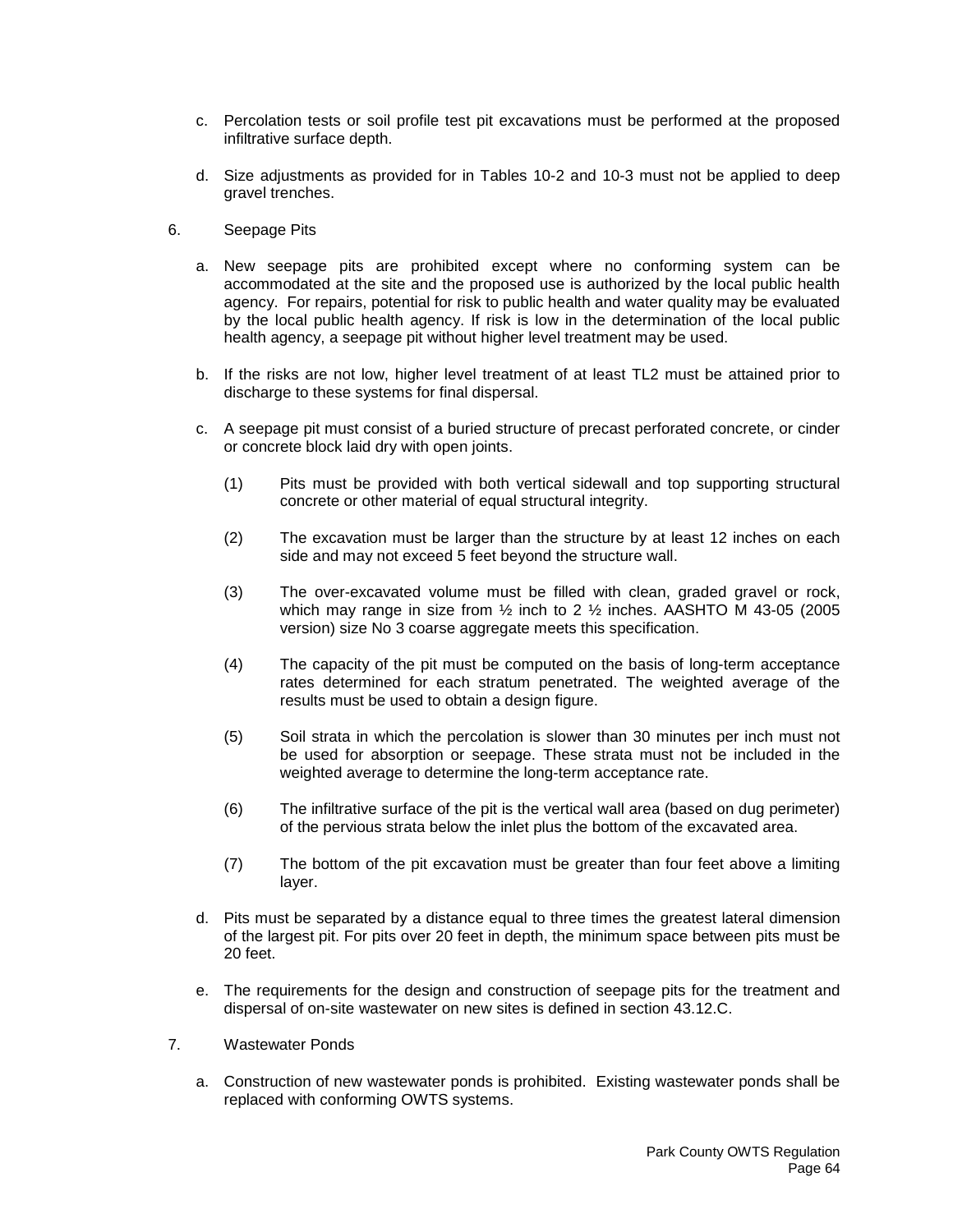- 8. Vaults
	- a. The allowable use of vaults for repairs in a local jurisdiction is determined by the local board of health.
	- b. Criteria for vaults are in section 12.C. of this regulation.
- 9. Higher Level Treatment Options
	- a. Reduction in required soil treatment area for repairs is possible with higher level treatment only where the local public health agency meets the requirements of section 43.14.
	- b. Design criteria for higher level treatment systems are in section 43.11.
- 10. Remediation Systems
	- a. The intent of a remediation technology or process is to sufficiently increase the infiltration rate through the infiltrative surface at the bottom of an existing trench or bed and restore permeability to the soil below. Treatment levels as defined in Table 6-3 are not granted to remediation technologies.
	- b. A local public health agency may permit the use of remediation technologies or processes to address an existing failure or malfunction within a soil treatment area.
	- c. The use of a remediation technology or process constitutes an alteration to the OWTS, and therefore the owner must obtain a permit for this work from the local public health agency.
	- d. Upon approval of the local public health agency, a system owner may choose to try a remediation technology or process to see if an existing problem with the soil treatment area will be resolved. The system owner bears the risk and cost of this attempt and is aware that an additional repair may be required.
	- e. Remediation technologies and processes must not adversely affect groundwater, surface water, any existing components, the long-term effectiveness of the soil treatment area, or the environment.
	- f. If the remediation technology or process does not correct the problem with the system, a conforming OWTS must be installed per the requirements in this regulation within a time frame determined by the local public health agency.
	- g. The local public health agency may require monitoring and/or maintenance of the remediation technology or process as a stipulation of permit issuance.

# **43.11 Design Criteria – Higher Level Treatment Systems**

# A. General

- 1. Higher level treatment systems must be designed by a professional engineer.
- 2. Higher level treatment systems public domain technology systems or proprietary systems.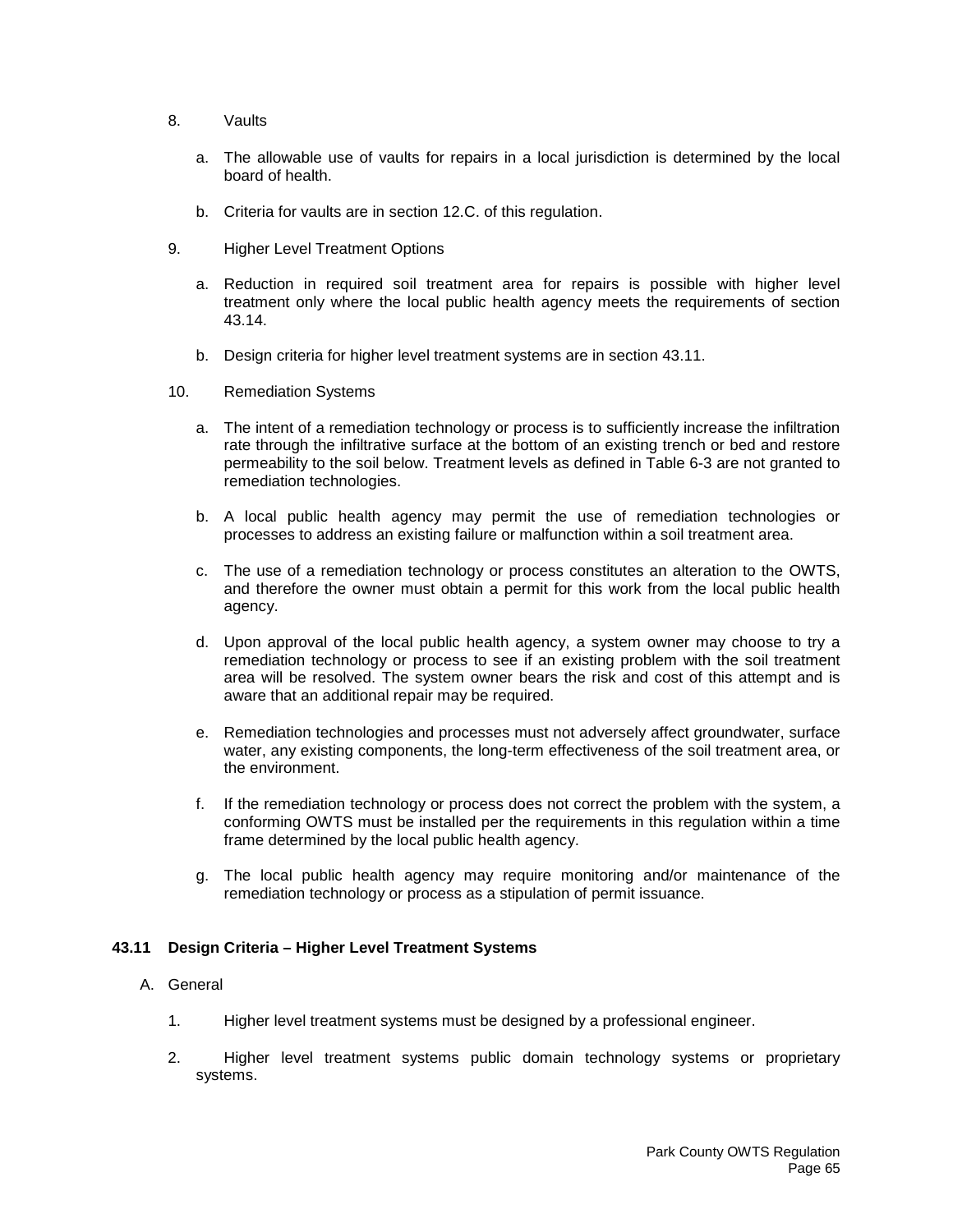- a. Public domain technology systems must be designed, installed and maintained according to established criteria and additional criteria established by the local public health agency. When design criteria are not specifically provided in this regulation, the criteria used in the design must be from a reference commonly used as an industry standard and the criteria must be cited in the design.
- b. Proprietary systems must be designed, installed, and maintained according to manufacturer's instructions and additional criteria identified in the Technology Review and Acceptance process, section 43.13.
- 3. Reductions to soil treatment area or separation distances based on higher level treatment must not be permitted unless the local public health agency has adopted a program for permitting and oversight of inspections and maintenance in section 43.14.D.
- 4. Soil treatment areas for higher level treatment systems must be pressure dosed.
- 5. Systems must be capable of accommodating all anticipated flows and organic loads.
- 6. Ventilation and air systems: Mechanical components must be installed in a properly vented location and all vents, air intakes, and air hoses must be protected from snow, ice, or water vapor accumulations.
- 7. Covers, barriers, or other protection: All systems must be installed to include protection of openings against entry of insects, rodents, other vectors and unauthorized people.
- B. The treatment levels identified in Table 6-3 are specified in this section for public domain technology, and proprietary treatment systems will be assigned a treatment level by the technology review and acceptance process in section 43.13. Adequate maintenance for each must be required and documented as in section 43.14.D.
- C. Sand Filters
	- 1. A lined or unlined intermittent sand filter, or recirculating sand filter, may be used as a higher level treatment system prior to dispersing the effluent into a soil treatment area.
	- 2. Intermittent (Single Pass) Sand Filters; General Requirements
		- a. The treatment level for intermittent sand filters is considered TL3.
		- b. General Design Parameters: Not all combinations of the variables noted below will result in a proper distribution system design. The design engineer must justify through calculations or design software that the selected values will concur with industry standards.
			- (1) Distribution pipe size: 3/4 inch 1.5 inches (PVC Class 200, min.)
				- (i) 2-inch distribution pipe may only be used where other design modifications cannot overcome a greater than 10% variation in the pressure head between the initial and distal orifices.
			- (2) Distribution pipe spacing: 18 inches 48 inches
			- (3) Orifice size: 1/8 inches 3/8 inches (Also see section 43.11.C.b.5 below)
			- (4) Orifice spacing: 18 inches 48 inches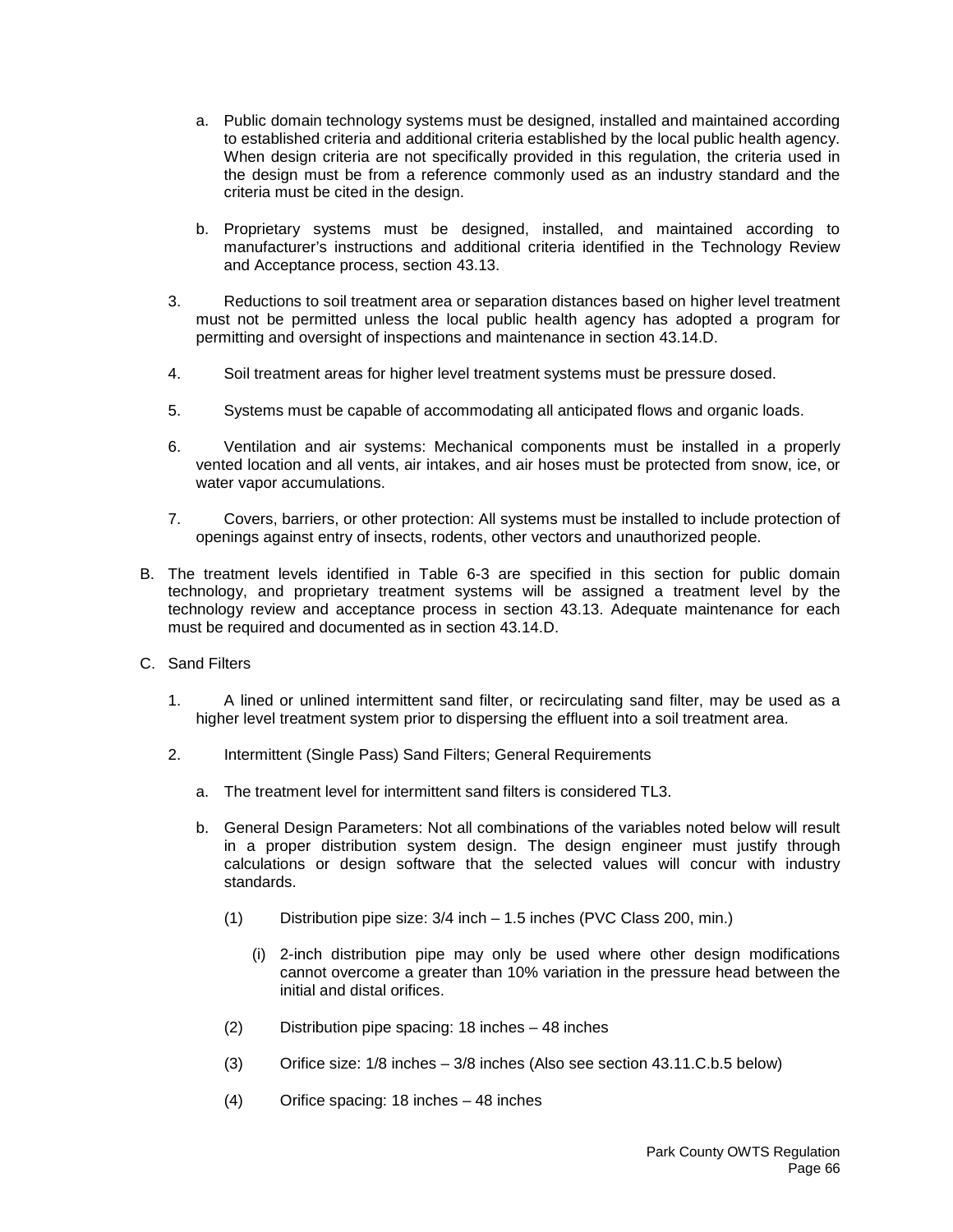- (5) Operating head at the distal end of distribution pipes: 30 inches 72 inches (60 inches typ.). Larger orifices allow for an operating head at the lower end of this range, while smaller orifices will necessitate an operating head at the higher end of this range.
- c. Dosing:
	- (1) Pressure distribution is required. The design of the distribution system must also comply with the requirements of 43.10.E.3.a.
	- (2) Number of cycles/day: Will vary with design (Short, frequent doses are preferred.)
	- (3) Proposed dose volume: Will vary with design (0.25 1.0) gallons/orifice/dose, or 3-5 times distribution pipe volume
	- (4) Timed dosing is recommended where design considerations allow.
- d. Sand Filter Treatment Media
	- (1) The depth of the sand media below the distribution system must be at least 24 inches unless otherwise noted in Table 10-1A for type "R" soils.
	- (2) "Preferred" sand media requirements:
		- (i) Effective size: 0.25-0.60 mm
		- (ii) Uniformity coefficient:  $\leq 4.0$
		- (iii) Fines passing  $\#200$  sieve:  $\leq 3.0$
	- (3) "Secondary" sand media requirements:
		- (i) Effective size: 0.15-0.60 mm
		- (ii) Uniformity coefficient:  $\leq 5.0$
		- (iii) Fines passing  $\#200$  sieve:  $\leq 3.0$
	- (4) A gradation of the sand media used must be provided. The gradation must be dated no more than one month prior to the installation date. However, a gradation of the actual material placed in the excavation is recommended.
- e. Gravel Requirements
	- (1) Clean, graded gravel, or rock, must range in size from 1/2 inch to 2 1/2 inches. AASHTO M 43-05 (2005 version) size No.3 coarse aggregate meets this specification.
	- (2) The gravel must surround the distribution pipes used to disperse the effluent and must be at least 6 inches below and 2 inches above the pipes.
	- (3) Division accepted manufactured media may be used as an alternative to specified gravel.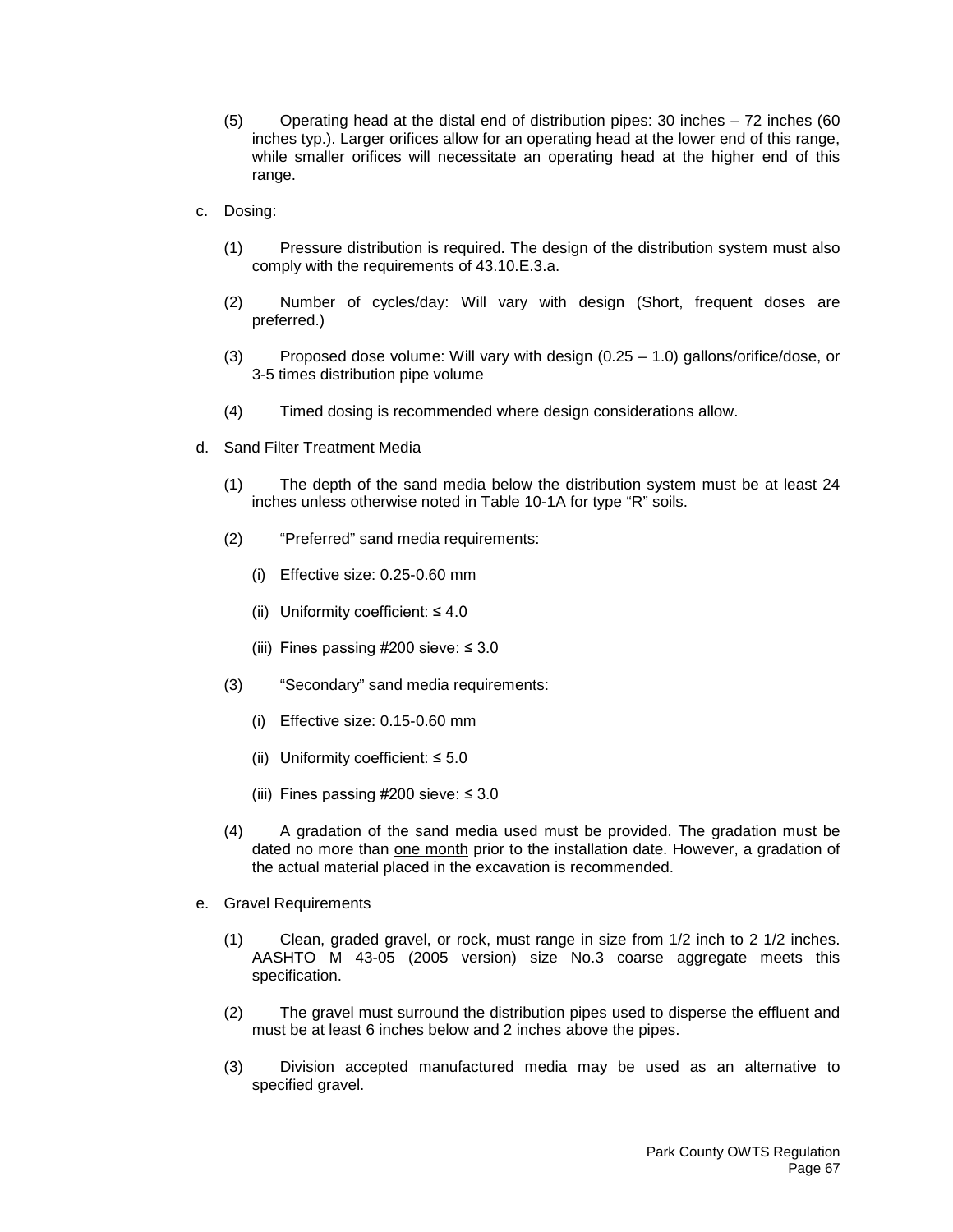- f. Filter Fabric Requirements
	- (1) The top layer of gravel must be covered with a non-woven permeable geotextile fabric meeting a maximum thickness rating of 2.0 ounces per square yard or equivalent pervious material.
- g. Final Cover Material
	- (1) 8 inches 10 inches of Type 1 or 2 soil with an additional 2 inches topsoil
- h. Size adjustment factors provided in Tables 10-2 and 10-3 are not applicable for sand filters.
- i. Sand filters must not be used to treat wastewater that does not conform to TL1 treatment level or better.
- 3. Unlined (Open Bottom) Sand Filters
	- a. All requirements of 43.11.C.2.a-i will apply to unlined sand filters.
	- b. Application rates:
		- (1) Maximum hydraulic loading rate for TL1 effluent applied to "Preferred Sand Media" in an unlined sand filter is 1.0 gal./sq.ft./day, or the long-term acceptance rate of the receiving soil for TL3 (Table 10-1) whichever results in the larger area.
		- (2) Maximum hydraulic loading rate for TL1 effluent applied to "Secondary Sand Media" in an unlined sand filter is 0.8 gal./sq.ft./day, or the long term acceptance rate of the receiving soil for TL3 (Table 10-1) whichever results in the larger area.
		- (3) Maximum hydraulic loading rate for TL2, TL2N, TL3, or TL3N effluent applied to "Preferred" or "Secondary" Sand Media in an unlined sand filter must be the longterm acceptance rate of the receiving soil for TL3, (Table 10-1).
	- c. The upper infiltrative surface of an unlined sand filter receiving  $TL1 TL2$  effluent must be at least three feet above a limiting layer.
	- d. The upper infiltrative surface of an unlined sand filter receiving TL2N-TL3 effluent must be at least two and one-half feet above a limiting layer.
	- e. The upper infiltrative surface of an unlined sand filter receiving TL3N effluent must be at least two feet above a limiting layer.
- 4. Lined Sand Filters
	- a. All requirements of 43.11.C.2.a-i will apply to unlined sand filters.
	- b. Application rates:
		- (1) Hydraulic loading rate for TL1 effluent applied to "Preferred Sand Media" in a lined sand filter is 1.0 gal./sq.ft./day.
		- (2) Hydraulic loading rate for TL1 effluent applied to "Secondary Sand Media" in a lined sand filter is 0.8 gal./sq.ft./day.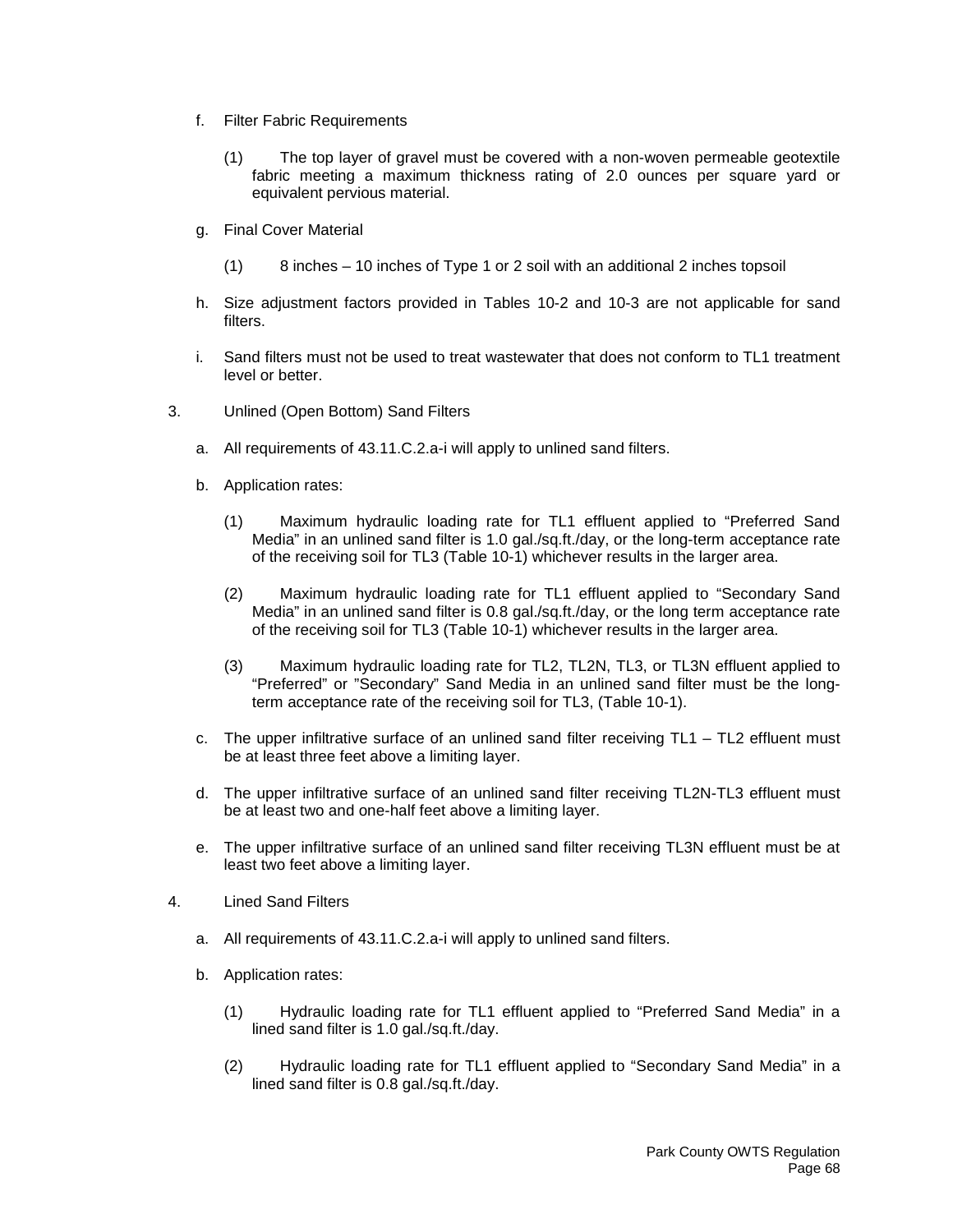- c. The minimum depth of the sand media in a lined sand filter must be two feet.
- d. An intermediate layer of pea gravel, two inches in thickness, must be placed between the sand filter media and the course under-drain media to prevent the migration of sand into the lower layer of under-drain gravel. ASTM C 33-16 (2006 version), No. 8, coarse aggregate meets this specification.
- e. A minimum four-inch diameter slotted Schedule 40 PVC [ASTM Standard D 2729-17 (2017 version)] under-drain pipe must be used to collect the treated effluent. The underdrain pipe must be installed in the center of a 5 inches thick bed of washed, graded gravel, or rock ranging in size from 1/2 inch to 2 1/2 inches. AASHTO M 43-05 (2005 version), No.3 coarse aggregate meets this specification.
- f. Lined sand filters must have an impervious liner on the sides and bottom of the filter. The liner must consist of a minimum 30 mil thick PVC material or equivalent.
- g. Effluent collected by the under-drain must be dispersed to a soil treatment area. The soil treatment area may be sized with a maximum long-term acceptance rate of the receiving soil for TL3 effluent.
- 5. Recirculating Sand Filter, Minimum Requirements:
	- a. Treatment level:
		- (1) Treatment level provided within recirculating sand filters is TL3.
	- b. General Design Parameters: Not all combinations of the variables noted below will result in a proper distribution system design. Engineer must justify through calculations or design software that the selected values will concur with industry standards.
		- (1) Distribution pipe size: 3/4 inch 2 inches (PVC Class 200, min.)
		- (2) Distribution pipe spacing: 18 inches 36 inches (24 inches typ.)
		- (3) Orifice size:  $1/8$  inch  $\frac{1}{4}$  inch
		- (4) Orifice spacing: 18 inches 36 inches (24 inches typ.)
		- (5) Pressure head at end of distribution pipe: 24 inches 72 inches (60 inches typ.)
	- c. Dosing:
		- (1) Timed dosed, pressure distribution is required. The design of the distribution system must comply with the requirements of section 43.10.E.3.a.
		- (2) Recirculation ratio: 3:1 5:1
		- (3) Gallons/orifice/dose:  $1 3$  (2.0 typ.)
		- (4) Hydraulic loading:  $3 5$  gal./sq.ft./day  $(4 5$  typ.)
		- (5) Dosing time "ON"; <2.5 min. (<2.0 typ.)
		- (6) Number of cycles/day: 48 120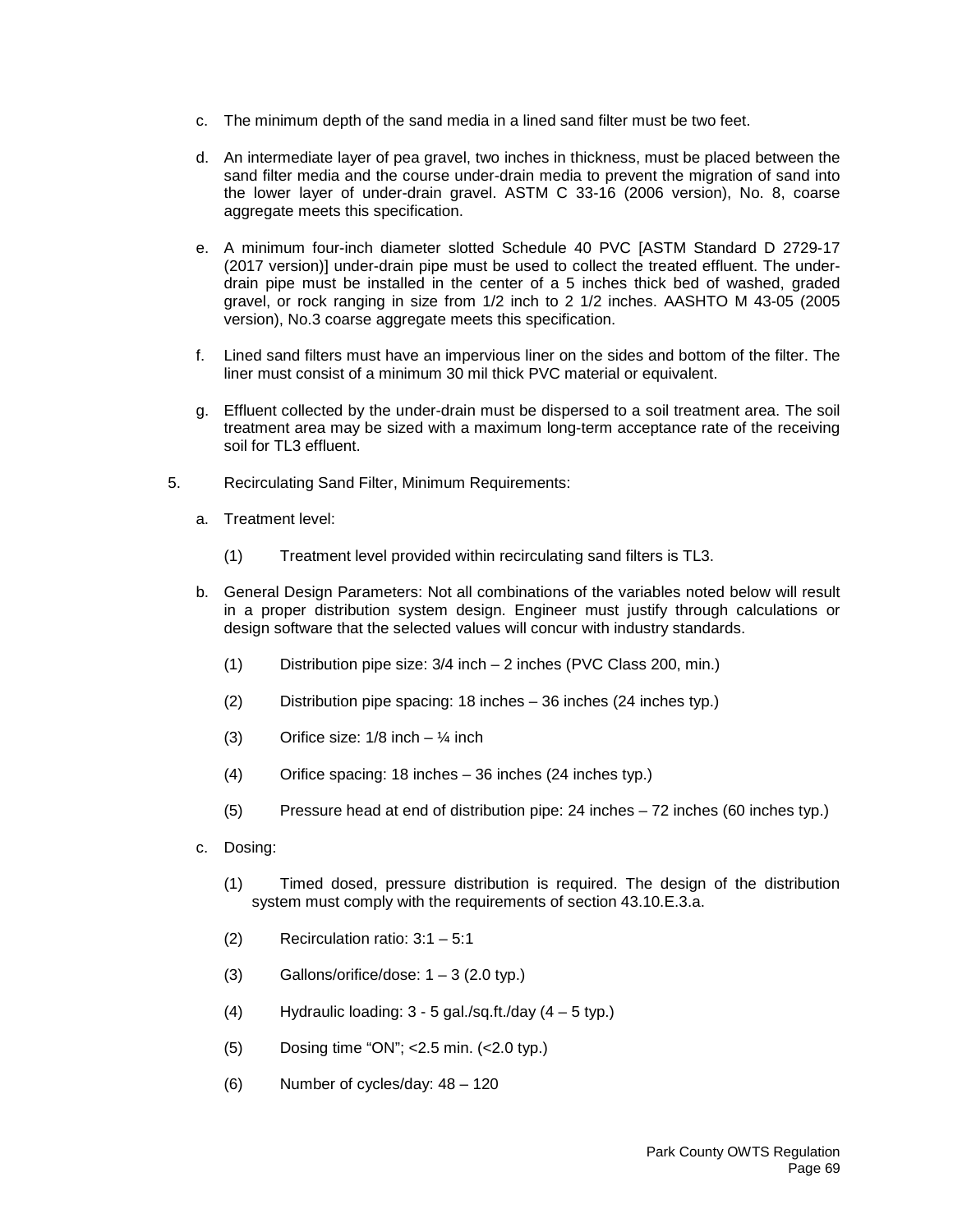- d. Top gravel requirements:
	- (1) Washed, graded gravel, or rock, must range in size from 1/2 inch to 2 1/2 inches. AASHTO M 43-05 (2005 version), No.3 coarse aggregate meets this specification.
	- (2) The gravel must surround the distribution pipes used to disperse the effluent and must be at least 6 inches below and 2 inches above the pipes.
	- (3) State accepted manufactured media may be used as an alternative to specified gravel.
	- (4) Soil cover is prohibited. The upper gravel layer must be open to the atmosphere.
- e. Filter media requirements:
	- $(1)$  Effective size:  $1.5 2.5$  mm
	- (2) Uniformity coefficient:  $\leq$  3
	- (3) Fines passing  $\#200$  sieve:  $\leq 1.0$
	- (4) Media depth (min.): ≥24 inches
- f. Intermediate gravel layer:
	- (1) An intermediate layer of pea gravel, two inches in thickness, must be placed between the coarse underdrain media and the sand filter media to prevent the migration of sand into the lower layer of under-drain gravel (ASTM C 33-16 (2016 version), No. 8, coarse aggregate meets this specification).
- g. Under-drain requirements:
	- (1) A minimum four-inch diameter slotted Schedule 40 PVC [ASTM Standard D 2729-17 (2017 version)] under-drain pipe must be used to collect the treated effluent. The under-drain pipe must be installed in the center of a 5 inches thick bed of washed, graded gravel, or rock ranging in size from 1/2 inch to 2 1/2 inches. AASHTO M 43-05 (2005 version), No.3 coarse aggregate meets this specification.
- h. PVC liner requirements:
	- (1) Lined sand filters must have an impervious liner on the sides and bottom of the filter. The liner must consist of a 30 mil thickness PVC material or equivalent.
- i. Effluent collected from the recirculating sand filter must be discharged to a soil treatment area. The soil treatment area may be sized with a maximum long-term acceptance rate of the receiving soil for TL3N effluent.
- D. Mound Systems
	- 1. When the infiltrative surface area of the media receiving wastewater effluent is at or above the natural ground surface at any point, it shall be considered a mound system.
	- 2. Mound systems that provide a minimum of 24 inches of sand treatment media may use the application rates for the in-situ receiving soil for TL3 effluent (Table 10-1). Size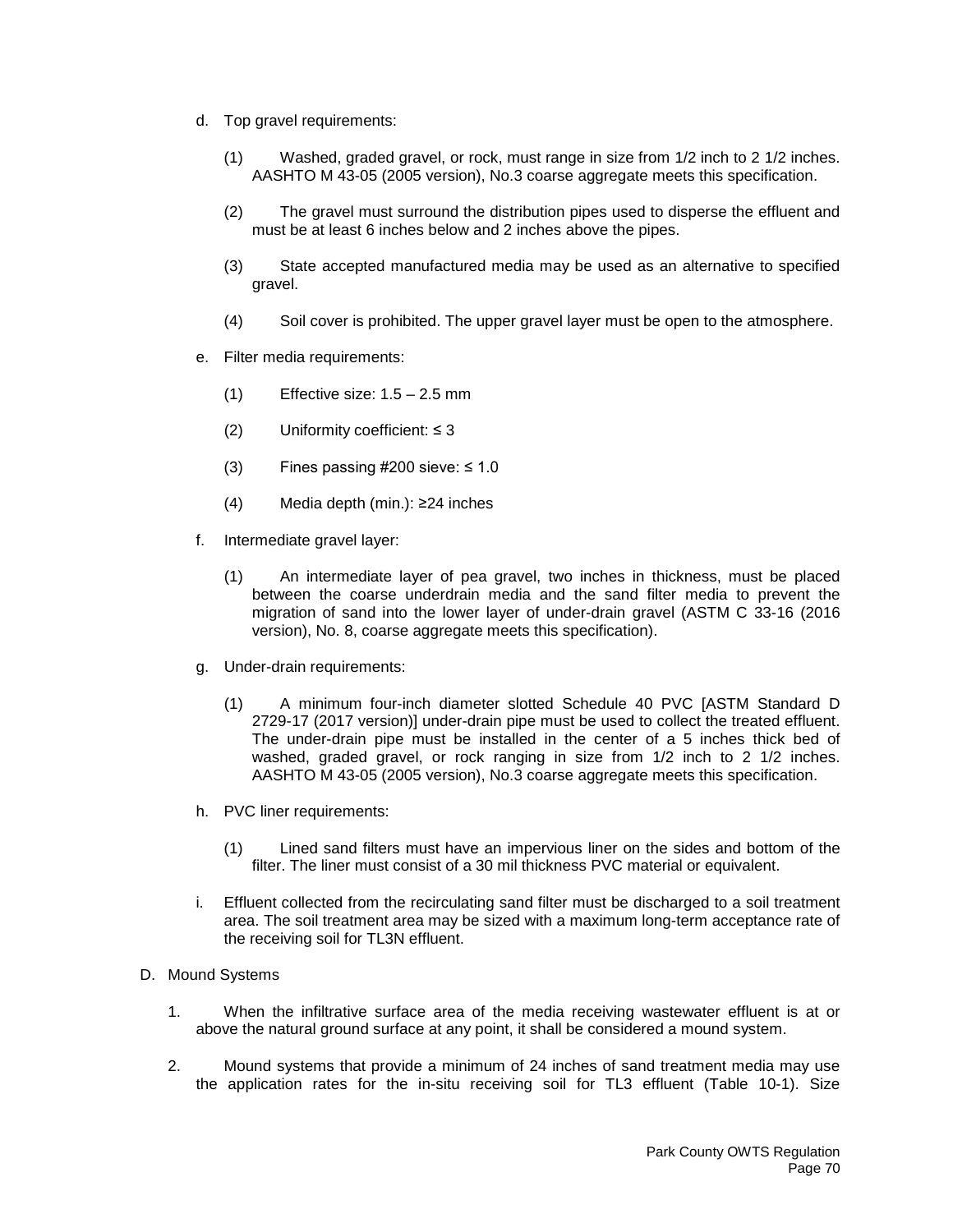adjustment factors within Table 10-3 must not be applied to mound designs where TL3 application rates are used. However, they may be applied if TL1 application rates are used.

- 3. Mound systems must conform to the design requirements of sections 43.11.C.3.a through e for unlined (open bottom) sand filters, with the following exceptions.
	- a. A mound system may include less than 24 inches of imported sand media on a site where a lesser depth of sand media is sufficient to meet vertical separation requirements above a limiting layer. Application rates for the in-situ receiving soil for TL1 effluent must be used when less than 24 inches of sand media is used, unless higher level treatment is provided prior to dispersal into the mound system.
	- b. For the design of a mound system where less than 24 inches of sand media is proposed, and application rates for TL1 are used, the size adjustment factors within Table 10-3 may be used.
- 4. The basal area must be determined using the LTAR from Table 10-1 for the in-situ receiving soil under the mound. 5
- 5. Linear loading rates must be determined. The evaluation of many factors is required for an accurate determination of the linear loading rate. While application rates for the in-situ receiving soil under the mound is a main component, placement on the slope, and percent of slope must also be addressed when defining the linear loading rate. If the movement of the effluent is primarily vertical, then the linear loading rate is not as critical. However, if the movement of the effluent will be primarily horizontal, as would be expected in soil types 3A through 5 (Table 10-1), then the linear loading rate is extremely important and long narrow mounds are strongly recommended.
	- a. When TL1 effluent is applied to the distribution media of a mound system installed above in-situ soil types 1 through 3 (Table 10-1) and R-0 through R-2 (Table 10-1A), the suggested linear loading rate is between 6 gpd/lin.ft. and 12 gpd/lin.ft. The maximum width of the distribution media in a mound system installed above these soil types is 12 feet when TL1 effluent is applied to the distribution media of a mound system.
	- b. When TL2 through 3N effluent is applied to the distribution media of a mound system installed above in-situ soil types 1 through 3 (Table 10-1) and R-0 through R-2 (Table 10- 1A), the linear loading rate may exceed 12 gpd/lin.ft.; subsequently the mound may be wider than 12 feet.
	- c. When TL1 through TL3N effluent is applied to mound systems installed above in situ soil types 3A through 5 (Table 10-1), the suggested linear loading rate is between 3 gpd/lin.ft. and 5 gpd/lin.ft. The maximum width of the distribution media in a mound system placed above these soil types is 12 feet.
- 6. The final cover over a mound system must extend at least twelve inches horizontally beyond the perimeter of the distribution media prior to sloping down to existing grade. The final slope of the mound must be no greater than three feet horizontal to one foot vertical.
- 7. The surface of the mounded area must be planted with a suitable vegetative cover.
- 8. A suggested reference for the design and installation of mound systems is, "The Wisconsin Mound Soil Absorption System: Siting, Design, and Construction Manual, January 2000". Note that this is suggested guidance, and where the requirements of this regulation differ from those in the referenced mound document, the requirements of this regulation will govern in those cases.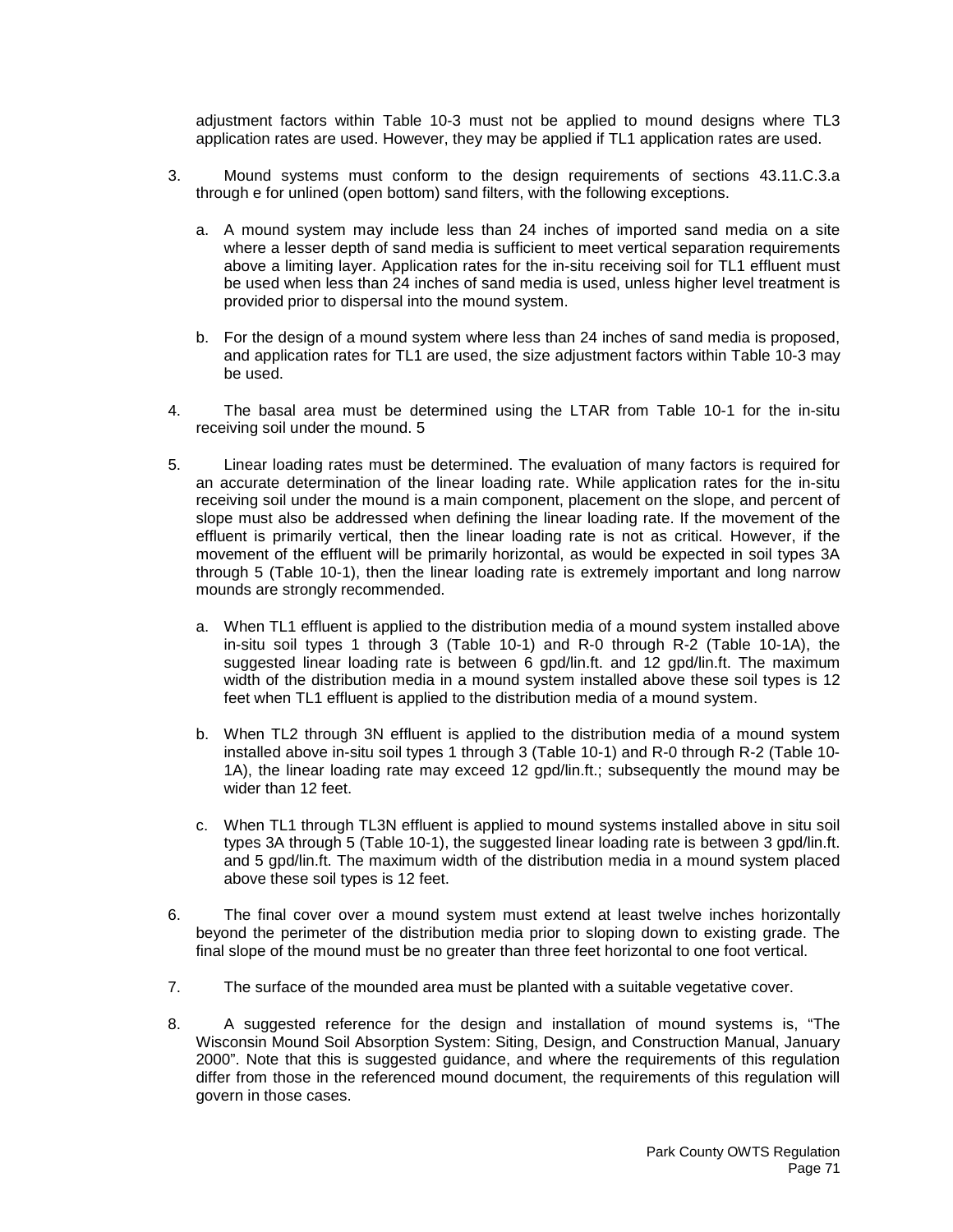- E. Rock Plant Filter (Constructed Wetland) Treatment Before a Soil Treatment Area
	- 1. Rock plant filter systems are not permitted.

## **43.12 Design Criteria – Other Facilities**

- A. Evapotranspiration and Evapotranspiration/Absorption Systems:
	- 1. Non-Pressurized Drip Dispersal System (NDDS):
		- a. An NDDS is considered a type of evapotranspiration/absorption system. However as specific design criteria are provided for an NDDS, they are exempt from the additional requirements of section 43.12.A.2, 3 and 4.
		- b. The design of a NDDS must follow the procedures stated in the document titled: *The Colorado Professionals in Onsite Wastewater Guidelines for the Design and Installation of Non-Pressurized Drip Dispersal Systems (NDDS), Revision: September, 2016.* The document is available from Colorado Professionals in Onsite Wastewater (www.cpow.net).
		- c. The width of an NDDS system may be wider than 12 feet.
	- 2. The following section provides general criteria which must be followed when an evapotranspiration or evapotranspiration/absorption bed is proposed.
		- a. The design may only be permitted in arid climates where the annual evaporation rate exceeds the annual precipitation rate by more than 20 percent, and where site characteristics dictate that conventional methods of effluent dispersal are not appropriate.
		- b. The design may only be permitted in soil types 4, 4A and 5.
		- c. The system must be designed by a professional engineer.
		- d. If data for the Pan Evaporation Rate is provided, it must be multiplied by 0.70, or less, to obtain the equivalent Lake Evaporation Rate.
		- e. The width of the bed may be wider than 12 feet.
		- f. The required capillary or wicking sand must meet the gradation requirements in Table 12- 1 and be approved by the design engineer. This sand is to be covered by a crowned, thin layer of loamy-sand mix and appropriate vegetation that will assist in drawing the water to the surface.
		- g. Adjustment factors as provided in Tables 10-2 and 10-3 must not be used.

### **Table 12-1 Gradation of Wicking Sand for Evapotranspiration Beds (Fine Sand)**

| Sieve Size | <b>Percent Passing</b> |
|------------|------------------------|
|            | 100                    |
| 40         | 50-70                  |
| 200        | $<$ 15                 |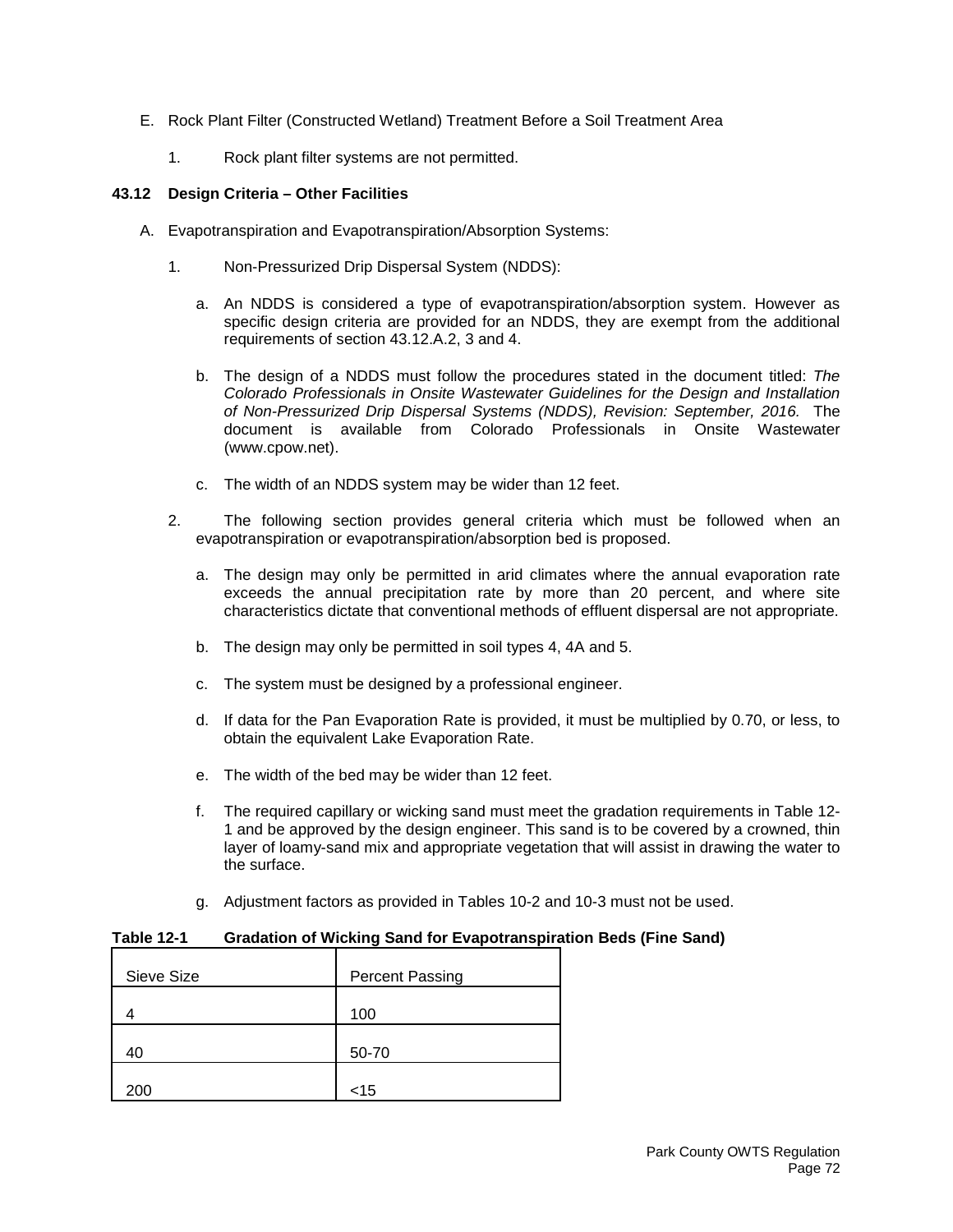- 3. For systems designed strictly as an evapotranspiration bed, the following criteria must be met:
	- a. Design data to be furnished must include, but shall not be limited to: system dimensions, distribution system design, specifications of distribution media and wicking sand, liner material if used, bedding, properties of the soil under the system, vegetation cover, and a water balance calculation including annual precipitation and storage requirements for periods of the year when evapotranspiration does not occur.
	- b. The following formula must be used for determining the minimum area necessary for total evapotranspiration of septic tank effluent:

Area (in square feet)\*  $=$  Design Flow (in gallons per day) x 586 Lake Evaporation Rate at the Site (in inches per year)

\* Additional area may be required based on the annual water balance calculations.

- c. Designs will include a rock and pipe, or other Division approved proprietary distribution product, with the centerline of the distribution system 6 to 8 feet on center. A thin nonwoven fabric may be placed above the distribution system. Capillary wicking of the effluent is accomplished by a uniform depth layer of the specified sand media (capillary wicks), no more than 24 inches deep, placed between and above the distribution media. The base of the evapotranspiration bed may be no more than 30 inches below finished grade.
- d. Capillary wicks which penetrate between the distribution system to the bottom of the bed, must be at least 15 percent of the bed surface area. The wicks must be uniformly spaced throughout the system.
- e. Except for dwellings, if the system is designed for summer use only, as determined by the local public health agency, the surface area may be multiplied by 0.6 to obtain the required area.
- 4. For systems designed as an evapotranspiration/absorption bed, the following criteria must be met.
	- a. Data to be furnished must include, but is not limited to: system dimensions, distribution system design, specifications of wicking sand, properties of the soil under the evapotranspiration/absorption bed, provision for vegetation cover, and a water balance calculation including annual precipitation and storage requirements for periods of the year when evapotranspiration does not occur.
	- b. Design will include a rock and pipe, or other Division approved proprietary distribution product, with the centerline of the distribution system 6 to 8 feet on center. A thin nonwoven fabric may be placed above the distribution media. Capillary wicking of the effluent is accomplished by a uniform depth layer of the specified sand media (capillary wicks) no more than 24 inches deep placed between and above the distribution media. The infiltrative surface may be no more than 30 inches below finished grade.
	- c. Capillary wicks which penetrate between the distribution system to the bottom of the bed, must be at least 15 percent of the bed surface area. The wicks must be uniformly spaced throughout the bed.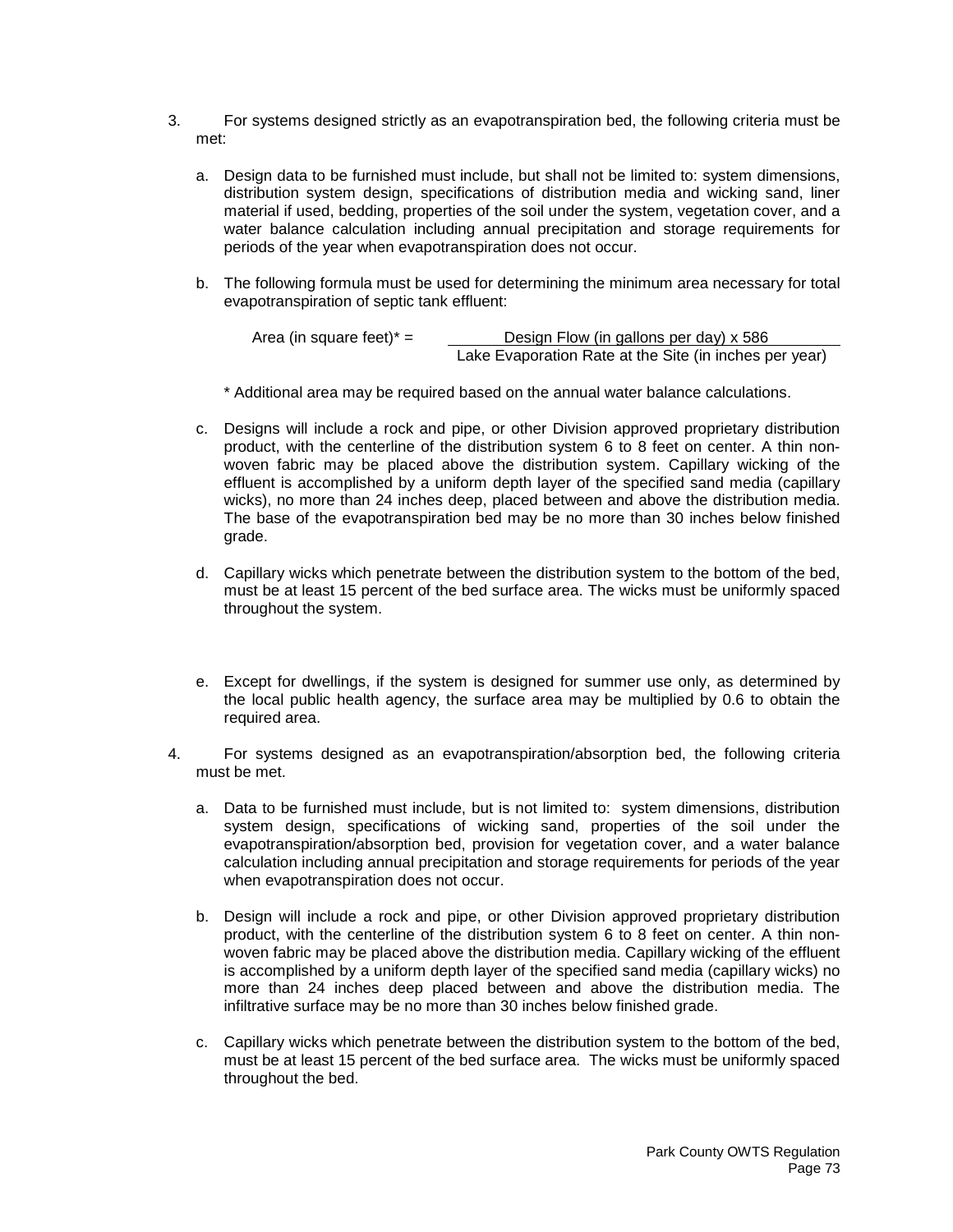- d. Amount of storage and evapotranspiration capacities may be reduced by the volume of effluent absorbed by the underlying soil based on the long-term acceptance rate for that soil type and the formulas provided in section 43.12.A.4.e below.
- e. The following formula must be used for determining the minimum area necessary for evapotranspiration/absorption of septic tank effluent:
	- (1) Area (sq. ft.)\* = Flow (gpd)  $(LTAR + ETR)$ 
		- (i) LTAR refers to the long-term acceptance rate of the underlying soil as provided in Table 10-1 for TL1 effluent.
		- (ii) ETR refers to the evapotranspiration rate derived from the following formula:

ETR (gal./day sq. ft.) =  $\frac{\text{Lake Evaporation Rate at the Site (in inches per year)}}{P}$ 586

- \* Additional area may be required based on the annual water balance calculations.
- B. Seepage Pits
	- 1. The construction of new seepage pits for the treatment and dispersal of on-site wastewater on new sites is prohibited.
	- 2. Existing seepage pits shall be replaced.
- C. Vaults Other Than Vault Privies
	- 1. Vaults for full time use in new construction are prohibited.
	- 2. Vaults may be permitted for limited use occupancy on a property which cannot accommodate an OWTS with soil treatment area.
	- 3. A vault may be permitted if the facility is on land where the installation of an OWTS with soil treatment area is not permitted.
	- 4. Vaults may be permitted for systems where some of the wastewater flows are separated, such as toilet wastes only, into a vault. The portion not retained in the vault must be treated in an OWTS sized per the requirements of this regulation.
	- 5. Variances may be granted for specialized commercial uses.
	- 6. A vault, if permitted by the local public health agency, must have a minimum 500-gallon effective volume or be capable of holding a minimum of the 48-hour design wastewater flow, whichever is larger.
	- 7. A visual or an audible signal device or both, indicating filling to a maximum of 75 percent capacity, must be installed to indicate when pumping is necessary.
	- 8. Concrete vaults must meet the strength and water tightness requirements for septic tanks. Prefabricated fiberglass, fiberglass-reinforced polyester, and plastic tanks may be used as vaults, if the tank manufacturer provides testing criteria certifying them for this use.
- D. Privies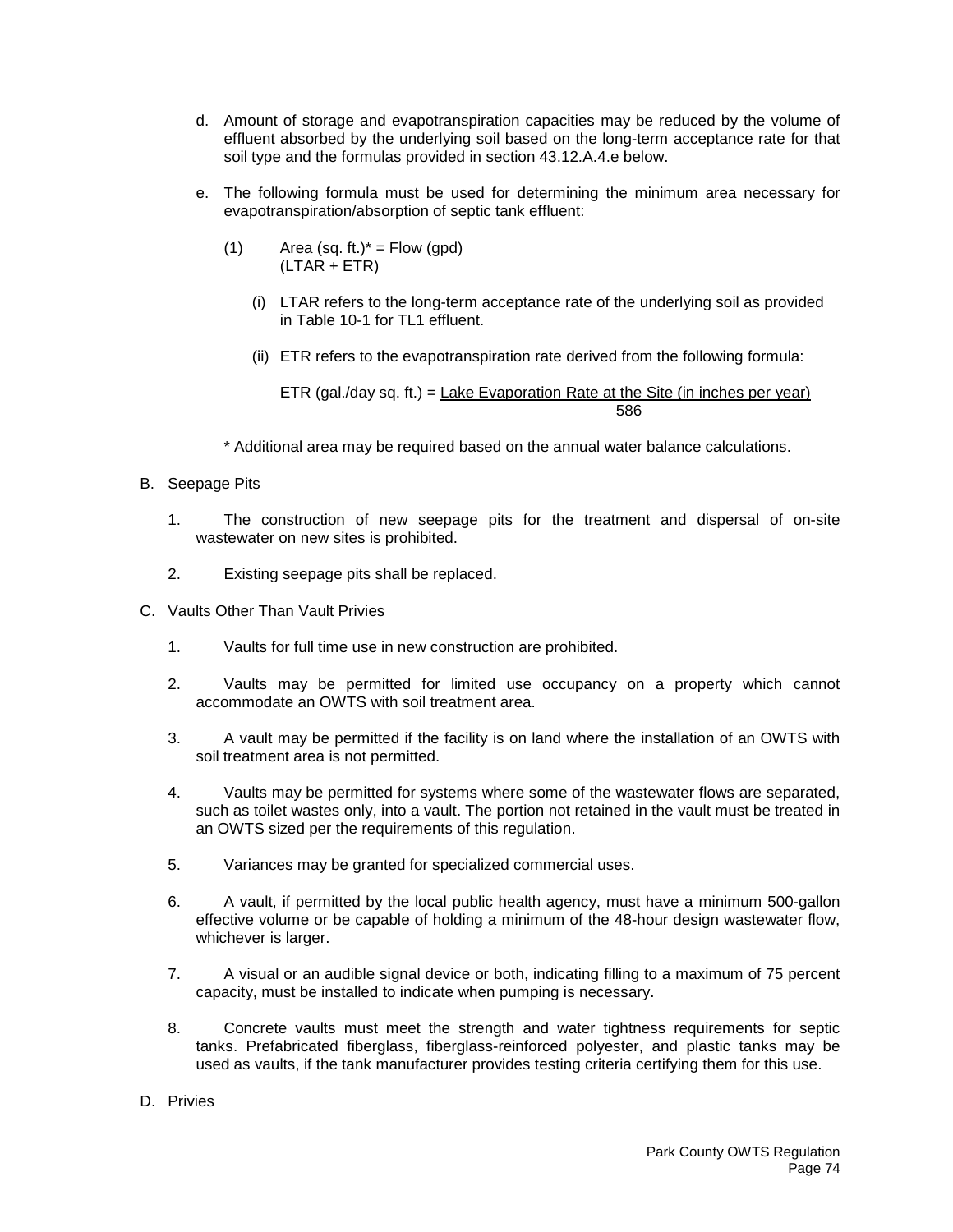- 1. Vault Privy
	- a. A local board of health may prohibit the new construction of vault privies.
	- b. A local board of health may prohibit the continued use of existing vault privies.
	- c. Effective volume of the vault must be no less than 400 gallons and it must be constructed of concrete or plastic. The vaults for privies must meet the structural and water tightness standards of vaults.
	- d. A vault privy must be built to include: fly- and rodent-tight construction, a superstructure affording complete privacy, an earth mound around the top of the vault and below floor level that slopes downward away from the superstructure base, a floor, and a riser of concrete or other impervious material with hinged seats and covers of easily cleanable, impervious material. All venting must be fly-proofed with No. 16 or tighter mesh screening.
- 2. Pit Privy
	- a. Construction of new pit privies is prohibited.
	- b. Existing pit privies shall be replaced.
- E. Incinerating, Composting and Chemical Toilets
	- 1. The local board of health may permit incinerating, composting and chemical toilets. The use of an incinerating, composting or chemical toilet will not reduce the required size of the OWTS as noted in section 43.8.A.
	- 2. Permitting of an incinerating or composting toilet may also be subject to the jurisdiction of a local agency regulating plumbing or the Colorado Plumbing Board, whichever has jurisdiction over plumbing in the location. Applications for OWTS or building permits including incinerating, composting, and chemical toilets will not be accepted without a letter of approval from the plumbing jurisdiction.
	- 3. An incinerating or composting toilet may be used for toilet waste where an OWTS is installed for treating wastewater remaining after removal of toilet waste. Subject to local board of health or other applicable regulations or codes (e.g., Colorado Plumbing Code if a local code does not exist), the compartment may be located within a dwelling or building provided the unit complies with the applicable requirements of this regulation, and provided the installation will not result in conditions considered to be a health hazard as determined by the local public health agency. Compartment and appurtenances related to the unit must include fly-tight and vector-proof construction and exterior ventilation.
	- 4. Incinerating Toilets: An approved incinerating toilet must be designed and installed in accordance with all applicable federal, state, and local air-pollution requirements and manufacturer's instructions.
	- 5. Composting Toilets
		- a. Composting toilets must meet the requirements of NSF/ANSI Standard 41 (2016 version) and bear the seal of approval of the NSF or an equivalent testing and certification program.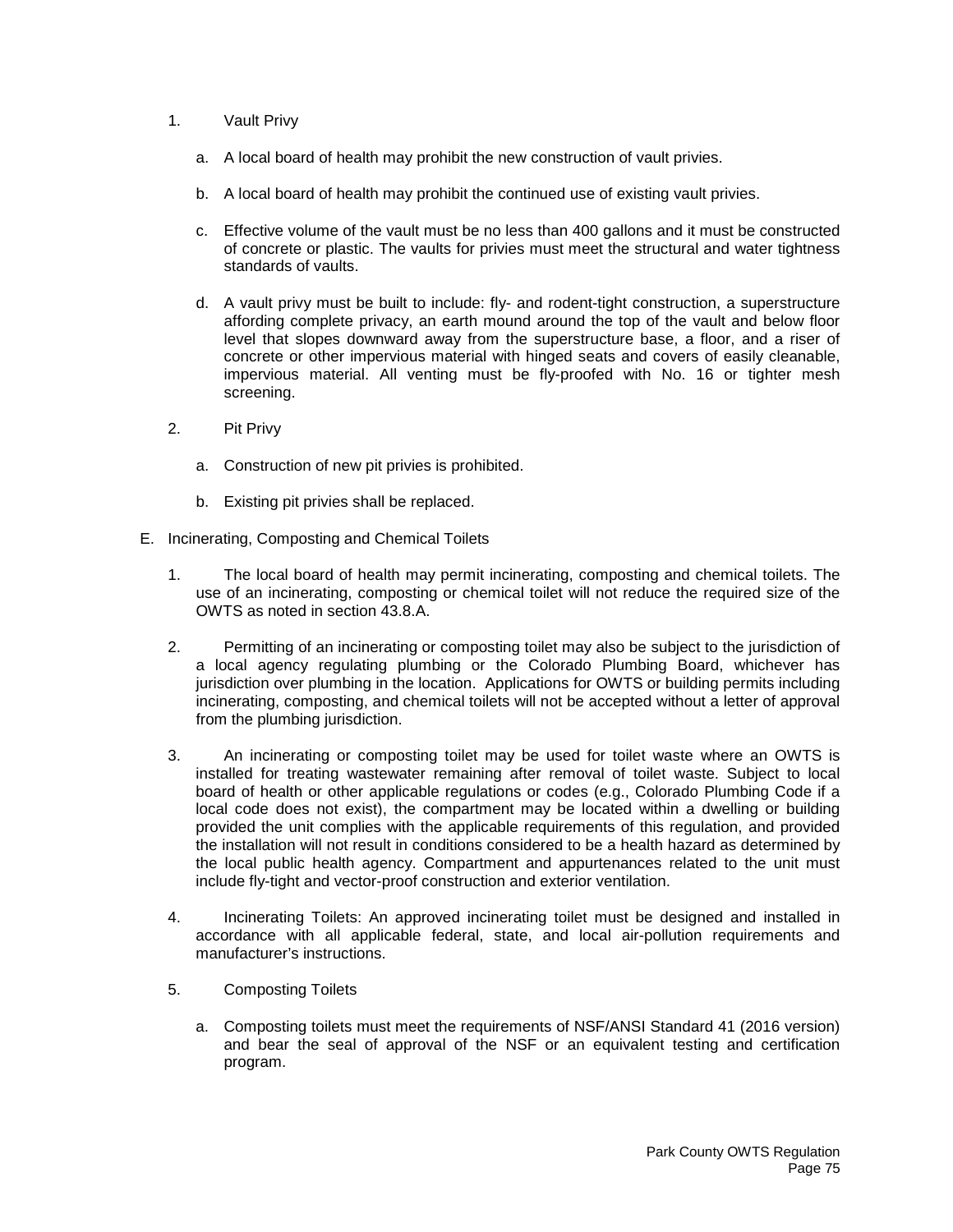- b. An approved composting toilet must treat deposits of feces, urine, and readily decomposable household garbage that are not diluted with water or other fluids and are retained in a compartment in which aerobic composting will occur.
- c. The effective volume of the receptacle must be sufficient to accommodate the number of persons served in the design of the unit installed. The effective volume of the unit must include sufficient area for the use of composting materials which must not be toxic to the process or hazardous to persons and which must be used in sufficient quantity to assure proper decomposition.
- d. Residue from the composting toilet must be removed when it is filled to 75 percent of capacity. Residue from the unit must be properly disposed of by methods recommended by the manufacturer and acceptable to the local public health agency. Disposal methods must prevent contamination of water and not cause a public health nuisance. Disposal using solid waste practices is recommended.
- e. If a system will be installed where low temperature may be a factor, design and installation must address the effects of the low temperature.
- f. Composting toilets must be operated according to manufacturer's specifications.
- 6. Incinerating Toilets Acceptance Requirements
	- a. Incinerating toilets must meet the requirements of the NSF Protocol P157 (2014 version) and bear the seal of approval of the NSF or an equivalent testing and certification program.
	- b. Incinerating toilets must be operated according to manufacturer's specifications.
- 7. Portable Chemical Toilets
	- a. A portable chemical toilet may be used by permit from the local public health agency or other agency with authority to issue permits for portable chemical toilets.
	- b. Use of a portable chemical toilet in permanently occupied buildings is prohibited except during construction or under emergency circumstances as determined by the local public health agency. Proper ventilation of a chemical toilet used inside must be required.
- F. Slit Trench Latrine
	- 1. New slit trench latrines are prohibited. Existing slit trench latrines shall be replaced with conforming OWTS systems.
- G. Treatment Systems Other Than Those Discharging Through a Soil Treatment Area or Sand Filter System
	- 1. For systems discharging to State Waters, see section 2.C.
	- 2. Systems that discharge other than through a soil treatment area or a sand filter system must:
		- a. Be designed by a professional engineer;
		- b. Be reviewed by the local board of health; and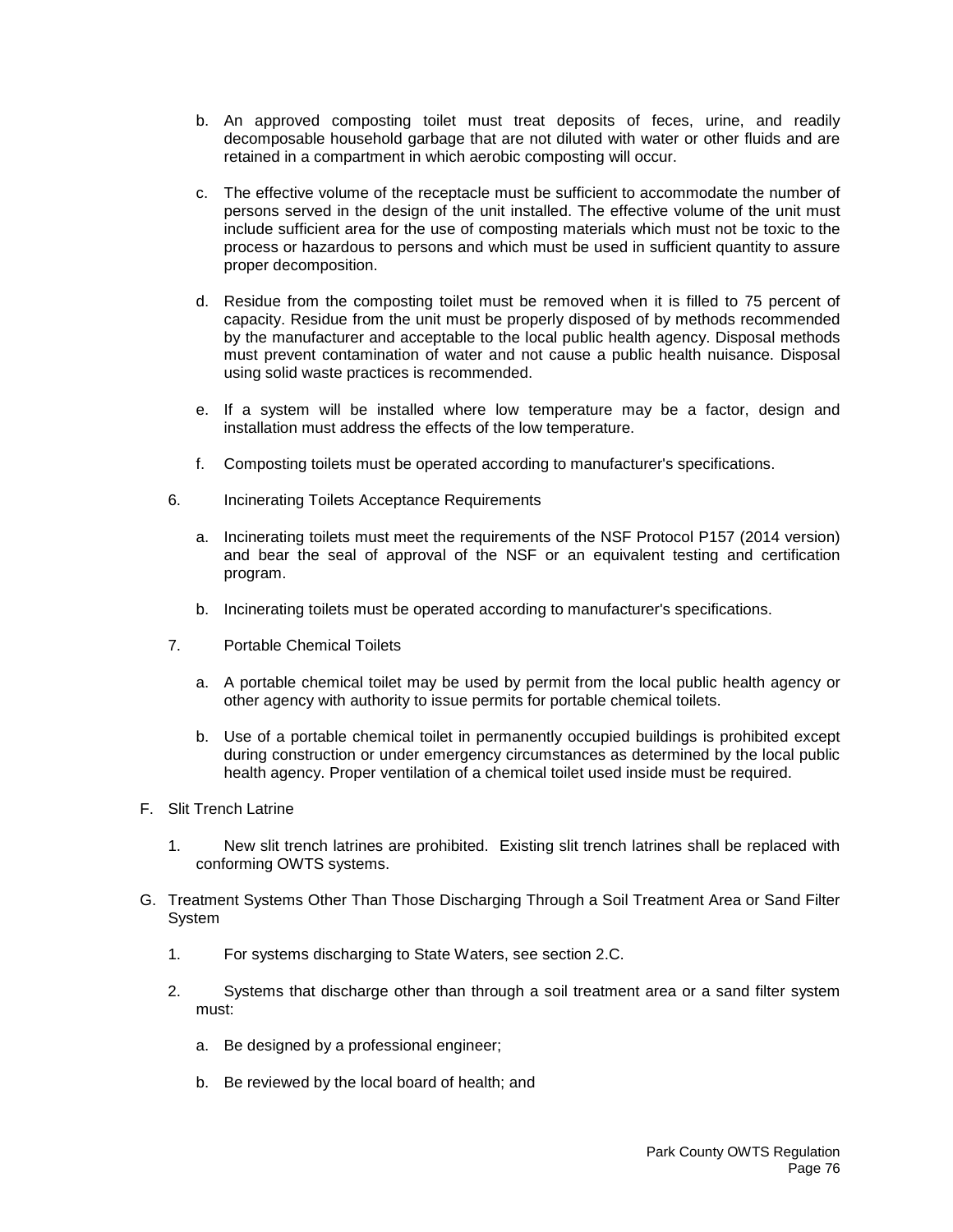- c. Not pose a potential health hazard or private or public nuisance or undue risk of contamination.
- d. Not allow drainage of effluent off of the property of origin.
- 3. The local board of health may choose to permit only systems that do not allow drainage of effluent off the property of origin.
- 4. The following minimum performance criteria must be required for all permitted systems pursuant to this section:
	- a. If effluent discharge is made into areas in which the possibility exists for occasional direct human contact with the effluent discharge, the effluent at the point of discharge must meet the minimum treatment criteria of TL3 effluent and specifically adhere to each of the following standards:
		- (1) The geometric mean of the *E. coli* density must not exceed 15 per 100 milliliters when averaged over any five consecutive samples, and no single sample result for *E. coli* can exceed 126 per 100 milliliters.
		- (2) The arithmetic mean of the standard five-day carbonaceous biochemical oxygen demand (CBOD  $_5$ ) must not exceed ten milligrams per liter when averaged over any three consecutive samples.
		- (3) The arithmetic mean of the total suspended solids must not exceed ten milligrams per liter when averaged over any three consecutive samples.
	- b. If the effluent discharge is made into an area so restricted as to protect against the likelihood of direct human contact with the discharged effluent, the effluent at the point of discharge must meet the treatment criteria of TL2 effluent and specifically adhere to each of the following standards:
		- (1) The geometric mean of the *E. coli* density must not exceed 126 per 100 milliliters when averaged over any five consecutive samples, and no single sample can exceed 325 *E. coli* per 100 milliliters.
		- (2) The arithmetic mean of the standard five-day carbonaceous biochemical oxygen demand (CBOD  $_5$ ) must not exceed 25 milligrams per liter when averaged over any three consecutive samples.
		- (3) The arithmetic mean of the total suspended solids must not exceed 30 milligrams per liter when averaged over any three consecutive samples.
- 5. To determine compliance with the standards contained in this section, the required sampling frequency for E. coli, CBOD  $_5$ , and total suspended solid levels must be performed at least once per month when the system is in operation and the results submitted to the local public health agency for compliance with the permit requirements.
- 6. Methods of Analysis Sampling Points:
	- a. All effluent samples must be analyzed according to the methods prescribed in the American Public Health Association, American Water Works Association, and Water Environment Federation: Standards Methods for the Examination of Water and Wastewater , 22nd edition, (International Standard Book Number: 9780875530130).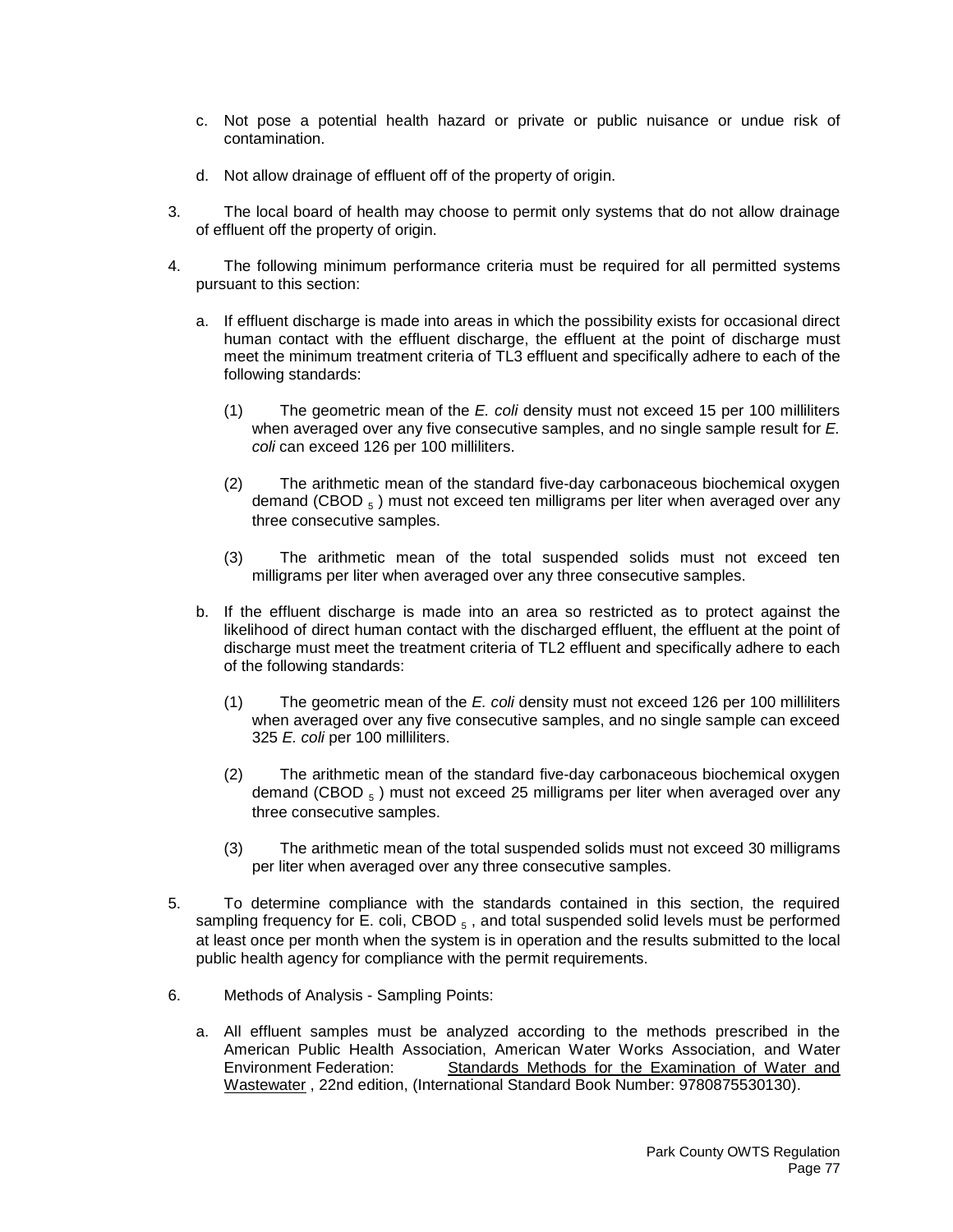b. The sampling point must be a location that is representative of final discharge from the system.

# **43.13 Technology Review and Acceptance**

- A. OWTS technologies must either be public domain, including but not limited to rock and pipe distribution systems, sand filters with pressure distribution and mound systems, with criteria for design, installation, maintenance and use as described in this regulation, or proprietary products that have received Division review and acceptance before the local public health agency may permit them for use.
- B. The Division must review and provide either comment or acceptance to the manufacturer for proprietary products in these technology categories:
	- 1. Proprietary treatment products (e.g. treatment systems, remediation systems);
	- 2. Propriety distribution products (e.g. manufactured distribution products or subsurface dripline);
	- 3. Septic tanks;
	- 4. Others as needed.
- C. Product Acceptance Requirements General:
	- 1. To qualify for product acceptance, manufacturers desiring to sell or distribute proprietary products in Colorado must submit a completed application to the Division in the format provided by the Division and a report describing in detail the test procedures and data confirming the performance and properties of the product claimed by the manufacturer. Products within a single series or model line sharing distinct similarities in design, materials, capacities, configuration, and claiming the same level of treatment may be accepted under a single application. Products outside of the series or model line must be accepted under separate applications. The following information must be included in the application:
		- a. Manufacturer's name, mailing address, street address, and phone number;
		- b. Contact individual's name, mailing address, street address, phone number and email address. The contact individual must be vested with the authority to represent the manufacturer in the acceptance process;
		- c. Category of product (e.g., proprietary treatment product, proprietary distribution product, septic tank);
		- d. Name, including specific brand and model, of the proprietary product;
		- e. A description of the functions of the proprietary product, along with any known limitations on the use of the product;
		- f. Product description and technical information, including dimensioned drawings; materials and characteristics; component design specifications; and volumes, design capacity, and flow assumptions and calculations, as relevant;
		- g. Siting and installation requirements;
		- h. Product performance information in appropriate product section;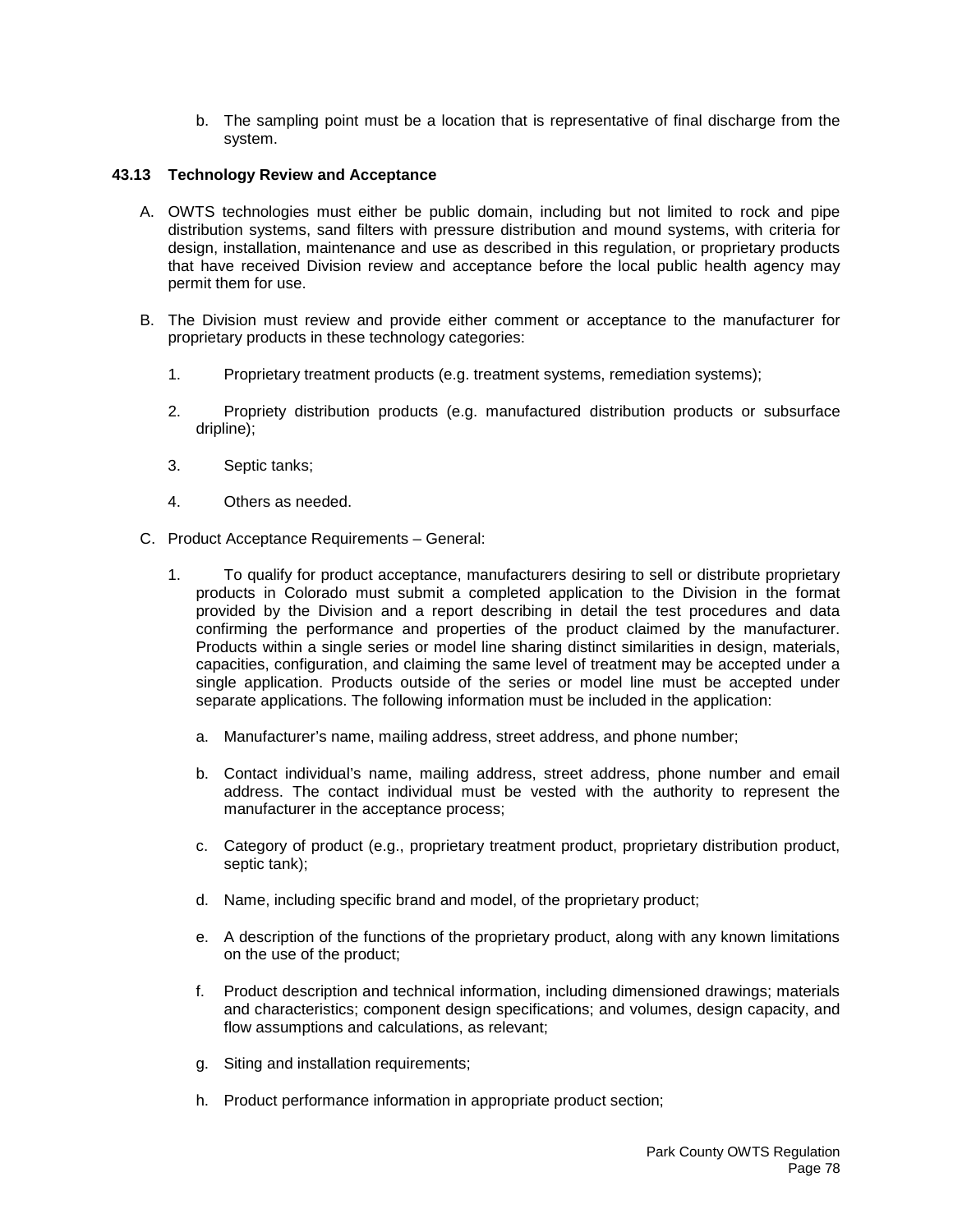- i. Detailed description, procedure and schedule of routine service and maintenance events;
- j. Copies of manufacturer's literature to include sales and promotion, design, installation, operation and maintenance, and owner instructions; and
- k. Identification of information subject to protection from disclosure and trade secrets, if any.
- 2. Upon receipt of an application, the Division must verify that the application is complete and meets the requirements for which the product is being evaluated. If the application is found to be complete, and the requirements of this section needed to accept the product are met, the Division will place the product on a list of accepted proprietary products for the type of product. Installation and use of accepted products must comply with the requirements noted on the acceptance document provided by the Division.
- 3. Manufacturers must have readily accessible and up to date information for designers, regulators, product owners, and other interested parties about their product including:
	- a. Product manuals;
	- b. Design instructions;
	- c. Installation instructions;
	- d. Operation and maintenance instructions; and
	- e. A list of representatives and manufacturer-certified service providers in Colorado, if any. If none exist, information on how service on the product will be provided in Colorado.
- 4. If, at any time after a proprietary product has been accepted for use, the Division receives information that the product so accepted does not meet the required standards, or in any way constitutes a public health or environmental hazard, the Division may, at its discretion, revoke the product acceptance. The Division shall notify the manufacturer and local public health agencies within 30 days of any revocation.
- D. Proprietary Treatment Product Acceptance Requirements
	- 1. If a proprietary treatment product is submitted to meet a specific treatment level, a report with test procedures and data must be submitted to the Division to demonstrate that it can meet the treatment level for which the approval is being requested on a consistent basis in actual installations. The Division must approve the test methods and programs. Test results from product certification testing must also be submitted.
	- 2. If a product is accepted for a specific treatment level, the product may also be used for applications requiring lower treatment levels. Reductions based on higher level treatment may not be applied unless the local public health agency has a maintenance oversight program in place as described in section 14.D.
	- 3. Field Performance Testing
		- a. Testing must be performed by a neutral third party.
		- b. Testing for residential applications must be performed on a minimum of 12 single-family homes under normal operating conditions unless otherwise noted below: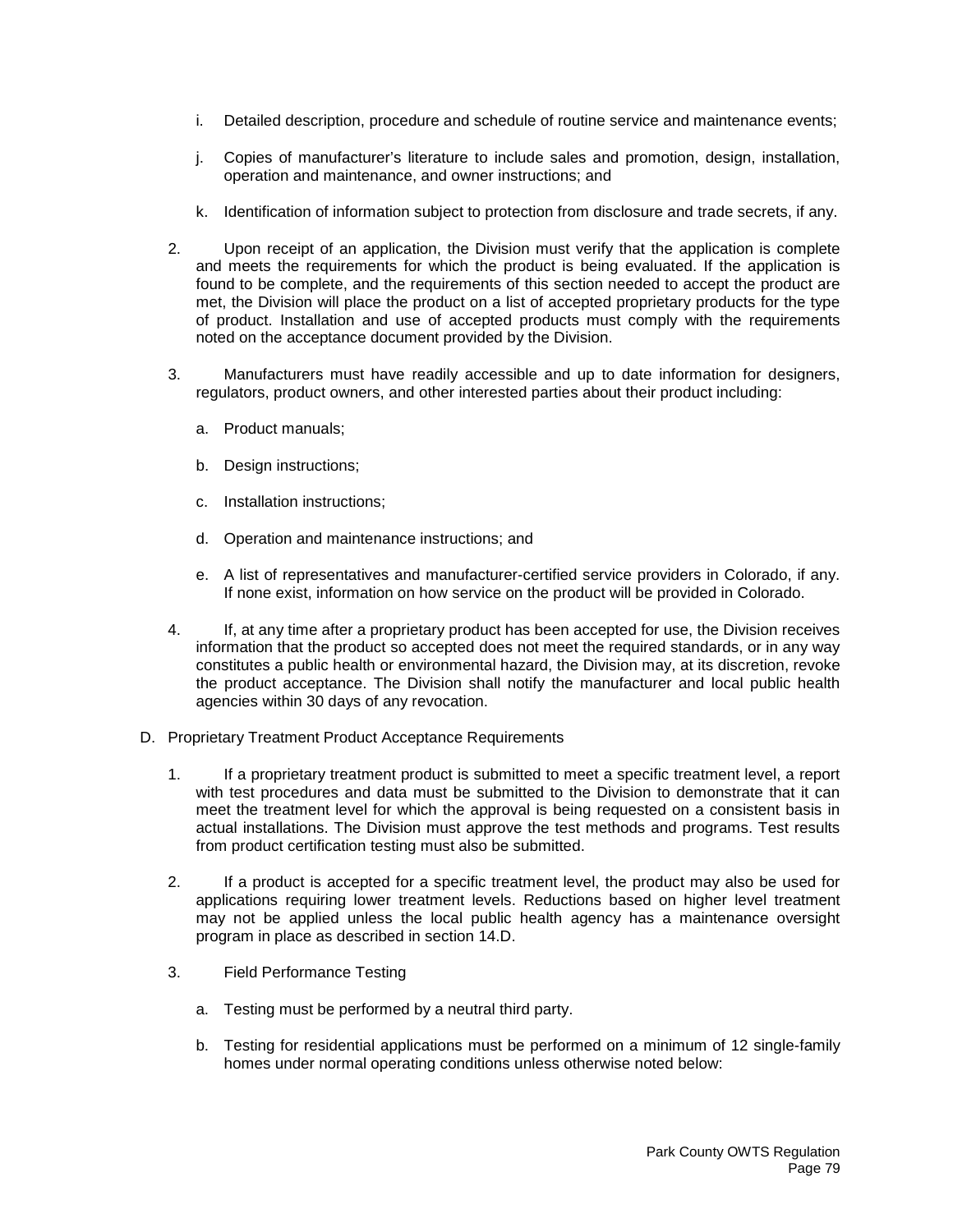- (1) If the proprietary treatment product is requesting TL2 acceptance and that product has received NSF/ANSI 40 (2013 or earlier version) certification, the number of home sites to be tested may be reduced to six. The NSF/ANSI 40 (2013 or earlier version) certification must be submitted if the reduced number of test sites is requested.
- (2) If the proprietary treatment product is requesting TL2N acceptance and that product has received NSF/ANSI 245 (2013 or earlier version) certification, the number of home sites to be tested may be reduced to six. The NSF/ANSI 245 (2013 or earlier version) certification must be submitted if the reduced number of test sites is requested.
- c. Each system must be tested over a period of at least one year.
- d. Each system must be sampled at least four times during the year with the sampling evenly distributed throughout the year.
- e. Laboratory results for all parameters for which acceptance is being requested must be submitted.
- f. Testing may be performed in Colorado under a Product Development Permit.
- g. Testing may be performed in locations other than Colorado. As part of the testing, the manufacturer must define, to the acceptance of the Division, what adjustments or modifications to the product will be required to compensate for the following conditions:
	- (1) Increased elevation results in lower atmospheric pressure and lower oxygen content. Adjustments or modifications to the treatment process may be required to compensate for these conditions and those adjustments or modifications must be specified.
	- (2) Winter season conditions in Colorado include cold temperatures that may affect product performance. Adjustments or modifications to the treatment process may be required to compensate for these conditions and those adjustments or modifications must be specified. This item must be addressed if nitrogen reductions are claimed.
- h. The report conclusions must indicate the proprietary treatment unit can consistently be expected to meet the treatment level for which acceptance is being requested.
- i. The report must include estimated operating costs for the first five years of the treatment system's life. This must include both estimated annual electricity or other energy costs, and routine inspection and maintenance costs, including replacement of parts.
	- (1) Energy and other costs are to be based on typical Denver, Colorado, costs at the time of the acceptance request.
	- (2) Replacement part costs must include shipping and handling.
	- (3) If media or other major part replacement is expected during the normal life of the system, the cost of replacement and the typical replacement interval must be included even if replacement is not expected within five years.
- j. If a proprietary product had been previously accepted for use in Colorado under NSF/ANSI 40 (2013 or earlier version) or equivalent testing and at least one product unit had been installed in Colorado prior to June 30, 2013, the acceptance for use in Colorado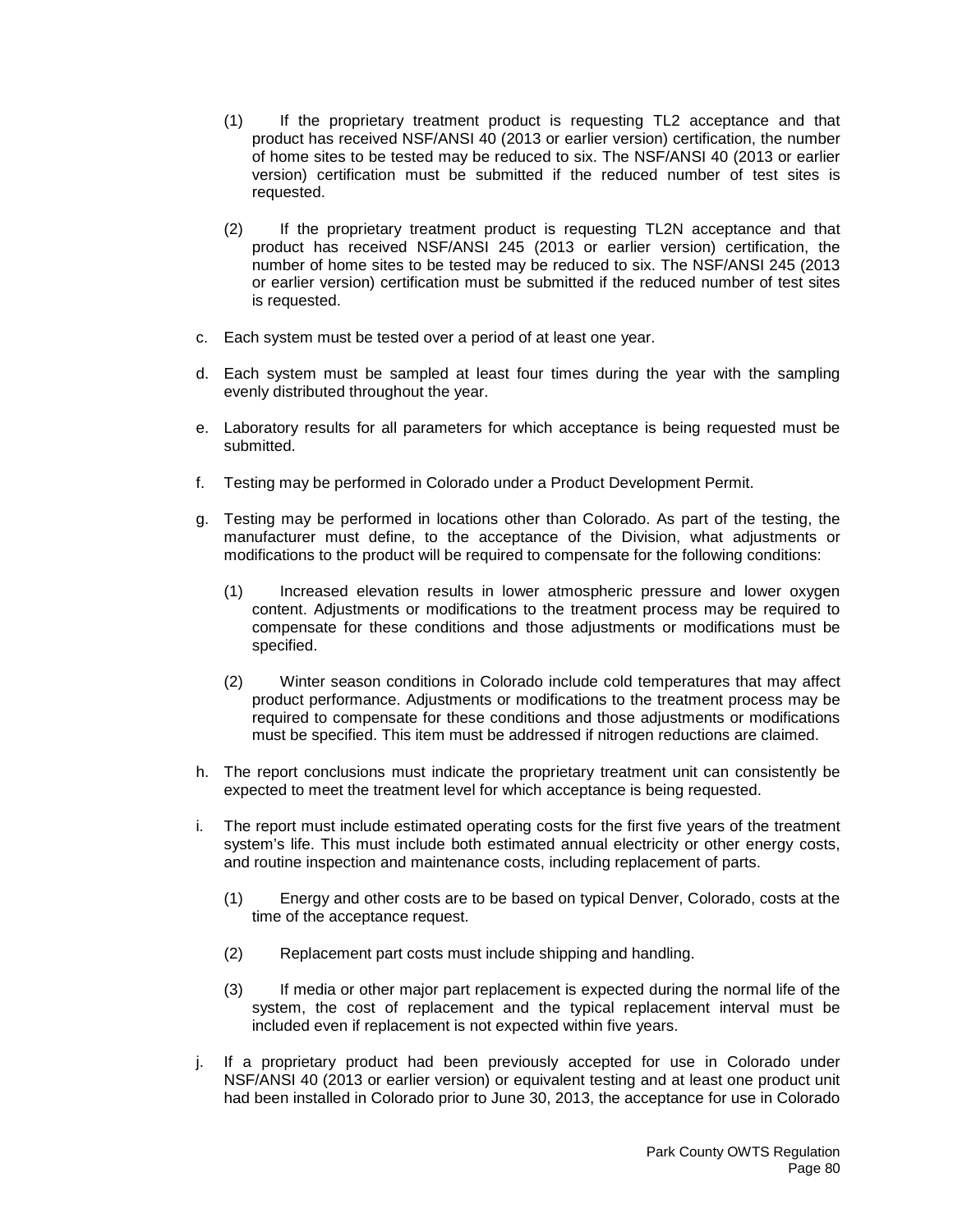may continue as treatment level 2. A request for this continued acceptance must be submitted to the Division on the forms provided by the Division. Documentation of a product installation must be provided.

- E. Proprietary Distribution Product Acceptance Requirements
	- 1. Proprietary manufactured distribution products must:
		- a. Be constructed or manufactured from materials that are non-decaying and nondeteriorating and do not leach chemicals when exposed to septic tank effluent and the subsurface soil environment;
		- b. For gravity distribution systems, the product must provide a liquid storage volume at least equal to the storage volume within the assumed 30 percent void space in a rock and pipe distribution system assuming six inches of rock below the pipe and two inches above the pipe;
		- c. Maintain the integrity of the trench or bed. The material used, by its nature and its manufacturer-prescribed installation procedures, must withstand the physical forces of the soil sidewalls, soil backfill and the weight of equipment used in the backfilling; and
		- d. If the width of a proprietary manufactured distribution product is within 90 percent of the width of the excavation, it may be approved as being equivalent to the full width of the excavation, if information is provided that demonstrates distribution over the full width. Thus, the product must cover at least 90 percent of the excavated area in either a trench or bed configuration in order to receive sizing adjustments provided in Table 10-3.
	- 2. Chambers:
		- a. Include a sidewall that is structurally sound and capable of allowing aeration of the infiltrative surface and exfiltration of effluent while minimizing the intrusion of soil.
	- 3. Enhanced manufactured media:
		- a. The product must be wrapped in a fabric that promotes movement of the effluent through the fabric and prevents intrusion of soil. Manufacturer must demonstrate that the product has been adequately tested and functions as intended.
		- b. For enhanced manufactured media that requires a specified layer of sand or other media to be placed below the actual product, the vertical separation requirements of this regulation will be determined from the base of the sand or other media, as the sand or media as an integral part of the component.
		- c. For products that allow for sand extensions beyond the actual manufactured component, the distance of sand allowed from the edge of the excavation to the manufactured component may be up to six inches in a trench system and 24 inches in a bed system.
		- d. If sand media is proposed by the manufacturer as an integral part of the distribution product, it must meet the size and uniformity specifications as noted by the manufacturer.
	- 4. Other manufactured media:
		- a. In order to receive sizing adjustments provided in Table 10-3, the product must cover at least 90 percent of the excavated area in either a trench or bed configuration without the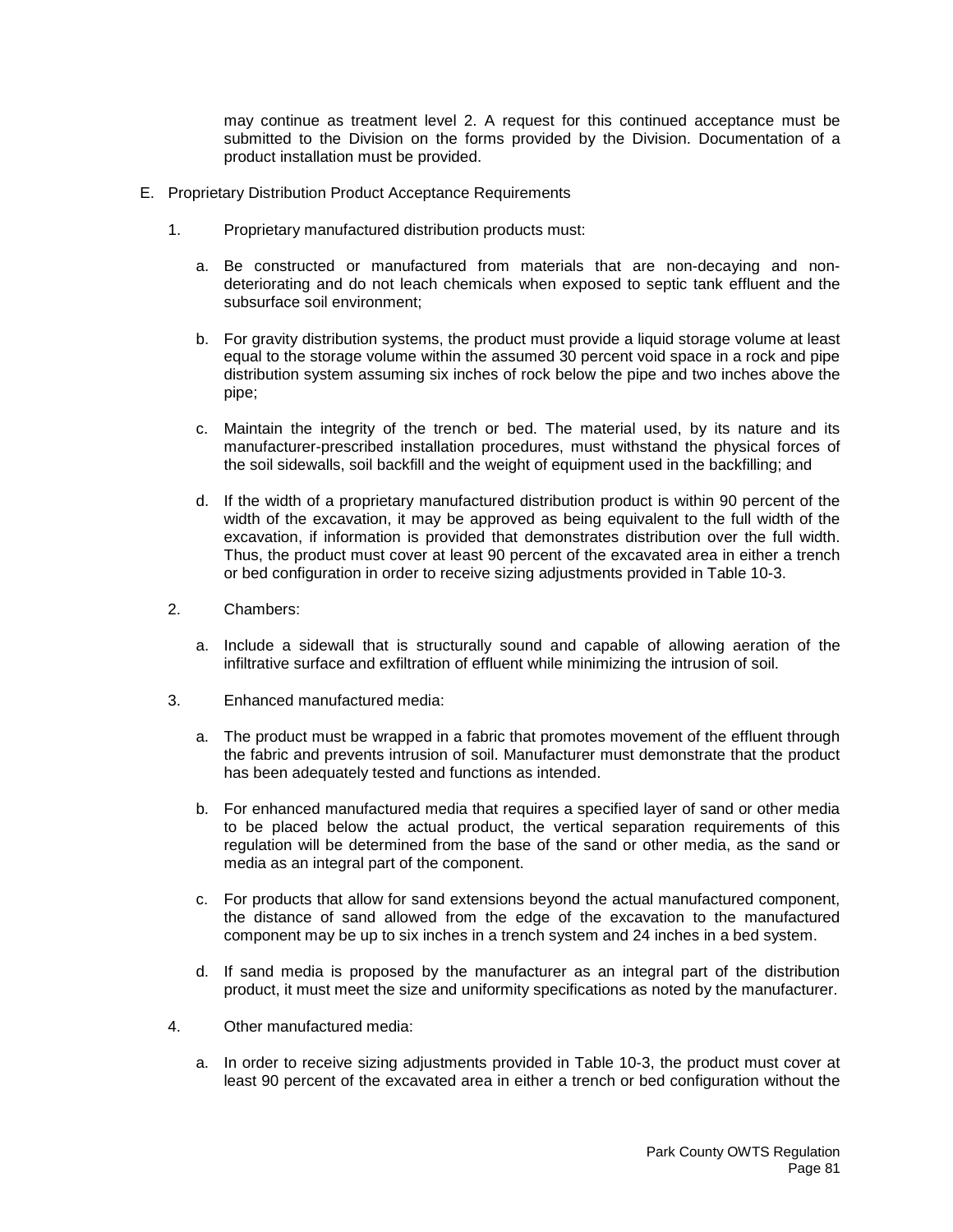use of gravel, stone or other aggregate containing fines, which may compromise soil permeability.

- 5. 5. Proprietary subsurface dripline products must:
	- a. Be warranted by the manufacturer for use with OWTS effluent;
	- b. Specify required treatment level of influent to the driplines;
	- c. Be designed for resistance to root intrusion; and
	- d. Incorporate emitters that may be controlled either by use of pressure-compensation emitters or with a pressure regulator.
- F. Septic Tank Acceptance Requirements
	- 1. Septic tank design must conform to the requirements of section 9.B. of this regulation.
	- 2. Each manufacturer must annually test five percent of its tanks for water tightness at the manufacturing facility, unless the tanks are certified for use as a septic tank by the International Association of Plumbing and Mechanical Officials (IAPMO) or Canadian Standards Association (CSA), or the manufacturer participates in the Plant Certification Program of the National Precast Concrete Association (NPCA).
	- 3. Water tightness results must be sent to the Division on an annual basis unless otherwise addressed in section 43.13.F.2 above. The manufacturer must provide information that specifies measures taken to repair a tank that fails the water tightness test. The manufacturer must also define the measures taken to prevent similar problems in future tanks.
	- 4. IAPMO, CSA, and NPCA certifications must be submitted to the Division for acceptance. Current certifications must be submitted to the Division on an annual basis.
- G. Other Product Acceptance Requirements
	- 1. The Division may adopt review and acceptance requirements for additional products as needed.

### **43.14 Operation and Maintenance**

- A. Responsibility: The owner must be responsible for maintenance of an OWTS unless the responsibility has been contractually assigned to a tenant or a third party or a public, quasi-public, or political subdivision.
- B. Service Label: For higher level treatment systems or other components under a service contract, a clearly visible, permanently attached label or plate giving instructions for obtaining service must be placed at a conspicuous location.
- C. The local board of health may adopt regulations for:
	- 1. Scheduling of maintenance and cleaning;
	- 2. Practices adequate to ensure performance of an OWTS; and/or
	- 3. Submission of proof of maintenance and cleaning to the local public health agency by the owner of the system.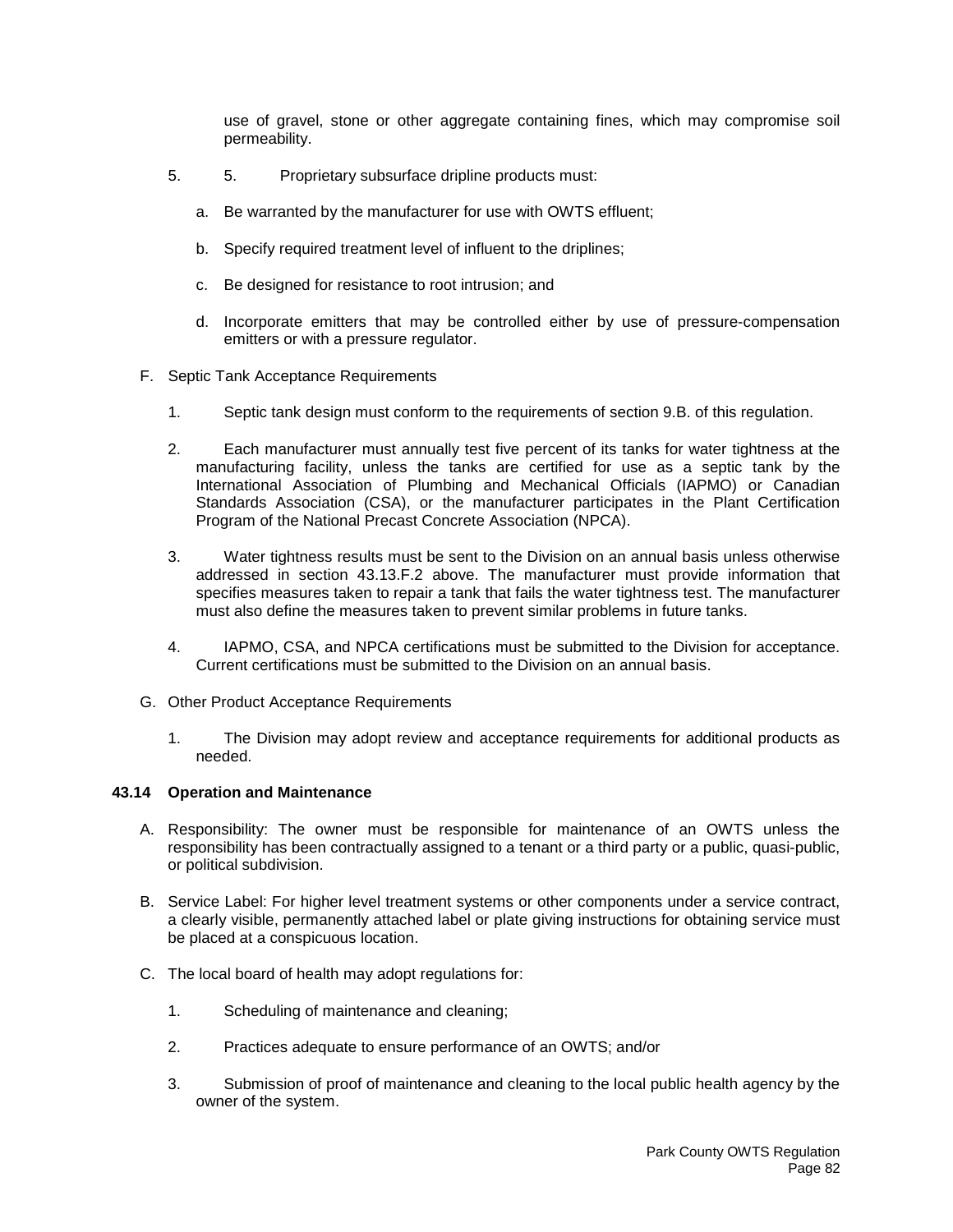- D. Permitting and Oversight of Maintenance for Soil Treatment Area Reductions and Vertical and Horizontal Separation Distance Reductions Based on Use of Higher Level Treatment
	- 1. Purpose: Reductions in requirements for soil treatment areas, vertical separation distances to limiting layers or reductions in horizontal separation distances by using higher level treatment systems are based on the criteria that these systems are functioning as designed. If these criteria are not met, failure or malfunction is likely, which could result in damage to public health and water quality.
	- 2. The local board of health may choose to permit reductions in the size of soil treatment areas and horizontal and vertical separation distances based on higher level treatment of effluent, only if an oversight program for inspection, maintenance, and repair is implemented by the local public health agency. The local public health agency may designate a separate entity to conduct and maintain the oversight of this program. However, enforcement of the requirements of this regulation will remain with the local board of health. System monitoring may be required.
	- 3. A local board of health is not required to allow reductions in soil treatment areas or vertical or horizontal separation distances based on higher level treatment. If these reductions are not allowed, the local board of health is not required to implement section 14.D.
	- 4. Before permitting systems with a reduced soil treatment area as a result of higher level treatment, a local public health agency must develop an oversight program for inspections, maintenance, recordkeeping and enforcement to ensure and document that the systems are meeting the designed higher level treatment standards. At a minimum:
		- a. Maintain accessible records that indicate:
			- (1) Owner and contact information;
			- (2) Address and legal description of property;
			- (3) Location of OWTS specifying location of septic tank, higher level treatment system, soil treatment area and other components;
			- (4) Description of OWTS installed;
			- (5) Level of treatment to be provided;
			- (6) Copy of current contract with a service provider;
			- (7) Inspection and maintenance performed:
				- (i) Dates system was inspected and/or maintained;
				- (ii) Name and contact information of inspector and/or maintenance provider;
				- (iii) Condition of system at inspection; and
				- (iv) Maintenance tasks performed;
			- (8) Permits, if required by the local public health agency for the work performed; and
			- (9) Condition of system at completion of any maintenance activity.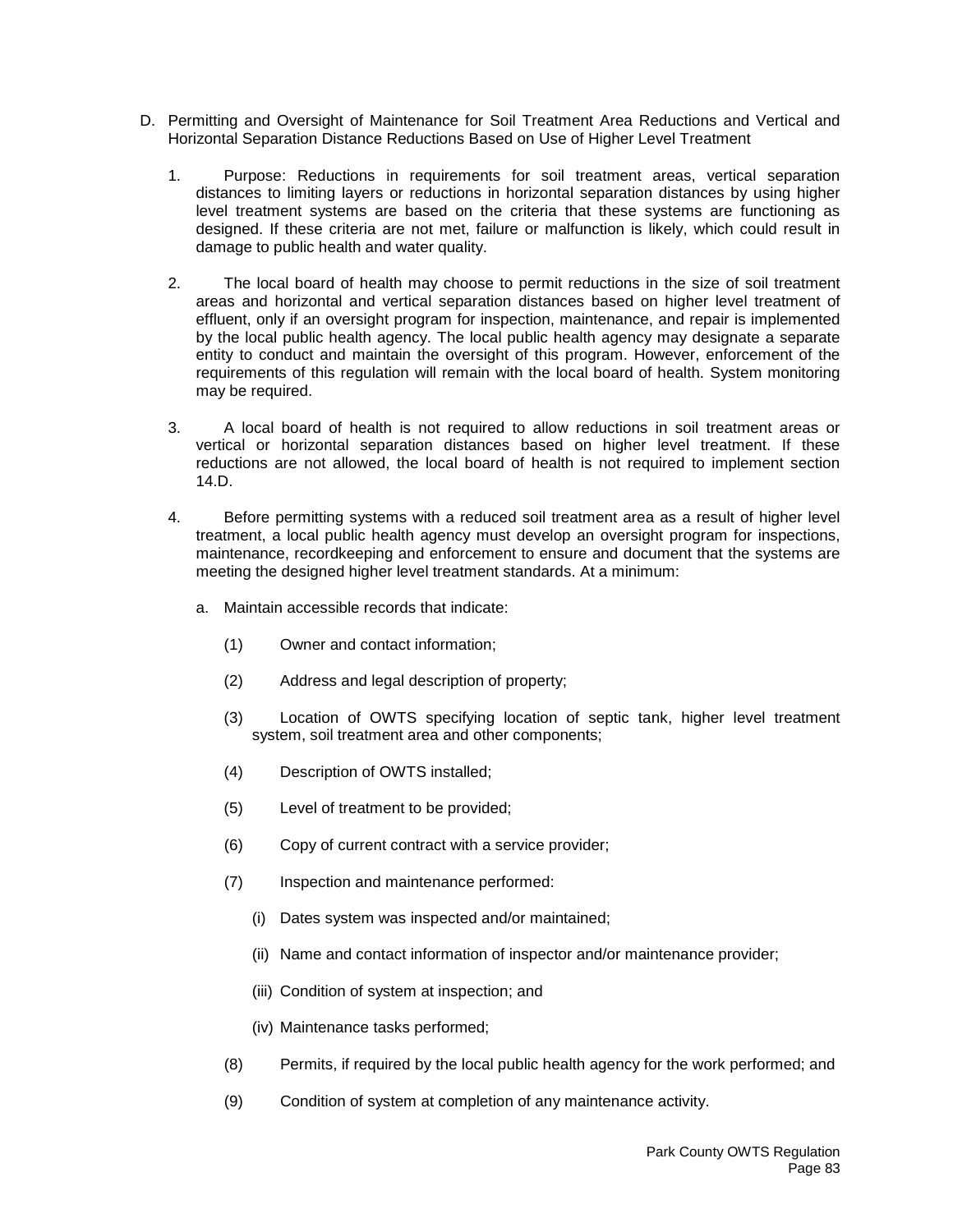- b. Frequency of inspection and maintenance must be the most frequent of:
	- (1) Manufacturer recommendations for proprietary systems or design criteria requirements for public domain technology;
	- (2) For higher level treatment systems, inspections and effluent sampling at sixmonth intervals for the life of the system.
- 5. Owner responsibilities:
	- a. Ensure OWTS is operating, maintained and performing according to the required standards for the designated treatment level;
	- b. Maintain an active service contract with a maintenance provider at all times; and
	- c. Each time his/her current contract with a maintenance provider is renewed or replaced, send a copy to the local public health agency within 30 days of signing.
- 6. Maintenance provider responsibilities:
	- a. Must notify the local public health agency when a service contract has been terminated.
	- b. Must obtain appropriate training/certification for specific proprietary treatment products as provided by the manufacturer necessary to provide the required operation and maintenance for said products.
- E. Monitoring and Sampling
	- 1. For an OWTS for which monitoring of effluent is required, the local public health agency or delegated third party must collect and test effluent samples to ensure compliance with the provisions of this regulation.
	- 2. Sampling may be required by the local public health agency in conjunction with an enforcement action.
	- 3. Any owner or occupant of property on which an OWTS is located may request the local public health agency to collect and test an effluent sample from the system. The local public health agency may perform such collection and testing services. The owner or occupant must pay for these services.
		- a. If the local public health agency or a delegated third party collects and tests effluent samples, a fee not to exceed that which is allowed by the OWTS Act may be charged for each sample collected and tested. Payment of such charge must be stated in the permit as a condition for its continued use.
		- b. Conditions when a local public health agency can require routine monitoring:
			- (1) Indications of inadequate performance;
			- (2) Location in sensitive areas;
			- (3) Experimental systems; and/or
			- (4) Systems under product development permits.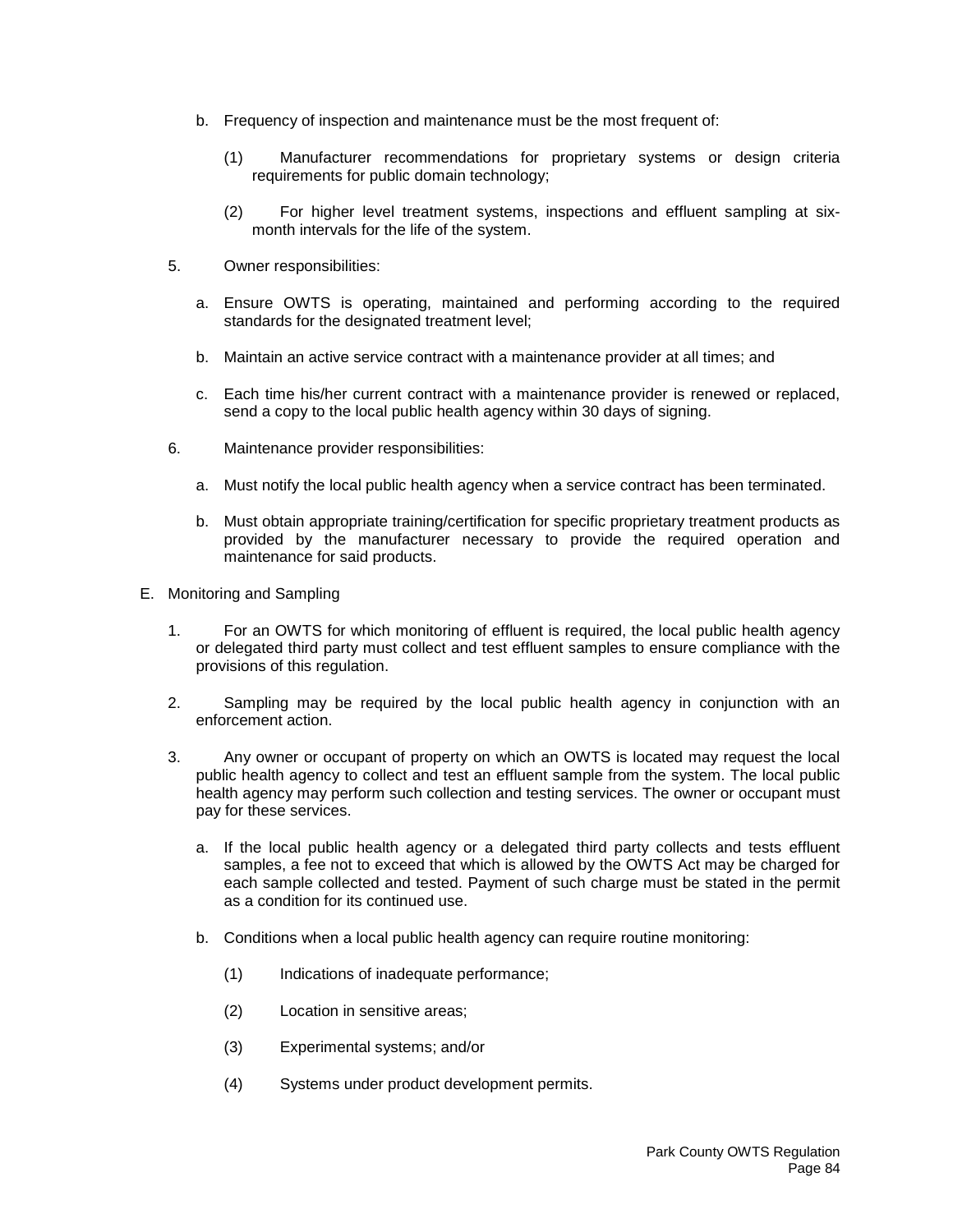c. Sampling and analysis must be performed according to American Public Health Association, American Water Works Association, and Water Environment Federation: Standards Methods for the Examination of Water and Wastewater, 22<sup>nd</sup> edition, 2012 (International Standard Book Number: 9780875530130).

# **43.15 Severability**

The provisions of this regulation are severable, and if any provisions or the application of the provisions to any circumstances are held invalid, the application of such provision to other circumstances, and the remainder of this regulation will not be affected thereby.

## **43.16 Materials Incorporated by Reference**

Throughout these regulations, standards and requirements by outside organizations have been adopted and incorporated by reference. The materials incorporated by reference cited herein include only those versions that were in effect as of March 12, 2018, and not later amendments to the incorporated material.

Materials incorporated by reference are available for public inspection during normal business hours from the Water Quality Control Division, 4300 Cherry Creek Drive South, Denver, Colorado 80246. Copies may be purchased from the source organizations listed below.

AASHTO, American Association of State Highway and Transportation Officials 444 North Capitol Street, NW, Suite 249 Washington, DC 20001 Phone: 202-624-5800 Email: info@aashto.org www.transportation.org

ANSI, American National Standards Institute 25 West 43rd Street, 4th floor New York, NY 10036 Phone: 212.642.4900 www.ansi.org

ASTM, American Society for Testing and Materials ASTM International 100 Barr Harbor Drive PO Box C700 West Conshohocken, PA 19428-2959 Phone: 610.832.9500 Email: service@astm.org www.astm.org

CPOW, Colorado Professionals in Onsite Wastewater P.O. Box 918 Strasburg, CO 80136 Phone: 720-626-8989 www.cpow.net

CSA, Canadian Standards Association CSA Group Testing and Certification Inc. 178 Rexdale Boulevard Toronto, Ontario M9W 1R3 Canada Phone: 800-463-6727